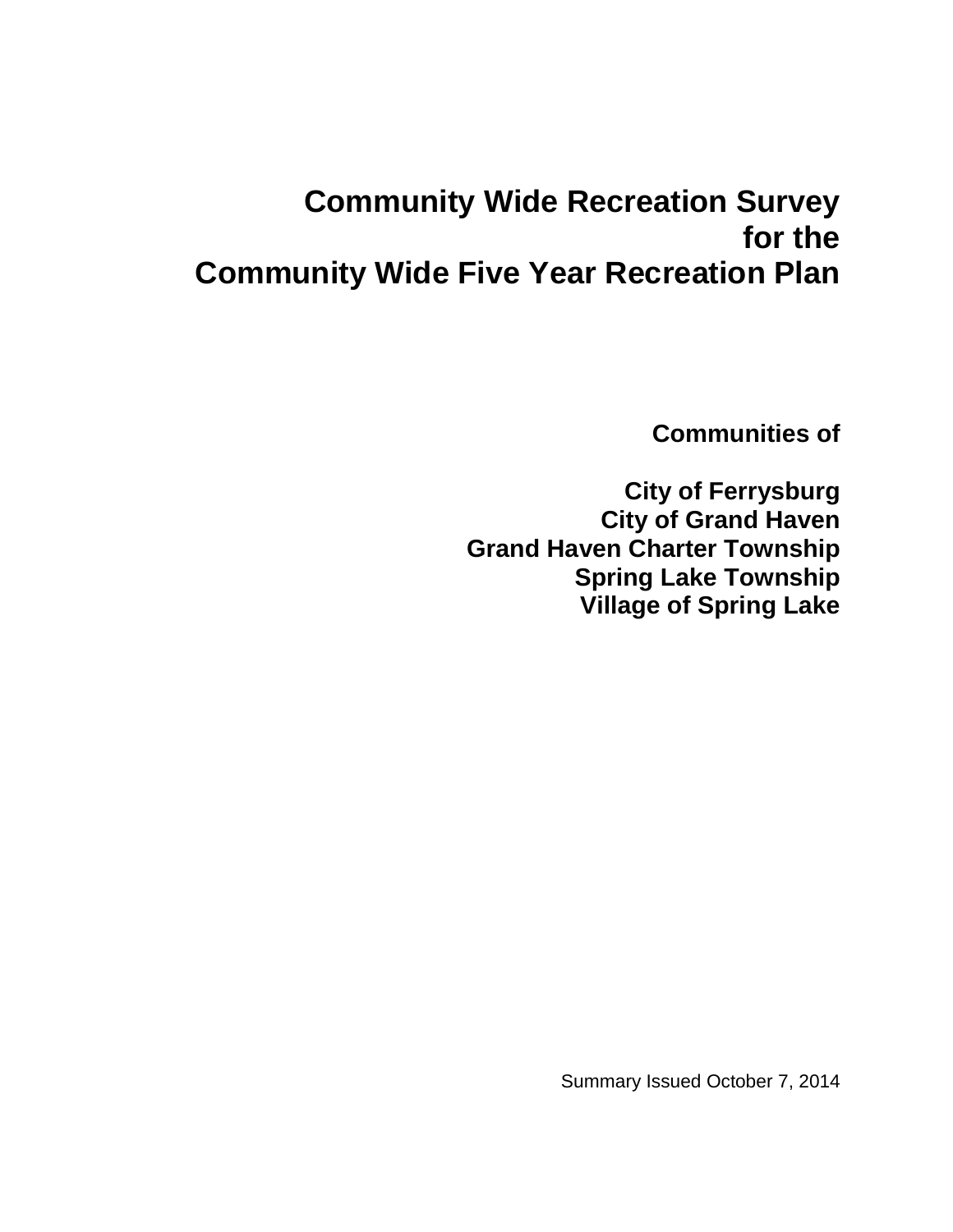### **Recreation Survey Background**

The communities of the City of Ferrysburg, City of Grand Haven, Grand Haven Charter Township, Spring Lake Township and Village of Spring Lake embarked in the summer of 2014 on the development of a Community Wide Five Year Recreation Plan. As part of the planning process to gather public input, a public survey was developed and made available to the public. The format of the survey was an electronic survey, facilitated through Survey Monkey, with paper copies also available upon request. The link to the survey was shared via public announcements, direct emails, Facebook, newspaper articles and public advertisements.

A total of 25 questions were offered for resident responses, with many of the questions offering opportunities for open ended responses. The survey was open for public comment for approximately six weeks in 2014 from mid August through the end of September. A total of 803 responses were received with respondents from all of the governmental units, ages primarily over the age of 18 to over 75 years of age, and included many thoughtful comments from residents.

Included in this summary are detailed results of each question including the written responses received to each of the questions.

The survey and the summary was developed as part of the overall planning effort being coordinated by the firm PM Blough of Grand Haven, MI.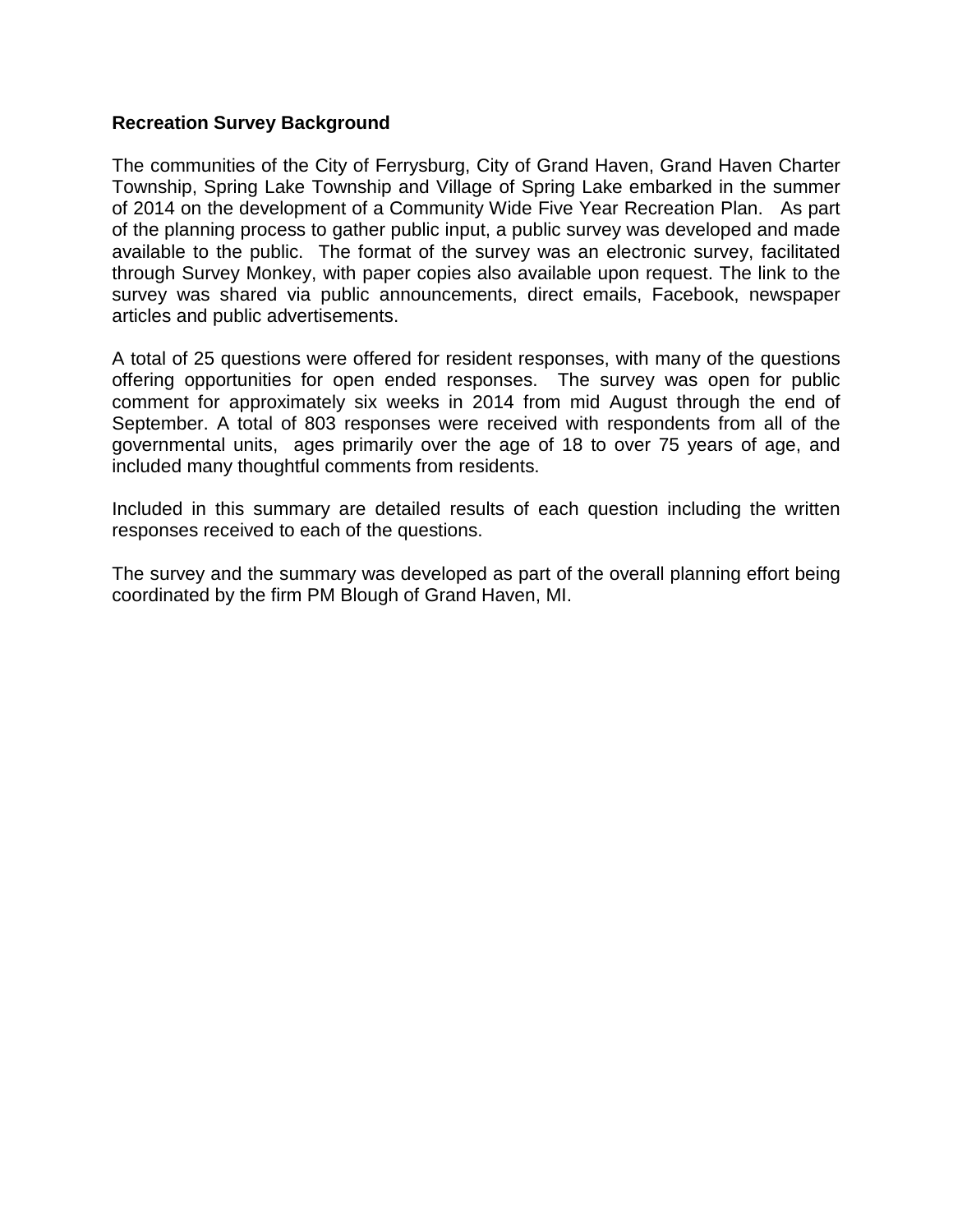**Q1 How many years have you been a resident of the Tri-Cities Area? (Includes City of Grand Haven, Grand Haven Charter Township, Village of Spring Lake, Spring Lake Township, and City of Ferrysburg)**



| <b>Answer Choices</b>               | <b>Responses</b> |
|-------------------------------------|------------------|
| Less than 1 year                    | 2.26%<br>18      |
| 1 to 4 years                        | 64<br>8.04%      |
| 5 to 10 years                       | 84<br>10.55%     |
| Over 10 years                       | 68.22%<br>543    |
| I am not a Tri-Cities Area resident | 87<br>10.93%     |
| <b>Total</b>                        | 796              |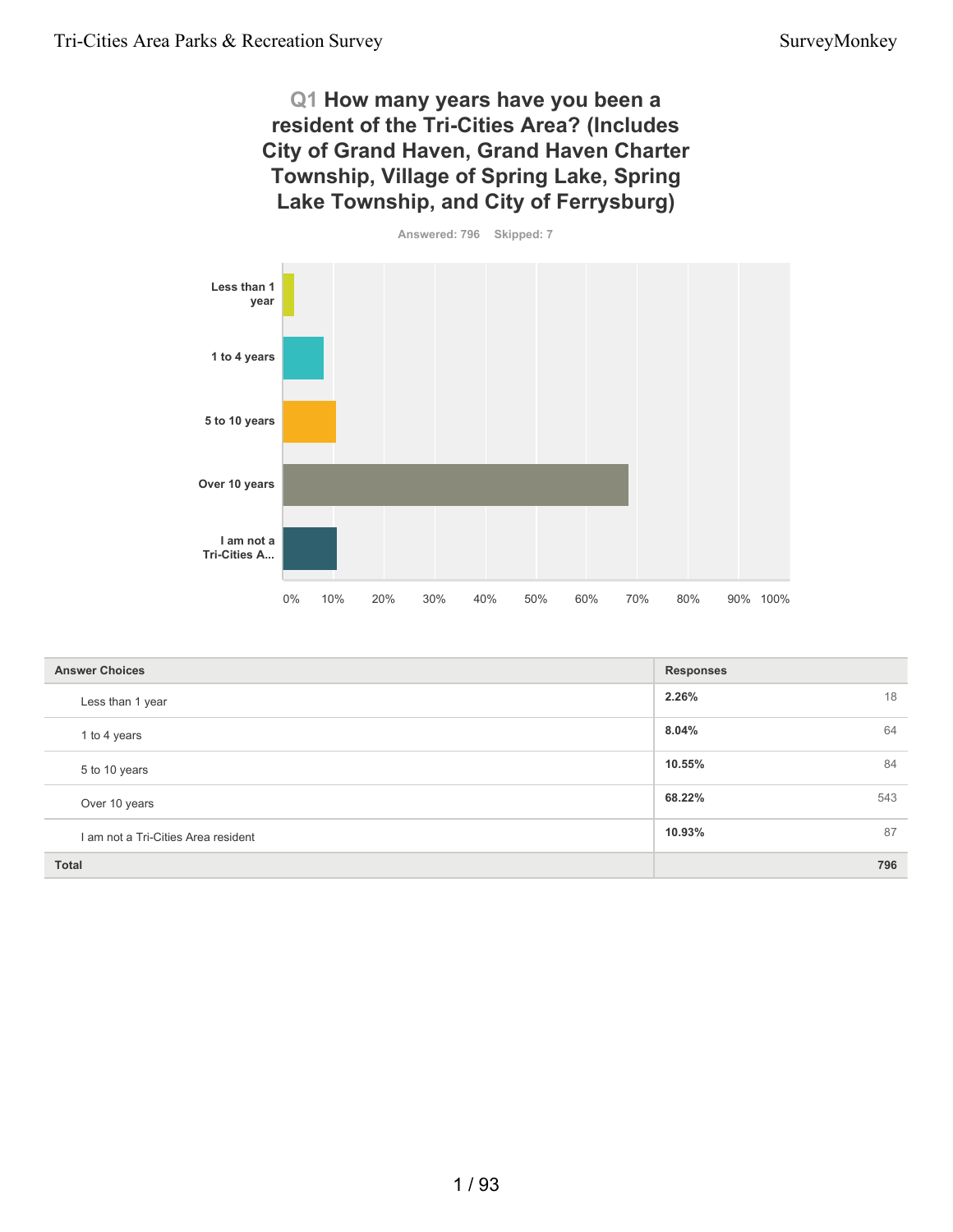

# **Q2 In which governmental area do you live?**

| <b>Answer Choices</b>        | <b>Responses</b> |     |
|------------------------------|------------------|-----|
| City of Ferrysburg           | 5.49%            | 39  |
| City of Grand Haven          | 21.10%           | 150 |
| Grand Haven Charter Township | 25.18%           | 179 |
| Spring Lake Township         | 30.94%           | 220 |
| Village of Spring Lake       | 9.99%            | 71  |
| Robinson Township            | 2.95%            | 21  |
| <b>Crockery Township</b>     | 3.23%            | 23  |
| Port Sheldon Township        | 1.13%            | 8   |
| <b>Total</b>                 |                  | 711 |

| # | Other (please specify)            | Date               |
|---|-----------------------------------|--------------------|
|   | Ludington                         | 9/4/2014 10:48 AM  |
| 2 | Laketon Township, Muskegon County | 8/31/2014 10:04 PM |
| 3 | City of Muskegon                  | 8/25/2014 11:39 AM |
| 4 | Fruitport                         | 8/25/2014 11:33 AM |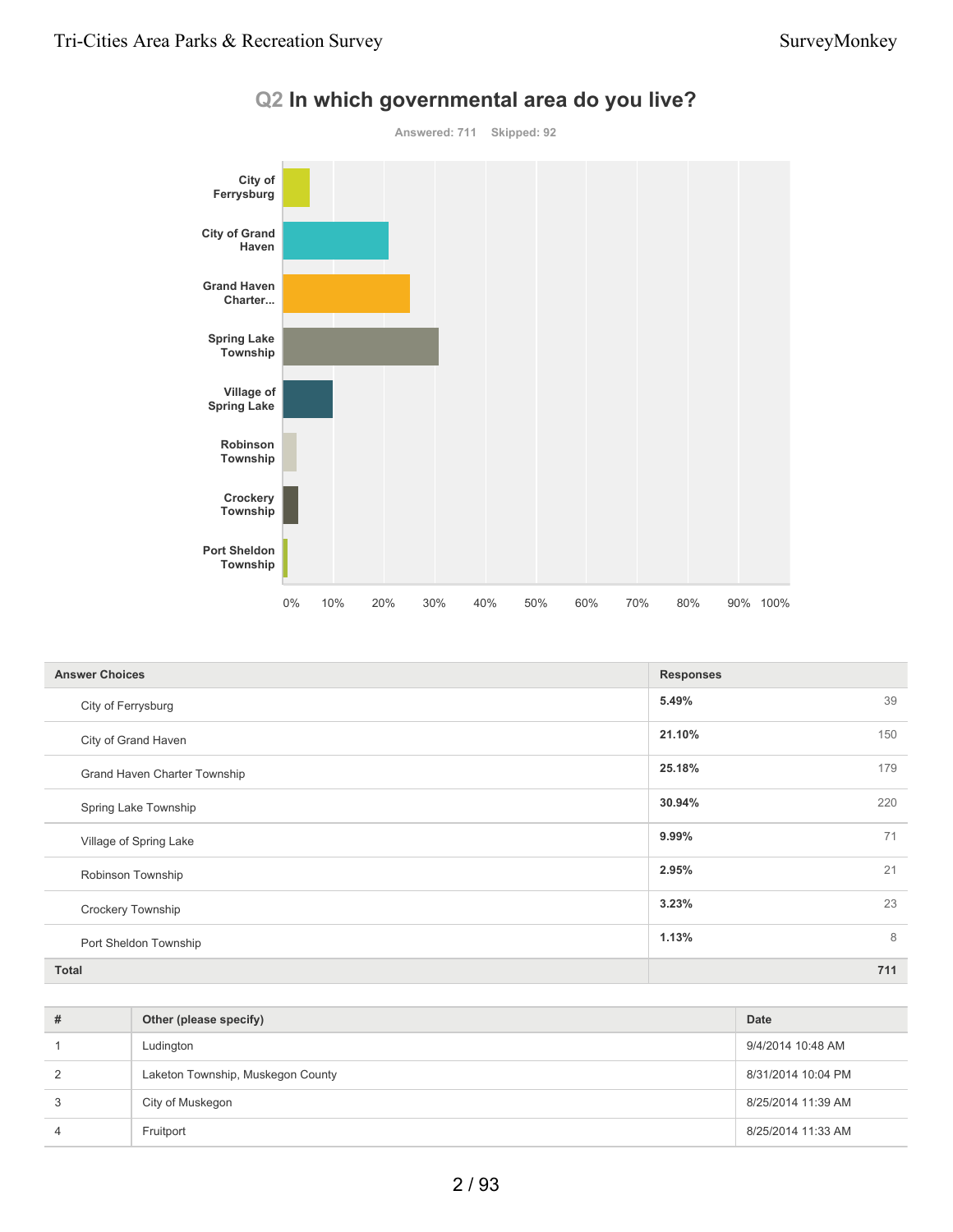| 5  | Norton Shores                                 | 8/24/2014 8:36 PM  |
|----|-----------------------------------------------|--------------------|
| 6  | montcalm county                               | 8/24/2014 7:15 PM  |
| 7  | Crockery Township                             | 8/24/2014 6:33 PM  |
| 8  | Montcalm                                      | 8/24/2014 7:46 AM  |
| 9  | Village of fruitport                          | 8/24/2014 7:37 AM  |
| 10 | Caledonia                                     | 8/23/2014 9:46 PM  |
| 11 | Egelston township                             | 8/23/2014 9:27 PM  |
| 12 | Fruitport township                            | 8/22/2014 7:34 PM  |
| 13 | Fruitport                                     | 8/22/2014 1:59 PM  |
| 14 | City of North Muskegon                        | 8/22/2014 6:46 AM  |
| 15 | Muskegon                                      | 8/21/2014 10:56 PM |
| 16 | Park Township - Holland                       | 8/21/2014 8:34 PM  |
| 17 | Marne                                         | 8/21/2014 12:52 PM |
| 18 | Muskegon                                      | 8/20/2014 4:48 PM  |
| 19 | norton shores                                 | 8/20/2014 4:31 PM  |
| 20 | Fruitport township                            | 8/20/2014 2:57 PM  |
| 21 | Muskegon                                      | 8/20/2014 12:21 AM |
| 22 | Norton Shores                                 | 8/19/2014 8:18 PM  |
| 23 | City of Walker                                | 8/19/2014 8:16 PM  |
| 24 | Boston township                               | 8/19/2014 8:06 PM  |
| 25 | on Spring Lake in Village of Fruitport        | 8/19/2014 7:47 PM  |
| 26 | Norton Shores                                 | 8/19/2014 7:40 PM  |
| 27 | allendale                                     | 8/19/2014 8:03 AM  |
| 28 | Muskegon, but I play tennis in the Tri-Cities | 8/18/2014 3:52 PM  |
| 29 | Village of Fruitport                          | 8/18/2014 2:25 PM  |
| 30 | Moving to Ferrysburg in September             | 8/18/2014 1:02 PM  |
| 31 | muskegon                                      | 8/18/2014 7:30 AM  |
| 32 | Park Township                                 | 8/17/2014 10:25 AM |
| 33 | Fruitport                                     | 8/16/2014 9:24 PM  |
| 34 | Muskegon                                      | 8/16/2014 5:26 PM  |
| 35 | Holland Township                              | 8/15/2014 12:47 PM |
| 36 | Muskegon Township                             | 8/15/2014 3:37 AM  |
| 37 | city of Fremont                               | 8/14/2014 10:51 PM |
| 38 | Roosevelt Park                                | 8/14/2014 4:03 PM  |
| 39 | None                                          | 8/14/2014 2:07 PM  |
| 40 | Laketon township                              | 8/14/2014 11:19 AM |
| 41 | Norton Shores                                 | 8/14/2014 8:44 AM  |
| 42 | norton shores                                 | 8/14/2014 8:02 AM  |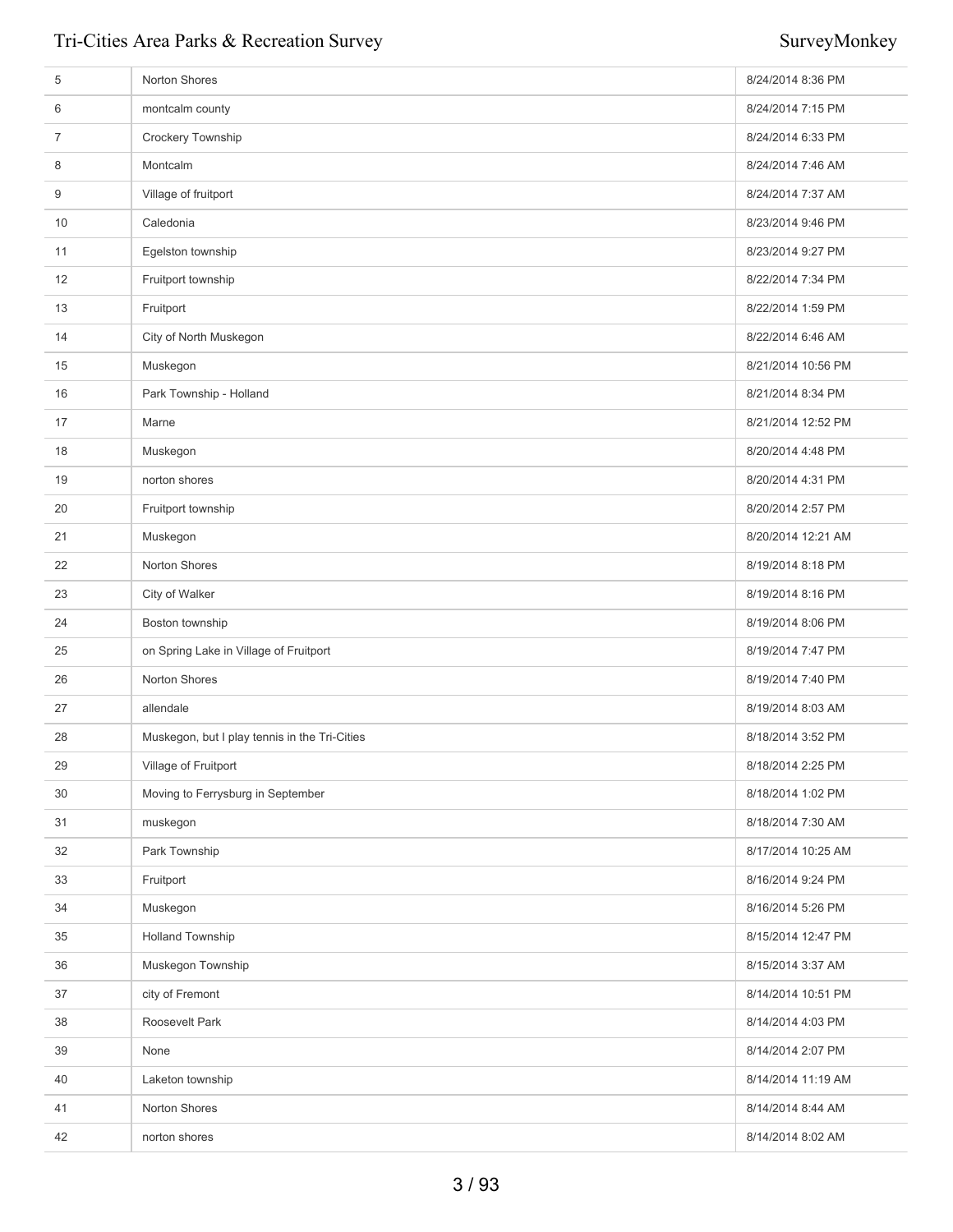| 43 | Roosevelt Park                | 8/14/2014 7:54 AM  |
|----|-------------------------------|--------------------|
| 44 | Park Township                 | 8/14/2014 7:35 AM  |
| 45 | Norton shores                 | 8/14/2014 6:06 AM  |
| 46 | Muskegon                      | 8/13/2014 10:04 PM |
| 47 | Norton Shores                 | 8/13/2014 10:04 PM |
| 48 | Norton Shores                 | 8/13/2014 8:46 PM  |
| 49 | Twin Lake, MI                 | 8/13/2014 8:22 PM  |
| 50 | Norton shores                 | 8/13/2014 7:57 PM  |
| 51 | Holland                       | 8/13/2014 7:45 PM  |
| 52 | City of Holland               | 8/13/2014 6:55 PM  |
| 53 | Sullivan Township             | 8/13/2014 6:47 PM  |
| 54 | Whitehall                     | 8/13/2014 6:03 PM  |
| 55 | holland- park township        | 8/13/2014 5:50 PM  |
| 56 | city of Allendale             | 8/13/2014 5:46 PM  |
| 57 | park township                 | 8/13/2014 5:41 PM  |
| 58 | Norton Shores                 | 8/13/2014 5:03 PM  |
| 59 | city of Holland               | 8/13/2014 4:33 PM  |
| 60 | <b>Holland Township</b>       | 8/13/2014 4:28 PM  |
| 61 | City of Fremont               | 8/13/2014 4:14 PM  |
| 62 | Fruitland township            | 8/13/2014 4:13 PM  |
| 63 | City of Holland               | 8/13/2014 4:07 PM  |
| 64 | Park Township, Holland        | 8/13/2014 3:51 PM  |
| 65 | Muskegon                      | 8/13/2014 3:45 PM  |
| 66 | Holland                       | 8/13/2014 3:44 PM  |
| 67 | Norton Shores                 | 8/13/2014 3:43 PM  |
| 68 | Holland                       | 8/13/2014 3:40 PM  |
| 69 | North Muskegon                | 8/13/2014 3:38 PM  |
| 70 | Muskegon                      | 8/13/2014 3:27 PM  |
| 71 | Park Township                 | 8/13/2014 3:26 PM  |
| 72 | Laketon township (n.muskegon) | 8/13/2014 3:24 PM  |
| 73 | Norton Shores                 | 8/13/2014 3:21 PM  |
| 74 | Holland                       | 8/13/2014 3:20 PM  |
| 75 | Muskegon                      | 8/13/2014 3:20 PM  |
| 76 | Norton Shores                 | 8/13/2014 3:18 PM  |
| 77 | Dalton Township               | 8/13/2014 3:18 PM  |
| 78 | fruitport                     | 8/13/2014 3:18 PM  |
| 79 | Park Township                 | 8/13/2014 3:18 PM  |
| 80 | Roosevelt Park                | 8/13/2014 1:14 PM  |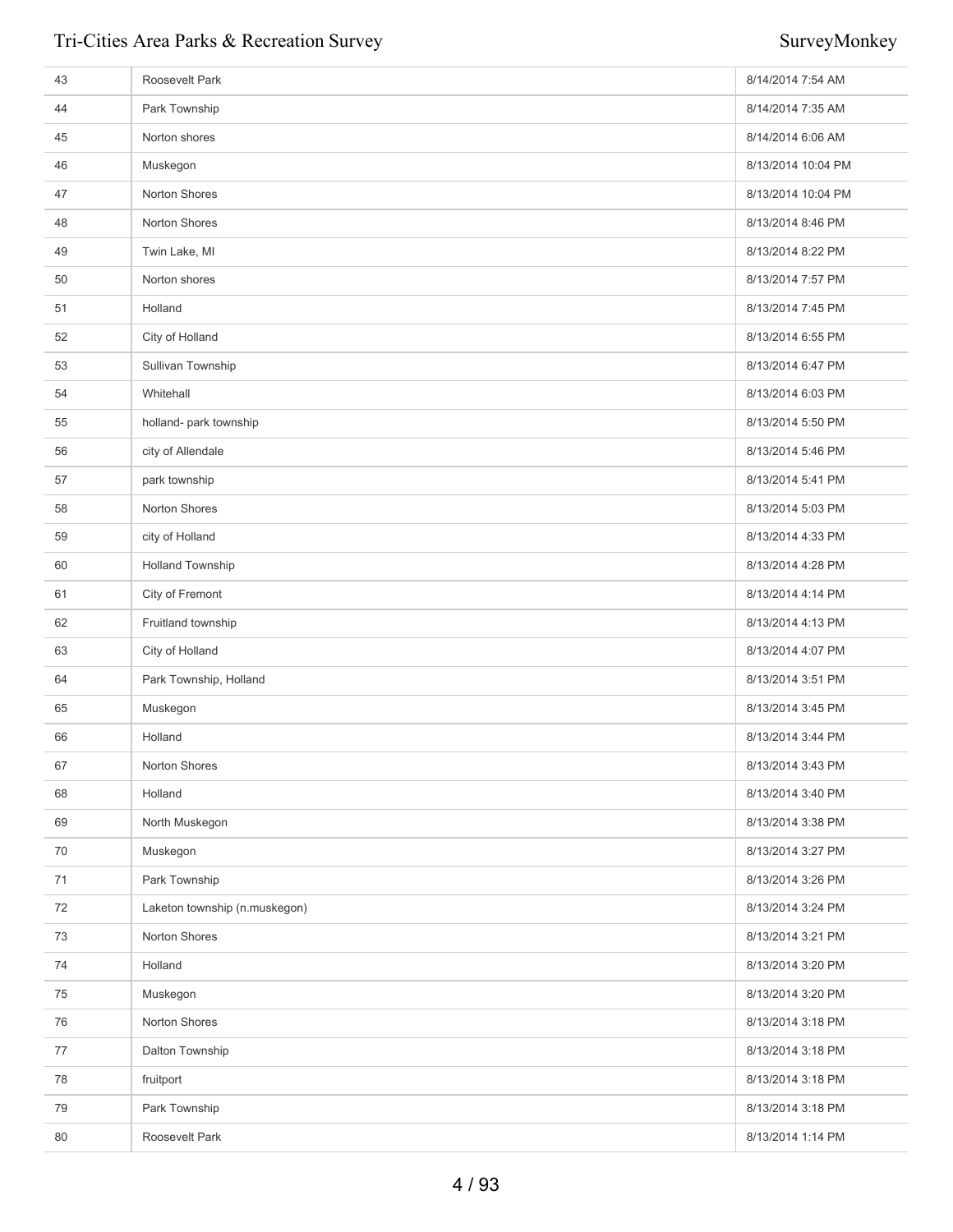| 81 | MUSKEGON     | 8/13/2014 12:38 PM |
|----|--------------|--------------------|
| 82 | Kent County  | 8/13/2014 12:24 PM |
| 83 | Non-Resident | 8/13/2014 12:20 PM |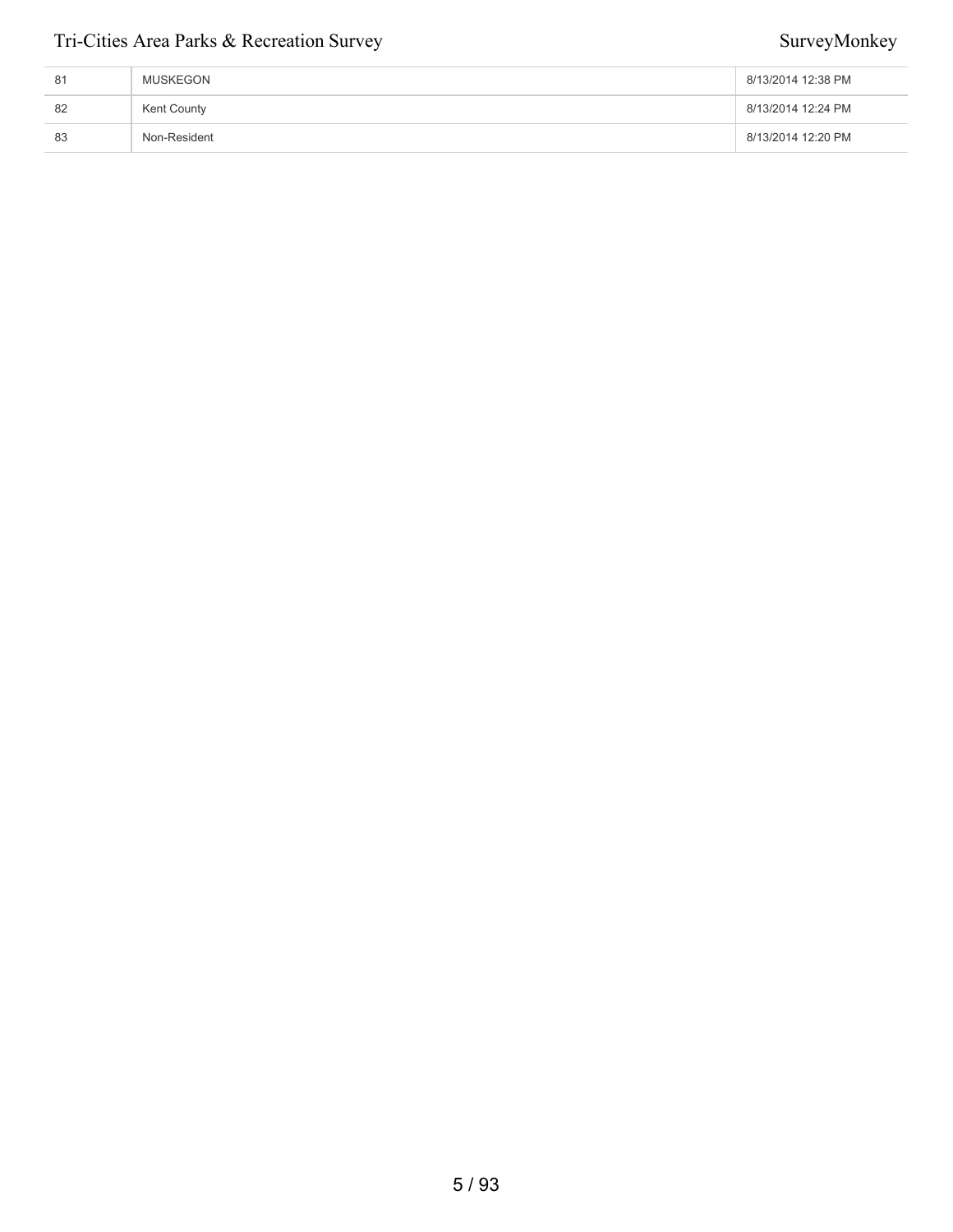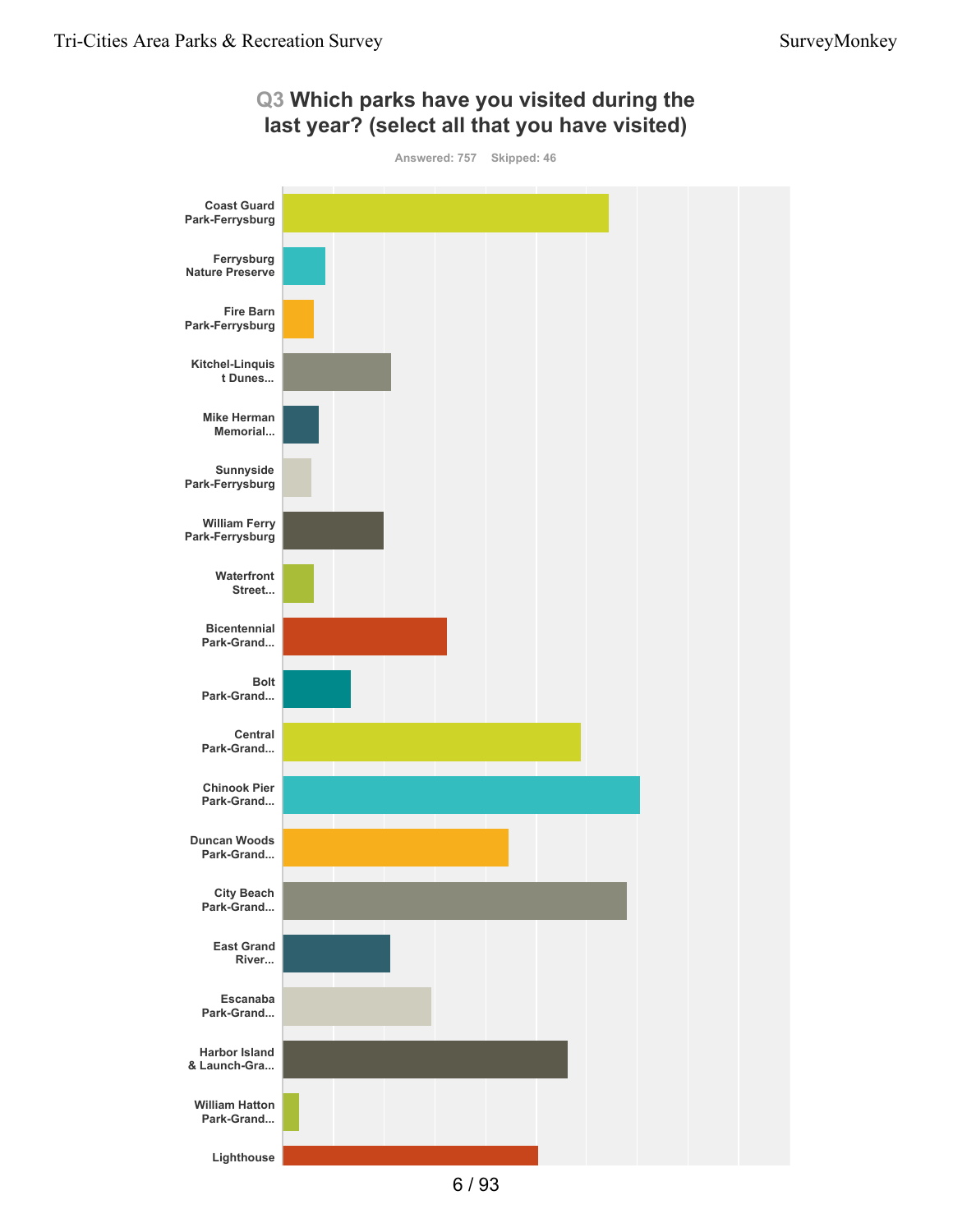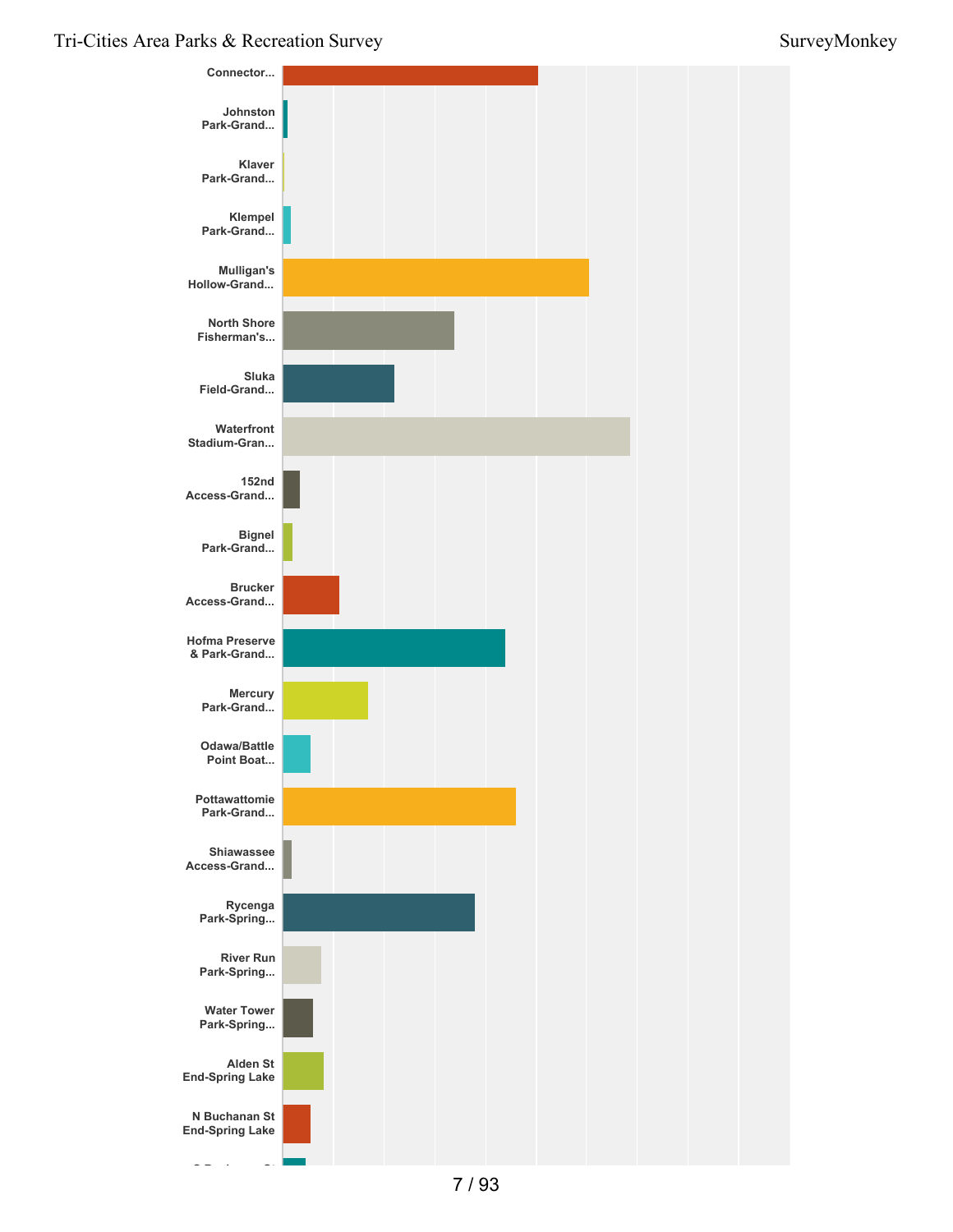

| <b>Answer Choices</b>                 | <b>Responses</b> |     |
|---------------------------------------|------------------|-----|
| Coast Guard Park-Ferrysburg           | 64.60%           | 489 |
| Ferrysburg Nature Preserve            | 8.59%            | 65  |
| Fire Barn Park-Ferrysburg             | 6.34%            | 48  |
| Kitchel-Linquist Dunes Preserve       | 21.40%           | 162 |
| Mike Herman Memorial Field-Ferrysburg | 7.40%            | 56  |
| Sunnyside Park-Ferrysburg             | 5.81%            | 44  |
| William Ferry Park-Ferrysburg         | 20.08%           | 152 |
| Waterfront Street Ends-Ferrysburg     | 6.21%            | 47  |
| <b>Bicentennial Park-Grand Haven</b>  | 32.63%           | 247 |
| <b>Bolt Park-Grand Haven</b>          | 13.47%           | 102 |
| <b>Central Park-Grand Haven</b>       | 58.78%           | 445 |
| Chinook Pier Park-Grand Haven         | 70.54%           | 534 |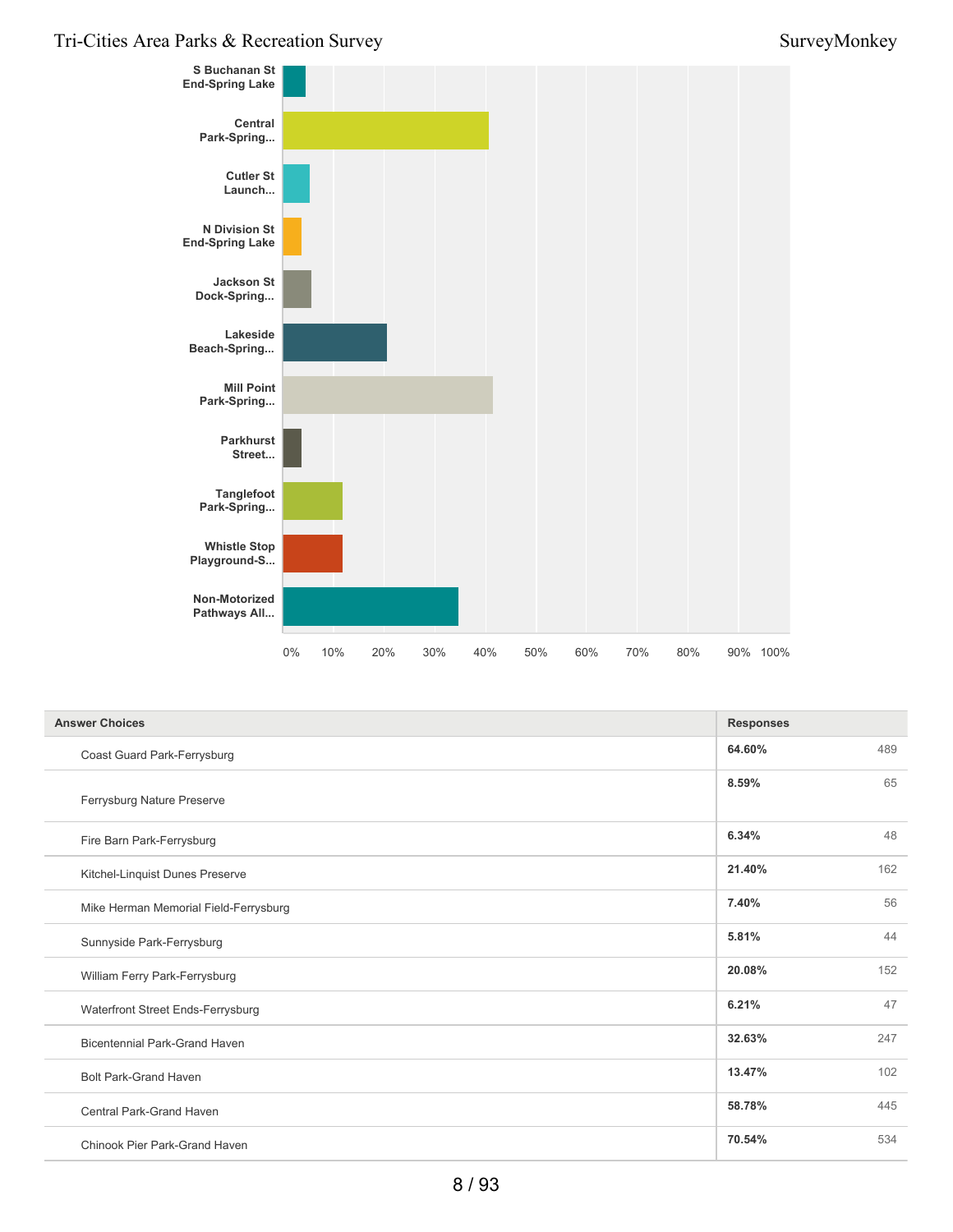| Duncan Woods Park-Grand Haven                   | 44.65% | 338 |
|-------------------------------------------------|--------|-----|
| City Beach Park-Grand Haven                     | 68.03% | 515 |
| East Grand River Park-Grand Haven               | 21.27% | 161 |
| Escanaba Park-Grand Haven                       | 29.46% | 223 |
| Harbor Island & Launch-Grand Haven              | 56.41% | 427 |
| William Hatton Park-Grand Haven                 | 3.43%  | 26  |
| Lighthouse Connector Park/Boardwalk-Grand Haven | 50.46% | 382 |
| Johnston Park-Grand Haven                       | 1.06%  | 8   |
| Klaver Park-Grand Haven                         | 0.40%  | 3   |
| Klempel Park-Grand Haven                        | 1.59%  | 12  |
| Mulligan's Hollow-Grand Haven                   | 60.50% | 458 |
| North Shore Fisherman's Parking Lot-Grand Haven | 34.08% | 258 |
| Sluka Field-Grand Haven                         | 22.19% | 168 |
| Waterfront Stadium-Grand Haven                  | 68.69% | 520 |
| 152nd Access-Grand Haven Twp                    | 3.57%  | 27  |
| Bignel Park-Grand Haven Twp                     | 2.11%  | 16  |
| Brucker Access-Grand Haven Twp                  | 11.23% | 85  |
| Hofma Preserve & Park-Grand Haven Twp           | 43.99% | 333 |
| Mercury Park-Grand Haven Twp                    | 16.91% | 128 |
| Odawa/Battle Point Boat Launch-Grand Haven Twp  | 5.55%  | 42  |
| Pottawattomie Park-Grand Haven Twp              | 46.10% | 349 |
| Shiawassee Access-Grand Haven Twp               | 1.85%  | 14  |
| Rycenga Park-Spring Lake Twp                    | 38.04% | 288 |
| River Run Park-Spring Lake Twp                  | 7.66%  | 58  |
| Water Tower Park-Spring Lake Twp                | 6.08%  | 46  |
| Alden St End-Spring Lake                        | 8.06%  | 61  |
| N Buchanan St End-Spring Lake                   | 5.68%  | 43  |
| S Buchanan St End-Spring Lake                   | 4.62%  | 35  |
| Central Park-Spring Lake                        | 40.69% | 308 |
| Cutler St Launch Ramp-Spring Lake               | 5.42%  | 41  |
| N Division St End-Spring Lake                   | 3.83%  | 29  |
| Jackson St Dock-Spring Lake                     | 5.94%  | 45  |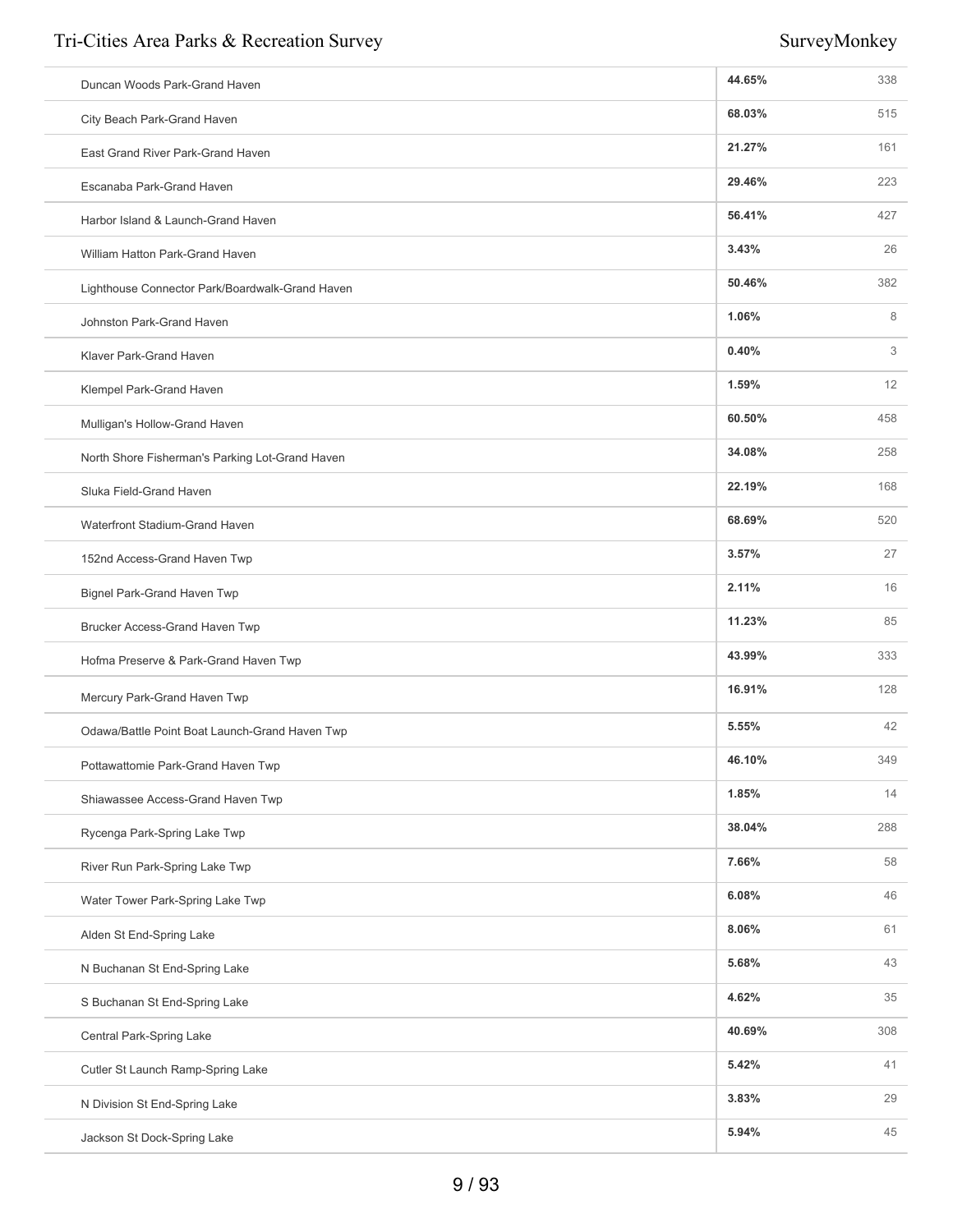| Lakeside Beach-Spring Lake           | 20.61% | 156 |
|--------------------------------------|--------|-----|
| Mill Point Park-Spring Lake          | 41.61% | 315 |
| Parkhurst Street End-Spring Lake     | 3.70%  | 28  |
| <b>Tanglefoot Park-Spring Lake</b>   | 11.89% | 90  |
| Whistle Stop Playground-Spring Lake  | 11.89% | 90  |
| Non-Motorized Pathways All Locations | 34.87% | 264 |
| <b>Total Respondents: 757</b>        |        |     |

| 9/12/2014 12:33 AM<br>8/29/2014 7:54 AM<br>8/28/2014 10:31 PM<br>8/27/2014 6:08 PM<br>8/25/2014 3:52 PM<br>8/25/2014 11:36 AM<br>8/24/2014 11:02 AM<br>8/24/2014 7:40 AM<br>8/23/2014 11:09 PM |
|------------------------------------------------------------------------------------------------------------------------------------------------------------------------------------------------|
|                                                                                                                                                                                                |
|                                                                                                                                                                                                |
|                                                                                                                                                                                                |
|                                                                                                                                                                                                |
|                                                                                                                                                                                                |
|                                                                                                                                                                                                |
|                                                                                                                                                                                                |
|                                                                                                                                                                                                |
|                                                                                                                                                                                                |
| 8/23/2014 10:08 PM                                                                                                                                                                             |
| 8/23/2014 9:48 PM                                                                                                                                                                              |
| 8/23/2014 9:29 PM                                                                                                                                                                              |
| 8/23/2014 6:45 PM                                                                                                                                                                              |
| 8/22/2014 1:30 AM                                                                                                                                                                              |
| 8/22/2014 12:44 AM                                                                                                                                                                             |
| 8/21/2014 6:03 PM                                                                                                                                                                              |
| 8/21/2014 6:01 PM                                                                                                                                                                              |
| 8/21/2014 4:11 PM                                                                                                                                                                              |
| 8/21/2014 12:54 PM                                                                                                                                                                             |
| 8/21/2014 12:06 PM                                                                                                                                                                             |
| 8/20/2014 4:19 PM                                                                                                                                                                              |
| 8/19/2014 9:13 PM                                                                                                                                                                              |
| 8/19/2014 5:54 PM                                                                                                                                                                              |
| 8/19/2014 3:44 PM                                                                                                                                                                              |
| 8/19/2014 3:30 PM                                                                                                                                                                              |
| 8/19/2014 2:08 PM                                                                                                                                                                              |
| 8/19/2014 1:14 PM                                                                                                                                                                              |
| 8/19/2014 12:23 PM                                                                                                                                                                             |
|                                                                                                                                                                                                |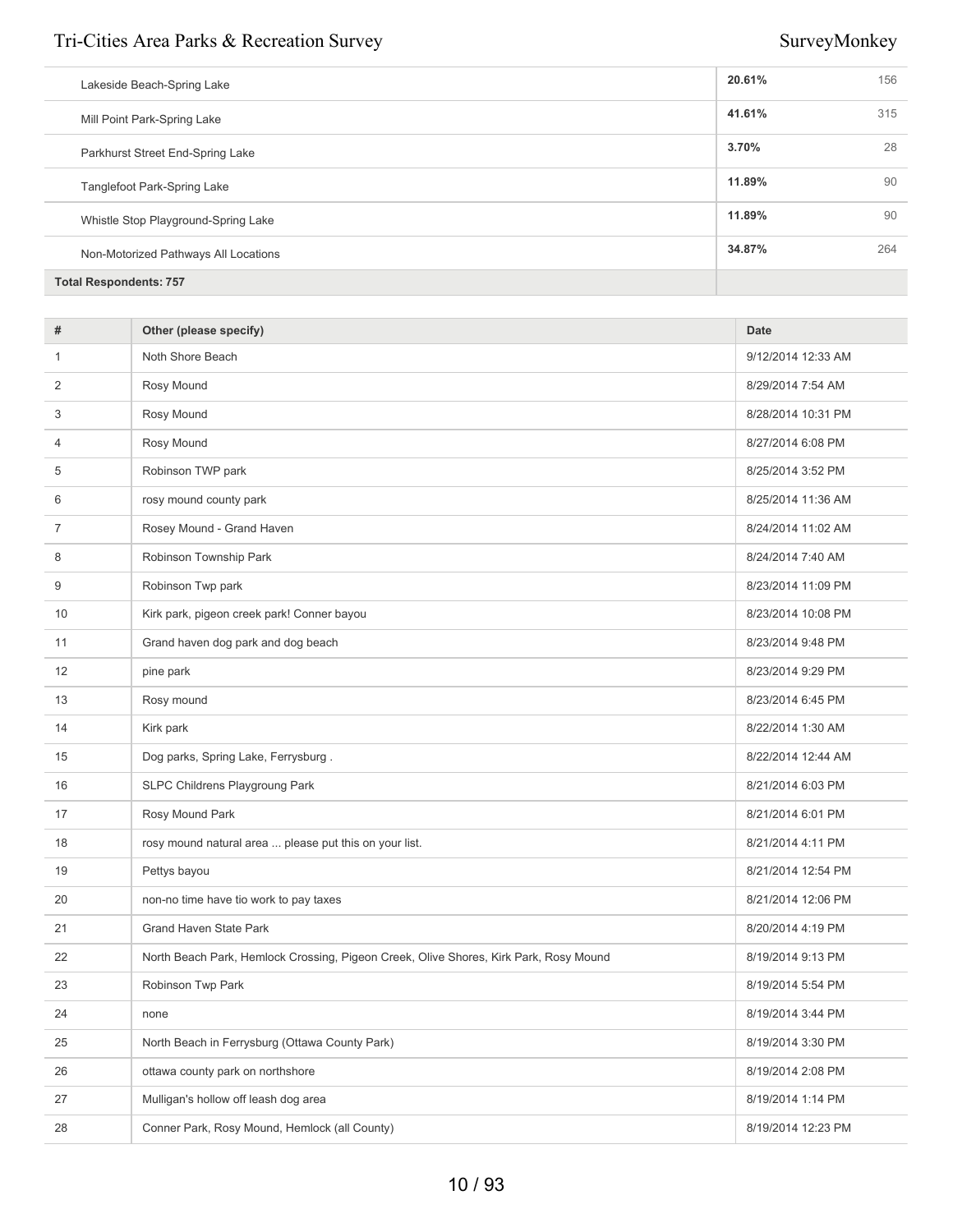| 29 | North shore park/beach spring lake                                                                                                                      | 8/18/2014 3:38 PM  |
|----|---------------------------------------------------------------------------------------------------------------------------------------------------------|--------------------|
| 30 | Pigeon Creek                                                                                                                                            | 8/18/2014 12:15 PM |
| 31 | Rosy Mound Park                                                                                                                                         | 8/18/2014 7:24 AM  |
| 32 | mulligan hollow dog park                                                                                                                                | 8/17/2014 11:53 AM |
| 33 | Central Park Dog Park                                                                                                                                   | 8/17/2014 10:06 AM |
| 34 | North Beach Park, Hemlock Crossing, Pigeon Creek, Connor Bayou, Grand River Park, Grand River Ravines<br>North, Kirk Park, Upper Macatawa Natural Area, | 8/17/2014 8:46 AM  |
| 35 | rosy mound                                                                                                                                              | 8/17/2014 8:03 AM  |
| 36 | riverside park, Robinson park                                                                                                                           | 8/17/2014 7:50 AM  |
| 37 | Robinson Park-Robinson Twp.                                                                                                                             | 8/17/2014 6:48 AM  |
| 38 | North Shore Beach and Grand Haven State Park.                                                                                                           | 8/16/2014 9:46 PM  |
| 39 | Dog Beach                                                                                                                                               | 8/16/2014 6:05 PM  |
| 40 | Rosy Mound Natural Area, Connor's Bayou                                                                                                                 | 8/16/2014 3:39 PM  |
| 41 | Rosy Mound                                                                                                                                              | 8/15/2014 12:40 PM |
| 42 | none                                                                                                                                                    | 8/14/2014 9:42 PM  |
| 43 | kirk park                                                                                                                                               | 8/14/2014 8:52 PM  |
| 44 | Buchanan Access - Grand Haven Township                                                                                                                  | 8/14/2014 10:55 AM |
| 45 | Rosy Mound Natural Area                                                                                                                                 | 8/14/2014 7:09 AM  |
| 46 | Both Spring Lake Dog Park and Ferrysburg Dog Park                                                                                                       | 8/13/2014 11:48 PM |
| 47 | Minnie skwa                                                                                                                                             | 8/13/2014 7:00 PM  |
| 48 | Hoffmaster, Duck Lake State Park                                                                                                                        | 8/13/2014 6:05 PM  |
| 49 | <b>Kirk Park</b>                                                                                                                                        | 8/13/2014 5:28 PM  |
| 50 | Rosy mound                                                                                                                                              | 8/13/2014 4:30 PM  |
| 51 | <b>County Parks</b>                                                                                                                                     | 8/13/2014 1:23 PM  |
| 52 | North Ottawa Dunes, Rosey Mound and Kirk Park (Ottawa County Parks)                                                                                     | 8/13/2014 12:37 PM |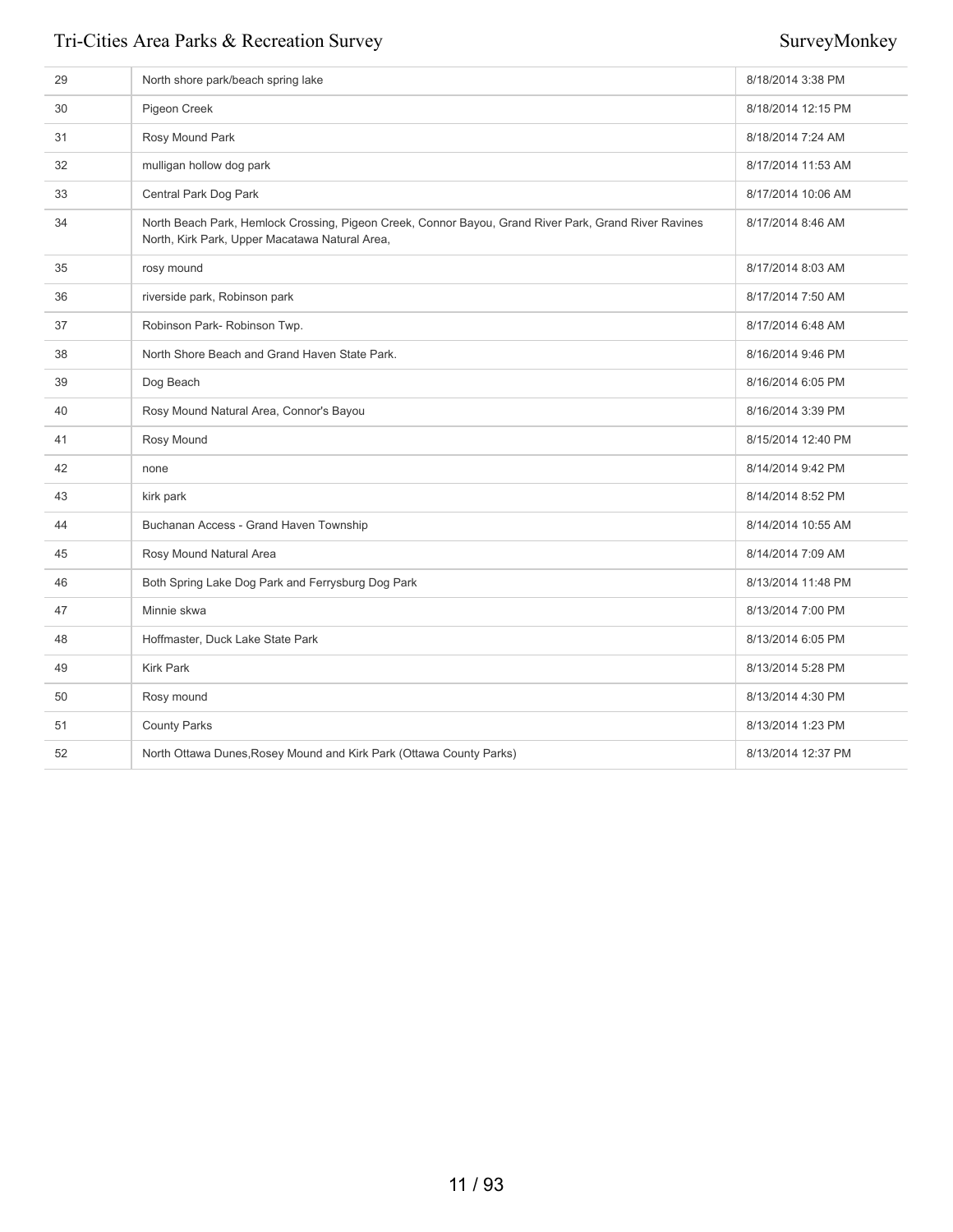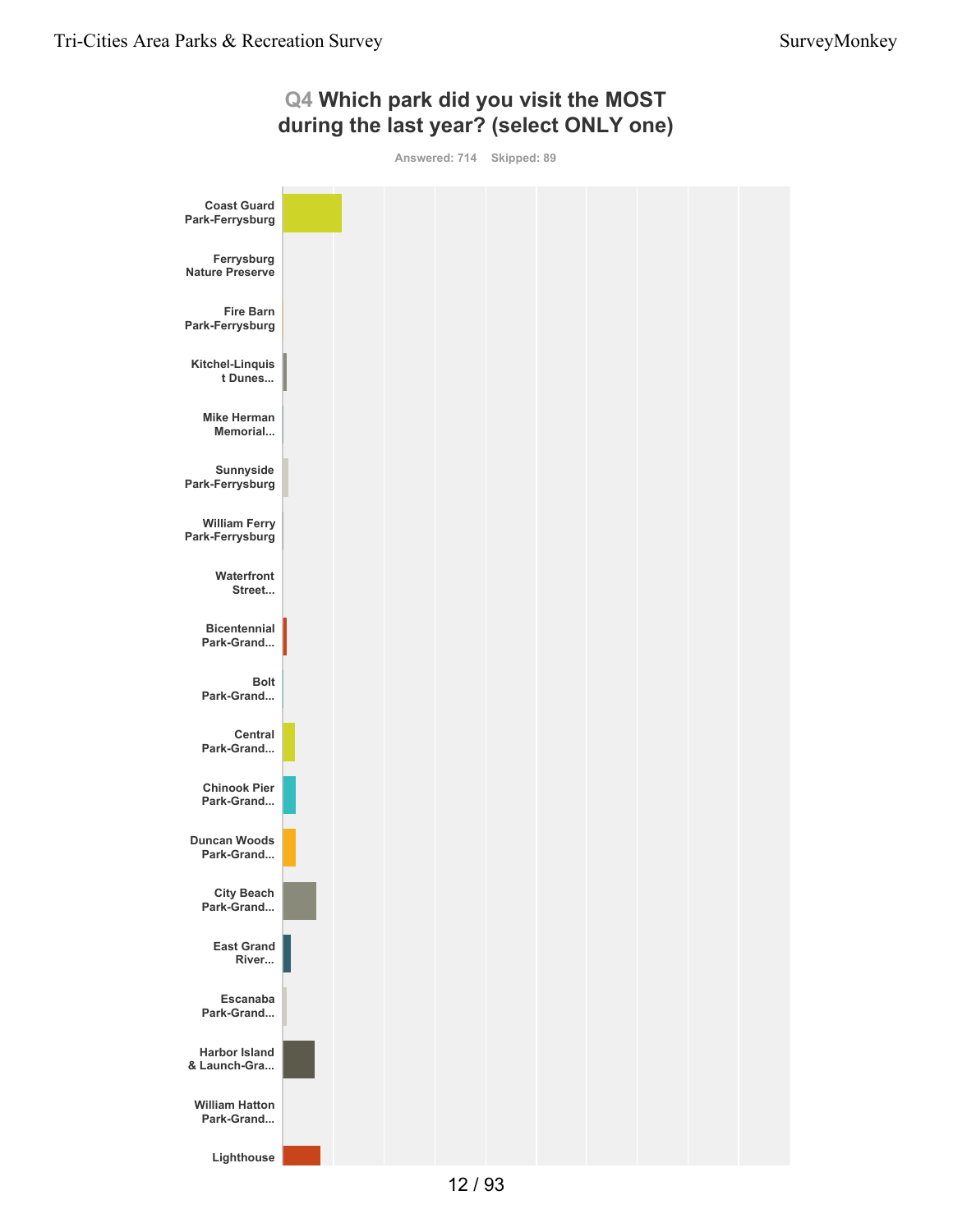

**S Buchanan St**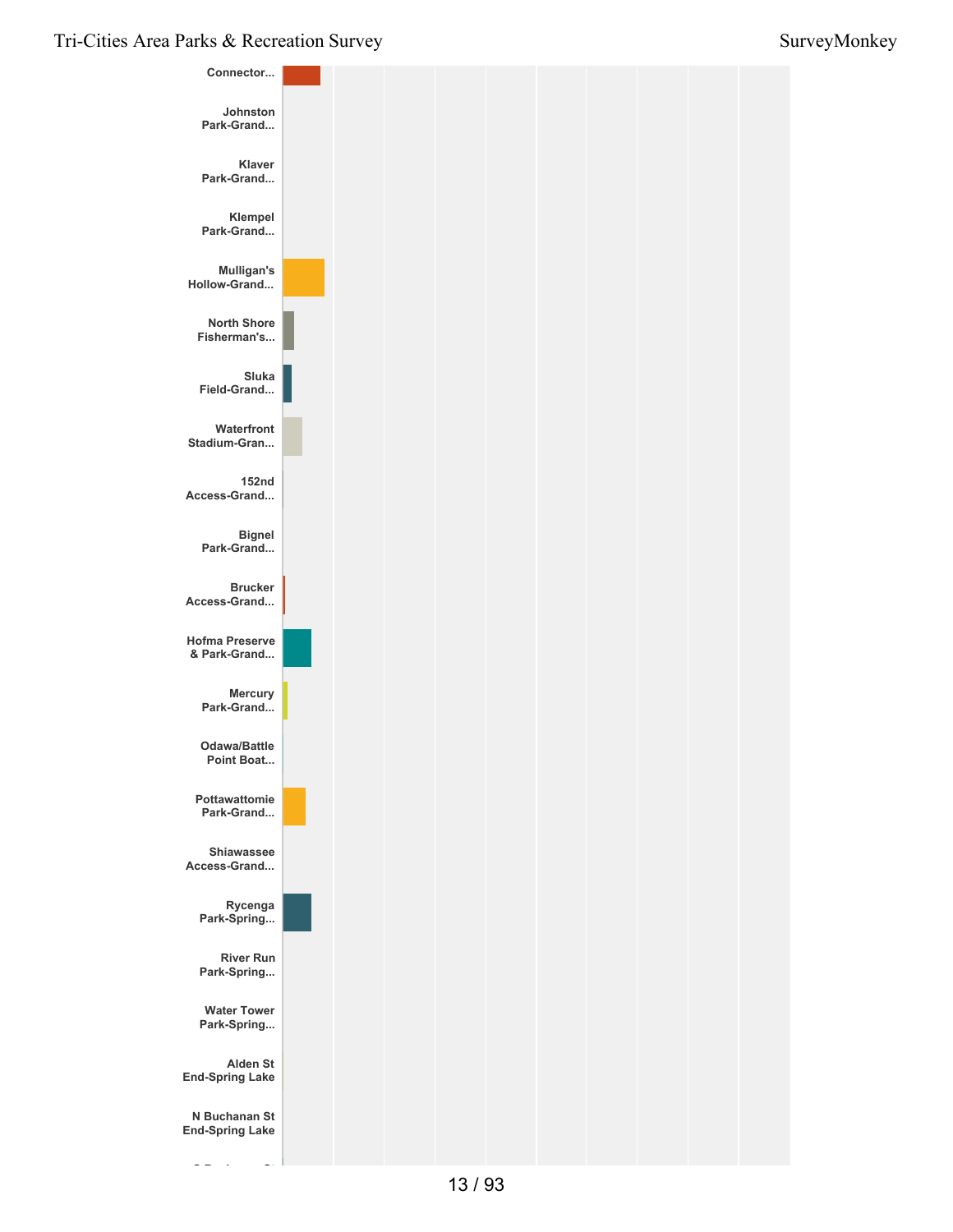

| <b>Answer Choices</b>                 |          |                |
|---------------------------------------|----------|----------------|
| Coast Guard Park-Ferrysburg           | 11.62%   | 83             |
| Ferrysburg Nature Preserve            | $0.00\%$ | $\mathbf{0}$   |
| Fire Barn Park-Ferrysburg             | 0.28%    | $\overline{2}$ |
| Kitchel-Linquist Dunes Preserve       | 0.84%    | 6              |
| Mike Herman Memorial Field-Ferrysburg | 0.14%    | $\mathbf{1}$   |
| Sunnyside Park-Ferrysburg             | 1.26%    | 9              |
| William Ferry Park-Ferrysburg         | 0.28%    | $\overline{2}$ |
| Waterfront Street Ends-Ferrysburg     | 0.00%    | $\mathbf{0}$   |
| <b>Bicentennial Park-Grand Haven</b>  | 0.84%    | 6              |
| <b>Bolt Park-Grand Haven</b>          | 0.28%    | $\overline{2}$ |
| Central Park-Grand Haven              | 2.52%    | 18             |
| Chinook Pier Park-Grand Haven         | 2.66%    | 19             |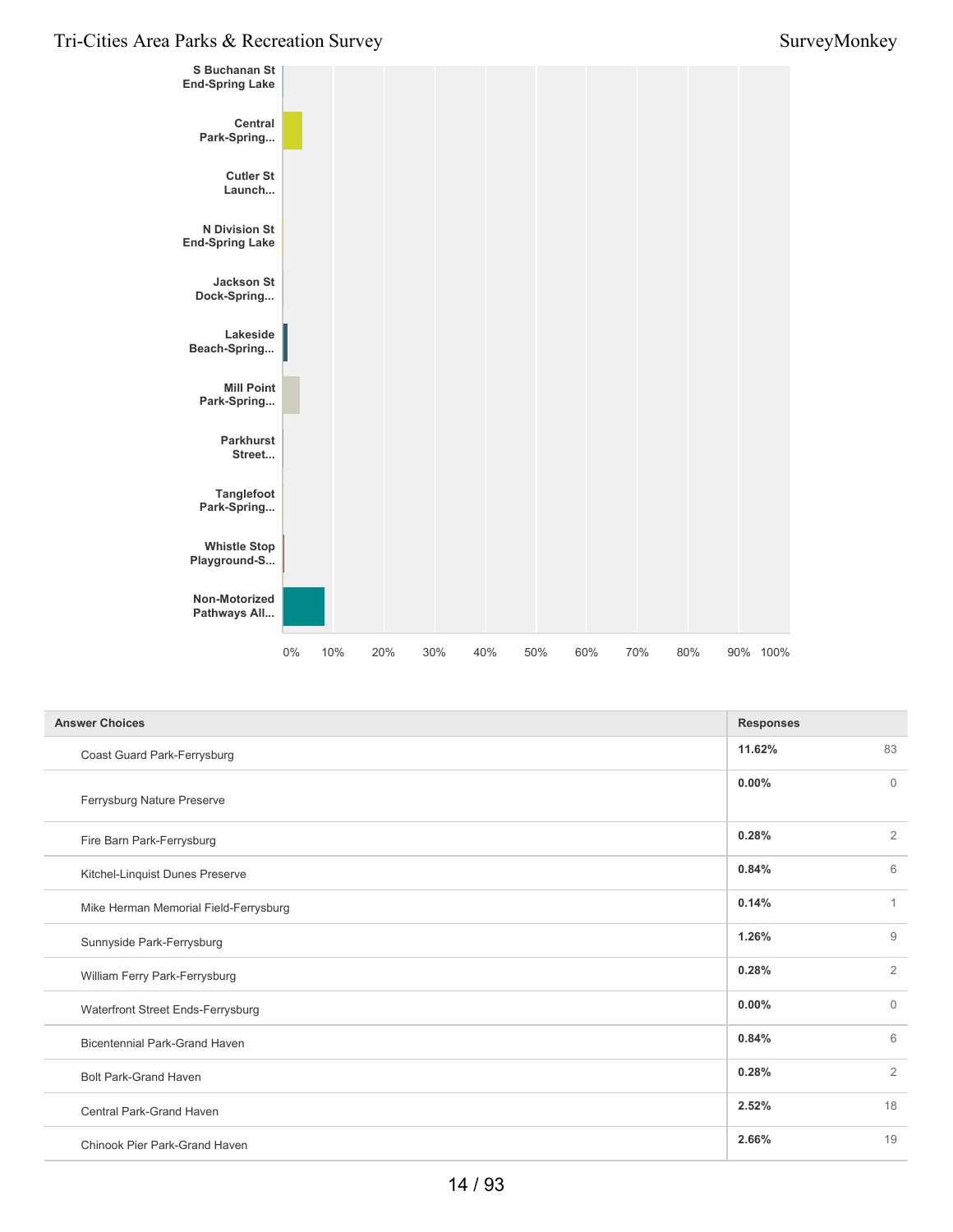| Duncan Woods Park-Grand Haven                   | 2.66%    | 19             |
|-------------------------------------------------|----------|----------------|
| City Beach Park-Grand Haven                     | 6.72%    | 48             |
| East Grand River Park-Grand Haven               | 1.68%    | 12             |
| Escanaba Park-Grand Haven                       | 0.84%    | 6              |
| Harbor Island & Launch-Grand Haven              | 6.44%    | 46             |
| William Hatton Park-Grand Haven                 | 0.00%    | $\mathbf{0}$   |
| Lighthouse Connector Park/Boardwalk-Grand Haven | 7.56%    | 54             |
| Johnston Park-Grand Haven                       | 0.00%    | $\mathbf{0}$   |
| Klaver Park-Grand Haven                         | 0.00%    | $\overline{0}$ |
| Klempel Park-Grand Haven                        | 0.00%    | $\mathbf{0}$   |
| Mulligan's Hollow-Grand Haven                   | 8.40%    | 60             |
| North Shore Fisherman's Parking Lot-Grand Haven | 2.24%    | 16             |
| Sluka Field-Grand Haven                         | 1.82%    | 13             |
| Waterfront Stadium-Grand Haven                  | 4.06%    | 29             |
| 152nd Access-Grand Haven Twp                    | 0.14%    | $\mathbf{1}$   |
| Bignel Park-Grand Haven Twp                     | 0.00%    | $\mathbf{0}$   |
| Brucker Access-Grand Haven Twp                  | 0.70%    | 5              |
| Hofma Preserve & Park-Grand Haven Twp           | 5.74%    | 41             |
| Mercury Park-Grand Haven Twp                    | 0.98%    | $\overline{7}$ |
| Odawa/Battle Point Boat Launch-Grand Haven Twp  | 0.14%    | $\mathbf{1}$   |
| Pottawattomie Park-Grand Haven Twp              | 4.62%    | 33             |
| Shiawassee Access-Grand Haven Twp               | $0.00\%$ | $\mathbf 0$    |
| Rycenga Park-Spring Lake Twp                    | 5.88%    | 42             |
| River Run Park-Spring Lake Twp                  | $0.00\%$ | $\mathbb O$    |
| Water Tower Park-Spring Lake Twp                | $0.00\%$ | $\mathbb O$    |
| Alden St End-Spring Lake                        | 0.14%    | $\mathbf{1}$   |
| N Buchanan St End-Spring Lake                   | 0.00%    | $\circ$        |
| S Buchanan St End-Spring Lake                   | 0.14%    | $\mathbf{1}$   |
| Central Park-Spring Lake                        | 3.92%    | 28             |
| Cutler St Launch Ramp-Spring Lake               | $0.00\%$ | $\mathbf 0$    |
| N Division St End-Spring Lake                   | 0.14%    | $\mathbf{1}$   |
| Jackson St Dock-Spring Lake                     | 0.28%    | $\overline{2}$ |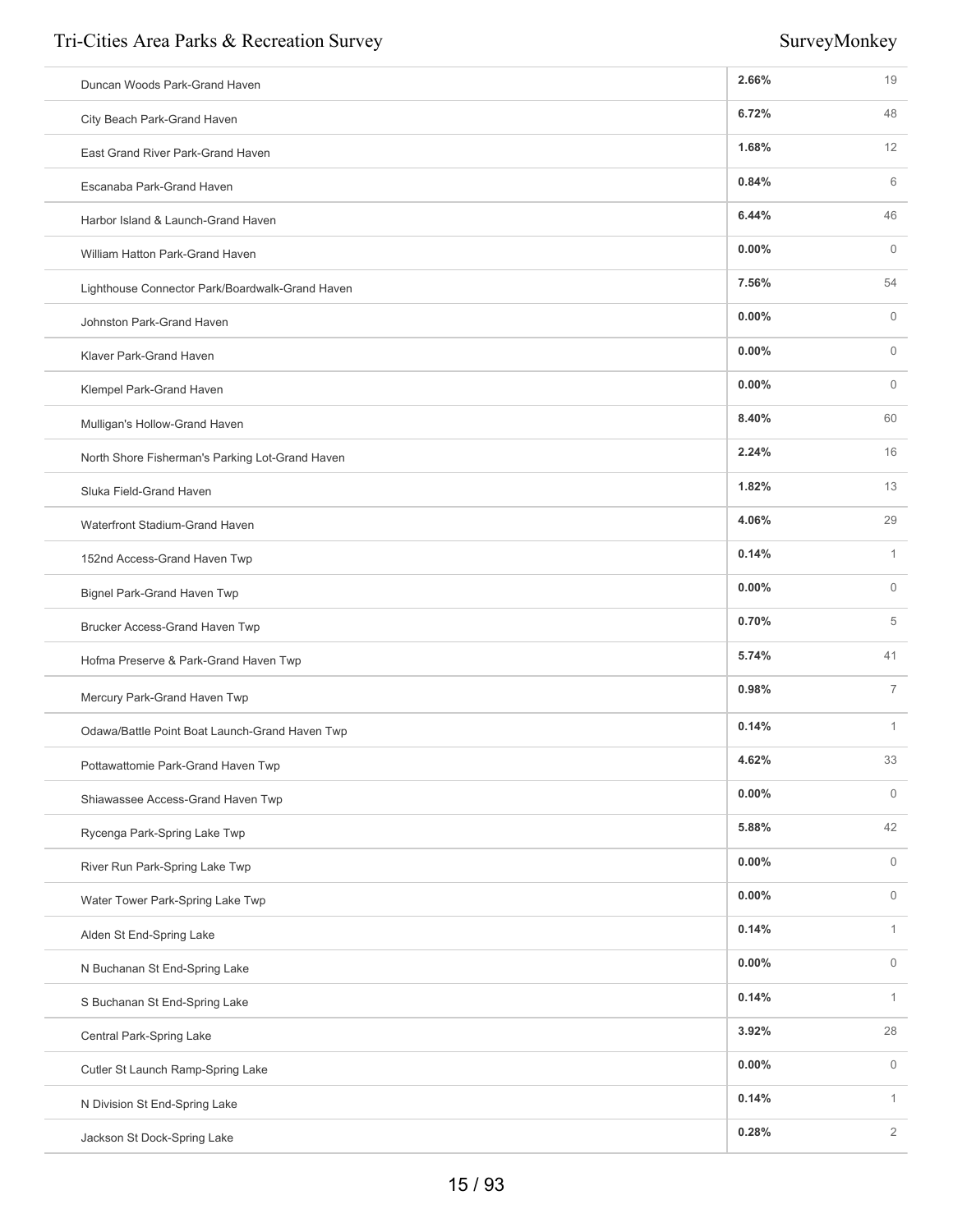| <b>Total</b>                         |       | 714 |
|--------------------------------------|-------|-----|
| Non-Motorized Pathways All Locations | 8.40% | 60  |
| Whistle Stop Playground-Spring Lake  | 0.42% | 3   |
| Tanglefoot Park-Spring Lake          | 0.28% | 2   |
| Parkhurst Street End-Spring Lake     | 0.14% |     |
| Mill Point Park-Spring Lake          | 3.64% | 26  |
| Lakeside Beach-Spring Lake           | 1.12% | 8   |
|                                      |       |     |

| #  | Other (please specify)                          | <b>Date</b>        |
|----|-------------------------------------------------|--------------------|
| 1  | North Shore Beach                               | 9/12/2014 12:33 AM |
| 2  | i have been to many more but unsure of names.   | 8/29/2014 12:14 PM |
| 3  | Rosy Mound                                      | 8/28/2014 10:31 PM |
| 4  | Robinson Twp park                               | 8/23/2014 11:09 PM |
| 5  | Kirk park                                       | 8/23/2014 10:08 PM |
| 6  | Dog park and dog beach                          | 8/23/2014 9:48 PM  |
| 7  | pine park                                       | 8/23/2014 9:29 PM  |
| 8  | Rosy mound                                      | 8/23/2014 6:45 PM  |
| 9  | Kirk park                                       | 8/22/2014 1:30 AM  |
| 10 | Dog park                                        | 8/21/2014 11:43 PM |
| 11 | rosy mound was the number one place we visited. | 8/21/2014 4:11 PM  |
| 12 | Pettys bayou                                    | 8/21/2014 12:54 PM |
| 13 | <b>Grand Haven State Park</b>                   | 8/20/2014 4:19 PM  |
| 14 | North Beach Park                                | 8/19/2014 9:13 PM  |
| 15 | Robinson Twp Park                               | 8/19/2014 5:54 PM  |
| 16 | none                                            | 8/19/2014 3:44 PM  |
| 17 | North Beach in Ferrysburg                       | 8/19/2014 3:30 PM  |
| 18 | Duncan Woods Dog Run (off leash)                | 8/19/2014 11:01 AM |
| 19 | pigeon creek                                    | 8/18/2014 12:15 PM |
| 20 | Rosy Mound                                      | 8/18/2014 10:52 AM |
| 21 | Mulligan hollow dog park                        | 8/17/2014 11:53 AM |
| 22 | Would love a park on South end of Grand Haven   | 8/17/2014 10:27 AM |
| 23 | <b>Hemlock Crossing</b>                         | 8/17/2014 8:46 AM  |
| 24 | state park                                      | 8/17/2014 6:15 AM  |
| 25 | Grand Haven State Park                          | 8/16/2014 9:46 PM  |
| 26 | none                                            | 8/14/2014 9:42 PM  |
| 27 | kirk park                                       | 8/14/2014 8:52 PM  |
| 28 | Buchanan Access - Grand Haven Township          | 8/14/2014 10:55 AM |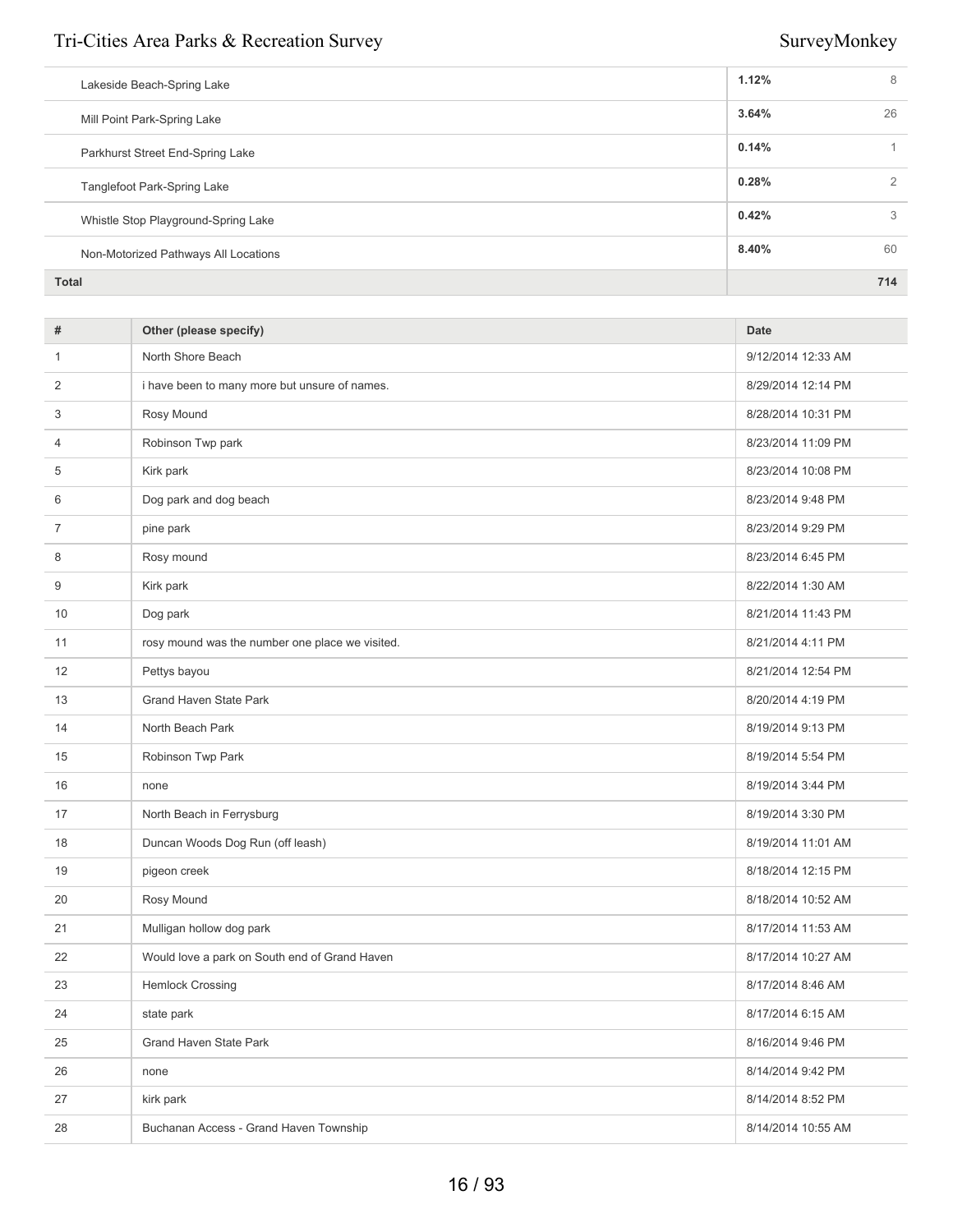| 29 | None more than any other                                                                   | 8/14/2014 8:51 AM  |
|----|--------------------------------------------------------------------------------------------|--------------------|
| 30 | Rosy Mound Natural Area                                                                    | 8/14/2014 7:09 AM  |
| 31 | Spring Lake Dog Park                                                                       | 8/13/2014 11:48 PM |
| 32 | Reese Park, Muskegon                                                                       | 8/13/2014 8:23 PM  |
| 33 | Minnie skwarek preserve (Lcwm), north beach, rosy mound; pigeon creek, north Ottawa dunes. | 8/13/2014 7:00 PM  |
| 34 | Kirk Park                                                                                  | 8/13/2014 5:28 PM  |
| 35 | North shore beach                                                                          | 8/13/2014 11:52 AM |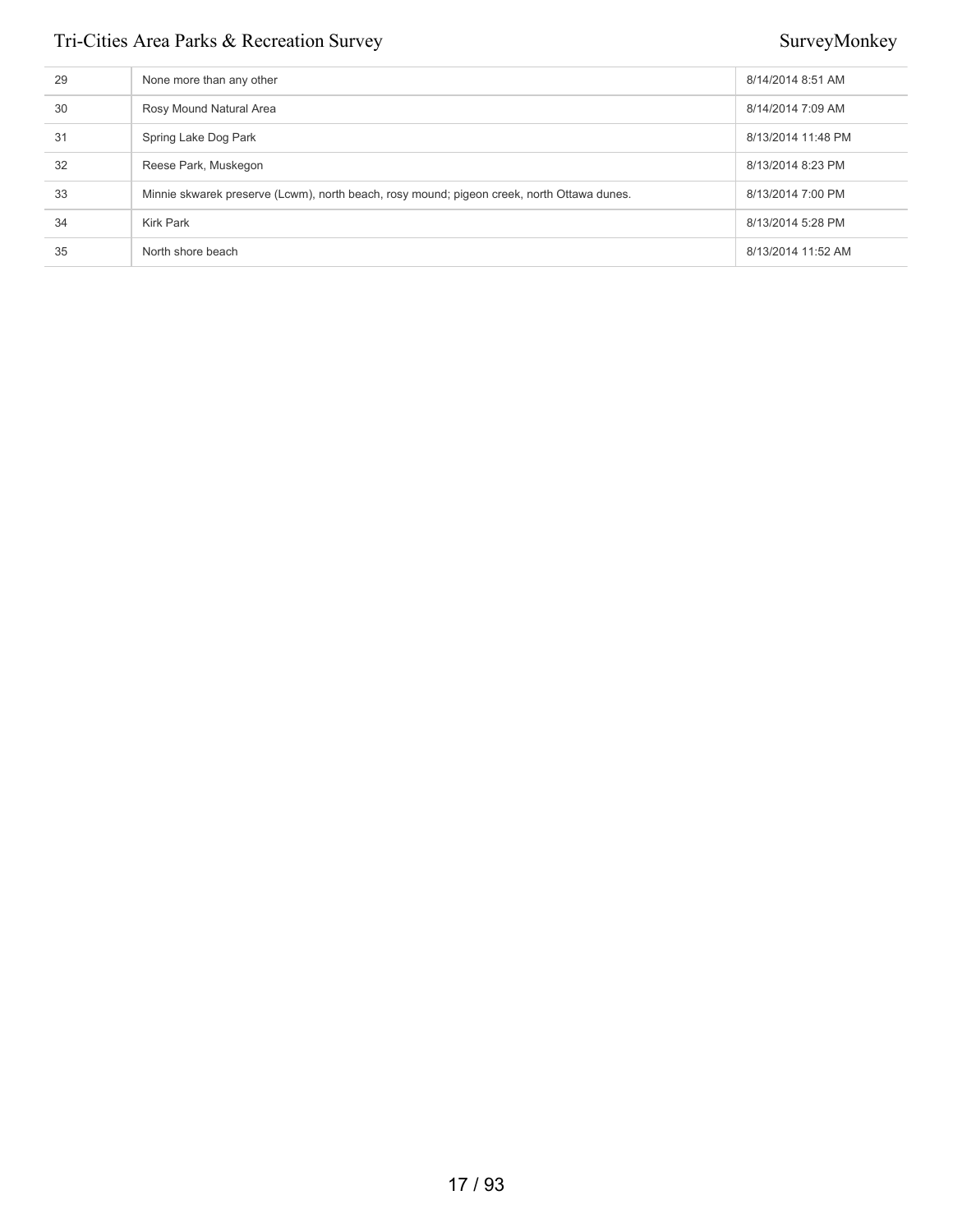

| Q5 How often would you say you visit a |
|----------------------------------------|
| local park?                            |

| <b>Answer Choices</b> | <b>Responses</b> |  |
|-----------------------|------------------|--|
| Almost every day      | 16.45%<br>125    |  |
| Once or twice a week  | 48.68%<br>370    |  |
| Once or twice a month | 27.63%<br>210    |  |
| Once or twice a year  | 6.58%<br>50      |  |
| Never                 | $0.66\%$<br>5    |  |
| <b>Total</b>          | 760              |  |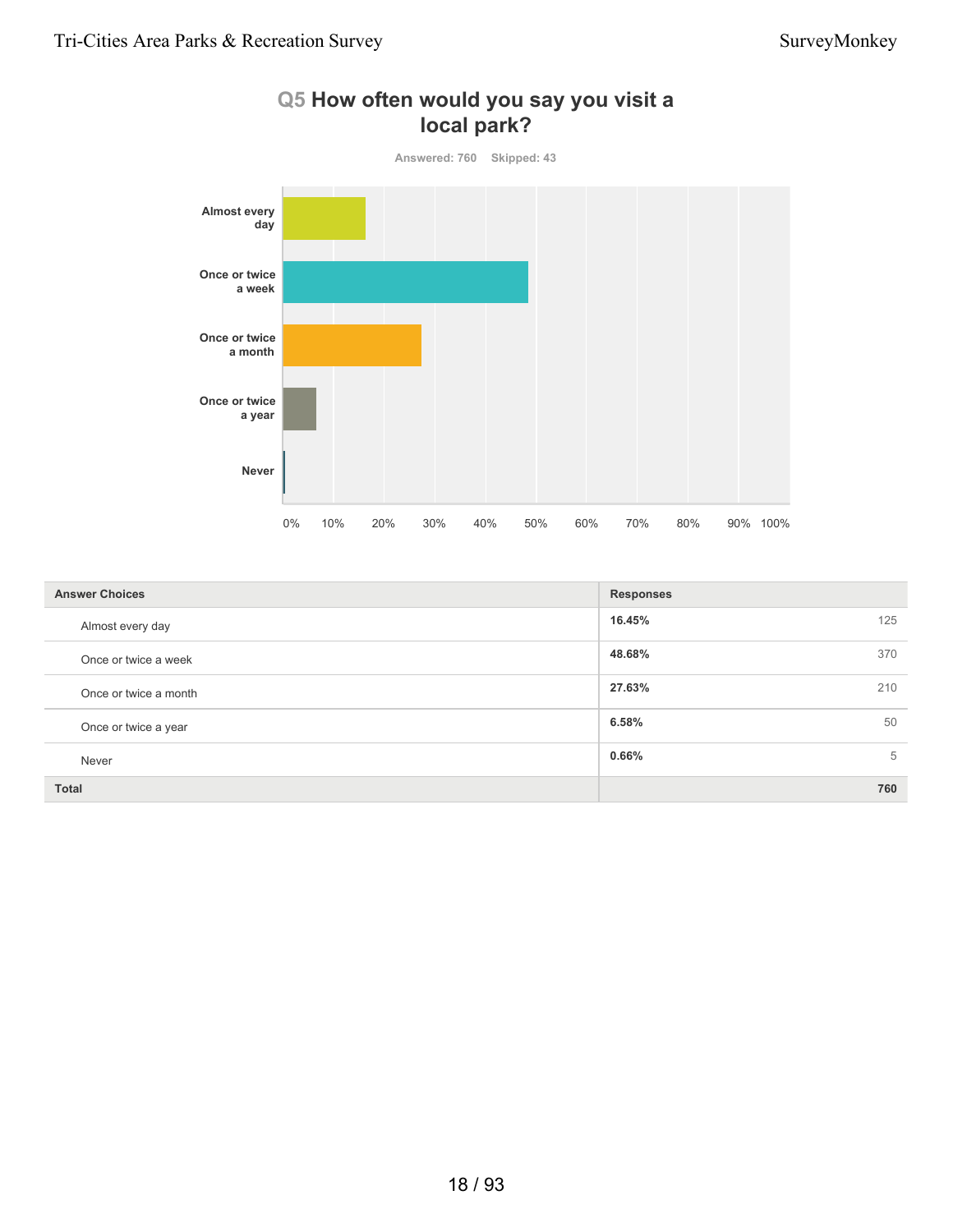

### **Q6 During which season of the year did you visit the parks most?**

| <b>Answer Choices</b> | <b>Responses</b> |
|-----------------------|------------------|
| Winter                | 2.83%<br>21      |
| Spring                | 13.61%<br>101    |
| Summer                | 70.35%<br>522    |
| Fall                  | 98<br>13.21%     |
| <b>Total</b>          | 742              |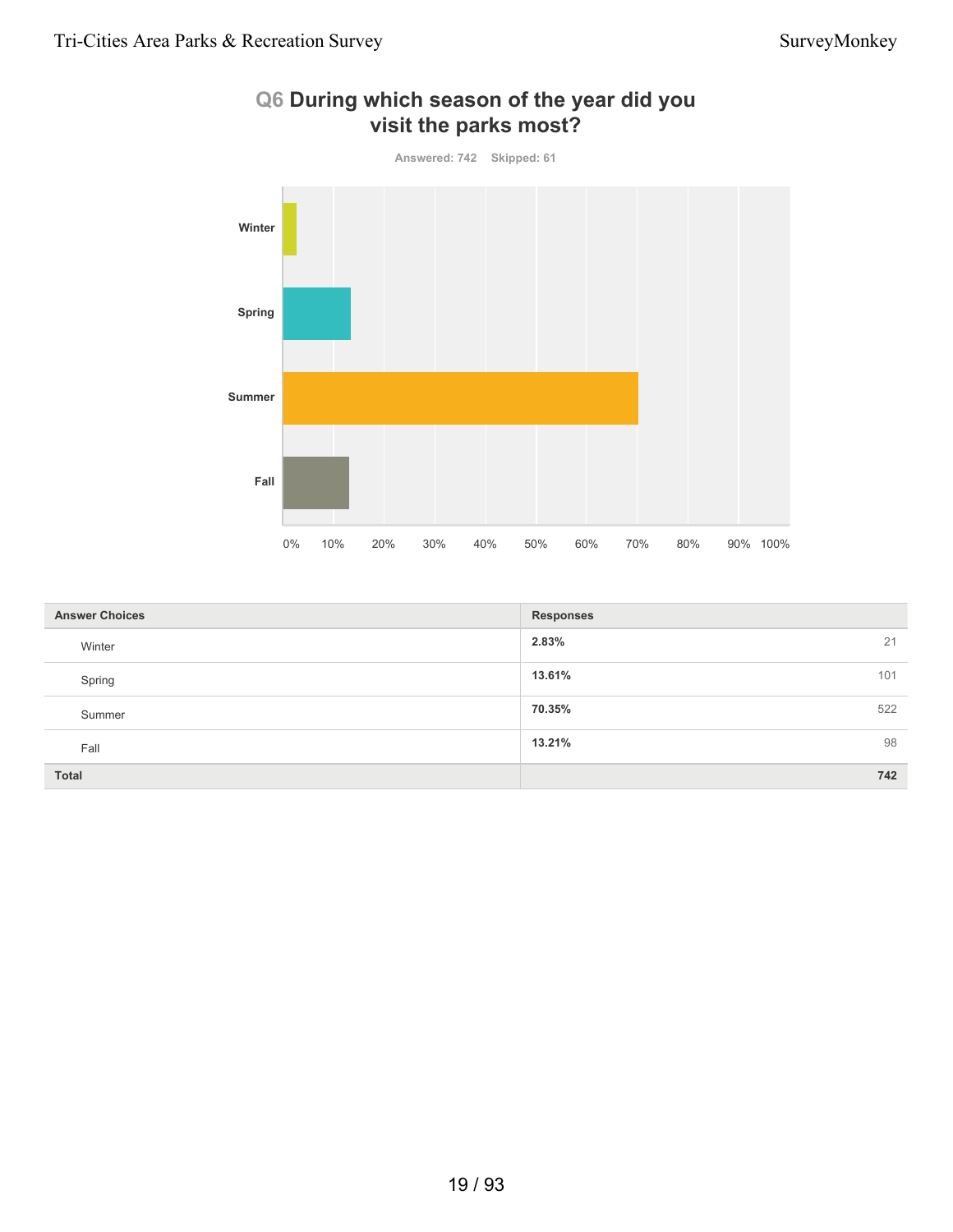

| <b>Answer Choices</b>       | <b>Responses</b>        |
|-----------------------------|-------------------------|
| Location                    | 213<br>32.08%           |
| Facilities                  | 19.28%<br>128           |
| Safe environment            | 16<br>2.41%             |
| Concerts and special events | 56<br>8.43%             |
| Natural areas               | 86<br>12.95%            |
| Exercise                    | 158<br>23.80%           |
| <b>Pavilion Rental</b>      | $\overline{2}$<br>0.30% |
| Did not visit any parks     | 5<br>0.75%              |
| Total                       | 664                     |

| Other (please specify)                                  | Date               |
|---------------------------------------------------------|--------------------|
| the parks are a great place to take visiting grand kids | 9/15/2014 7:48 PM  |
| Weather                                                 | 9/12/2014 12:35 AM |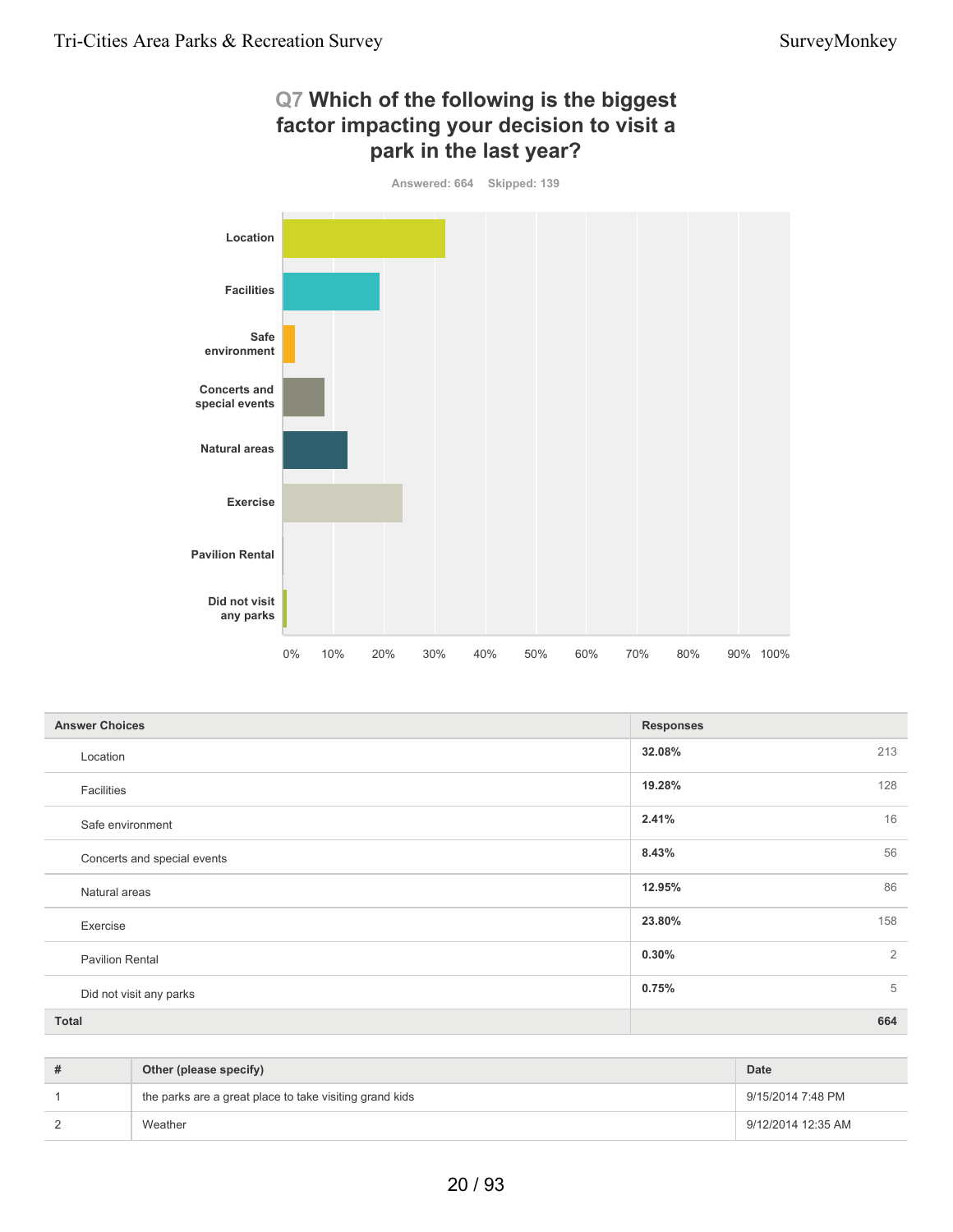| 3  | skiing                                                                                     | 9/4/2014 9:02 PM   |
|----|--------------------------------------------------------------------------------------------|--------------------|
| 4  | Working to eradicate invasive plants                                                       | 8/30/2014 9:43 PM  |
| 5  | Pet friendly where there cared for and maintained! With responsible pet owners             | 8/29/2014 12:17 PM |
| 6  | The weather                                                                                | 8/27/2014 5:46 PM  |
| 7  | no particular reason                                                                       | 8/27/2014 4:08 PM  |
| 8  | Allows pets                                                                                | 8/27/2014 2:32 PM  |
| 9  | baseball                                                                                   | 8/26/2014 3:43 PM  |
| 10 | Events, sports or parties                                                                  | 8/26/2014 12:06 PM |
| 11 | Sports for children                                                                        | 8/25/2014 7:16 PM  |
| 12 | Softball games                                                                             | 8/25/2014 3:53 PM  |
| 13 | Children's play equipment                                                                  | 8/25/2014 12:37 PM |
| 14 | sports                                                                                     | 8/25/2014 10:45 AM |
| 15 | Dog friendly                                                                               | 8/25/2014 9:35 AM  |
| 16 | socer                                                                                      | 8/25/2014 8:47 AM  |
| 17 | As a park we visit Duncan's Woods most often. We attend Harbor Island for sport practices. | 8/25/2014 8:11 AM  |
| 18 | Soccer practice :)                                                                         | 8/24/2014 8:38 PM  |
| 19 | My three children all play baseball as much as possible                                    | 8/24/2014 4:58 PM  |
| 20 | sports events                                                                              | 8/24/2014 1:38 PM  |
| 21 | tennis and walking                                                                         | 8/24/2014 11:04 AM |
| 22 | Open area or field for baseball or football. Or the beach.                                 | 8/24/2014 7:47 AM  |
| 23 | Baseball                                                                                   | 8/23/2014 11:10 PM |
| 24 | Dog activities.                                                                            | 8/23/2014 9:49 PM  |
| 25 | If I can bring my dog there.                                                               | 8/23/2014 9:44 PM  |
| 26 | Beach                                                                                      | 8/23/2014 3:29 PM  |
| 27 | Ability to bring my dog.                                                                   | 8/23/2014 1:08 PM  |
| 28 | Bring my dog to the beach                                                                  | 8/23/2014 11:56 AM |
| 29 | Dog friendly                                                                               | 8/23/2014 10:34 AM |
| 30 | Playground equipment                                                                       | 8/22/2014 10:02 PM |
| 31 | Pet friendly areas                                                                         | 8/22/2014 7:37 PM  |
| 32 | Dog parks                                                                                  | 8/22/2014 2:45 PM  |
| 33 | Dog parks.                                                                                 | 8/22/2014 2:01 PM  |
| 34 | kirk park and rose mound                                                                   | 8/22/2014 12:20 PM |
| 35 | Dogs allowed                                                                               | 8/22/2014 1:32 AM  |
| 36 | If I can bring my dog.                                                                     | 8/22/2014 12:48 AM |
| 37 | Ability to bring dogs year round                                                           | 8/22/2014 12:33 AM |
| 38 | Dogs allowed.                                                                              | 8/21/2014 11:00 PM |
| 39 | Dog friendly                                                                               | 8/21/2014 10:32 PM |
| 40 | <b>Sports Practice</b>                                                                     | 8/21/2014 12:20 PM |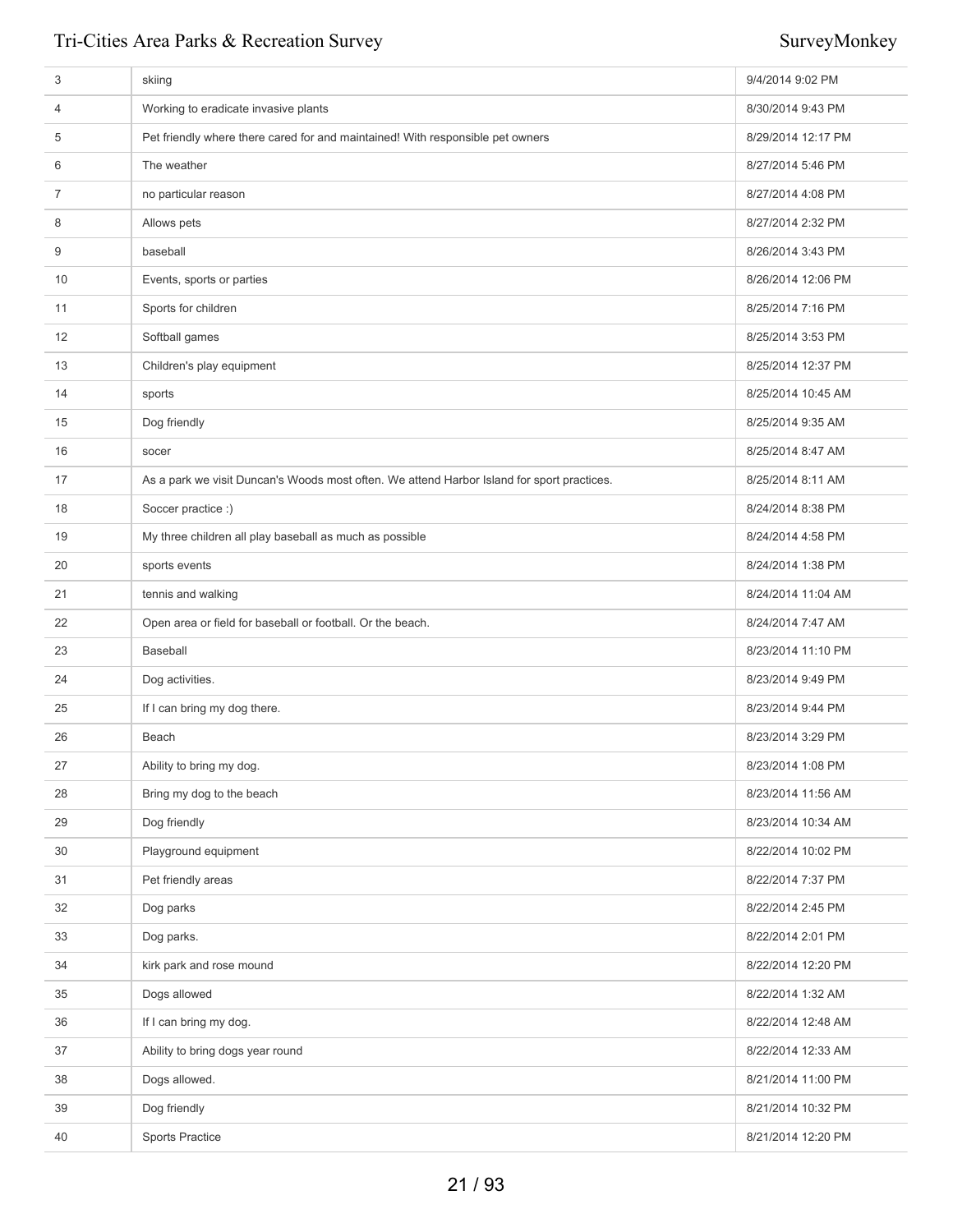| 41 | and walking                                                                                                           | 8/21/2014 12:12 PM |
|----|-----------------------------------------------------------------------------------------------------------------------|--------------------|
| 42 | I visit 3 times a day all seasons                                                                                     | 8/21/2014 11:22 AM |
| 43 | pickleball                                                                                                            | 8/21/2014 6:42 AM  |
| 44 | Pickel Ball at Mulligans Hallow                                                                                       | 8/20/2014 4:49 PM  |
| 45 | pickleball courts                                                                                                     | 8/20/2014 2:15 PM  |
| 46 | Natural areas, exercise, safe environment, facilities, location all are factors for my visit.                         | 8/20/2014 1:29 PM  |
| 47 | Pickleball courts                                                                                                     | 8/20/2014 12:33 PM |
| 48 | enjoy scenery and environment                                                                                         | 8/20/2014 12:13 PM |
| 49 | Soccer                                                                                                                | 8/20/2014 10:41 AM |
| 50 | <b>Pickleball and Tennis</b>                                                                                          | 8/20/2014 9:35 AM  |
| 51 | The lake, the dunes, nature.                                                                                          | 8/19/2014 10:44 PM |
| 52 | Pickleball courts                                                                                                     | 8/19/2014 8:21 PM  |
| 53 | Pickleball                                                                                                            | 8/19/2014 8:08 PM  |
| 54 | Pickleball courts                                                                                                     | 8/19/2014 8:00 PM  |
| 55 | Soccer, baseball and softball                                                                                         | 8/19/2014 6:40 PM  |
| 56 | <b>BEACH</b>                                                                                                          | 8/19/2014 3:31 PM  |
| 57 | Just to see the parks                                                                                                 | 8/19/2014 3:02 PM  |
| 58 | Also natural areas                                                                                                    | 8/19/2014 1:08 PM  |
| 59 | allows dogs                                                                                                           | 8/19/2014 11:03 AM |
| 60 | Playgrounds for our young children.                                                                                   | 8/19/2014 10:16 AM |
| 61 | Walk the dogs                                                                                                         | 8/18/2014 8:51 PM  |
| 62 | Enclosed off-leash dog park                                                                                           | 8/18/2014 3:31 PM  |
| 63 | I run with people from the Grand Haven Running Club. We use North Ottawa Dunes and the bike paths most<br>frequently. | 8/18/2014 3:09 PM  |
| 64 | Depends on the park, very poorly structured question.                                                                 | 8/18/2014 2:07 PM  |
| 65 | I run Mulligans and Duncan Woods weekly - all year.                                                                   | 8/18/2014 1:06 PM  |
| 66 | tennis courts                                                                                                         | 8/18/2014 11:57 AM |
| 67 | FEAST OF THE STRAWBERRY MOON                                                                                          | 8/18/2014 8:05 AM  |
| 68 | If dogs are allowed or not- I bring my dogs                                                                           | 8/18/2014 7:48 AM  |
| 69 | Sports                                                                                                                | 8/17/2014 9:46 PM  |
| 70 | Exercise dogs                                                                                                         | 8/17/2014 11:55 AM |
| 71 | Playgrounds for kids                                                                                                  | 8/17/2014 7:52 AM  |
| 72 | Take dog to natural area                                                                                              | 8/17/2014 7:31 AM  |
| 73 | Use options,                                                                                                          | 8/16/2014 7:20 PM  |
| 74 | Dog park at coast guard park                                                                                          | 8/16/2014 5:54 PM  |
| 75 | bike path                                                                                                             | 8/16/2014 12:41 PM |
| 76 | In charge of Music at the Point every Thursday in the summer                                                          | 8/15/2014 4:51 PM  |
| 77 | Soccer practices and games                                                                                            | 8/15/2014 2:15 PM  |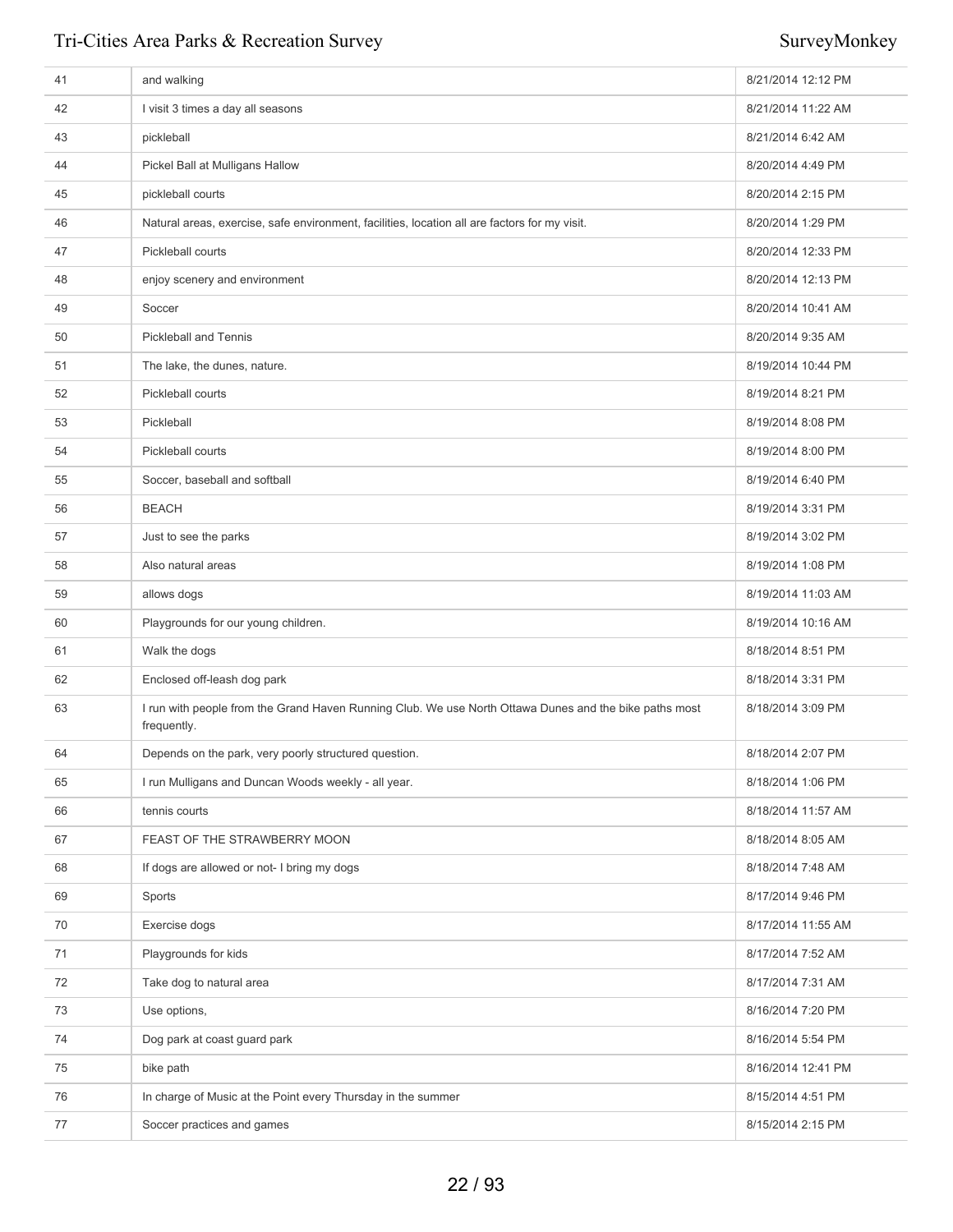| 78  | Soccer practice                                                                                 | 8/15/2014 10:30 AM |
|-----|-------------------------------------------------------------------------------------------------|--------------------|
| 79  | Dog friendly                                                                                    | 8/15/2014 9:06 AM  |
| 80  | Kid's sporting events                                                                           | 8/15/2014 8:12 AM  |
| 81  | Soccer events                                                                                   | 8/15/2014 7:40 AM  |
| 82  | Kids sports                                                                                     | 8/15/2014 7:19 AM  |
| 83  | Baseball and soccer games scheduled there                                                       | 8/15/2014 7:06 AM  |
| 84  | Youth sports. Family outings.                                                                   | 8/15/2014 5:53 AM  |
| 85  | kids sports                                                                                     | 8/15/2014 5:15 AM  |
| 86  | Soccer                                                                                          | 8/15/2014 3:40 AM  |
| 87  | Children's activities                                                                           | 8/14/2014 10:42 PM |
| 88  | Youth sports                                                                                    | 8/14/2014 8:09 PM  |
| 89  | Soccer fields                                                                                   | 8/14/2014 1:23 PM  |
| 90  | sporting events                                                                                 | 8/14/2014 1:09 PM  |
| 91  | Baseball games for most visited park (Sluka). Thereafter, location, exercise and natural areas. | 8/14/2014 11:05 AM |
| 92  | Soccer Practice // Games                                                                        | 8/14/2014 8:41 AM  |
| 93  | Soccer practice.                                                                                | 8/14/2014 8:07 AM  |
| 94  | Soccer practice                                                                                 | 8/13/2014 6:03 PM  |
| 95  | soccer practices                                                                                | 8/13/2014 5:49 PM  |
| 96  | Soccer practice                                                                                 | 8/13/2014 5:04 PM  |
| 97  | Soccer practice                                                                                 | 8/13/2014 4:59 PM  |
| 98  | Soccer practice at harbor island                                                                | 8/13/2014 3:53 PM  |
| 99  | Soccer practice was held at the park                                                            | 8/13/2014 3:52 PM  |
| 100 | Soccer                                                                                          | 8/13/2014 3:43 PM  |
| 101 | Sporting events/ practices                                                                      | 8/13/2014 3:40 PM  |
| 102 | Soccer practice                                                                                 | 8/13/2014 3:27 PM  |
| 103 | Kid's soccer practice                                                                           | 8/13/2014 3:21 PM  |
| 104 | Sports                                                                                          | 8/13/2014 3:21 PM  |
| 105 | Soccer practice                                                                                 | 8/13/2014 12:21 PM |
| 106 | Paved areas for stroller                                                                        | 8/13/2014 12:09 PM |
| 107 | Baseball soccer youth activities.                                                               | 8/13/2014 11:58 AM |
| 108 | Youth Sporting events/practice                                                                  | 8/13/2014 10:57 AM |
|     |                                                                                                 |                    |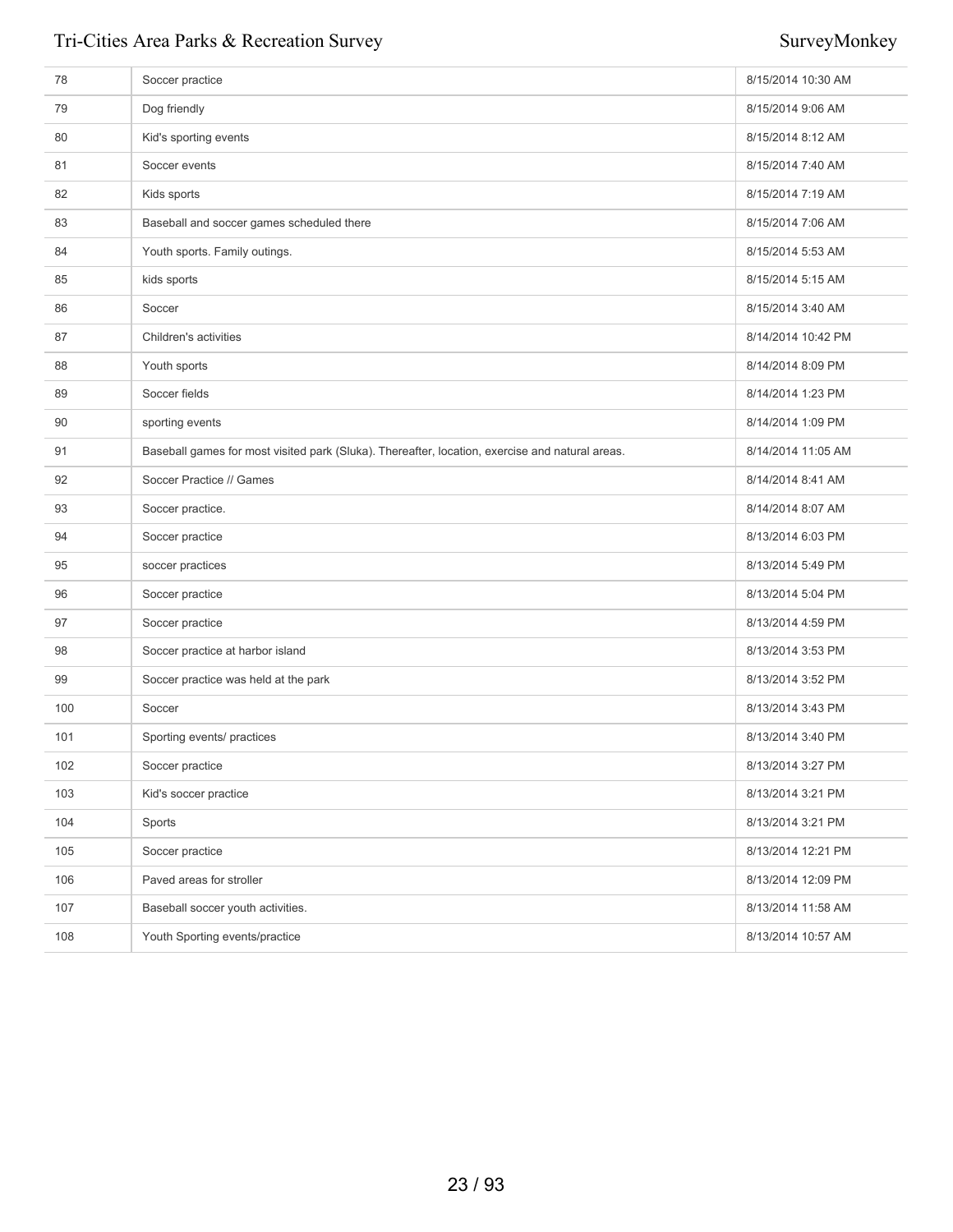

| <b>Answer Choices</b>                  | <b>Responses</b> |
|----------------------------------------|------------------|
| Walk                                   | 18.86%<br>139    |
| <b>Bike</b>                            | 99<br>13.43%     |
| Public Transportation (Harbor Transit) | 0.14%            |
| Taxi                                   | 0.14%            |
| Skateboard                             | 0.41%<br>3       |
| <b>Drive</b>                           | 67.03%<br>494    |
| <b>Total</b>                           | 737              |

| #              | Other (please specify)                                          | Date               |
|----------------|-----------------------------------------------------------------|--------------------|
|                | Boat                                                            | 8/24/2014 10:29 AM |
| $\mathcal{P}$  | Scooter                                                         | 8/20/2014 4:49 PM  |
| 3              | Pending the distance, I may drive to the park first, then walk. | 8/20/2014 1:29 PM  |
| $\overline{4}$ | Unless I'm on the bike path                                     | 8/19/2014 2:53 PM  |
| 5              | Running                                                         | 8/18/2014 3:09 PM  |
| 6              | Run                                                             | 8/18/2014 1:28 PM  |
|                | Run                                                             | 8/18/2014 1:06 PM  |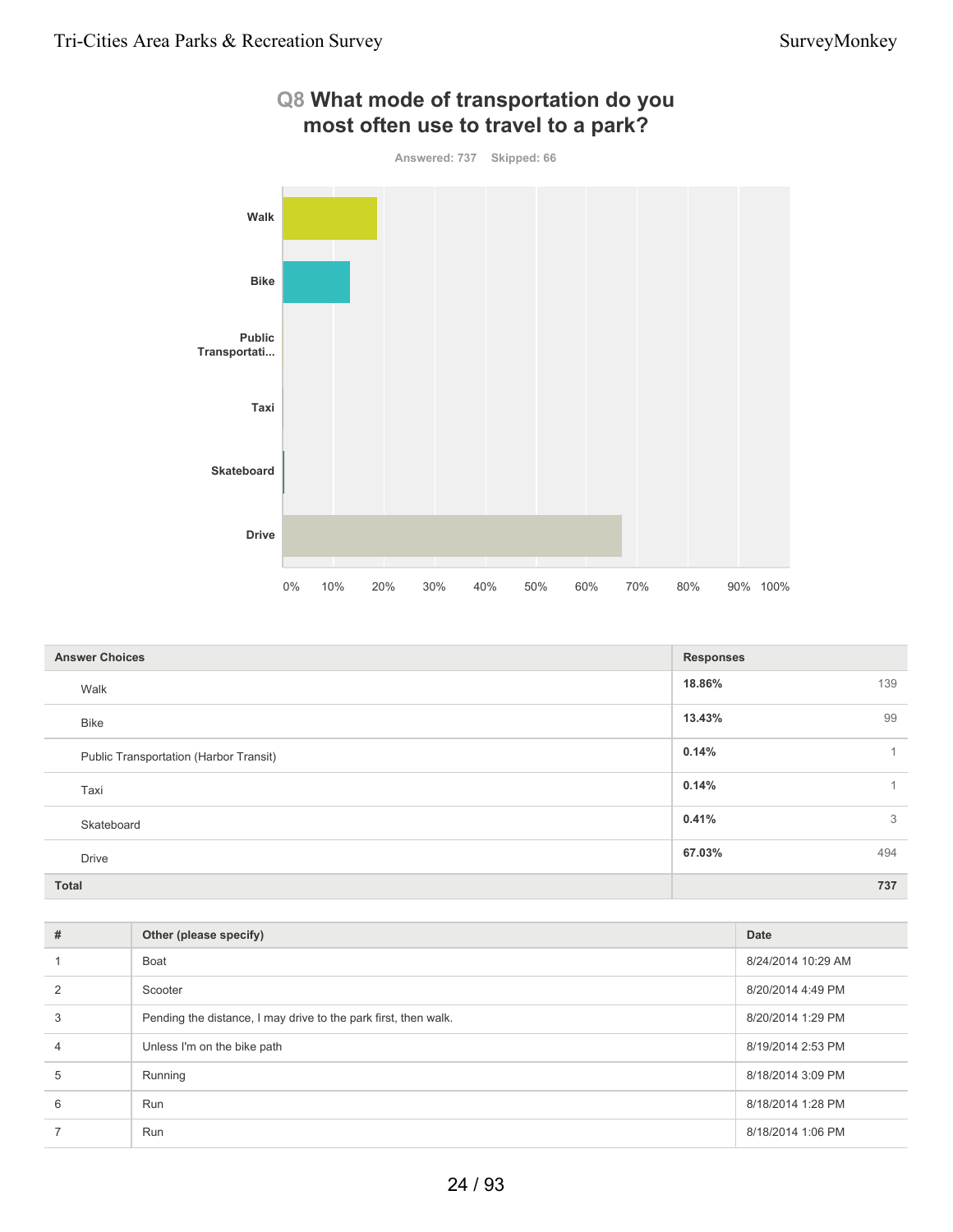| 8  | If we had ways to access parks closer to where we live (bike paths), we could ride our bikes. That would be my<br>preferred method of transportation! | 8/17/2014 8:57 AM  |
|----|-------------------------------------------------------------------------------------------------------------------------------------------------------|--------------------|
| 9  | run                                                                                                                                                   | 8/16/2014 12:41 PM |
| 10 | Run                                                                                                                                                   | 8/13/2014 8:32 PM  |
| 11 | Boat                                                                                                                                                  | 8/13/2014 5:42 PM  |
| 12 | car                                                                                                                                                   | 8/13/2014 2:25 PM  |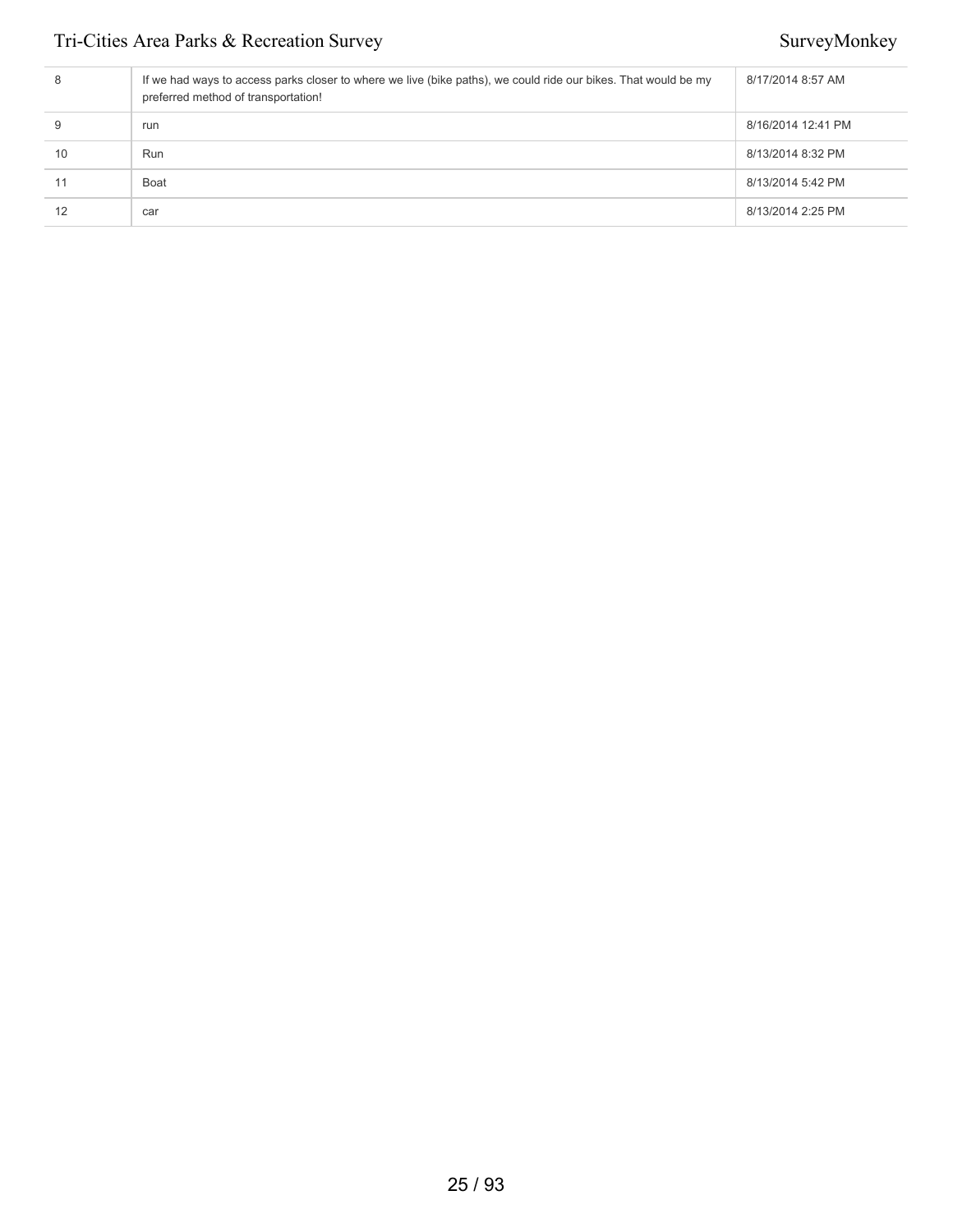### **Q9 What is your favorite recreational activity?**

**Answered: 629 Skipped: 174**

| #              | <b>Responses</b>                                        | Date               |
|----------------|---------------------------------------------------------|--------------------|
| $\mathbf{1}$   | Dog walking, dog park, biking                           | 10/2/2014 1:01 PM  |
| 2              | walking                                                 | 9/18/2014 12:03 PM |
| 3              | walking                                                 | 9/15/2014 7:48 PM  |
| 4              | Golf or boating                                         | 9/12/2014 2:50 PM  |
| 5              | swinnibg                                                | 9/12/2014 12:35 AM |
| 6              | Swimming                                                | 9/8/2014 11:27 AM  |
| $\overline{7}$ | Waterfowl hunting.                                      | 9/8/2014 11:20 AM  |
| 8              | walking/hiking                                          | 9/8/2014 11:03 AM  |
| 9              | Walking in the Parks and Using the Playground equipment | 9/5/2014 2:01 PM   |
| 10             | skiing                                                  | 9/4/2014 9:02 PM   |
| 11             | Cross Country Skiing!                                   | 9/2/2014 12:06 PM  |
| 12             | walking                                                 | 9/2/2014 11:10 AM  |
| 13             | hiking, beach time, dune climbs, soccer, ice skating    | 9/2/2014 10:34 AM  |
| 14             | Hiking, skiing                                          | 9/2/2014 10:32 AM  |
| 15             | Boating                                                 | 9/2/2014 9:50 AM   |
| 16             | biking and kayaking                                     | 9/2/2014 9:48 AM   |
| 17             | Walking                                                 | 8/30/2014 9:43 PM  |
| 18             | Softball                                                | 8/29/2014 10:31 PM |
| 19             | Camping                                                 | 8/29/2014 12:17 PM |
| 20             | I like to swim, bike, run and row                       | 8/29/2014 11:11 AM |
| 21             | Soccer                                                  | 8/29/2014 9:59 AM  |
| 22             | Pickleball                                              | 8/29/2014 7:56 AM  |
| 23             | pickle ball and golf                                    | 8/29/2014 7:40 AM  |
| 24             | Exercising                                              | 8/28/2014 10:32 PM |
| 25             | Hiking and beach time                                   | 8/28/2014 2:34 PM  |
| 26             | <b>WALKING</b>                                          | 8/28/2014 8:38 AM  |
| 27             | Water activities                                        | 8/28/2014 6:59 AM  |
| 28             | Walking and biking                                      | 8/27/2014 10:07 PM |
| 29             | boating                                                 | 8/27/2014 6:38 PM  |
| 30             | Walking & hiking in beautiful natural settings          | 8/27/2014 6:09 PM  |
| 31             | bike riding                                             | 8/27/2014 5:46 PM  |
| 32             | <b>Biking</b>                                           | 8/27/2014 4:11 PM  |
|                |                                                         |                    |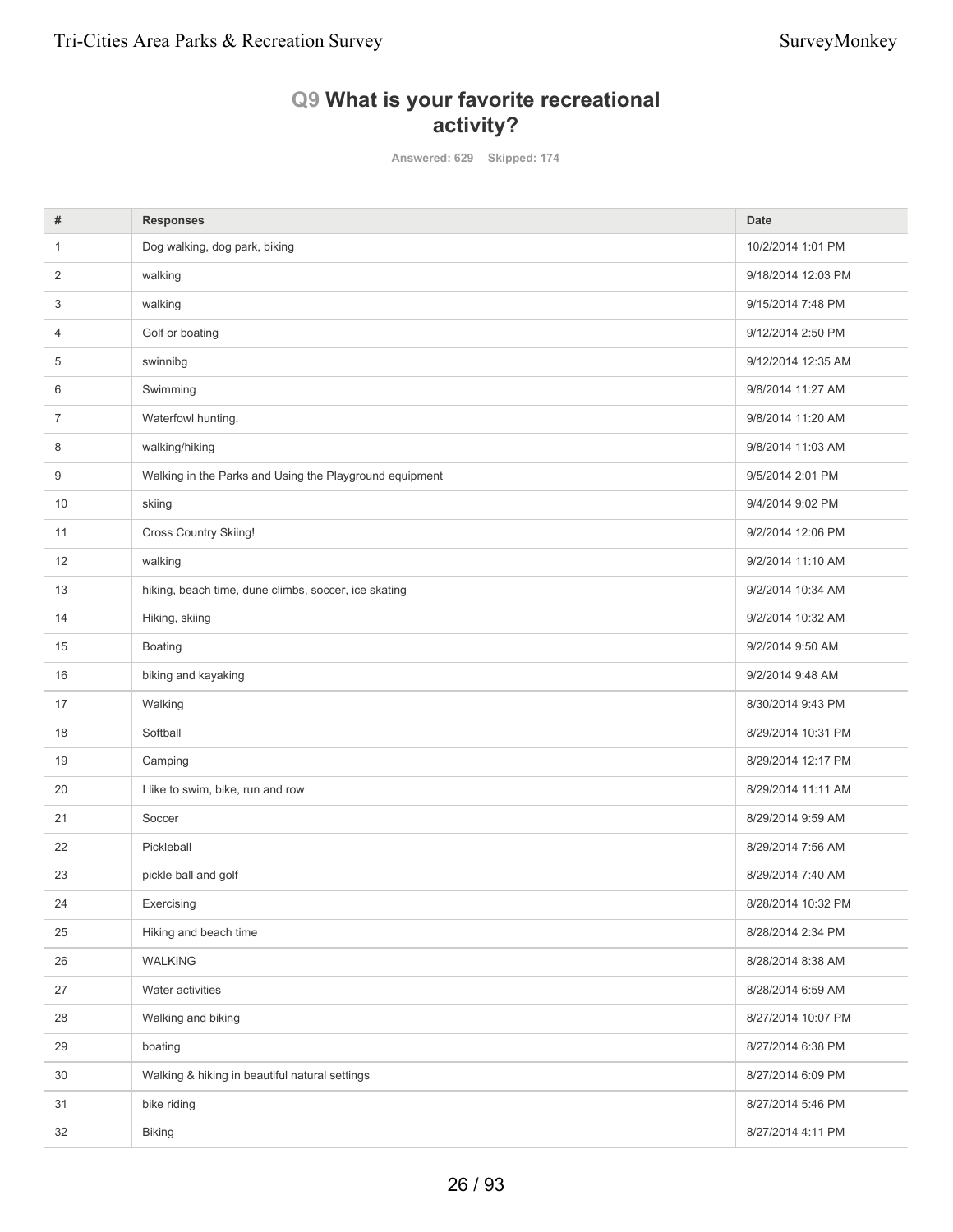| 33 | walking                                                                                                                          | 8/27/2014 4:08 PM  |
|----|----------------------------------------------------------------------------------------------------------------------------------|--------------------|
| 34 | Pickleball                                                                                                                       | 8/27/2014 3:13 PM  |
| 35 | In the morning before my commute I sit and have a cup of coffee and watch the water. I also take the dog often to<br>many parks. | 8/27/2014 2:42 PM  |
| 36 | Walking in warm months, cross country skiing in winter months                                                                    | 8/27/2014 2:32 PM  |
| 37 | baseball, soccer, swimming                                                                                                       | 8/27/2014 1:51 PM  |
| 38 | <b>Baseball</b>                                                                                                                  | 8/27/2014 12:01 PM |
| 39 | Kayaking                                                                                                                         | 8/26/2014 10:32 PM |
| 40 | running, biking                                                                                                                  | 8/26/2014 7:29 PM  |
| 41 | Jogging                                                                                                                          | 8/26/2014 5:07 PM  |
| 42 | Walking and baseball                                                                                                             | 8/26/2014 3:43 PM  |
| 43 | Walking                                                                                                                          | 8/26/2014 2:12 PM  |
| 44 | snowboarding                                                                                                                     | 8/26/2014 1:09 PM  |
| 45 | Water/boats                                                                                                                      | 8/26/2014 11:06 AM |
| 46 | running through trails, biking                                                                                                   | 8/26/2014 10:59 AM |
| 47 | Bike or Walking evenly tied                                                                                                      | 8/26/2014 10:22 AM |
| 48 | hiking                                                                                                                           | 8/26/2014 10:03 AM |
| 49 | Concerts etc.                                                                                                                    | 8/25/2014 7:56 PM  |
| 50 | Walking or hiking                                                                                                                | 8/25/2014 7:16 PM  |
| 51 | Walking                                                                                                                          | 8/25/2014 5:21 PM  |
| 52 | pickleball                                                                                                                       | 8/25/2014 5:07 PM  |
| 53 | Playing softball                                                                                                                 | 8/25/2014 3:53 PM  |
| 54 | Biking!                                                                                                                          | 8/25/2014 3:35 PM  |
| 55 | Watching the boat traffic, etc, with my wife or walking the boardwalk by myself.                                                 | 8/25/2014 2:49 PM  |
| 56 | Walking                                                                                                                          | 8/25/2014 2:33 PM  |
| 57 | <b>Biking</b>                                                                                                                    | 8/25/2014 1:28 PM  |
| 58 | Running but my child loves the play sets                                                                                         | 8/25/2014 12:37 PM |
| 59 | reading                                                                                                                          | 8/25/2014 11:41 AM |
| 60 | walk                                                                                                                             | 8/25/2014 11:37 AM |
| 61 | <b>Bicycling</b>                                                                                                                 | 8/25/2014 11:36 AM |
| 62 | soccer                                                                                                                           | 8/25/2014 11:15 AM |
| 63 | sports                                                                                                                           | 8/25/2014 10:45 AM |
| 64 | walking                                                                                                                          | 8/25/2014 9:35 AM  |
| 65 | Walking                                                                                                                          | 8/25/2014 9:09 AM  |
| 66 | running                                                                                                                          | 8/25/2014 8:55 AM  |
| 67 | paddle board, cross country ski                                                                                                  | 8/25/2014 8:47 AM  |
| 68 | Hiking, Youth Sports, Water access (swimming, canoeing, etc)                                                                     | 8/25/2014 8:11 AM  |
| 69 | tennis and pickleball                                                                                                            | 8/25/2014 7:45 AM  |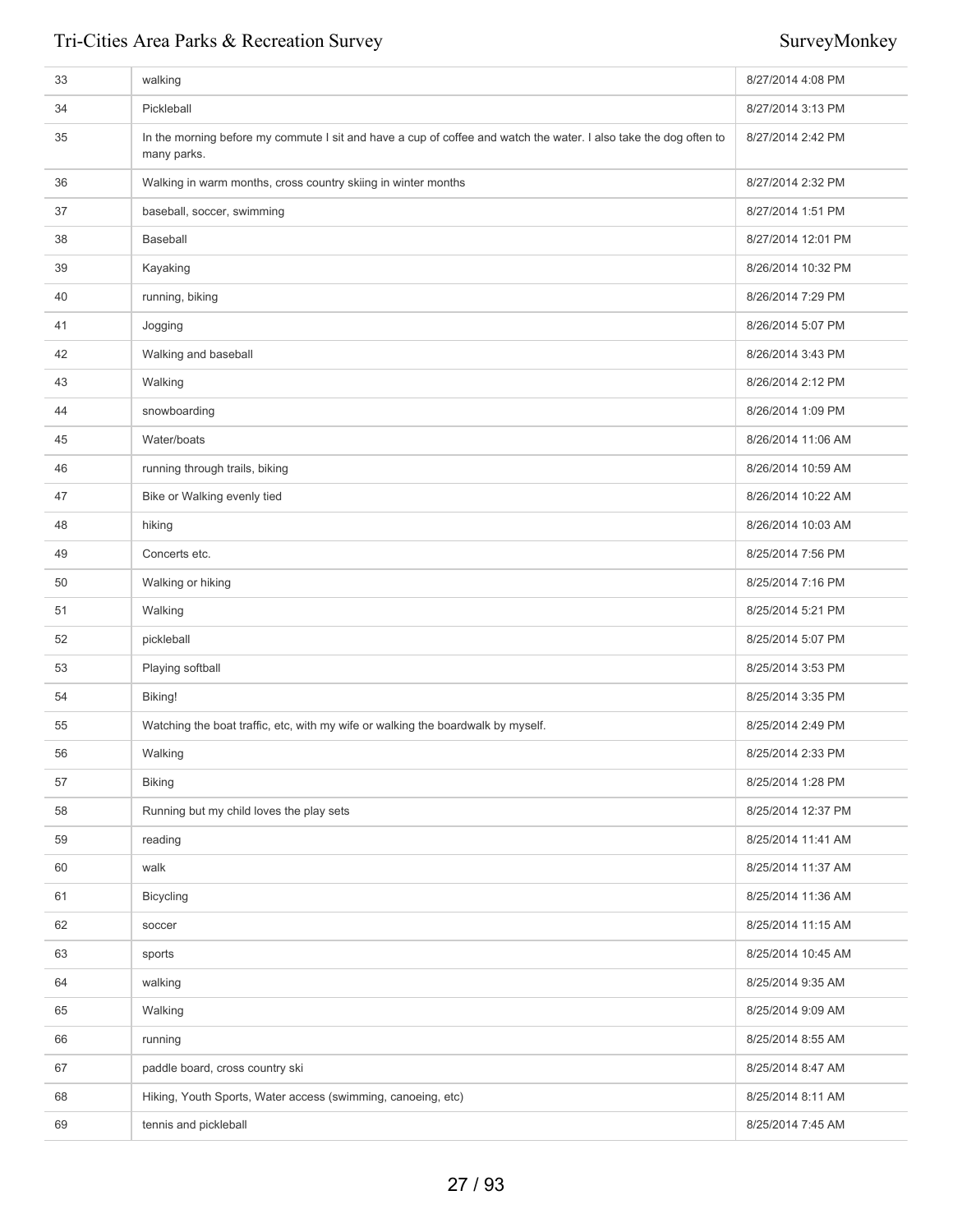| 70  | baseball                                  | 8/24/2014 10:53 PM |
|-----|-------------------------------------------|--------------------|
| 71  | Pickleball and geocaching.                | 8/24/2014 9:29 PM  |
| 72  | <b>Biking</b>                             | 8/24/2014 8:38 PM  |
| 73  | Walking, jogging and riding my bike       | 8/24/2014 8:09 PM  |
| 74  | Biking and walking                        | 8/24/2014 8:01 PM  |
| 75  | Fishing                                   | 8/24/2014 7:38 PM  |
| 76  | Walking my Golden Retrievers              | 8/24/2014 7:18 PM  |
| 77  | Soccer Walking in the parks               | 8/24/2014 6:36 PM  |
| 78  | Watching youth baseball and walking       | 8/24/2014 4:58 PM  |
| 79  | hiking                                    | 8/24/2014 1:38 PM  |
| 80  | Hiking                                    | 8/24/2014 12:45 PM |
| 81  | Watching sports                           | 8/24/2014 12:03 PM |
| 82  | tennis                                    | 8/24/2014 11:04 AM |
| 83  | Walking/hiking - photography              | 8/24/2014 11:03 AM |
| 84  | Boating                                   | 8/24/2014 10:29 AM |
| 85  | Boating                                   | 8/24/2014 8:02 AM  |
| 86  | Beach and baseball activities.            | 8/24/2014 7:47 AM  |
| 87  | <b>Biking</b>                             | 8/24/2014 7:39 AM  |
| 88  | Mountain bicycling                        | 8/24/2014 12:20 AM |
| 89  | Baseball                                  | 8/23/2014 11:10 PM |
| 90  | Pickleball                                | 8/23/2014 10:37 PM |
| 91  | Walking with dogs                         | 8/23/2014 10:09 PM |
| 92  | Hiking                                    | 8/23/2014 9:44 PM  |
| 93  | Baseball                                  | 8/23/2014 9:30 PM  |
| 94  | Baseball                                  | 8/23/2014 9:09 PM  |
| 95  | Taking kids to playground                 | 8/23/2014 7:59 PM  |
| 96  | <b>Bikeing</b>                            | 8/23/2014 6:45 PM  |
| 97  | watching people                           | 8/23/2014 6:44 PM  |
| 98  | pickle ball                               | 8/23/2014 5:25 PM  |
| 99  | bike ride                                 | 8/23/2014 4:48 PM  |
| 100 | Kayaking                                  | 8/23/2014 3:29 PM  |
| 101 | Beach and geocaching.                     | 8/23/2014 2:56 PM  |
| 102 | Hangin at the Beach.                      | 8/23/2014 1:35 PM  |
| 103 | Running                                   | 8/23/2014 1:15 PM  |
| 104 | Hiking. Walking my dogs.                  | 8/23/2014 1:08 PM  |
| 105 | Hike/walk                                 | 8/23/2014 12:35 PM |
| 106 | Reading at the beach, playing with my dog | 8/23/2014 11:56 AM |
| 107 | Dog parks                                 | 8/23/2014 11:39 AM |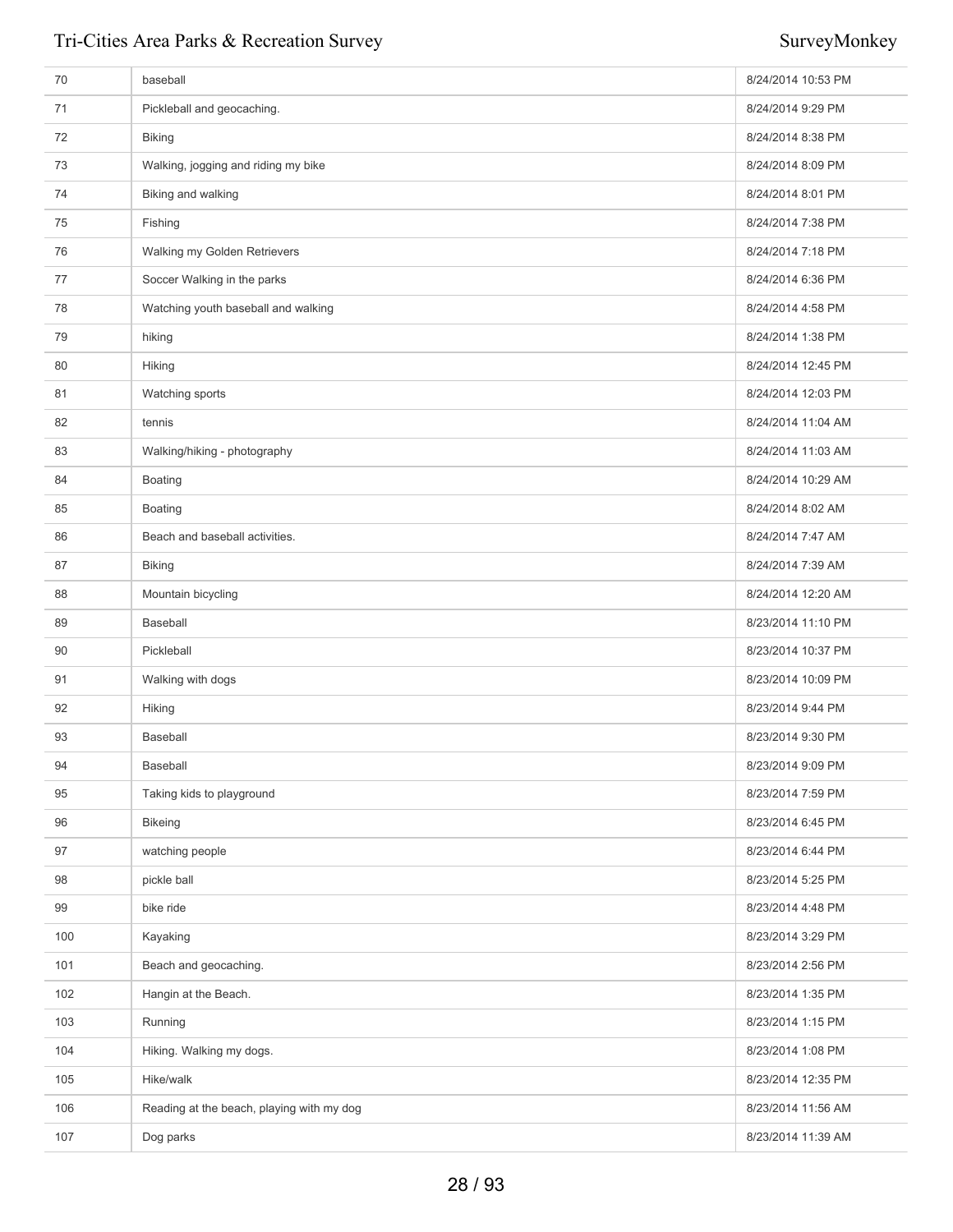| 108 | looking at he view or looking for deer                                                                                                        | 8/23/2014 11:08 AM |
|-----|-----------------------------------------------------------------------------------------------------------------------------------------------|--------------------|
| 109 | <b>Walking Swimming</b>                                                                                                                       | 8/23/2014 10:41 AM |
| 110 | Camping. Sunning on the beach                                                                                                                 | 8/23/2014 10:34 AM |
| 111 | My kids like the playgrounds                                                                                                                  | 8/22/2014 10:02 PM |
| 112 | Walking and enjoying all the great scenery                                                                                                    | 8/22/2014 9:54 PM  |
| 113 | Pickleball                                                                                                                                    | 8/22/2014 7:46 PM  |
| 114 | Hiking                                                                                                                                        | 8/22/2014 7:37 PM  |
| 115 | Running                                                                                                                                       | 8/22/2014 6:17 PM  |
| 116 | Sailing                                                                                                                                       | 8/22/2014 5:46 PM  |
| 117 | Walking                                                                                                                                       | 8/22/2014 4:53 PM  |
| 118 | Walking                                                                                                                                       | 8/22/2014 4:42 PM  |
| 119 | boating                                                                                                                                       | 8/22/2014 3:11 PM  |
| 120 | Walking/hiking with dogs                                                                                                                      | 8/22/2014 2:45 PM  |
| 121 | Walking the dogs.                                                                                                                             | 8/22/2014 2:01 PM  |
| 122 | Rding Motorcycle                                                                                                                              | 8/22/2014 1:55 PM  |
| 123 | golf                                                                                                                                          | 8/22/2014 1:16 PM  |
| 124 | Walking                                                                                                                                       | 8/22/2014 1:04 PM  |
| 125 | running                                                                                                                                       | 8/22/2014 12:51 PM |
| 126 | Anything outside                                                                                                                              | 8/22/2014 12:36 PM |
| 127 | boating                                                                                                                                       | 8/22/2014 12:17 PM |
| 128 | Walking with my dog                                                                                                                           | 8/22/2014 10:16 AM |
| 129 | skiing/boating                                                                                                                                | 8/22/2014 9:54 AM  |
| 130 | dog walk                                                                                                                                      | 8/22/2014 9:51 AM  |
| 131 | pickleball                                                                                                                                    | 8/22/2014 9:48 AM  |
| 132 | Bike Run Walk, Walk Dogs                                                                                                                      | 8/22/2014 9:31 AM  |
| 133 | Tennis                                                                                                                                        | 8/22/2014 9:31 AM  |
| 134 | fishing, hiking/walking                                                                                                                       | 8/22/2014 8:04 AM  |
| 135 | beach and hiking                                                                                                                              | 8/22/2014 7:23 AM  |
| 136 | Walking/jogging                                                                                                                               | 8/22/2014 6:58 AM  |
| 137 | Nature walks, scenic areas suitable for families with younger children                                                                        | 8/22/2014 6:50 AM  |
| 138 | Kayaking                                                                                                                                      | 8/22/2014 6:16 AM  |
| 139 | walking/hiking                                                                                                                                | 8/22/2014 1:34 AM  |
| 140 | Going to the beach and throwing the ball and watching my dog and others do the same.!!! Otherwise boating,<br>swimming, snow skiing, camping. | 8/22/2014 12:48 AM |
| 141 | Swimming, Jogging, and Hiking                                                                                                                 | 8/22/2014 12:36 AM |
| 142 | Walking dogs                                                                                                                                  | 8/22/2014 12:33 AM |
| 143 | <b>Biking</b>                                                                                                                                 | 8/21/2014 11:44 PM |
| 144 | Sledding                                                                                                                                      | 8/21/2014 11:38 PM |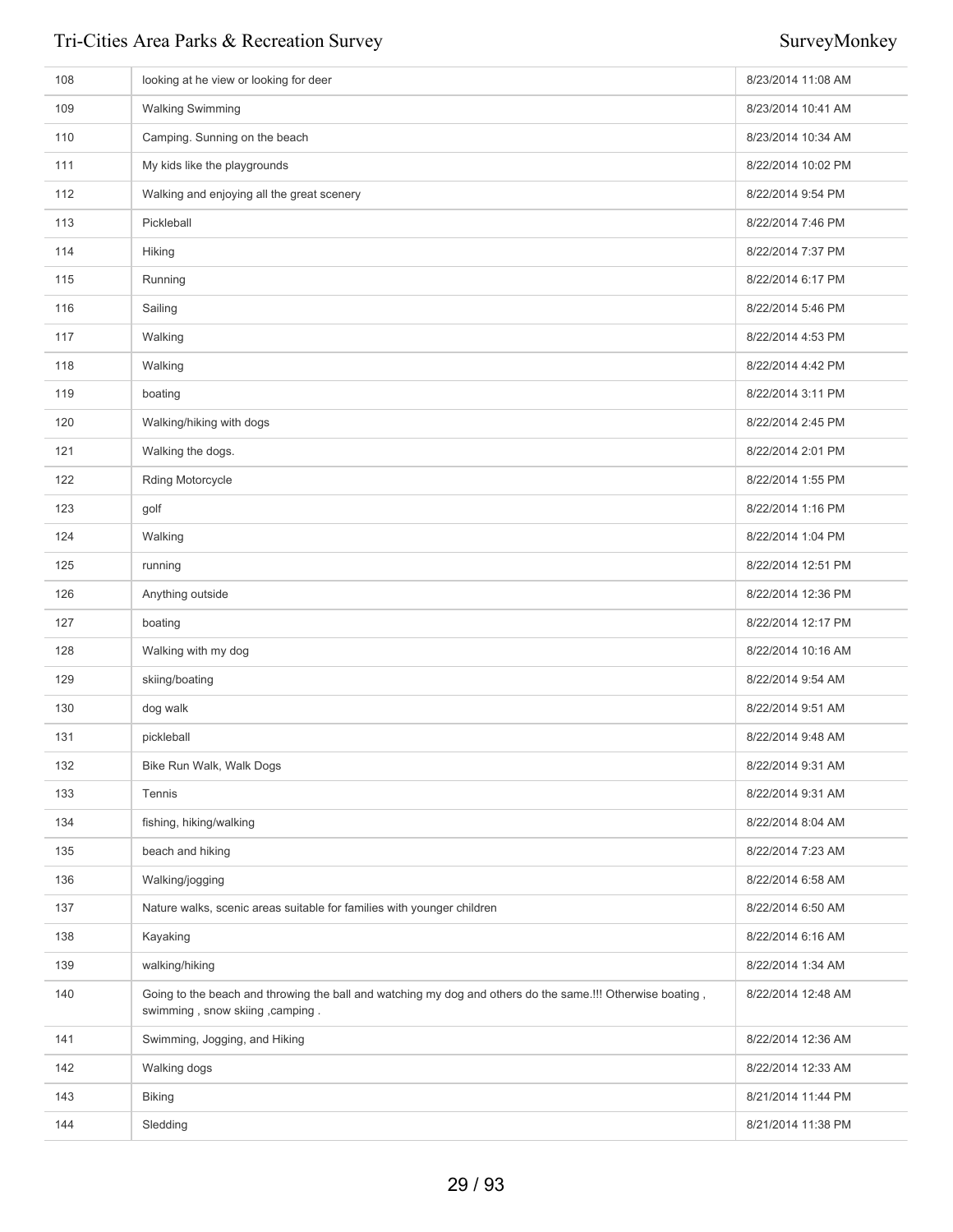| 145 | Walking and hiking with the dog.                               | 8/21/2014 11:00 PM |
|-----|----------------------------------------------------------------|--------------------|
| 146 | Walking and biking                                             | 8/21/2014 10:48 PM |
| 147 | Hiking/playing with my dogs                                    | 8/21/2014 10:32 PM |
| 148 | Walking                                                        | 8/21/2014 9:30 PM  |
| 149 | Pickleball                                                     | 8/21/2014 8:36 PM  |
| 150 | hunting                                                        | 8/21/2014 8:18 PM  |
| 151 | walk                                                           | 8/21/2014 6:03 PM  |
| 152 | hiking                                                         | 8/21/2014 6:02 PM  |
| 153 | Running                                                        | 8/21/2014 5:47 PM  |
| 154 | Hiking trails                                                  | 8/21/2014 4:56 PM  |
| 155 | Walking                                                        | 8/21/2014 4:41 PM  |
| 156 | running rosy mound in gh                                       | 8/21/2014 4:11 PM  |
| 157 | Walking                                                        | 8/21/2014 4:09 PM  |
| 158 | walking                                                        | 8/21/2014 3:38 PM  |
| 159 | solitude and enjoying nature                                   | 8/21/2014 3:08 PM  |
| 160 | Camping                                                        | 8/21/2014 3:06 PM  |
| 161 | <b>Mountain Biking</b>                                         | 8/21/2014 2:09 PM  |
| 162 | Running                                                        | 8/21/2014 2:00 PM  |
| 163 | Taking a walk along the boardwalk through the State Park/beach | 8/21/2014 1:45 PM  |
| 164 | Walking                                                        | 8/21/2014 1:41 PM  |
| 165 | Walkig                                                         | 8/21/2014 1:26 PM  |
| 166 | Boating and biking                                             | 8/21/2014 12:56 PM |
| 167 | Hiking                                                         | 8/21/2014 12:48 PM |
| 168 | Walking                                                        | 8/21/2014 12:22 PM |
| 169 | Walking                                                        | 8/21/2014 12:20 PM |
| 170 | walking                                                        | 8/21/2014 12:12 PM |
| 171 | Walking                                                        | 8/21/2014 12:07 PM |
| 172 | just one? beach/swimming, biking, kayaking                     | 8/21/2014 11:23 AM |
| 173 | Going to the beach and walking the dogs 3 times a day          | 8/21/2014 11:22 AM |
| 174 | Golf                                                           | 8/21/2014 10:26 AM |
| 175 | Biking, swimming, walking.                                     | 8/21/2014 10:21 AM |
| 176 | Hiking/walking for exercise in a pleasant physical environment | 8/21/2014 10:12 AM |
| 177 | watching community artists and events                          | 8/21/2014 10:08 AM |
| 178 | Walking                                                        | 8/21/2014 10:02 AM |
| 179 | pickleball and dancing                                         | 8/21/2014 6:42 AM  |
| 180 | Pickle Ball                                                    | 8/21/2014 1:08 AM  |
| 181 | Walking                                                        | 8/20/2014 9:42 PM  |
| 182 | Walking/biking the bike path!                                  | 8/20/2014 7:14 PM  |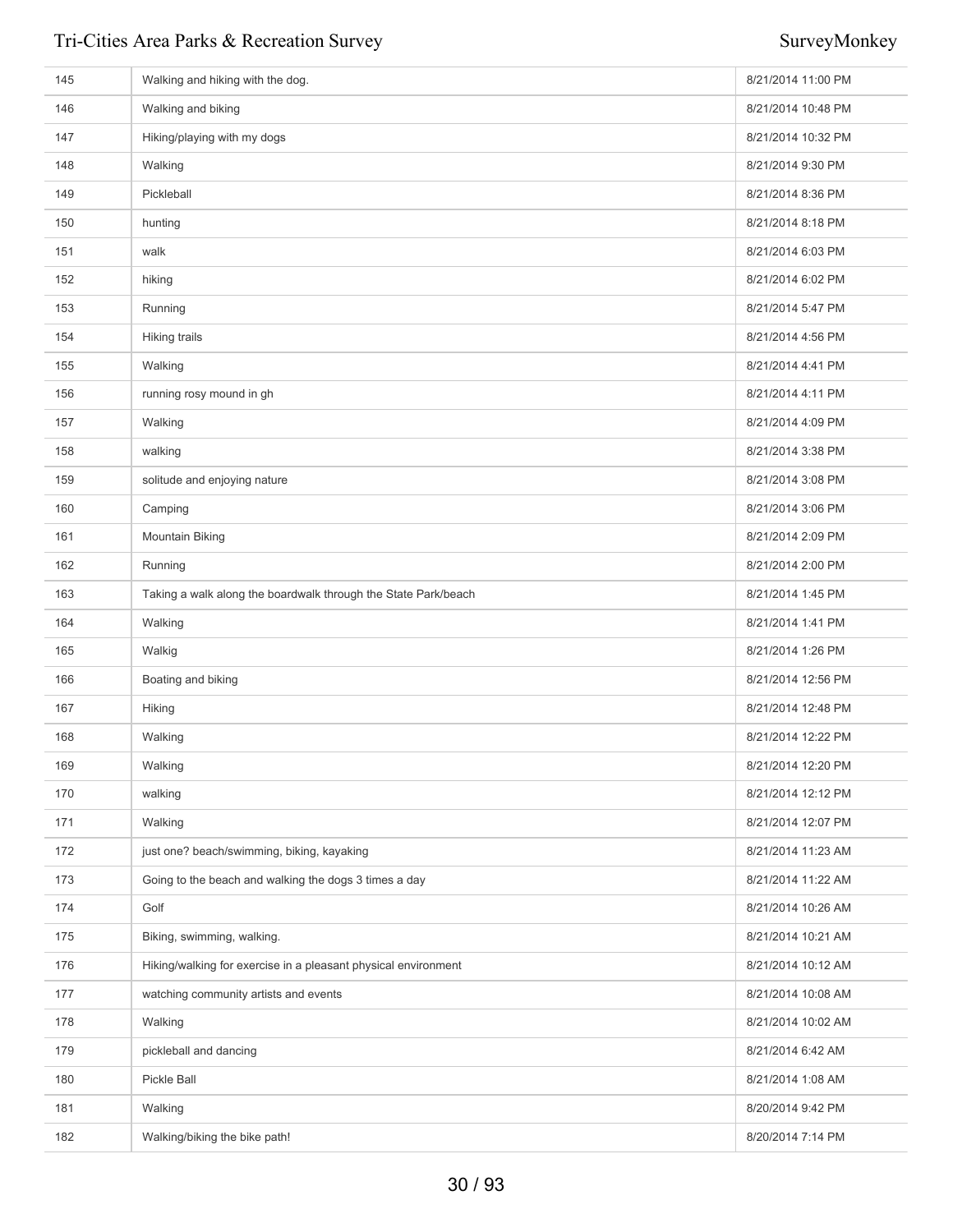| 183 | pickleball & tennis                                                                                   | 8/20/2014 5:17 PM  |
|-----|-------------------------------------------------------------------------------------------------------|--------------------|
| 184 | Mulligan's Hollow Pickleball                                                                          | 8/20/2014 4:52 PM  |
| 185 | Pickel Ball                                                                                           | 8/20/2014 4:49 PM  |
| 186 | beach volleyball                                                                                      | 8/20/2014 4:20 PM  |
| 187 | boating                                                                                               | 8/20/2014 4:11 PM  |
| 188 | pickleball                                                                                            | 8/20/2014 3:33 PM  |
| 189 | walking - may drive to the parks but use them as places to walk as well as picnic and use playgrounds | 8/20/2014 3:02 PM  |
| 190 | pickleball                                                                                            | 8/20/2014 2:15 PM  |
| 191 | Softball                                                                                              | 8/20/2014 1:49 PM  |
| 192 | walking and volleyball                                                                                | 8/20/2014 1:29 PM  |
| 193 | kayaking                                                                                              | 8/20/2014 1:27 PM  |
| 194 | Pickleball and table tennis                                                                           | 8/20/2014 12:33 PM |
| 195 | Pickleball                                                                                            | 8/20/2014 12:32 PM |
| 196 | Walk/Hike                                                                                             | 8/20/2014 12:23 PM |
| 197 | Dog park                                                                                              | 8/20/2014 12:20 PM |
| 198 | fishing                                                                                               | 8/20/2014 12:13 PM |
| 199 | <b>Biking</b>                                                                                         | 8/20/2014 11:37 AM |
| 200 | pickleball                                                                                            | 8/20/2014 10:58 AM |
| 201 | camping                                                                                               | 8/20/2014 10:41 AM |
| 202 | Walking and Biking                                                                                    | 8/20/2014 10:39 AM |
| 203 | Pickleball                                                                                            | 8/20/2014 9:44 AM  |
| 204 | <b>Pickleball and Tennis</b>                                                                          | 8/20/2014 9:35 AM  |
| 205 | bike paths                                                                                            | 8/20/2014 9:18 AM  |
| 206 | Pickleball and Biking                                                                                 | 8/20/2014 8:54 AM  |
| 207 | Pickleball and hiking                                                                                 | 8/20/2014 7:48 AM  |
| 208 | cycling                                                                                               | 8/20/2014 7:12 AM  |
| 209 | Pockleball                                                                                            | 8/20/2014 6:54 AM  |
| 210 | Running                                                                                               | 8/20/2014 6:45 AM  |
| 211 | Pickleball                                                                                            | 8/20/2014 6:44 AM  |
| 212 | dog walking and horse back riding                                                                     | 8/20/2014 5:35 AM  |
| 213 | Pickleball                                                                                            | 8/20/2014 12:25 AM |
| 214 | Pickle ball and Tennis                                                                                | 8/19/2014 11:25 PM |
| 215 | Kayaking                                                                                              | 8/19/2014 10:44 PM |
| 216 | <b>Biking</b>                                                                                         | 8/19/2014 10:44 PM |
| 217 | Walking                                                                                               | 8/19/2014 10:33 PM |
| 218 | Running                                                                                               | 8/19/2014 10:02 PM |
| 219 | <b>Biking</b>                                                                                         | 8/19/2014 9:55 PM  |
| 220 | Tennis                                                                                                | 8/19/2014 9:44 PM  |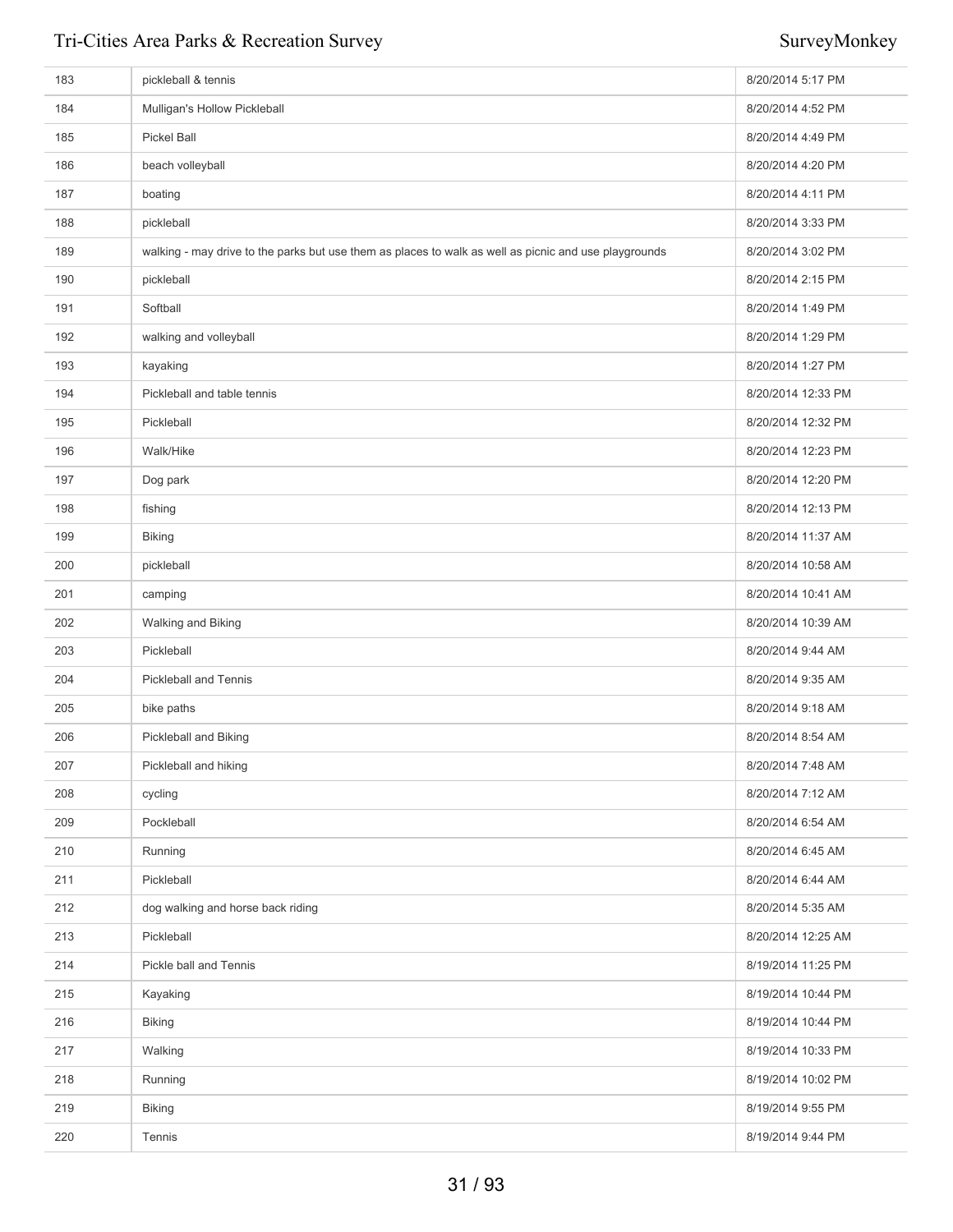| 221 | walk/run/soccer                                                               | 8/19/2014 9:42 PM |
|-----|-------------------------------------------------------------------------------|-------------------|
| 222 | tandem biking, snow shoeing, swimming, boating, cross country skiing, walking | 8/19/2014 9:16 PM |
| 223 | walking                                                                       | 8/19/2014 9:15 PM |
| 224 | Walking                                                                       | 8/19/2014 9:10 PM |
| 225 | Pickleball                                                                    | 8/19/2014 8:58 PM |
| 226 | Pickleball                                                                    | 8/19/2014 8:51 PM |
| 227 | walking and pickleball                                                        | 8/19/2014 8:50 PM |
| 228 | Pickleball/Tennis                                                             | 8/19/2014 8:46 PM |
| 229 | Pickleball                                                                    | 8/19/2014 8:31 PM |
| 230 | Pickleball                                                                    | 8/19/2014 8:21 PM |
| 231 | pickleball                                                                    | 8/19/2014 8:20 PM |
| 232 | Pickleball                                                                    | 8/19/2014 8:19 PM |
| 233 | Pickleball and walking                                                        | 8/19/2014 8:15 PM |
| 234 | Pickleball                                                                    | 8/19/2014 8:12 PM |
| 235 | Pickleball                                                                    | 8/19/2014 8:10 PM |
| 236 | Pickleball                                                                    | 8/19/2014 8:08 PM |
| 237 | Pickleball                                                                    | 8/19/2014 8:00 PM |
| 238 | Pickleball                                                                    | 8/19/2014 7:59 PM |
| 239 | Walking with family.                                                          | 8/19/2014 7:56 PM |
| 240 | biking                                                                        | 8/19/2014 7:51 PM |
| 241 | Pickleball                                                                    | 8/19/2014 7:51 PM |
| 242 | Pickleball                                                                    | 8/19/2014 7:48 PM |
| 243 | Walking, golf, & pickle ball.                                                 | 8/19/2014 7:45 PM |
| 244 | Pickle ball                                                                   | 8/19/2014 7:45 PM |
| 245 | Pickleball                                                                    | 8/19/2014 7:42 PM |
| 246 | pickleball                                                                    | 8/19/2014 7:38 PM |
| 247 | nature                                                                        | 8/19/2014 7:33 PM |
| 248 | Walking/bikeing                                                               | 8/19/2014 7:01 PM |
| 249 | Fishing                                                                       | 8/19/2014 6:40 PM |
| 250 | Biking/skiing                                                                 | 8/19/2014 6:13 PM |
| 251 | Baseball                                                                      | 8/19/2014 5:56 PM |
| 252 | <b>Boating</b>                                                                | 8/19/2014 5:03 PM |
| 253 | trail hikingdog walking                                                       | 8/19/2014 4:47 PM |
| 254 | Walking, fishing                                                              | 8/19/2014 4:42 PM |
| 255 | <b>Bikeing</b>                                                                | 8/19/2014 4:31 PM |
| 256 | running                                                                       | 8/19/2014 4:01 PM |
| 257 | Alpine skiing, Sailing                                                        | 8/19/2014 3:45 PM |
| 258 | Pickleball, walking, bike riding                                              | 8/19/2014 3:42 PM |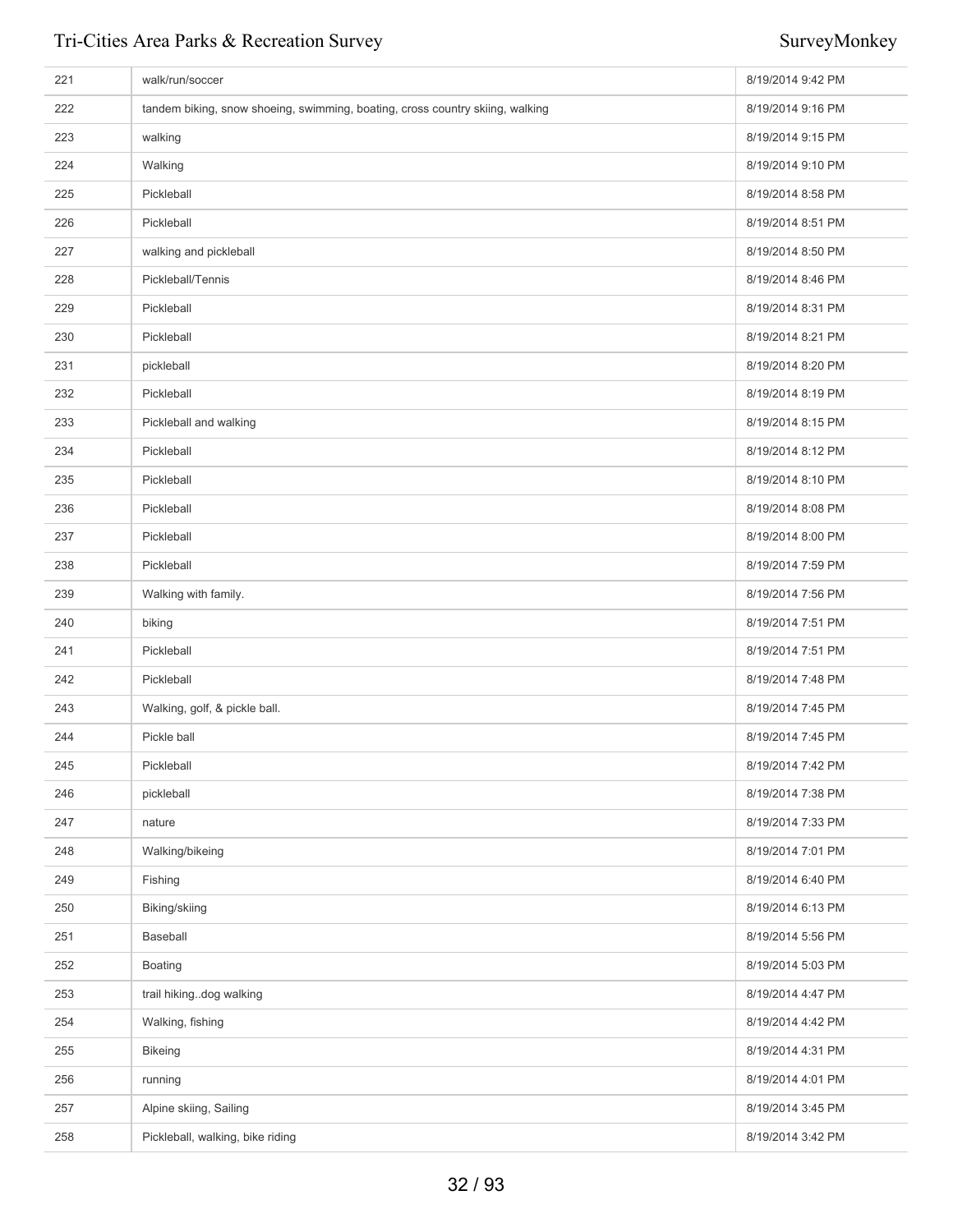| 259 | Biking on bike paths and walking on the beach | 8/19/2014 3:31 PM  |
|-----|-----------------------------------------------|--------------------|
| 260 | <b>Boating</b>                                | 8/19/2014 3:18 PM  |
| 261 | Hiking, Hunting, & Fishing                    | 8/19/2014 3:16 PM  |
| 262 | <b>Back Country Hiking</b>                    | 8/19/2014 3:02 PM  |
| 263 | Bike riding                                   | 8/19/2014 2:53 PM  |
| 264 | Walking                                       | 8/19/2014 2:52 PM  |
| 265 | hiking and birding                            | 8/19/2014 2:45 PM  |
| 266 | biking                                        | 8/19/2014 2:08 PM  |
| 267 | Yoga                                          | 8/19/2014 1:41 PM  |
| 268 | Running                                       | 8/19/2014 1:33 PM  |
| 269 | Walking                                       | 8/19/2014 1:15 PM  |
| 270 | Walking and bicycling                         | 8/19/2014 1:08 PM  |
| 271 | running                                       | 8/19/2014 12:30 PM |
| 272 | watersking                                    | 8/19/2014 12:27 PM |
| 273 | Biking #1 Snow shoing #2                      | 8/19/2014 12:23 PM |
| 274 | Golf                                          | 8/19/2014 12:10 PM |
| 275 | Sports                                        | 8/19/2014 12:01 PM |
| 276 | Fishing                                       | 8/19/2014 11:29 AM |
| 277 | <b>Biking</b>                                 | 8/19/2014 11:29 AM |
| 278 | walking                                       | 8/19/2014 10:57 AM |
| 279 | Kayaking                                      | 8/19/2014 10:46 AM |
| 280 | Tennis !!                                     | 8/19/2014 10:45 AM |
| 281 | Fishing                                       | 8/19/2014 10:34 AM |
| 282 | picnics                                       | 8/19/2014 10:31 AM |
| 283 | Hiking with family and pets.                  | 8/19/2014 10:28 AM |
| 284 | Geo caching                                   | 8/19/2014 10:24 AM |
| 285 | Walking                                       | 8/19/2014 10:24 AM |
| 286 | walking                                       | 8/19/2014 10:23 AM |
| 287 | Camping                                       | 8/19/2014 10:23 AM |
| 288 | <b>Bycicling</b>                              | 8/19/2014 10:16 AM |
| 289 | Running                                       | 8/19/2014 10:10 AM |
| 290 | boatin                                        | 8/19/2014 10:09 AM |
| 291 | biking                                        | 8/19/2014 10:05 AM |
| 292 | Walk the dog.                                 | 8/19/2014 10:05 AM |
| 293 | Backpacking                                   | 8/19/2014 10:04 AM |
| 294 | hiking                                        | 8/19/2014 10:02 AM |
| 295 | hiking                                        | 8/19/2014 9:45 AM  |
| 296 | Biking and tennis                             | 8/19/2014 9:42 AM  |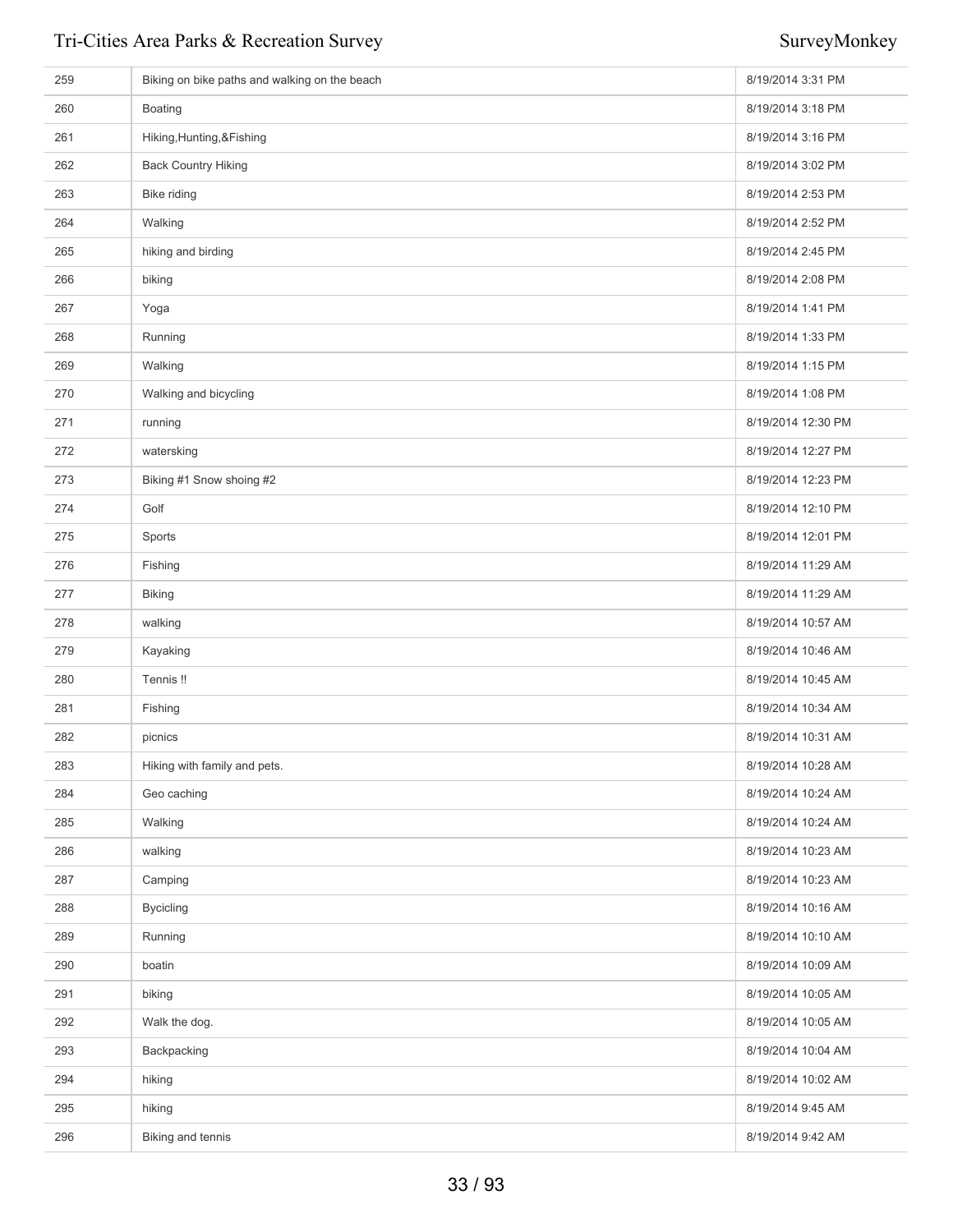| 297 | walking                                                 | 8/19/2014 8:19 AM  |
|-----|---------------------------------------------------------|--------------------|
| 298 | Playground equipment, swim area                         | 8/19/2014 7:43 AM  |
| 299 | running                                                 | 8/19/2014 7:29 AM  |
| 300 | <b>Biking</b>                                           | 8/19/2014 6:31 AM  |
| 301 | tennis                                                  | 8/18/2014 10:17 PM |
| 302 | <b>Biking</b>                                           | 8/18/2014 9:59 PM  |
| 303 | Soccer!!!!!!                                            | 8/18/2014 9:41 PM  |
| 304 | Avoiding large crowds from out of town                  | 8/18/2014 8:51 PM  |
| 305 | Bicycling on trails to parks                            | 8/18/2014 8:41 PM  |
| 306 | Tennis                                                  | 8/18/2014 8:08 PM  |
| 307 | <b>Biking</b>                                           | 8/18/2014 6:09 PM  |
| 308 | Biking, Tennis                                          | 8/18/2014 4:15 PM  |
| 309 | Swimming                                                | 8/18/2014 3:39 PM  |
| 310 | Running                                                 | 8/18/2014 3:09 PM  |
| 311 | Walking                                                 | 8/18/2014 3:03 PM  |
| 312 | Swimming                                                | 8/18/2014 2:07 PM  |
| 313 | Jogging                                                 | 8/18/2014 2:07 PM  |
| 314 | Running                                                 | 8/18/2014 1:28 PM  |
| 315 | Pickleball                                              | 8/18/2014 1:15 PM  |
| 316 | Running hills.                                          | 8/18/2014 1:06 PM  |
| 317 | tennis                                                  | 8/18/2014 12:30 PM |
| 318 | <b>Cross Country Skiing</b>                             | 8/18/2014 12:24 PM |
| 319 | Walking                                                 | 8/18/2014 12:21 PM |
| 320 | just being out!                                         | 8/18/2014 12:16 PM |
| 321 | tennis and swimming                                     | 8/18/2014 11:57 AM |
| 322 | Hiking                                                  | 8/18/2014 11:53 AM |
| 323 | Tennis. But also hike and cross-country ski frequently. | 8/18/2014 11:31 AM |
| 324 | Hiking/running                                          | 8/18/2014 10:54 AM |
| 325 | City Beach                                              | 8/18/2014 10:54 AM |
| 326 | walk/jog                                                | 8/18/2014 10:01 AM |
| 327 | Walking                                                 | 8/18/2014 9:25 AM  |
| 328 | walking                                                 | 8/18/2014 9:24 AM  |
| 329 | Exercise with dogs- swimming, hiking, dog park          | 8/18/2014 7:48 AM  |
| 330 | Walking                                                 | 8/18/2014 7:25 AM  |
| 331 | Sports                                                  | 8/17/2014 9:46 PM  |
| 332 | biking                                                  | 8/17/2014 9:10 PM  |
| 333 | Mountain biking                                         | 8/17/2014 8:32 PM  |
| 334 | Dog Parks & beaches and waterfront stadium              | 8/17/2014 6:30 PM  |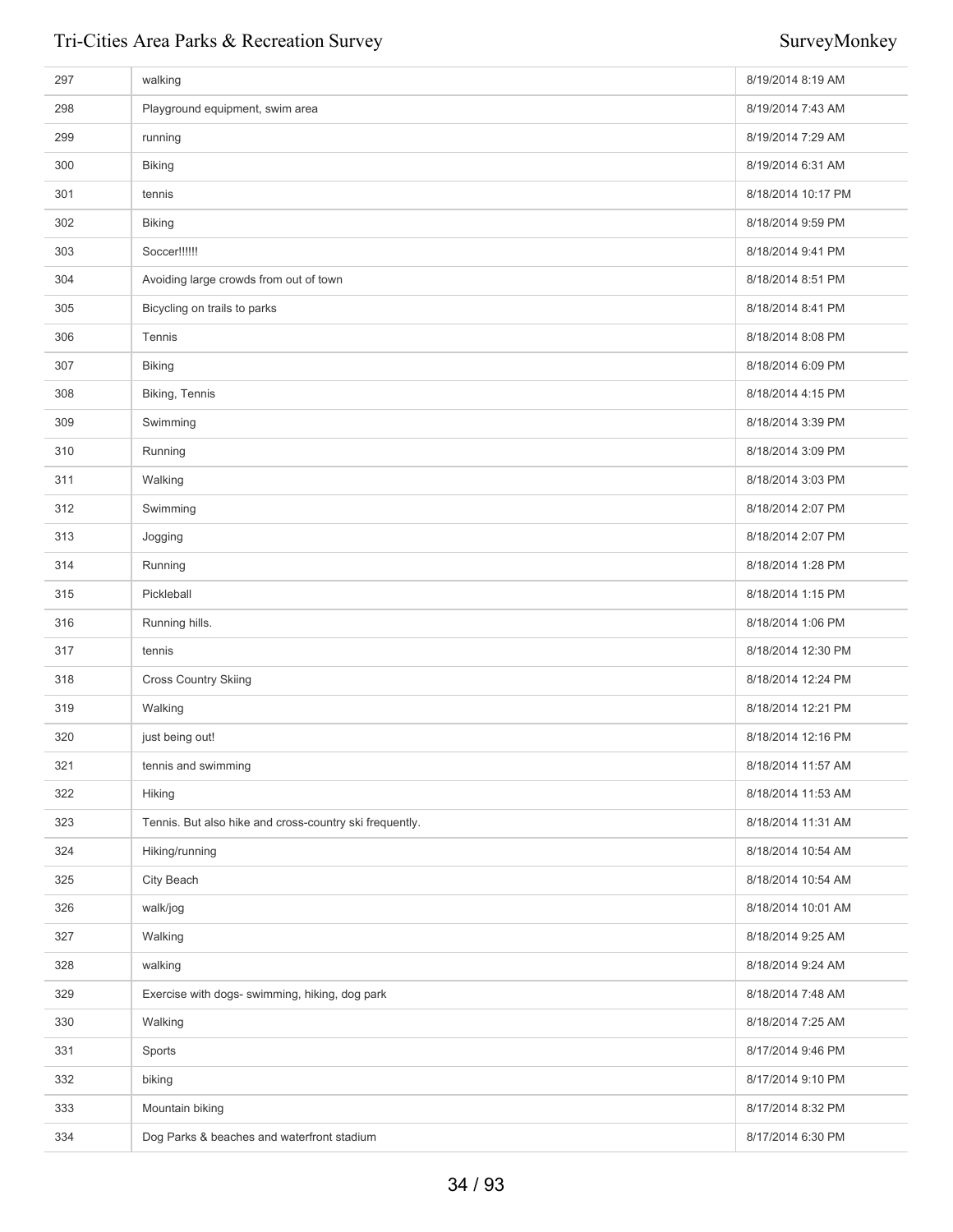| 335 | Bicycle riding                                                                                              | 8/17/2014 5:18 PM  |
|-----|-------------------------------------------------------------------------------------------------------------|--------------------|
| 336 | Anything (walking, biking, kayaking, boating, etc.) that involves being outdoors with natural surroundings. | 8/17/2014 5:09 PM  |
| 337 | fishing                                                                                                     | 8/17/2014 5:01 PM  |
| 338 | Swimming                                                                                                    | 8/17/2014 4:44 PM  |
| 339 | Going to the beach.                                                                                         | 8/17/2014 4:40 PM  |
| 340 | <b>Bike Riding</b>                                                                                          | 8/17/2014 4:27 PM  |
| 341 | Hiking and/or canoeing                                                                                      | 8/17/2014 3:38 PM  |
| 342 | Walking and running                                                                                         | 8/17/2014 3:06 PM  |
| 343 | Hunting                                                                                                     | 8/17/2014 2:05 PM  |
| 344 | kayak, run, walk                                                                                            | 8/17/2014 12:10 PM |
| 345 | running, kayaking, sports, swim                                                                             | 8/17/2014 11:59 AM |
| 346 | Walking                                                                                                     | 8/17/2014 11:55 AM |
| 347 | Swimming                                                                                                    | 8/17/2014 11:38 AM |
| 348 | Bike riding                                                                                                 | 8/17/2014 11:09 AM |
| 349 | Walking my dog                                                                                              | 8/17/2014 10:59 AM |
| 350 | Walking                                                                                                     | 8/17/2014 10:27 AM |
| 351 | Soccer games for the kids club                                                                              | 8/17/2014 10:27 AM |
| 352 | kids sports at the parks and fields                                                                         | 8/17/2014 10:23 AM |
| 353 | beach, walking                                                                                              | 8/17/2014 10:07 AM |
| 354 | Boating                                                                                                     | 8/17/2014 9:47 AM  |
| 355 | biking, walking, hiking, swimming                                                                           | 8/17/2014 9:03 AM  |
| 356 | walking, swimming, biking, hiking                                                                           | 8/17/2014 8:57 AM  |
| 357 | Hiking                                                                                                      | 8/17/2014 8:47 AM  |
| 358 | Walk                                                                                                        | 8/17/2014 8:14 AM  |
| 359 | Trail running                                                                                               | 8/17/2014 8:06 AM  |
| 360 | Running                                                                                                     | 8/17/2014 7:57 AM  |
| 361 | Taking kids to play                                                                                         | 8/17/2014 7:52 AM  |
| 362 | <b>Biking</b>                                                                                               | 8/17/2014 7:39 AM  |
| 363 | walking/running and skiing                                                                                  | 8/17/2014 7:31 AM  |
| 364 | Hiking                                                                                                      | 8/17/2014 7:28 AM  |
| 365 | picnicing                                                                                                   | 8/17/2014 6:49 AM  |
| 366 | beach volleyball                                                                                            | 8/17/2014 6:16 AM  |
| 367 | Boating, biking, walking, running, temnis                                                                   | 8/17/2014 4:38 AM  |
| 368 | Dancing                                                                                                     | 8/16/2014 11:05 PM |
| 369 | Walking and biking                                                                                          | 8/16/2014 10:42 PM |
| 370 | Kayaking                                                                                                    | 8/16/2014 9:48 PM  |
| 371 | Hiking                                                                                                      | 8/16/2014 9:43 PM  |
| 372 | Hiking                                                                                                      | 8/16/2014 9:28 PM  |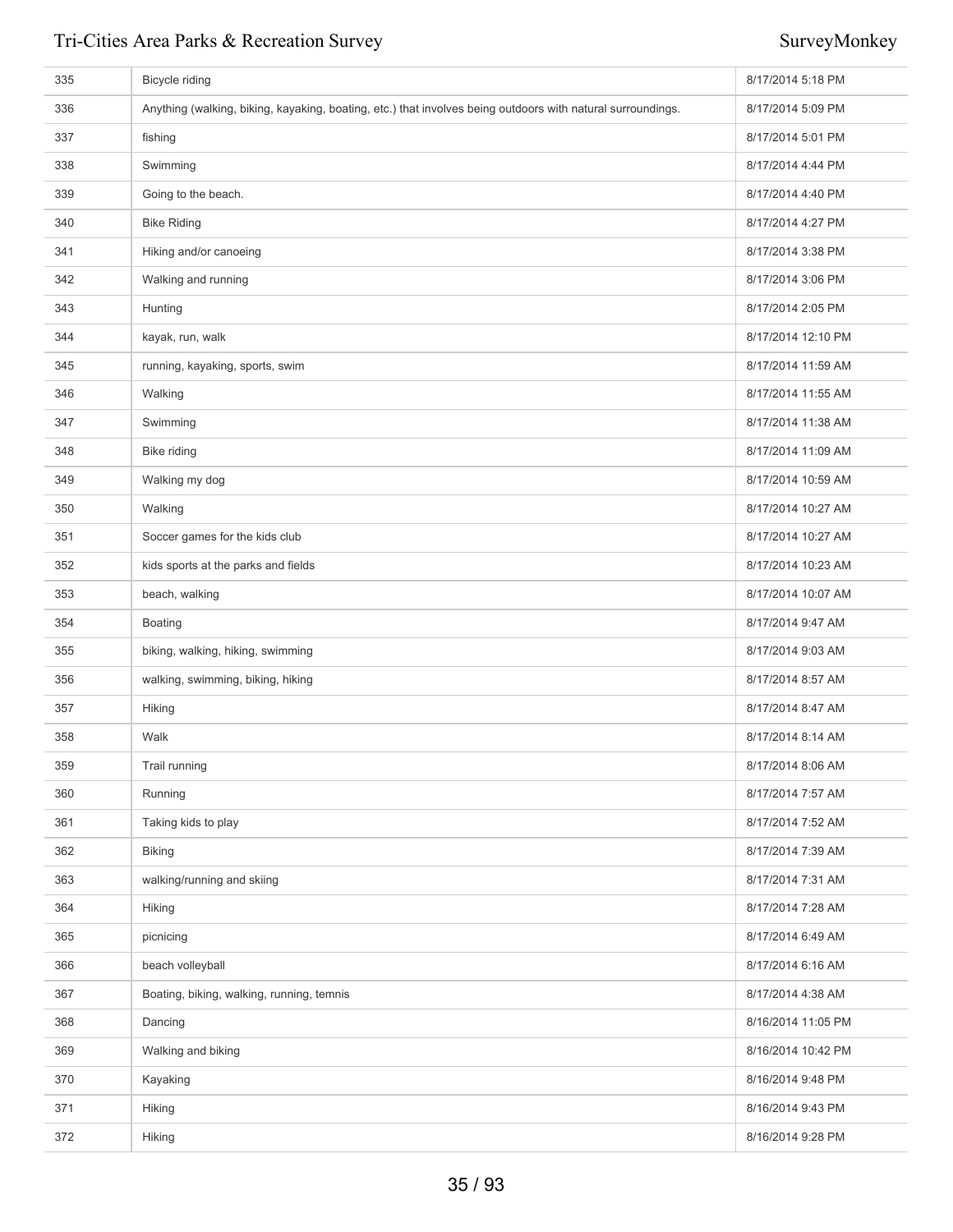| 373 | Beach                                                                                                                                | 8/16/2014 9:27 PM  |
|-----|--------------------------------------------------------------------------------------------------------------------------------------|--------------------|
| 374 | Walking                                                                                                                              | 8/16/2014 9:18 PM  |
| 375 | Walking with dog                                                                                                                     | 8/16/2014 8:49 PM  |
| 376 | anything with water                                                                                                                  | 8/16/2014 7:54 PM  |
| 377 | Water sport, biking                                                                                                                  | 8/16/2014 7:20 PM  |
| 378 | Walking/running                                                                                                                      | 8/16/2014 7:14 PM  |
| 379 | Hiking                                                                                                                               | 8/16/2014 7:07 PM  |
| 380 | <b>Biking</b>                                                                                                                        | 8/16/2014 6:24 PM  |
| 381 | Biking the trails in the village of spring lake, spring lake township and GH                                                         | 8/16/2014 6:19 PM  |
| 382 | tennis, walking the paved bike trails, enjoy all the available parks as watch a lot of tennis, baseball, x country,<br>soccer Track. | 8/16/2014 6:10 PM  |
| 383 | Bike riding, golf, walking,                                                                                                          | 8/16/2014 6:09 PM  |
| 384 | Walking the beach with the dogs                                                                                                      | 8/16/2014 6:05 PM  |
| 385 | <b>Biking</b>                                                                                                                        | 8/16/2014 5:54 PM  |
| 386 | <b>Biking</b>                                                                                                                        | 8/16/2014 5:28 PM  |
| 387 | Running                                                                                                                              | 8/16/2014 4:55 PM  |
| 388 | volleyball                                                                                                                           | 8/16/2014 4:15 PM  |
| 389 | walking                                                                                                                              | 8/16/2014 4:11 PM  |
| 390 | Fishing                                                                                                                              | 8/16/2014 4:09 PM  |
| 391 | tanning                                                                                                                              | 8/16/2014 3:46 PM  |
| 392 | biking                                                                                                                               | 8/16/2014 3:32 PM  |
| 393 | running                                                                                                                              | 8/16/2014 12:41 PM |
| 394 | biking, hiking                                                                                                                       | 8/16/2014 11:19 AM |
| 395 | bike                                                                                                                                 | 8/16/2014 11:01 AM |
| 396 | Hiking in natural surroundings.                                                                                                      | 8/16/2014 10:45 AM |
| 397 | Walk                                                                                                                                 | 8/15/2014 5:46 PM  |
| 398 | Walking or Biking                                                                                                                    | 8/15/2014 4:51 PM  |
| 399 | soccer                                                                                                                               | 8/15/2014 2:39 PM  |
| 400 | <b>Bicycling</b>                                                                                                                     | 8/15/2014 1:26 PM  |
| 401 | Usually visit for kids soccer games.                                                                                                 | 8/15/2014 12:43 PM |
| 402 | kayaking                                                                                                                             | 8/15/2014 12:41 PM |
| 403 | soccer                                                                                                                               | 8/15/2014 11:15 AM |
| 404 | Hiking and trail running                                                                                                             | 8/15/2014 10:58 AM |
| 405 | Running                                                                                                                              | 8/15/2014 10:46 AM |
| 406 | Beach                                                                                                                                | 8/15/2014 10:30 AM |
| 407 | Soccer softball                                                                                                                      | 8/15/2014 10:24 AM |
| 408 | Swimming                                                                                                                             | 8/15/2014 10:05 AM |
| 409 | Soccer                                                                                                                               | 8/15/2014 10:00 AM |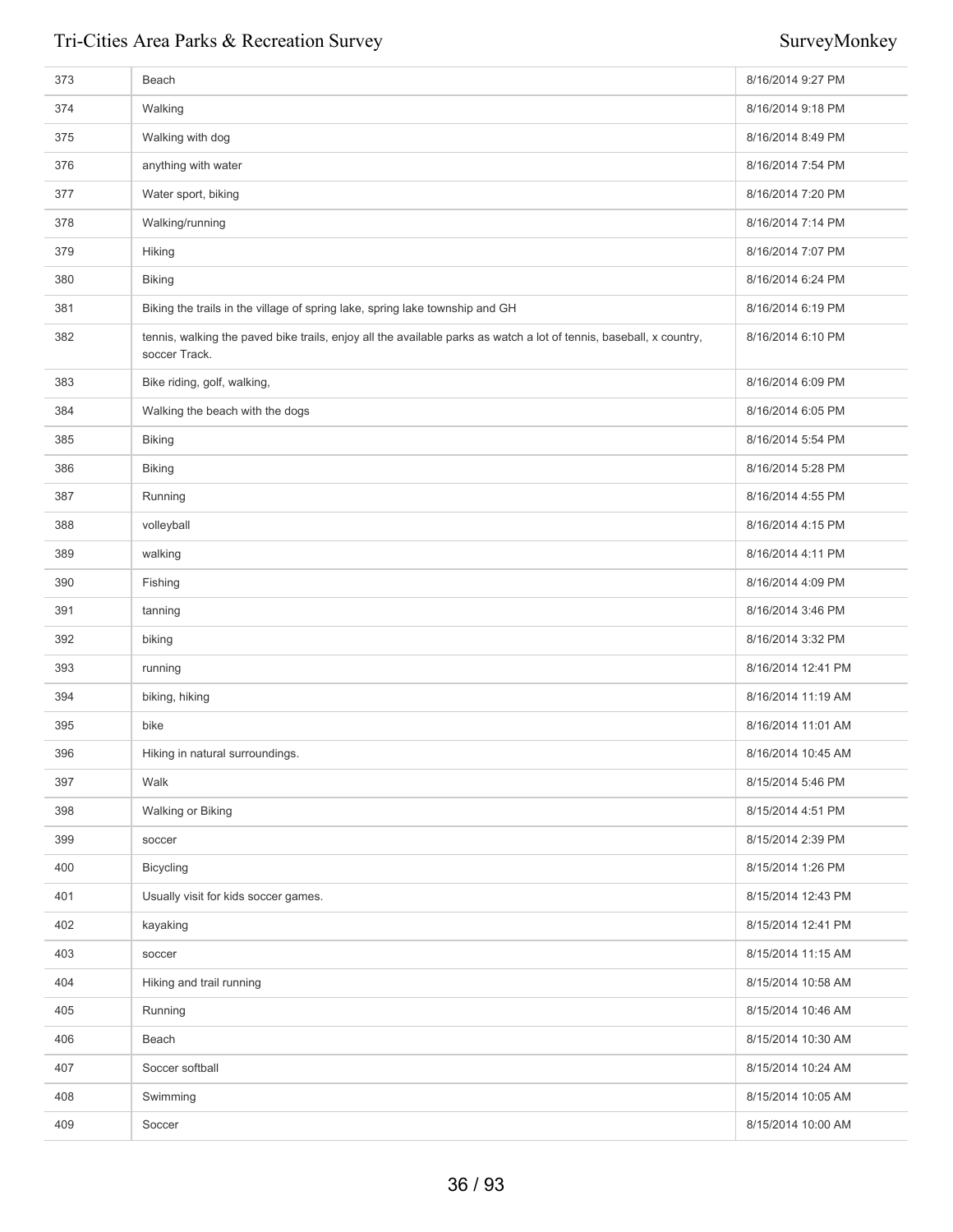| 410 | Skiing                                 | 8/15/2014 9:41 AM  |
|-----|----------------------------------------|--------------------|
| 411 | <b>Biking</b>                          | 8/15/2014 9:16 AM  |
| 412 | Soccer                                 | 8/15/2014 9:15 AM  |
| 413 | Taking dog for a walk                  | 8/15/2014 9:06 AM  |
| 414 | <b>Biking</b>                          | 8/15/2014 8:18 AM  |
| 415 | Soccer                                 | 8/15/2014 8:13 AM  |
| 416 | Swimmimg                               | 8/15/2014 8:12 AM  |
| 417 | Bike riding                            | 8/15/2014 7:47 AM  |
| 418 | walking                                | 8/15/2014 7:40 AM  |
| 419 | Walk/run/bike, soccer                  | 8/15/2014 7:20 AM  |
| 420 | Walking                                | 8/15/2014 7:19 AM  |
| 421 | Golf                                   | 8/15/2014 7:06 AM  |
| 422 | Beach                                  | 8/15/2014 7:05 AM  |
| 423 | Anything active and outdoors.          | 8/15/2014 5:53 AM  |
| 424 | hike/walk/jog                          | 8/15/2014 5:15 AM  |
| 425 | Soccer                                 | 8/15/2014 3:40 AM  |
| 426 | Soccer                                 | 8/15/2014 12:34 AM |
| 427 | Soccer                                 | 8/14/2014 11:51 PM |
| 428 | swimming                               | 8/14/2014 10:53 PM |
| 429 | Walking                                | 8/14/2014 10:42 PM |
| 430 | Soccer                                 | 8/14/2014 10:37 PM |
| 431 | golfing- boating- walking              | 8/14/2014 9:43 PM  |
| 432 | Walking, biking and water activities   | 8/14/2014 9:31 PM  |
| 433 | Gardening and being outdoors in nature | 8/14/2014 8:56 PM  |
| 434 | Soccer                                 | 8/14/2014 8:09 PM  |
| 435 | walking                                | 8/14/2014 6:16 PM  |
| 436 | Walking                                | 8/14/2014 5:50 PM  |
| 437 | Beach                                  | 8/14/2014 5:43 PM  |
| 438 | walking                                | 8/14/2014 4:46 PM  |
| 439 | kayaking                               | 8/14/2014 4:14 PM  |
| 440 | walking                                | 8/14/2014 3:36 PM  |
| 441 | <b>YMCA</b>                            | 8/14/2014 3:17 PM  |
| 442 | Soccer and snowboarding                | 8/14/2014 2:41 PM  |
| 443 | Bike                                   | 8/14/2014 2:08 PM  |
| 444 | Soccer                                 | 8/14/2014 1:23 PM  |
| 445 | Soccer and Running                     | 8/14/2014 12:02 PM |
| 446 | Golf                                   | 8/14/2014 11:56 AM |
| 447 | Running/walking                        | 8/14/2014 11:45 AM |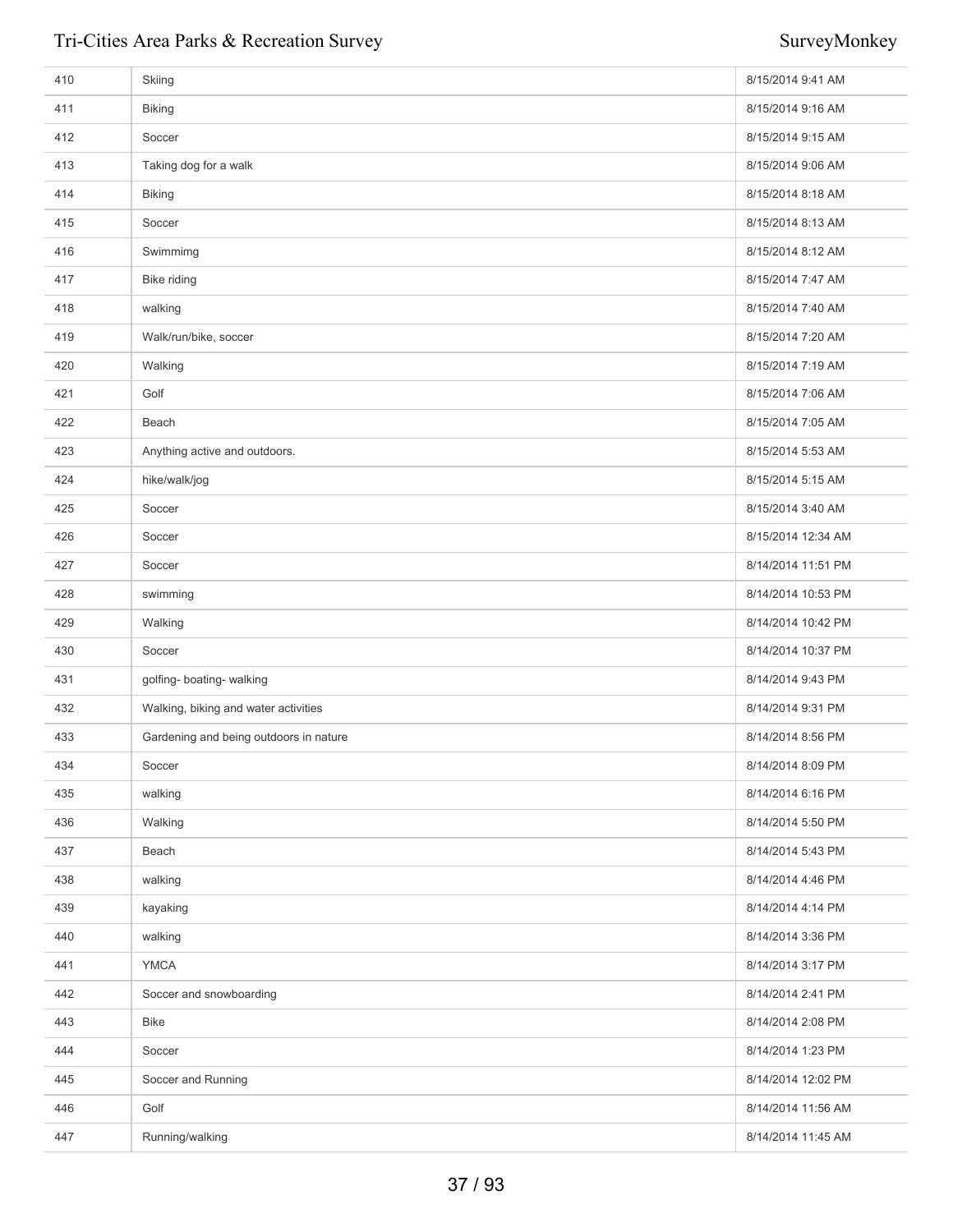| 448 | Walking                       | 8/14/2014 11:40 AM |
|-----|-------------------------------|--------------------|
| 449 | Hiking.                       | 8/14/2014 11:05 AM |
| 450 | Walking and biking            | 8/14/2014 10:56 AM |
| 451 | Baseball                      | 8/14/2014 10:30 AM |
| 452 | fishing/hunting               | 8/14/2014 10:26 AM |
| 453 | soccer                        | 8/14/2014 10:24 AM |
| 454 | <b>Biking</b>                 | 8/14/2014 10:20 AM |
| 455 | Beach                         | 8/14/2014 10:09 AM |
| 456 | Kayaking                      | 8/14/2014 10:09 AM |
| 457 | Walking                       | 8/14/2014 10:00 AM |
| 458 | Hiking, photography           | 8/14/2014 9:39 AM  |
| 459 | walking/hiking/trails         | 8/14/2014 9:26 AM  |
| 460 | running, biking               | 8/14/2014 9:14 AM  |
| 461 | Mountain Biking               | 8/14/2014 8:59 AM  |
| 462 | Golf                          | 8/14/2014 8:52 AM  |
| 463 | biking/walking                | 8/14/2014 8:48 AM  |
| 464 | soccer and running            | 8/14/2014 8:46 AM  |
| 465 | Walking                       | 8/14/2014 8:41 AM  |
| 466 | Baseball                      | 8/14/2014 8:34 AM  |
| 467 | Running                       | 8/14/2014 8:27 AM  |
| 468 | Nature hikes with dogs        | 8/14/2014 8:21 AM  |
| 469 | Soccer                        | 8/14/2014 8:07 AM  |
| 470 | <b>Biking</b>                 | 8/14/2014 8:01 AM  |
| 471 | Soccer                        | 8/14/2014 7:56 AM  |
| 472 | <b>Walking Path</b>           | 8/14/2014 7:46 AM  |
| 473 | Soccer                        | 8/14/2014 7:43 AM  |
| 474 | Hiking                        | 8/14/2014 7:38 AM  |
| 475 | Playground for kids- i have 4 | 8/14/2014 7:33 AM  |
| 476 | Playground                    | 8/14/2014 7:32 AM  |
| 477 | <b>Biking</b>                 | 8/14/2014 7:18 AM  |
| 478 | Running/hiking                | 8/14/2014 7:14 AM  |
| 479 | Soccer                        | 8/14/2014 7:10 AM  |
| 480 | Beach                         | 8/14/2014 6:08 AM  |
| 481 | Jogging                       | 8/14/2014 2:49 AM  |
| 482 | Running                       | 8/14/2014 12:50 AM |
| 483 | Walking                       | 8/13/2014 11:49 PM |
| 484 | Walking & hiking              | 8/13/2014 11:45 PM |
| 485 | biking                        | 8/13/2014 11:23 PM |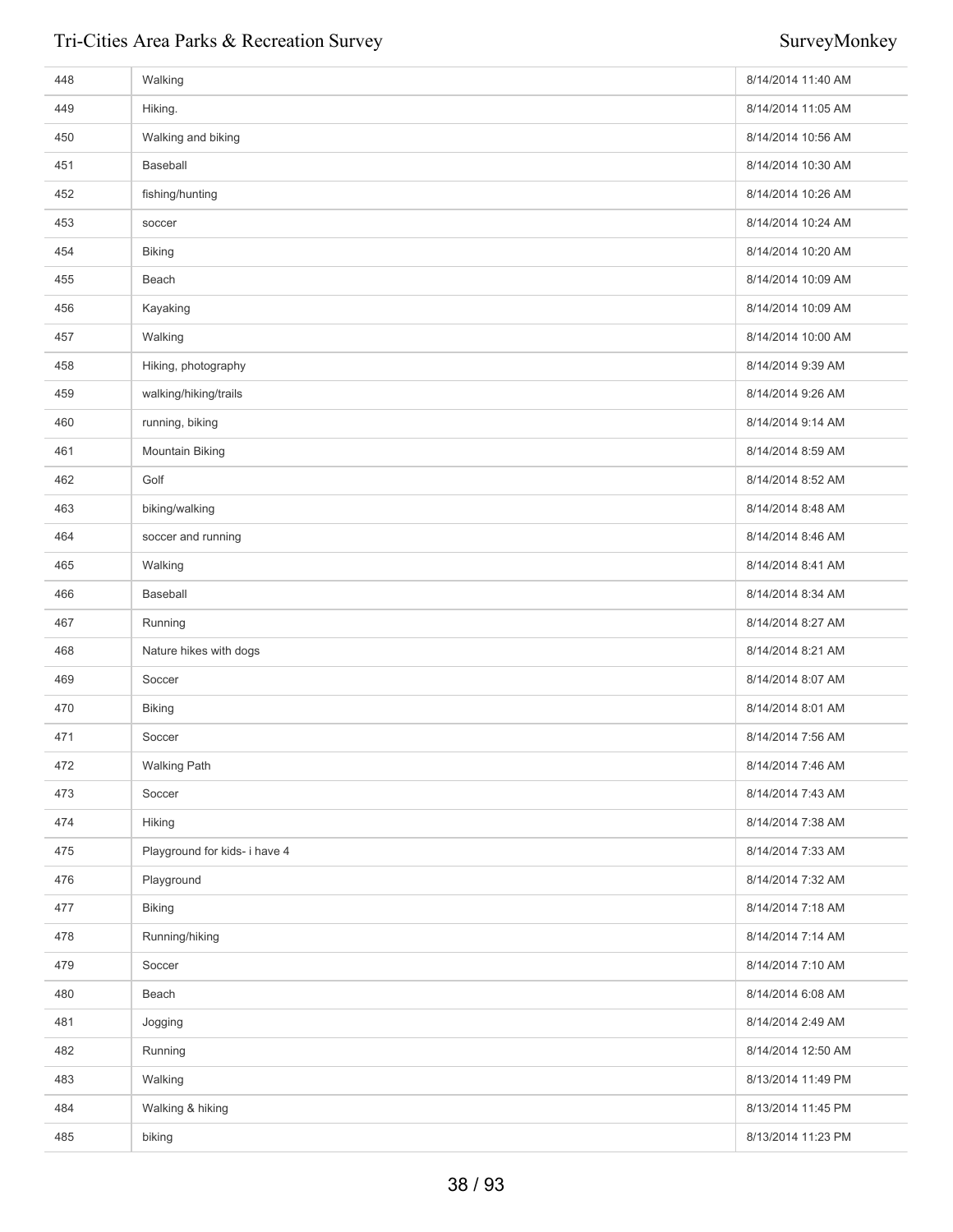| 486 | Soccer                                            | 8/13/2014 11:06 PM |
|-----|---------------------------------------------------|--------------------|
| 487 | running                                           | 8/13/2014 10:53 PM |
| 488 | walking                                           | 8/13/2014 10:37 PM |
| 489 | walking & biking                                  | 8/13/2014 10:36 PM |
| 490 | Hiking                                            | 8/13/2014 10:25 PM |
| 491 | <b>Biking</b>                                     | 8/13/2014 10:19 PM |
| 492 | Pickleball                                        | 8/13/2014 10:16 PM |
| 493 | Walking/hiking                                    | 8/13/2014 10:11 PM |
| 494 | Cross country skiing                              | 8/13/2014 10:10 PM |
| 495 | <b>Biking soccer</b>                              | 8/13/2014 10:07 PM |
| 496 | Wallking                                          | 8/13/2014 9:51 PM  |
| 497 | bike, run, walk                                   | 8/13/2014 9:26 PM  |
| 498 | Cross country skiing                              | 8/13/2014 9:26 PM  |
| 499 | fishing                                           | 8/13/2014 9:14 PM  |
| 500 | Walking or baseball                               | 8/13/2014 9:14 PM  |
| 501 | Walking                                           | 8/13/2014 9:05 PM  |
| 502 | biking                                            | 8/13/2014 8:52 PM  |
| 503 | walking                                           | 8/13/2014 8:41 PM  |
| 504 | <b>Biking</b>                                     | 8/13/2014 8:41 PM  |
| 505 | going to the beach                                | 8/13/2014 8:40 PM  |
| 506 | Running                                           | 8/13/2014 8:39 PM  |
| 507 | Running                                           | 8/13/2014 8:32 PM  |
| 508 | soccer, tennis, walking                           | 8/13/2014 8:25 PM  |
| 509 | Walking                                           | 8/13/2014 8:18 PM  |
| 510 | Pickleball                                        | 8/13/2014 8:12 PM  |
| 511 | running                                           | 8/13/2014 8:02 PM  |
| 512 | Hiking soccer                                     | 8/13/2014 8:00 PM  |
| 513 | Concerts                                          | 8/13/2014 7:58 PM  |
| 514 | Soccer                                            | 8/13/2014 7:47 PM  |
| 515 | <b>Biking</b>                                     | 8/13/2014 7:34 PM  |
| 516 | Kids sports                                       | 8/13/2014 7:29 PM  |
| 517 | Walking boardwalk or trails in the woods or dunes | 8/13/2014 7:11 PM  |
| 518 | Hiking                                            | 8/13/2014 7:02 PM  |
| 519 | Soccer and mountain biking                        | 8/13/2014 6:58 PM  |
| 520 | Walking, swimming,                                | 8/13/2014 6:54 PM  |
| 521 | walking                                           | 8/13/2014 6:22 PM  |
| 522 | <b>Biking</b>                                     | 8/13/2014 6:11 PM  |
| 523 | Running                                           | 8/13/2014 6:06 PM  |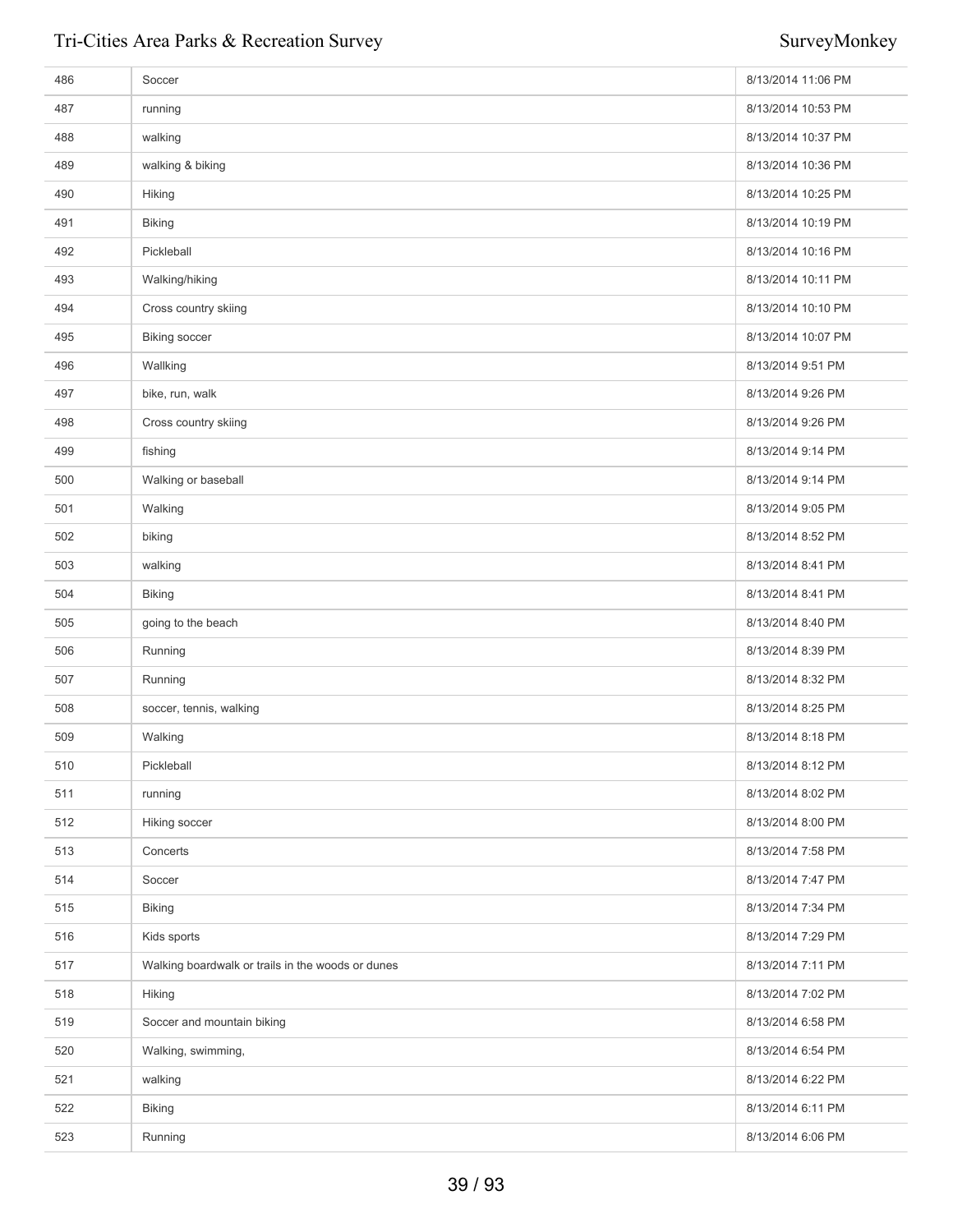| 524 | Walking/hiking                                                                   | 8/13/2014 6:03 PM |
|-----|----------------------------------------------------------------------------------|-------------------|
| 525 | soccer                                                                           | 8/13/2014 5:51 PM |
| 526 | any sports mostly soccer, trail running                                          | 8/13/2014 5:49 PM |
| 527 | walking                                                                          | 8/13/2014 5:48 PM |
| 528 | <b>Boating</b>                                                                   | 8/13/2014 5:42 PM |
| 529 | Biking/running                                                                   | 8/13/2014 5:42 PM |
| 530 | Soccer                                                                           | 8/13/2014 5:33 PM |
| 531 | walking/dogs                                                                     | 8/13/2014 5:30 PM |
| 532 | Soccer                                                                           | 8/13/2014 5:30 PM |
| 533 | soccer                                                                           | 8/13/2014 5:04 PM |
| 534 | Running                                                                          | 8/13/2014 4:59 PM |
| 535 | Soccer                                                                           | 8/13/2014 4:48 PM |
| 536 | running                                                                          | 8/13/2014 4:45 PM |
| 537 | Hiking                                                                           | 8/13/2014 4:45 PM |
| 538 | Walking                                                                          | 8/13/2014 4:45 PM |
| 539 | bike riding                                                                      | 8/13/2014 4:43 PM |
| 540 | soccer                                                                           | 8/13/2014 4:42 PM |
| 541 | Looking for butterflies, birds and caterpillars                                  | 8/13/2014 4:35 PM |
| 542 | Soccer                                                                           | 8/13/2014 4:35 PM |
| 543 | Hiking                                                                           | 8/13/2014 4:30 PM |
| 544 | soccer                                                                           | 8/13/2014 4:26 PM |
| 545 | walking/running                                                                  | 8/13/2014 4:25 PM |
| 546 | walking now recovering from injury                                               | 8/13/2014 4:24 PM |
| 547 | Hiking with my family                                                            | 8/13/2014 4:20 PM |
| 548 | Soccer                                                                           | 8/13/2014 4:18 PM |
| 549 | Kayak                                                                            | 8/13/2014 4:16 PM |
| 550 | Soccer                                                                           | 8/13/2014 4:15 PM |
| 551 | Soccer and running                                                               | 8/13/2014 4:14 PM |
| 552 | I love walking or biking on the recreational trails. We love to go boating also. | 8/13/2014 4:13 PM |
| 553 | Soccer                                                                           | 8/13/2014 4:09 PM |
| 554 | Walking                                                                          | 8/13/2014 4:07 PM |
| 555 | biking                                                                           | 8/13/2014 4:05 PM |
| 556 | mountain biking                                                                  | 8/13/2014 4:02 PM |
| 557 | Soccer                                                                           | 8/13/2014 4:00 PM |
| 558 | Walking                                                                          | 8/13/2014 3:59 PM |
| 559 | beach and kayaking                                                               | 8/13/2014 3:59 PM |
| 560 | Hiking                                                                           | 8/13/2014 3:48 PM |
| 561 | Enjoying the whole tri-cities area.                                              | 8/13/2014 3:48 PM |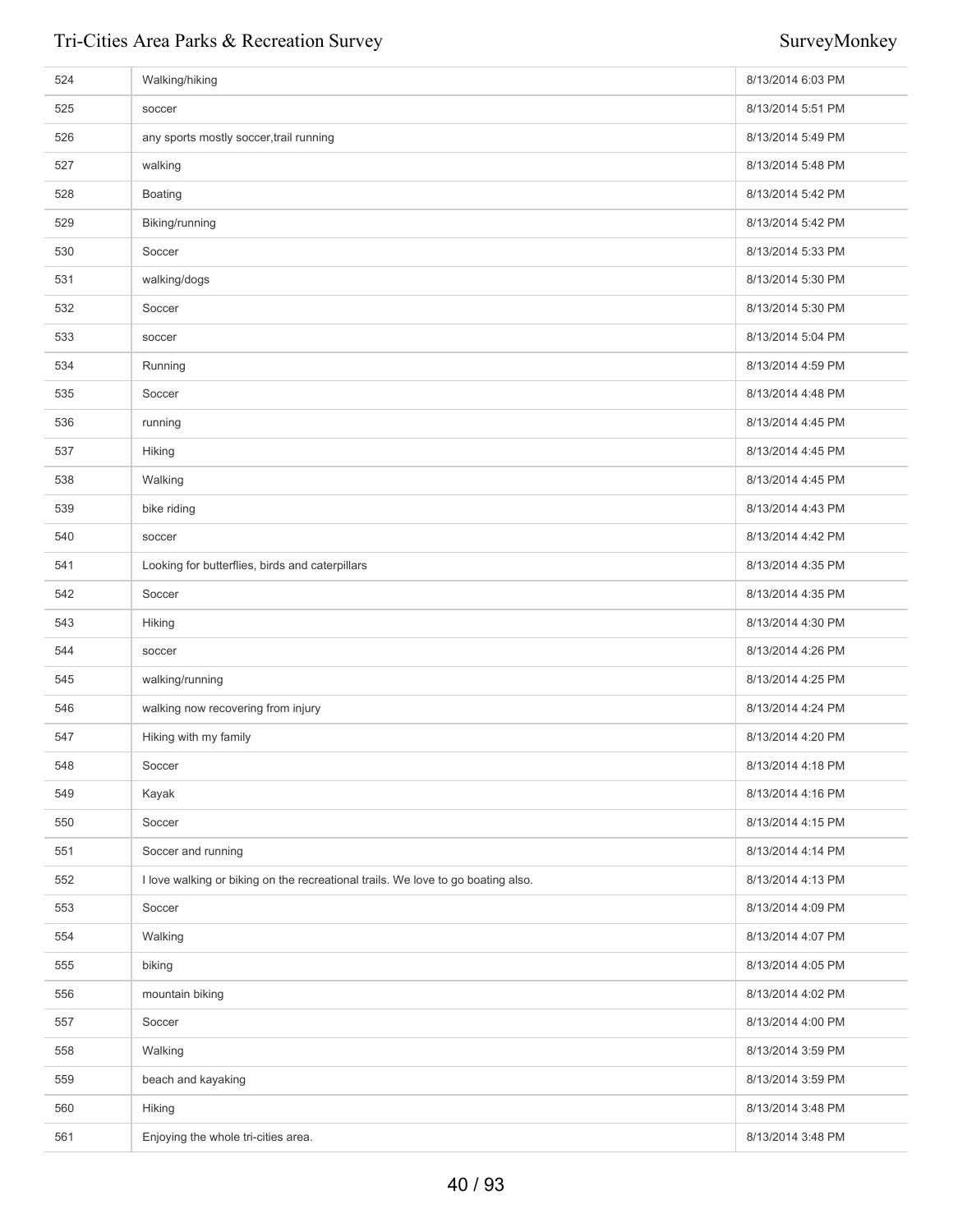| 562 | soccer                          | 8/13/2014 3:45 PM  |
|-----|---------------------------------|--------------------|
| 563 | Soccer                          | 8/13/2014 3:45 PM  |
| 564 | Hiking                          | 8/13/2014 3:43 PM  |
| 565 | Hiking                          | 8/13/2014 3:40 PM  |
| 566 | Beach, paddle surfing, swimming | 8/13/2014 3:29 PM  |
| 567 | golf                            | 8/13/2014 3:29 PM  |
| 568 | Soccer                          | 8/13/2014 3:27 PM  |
| 569 | Soccer                          | 8/13/2014 3:27 PM  |
| 570 | Soccer/ boating/ biking         | 8/13/2014 3:25 PM  |
| 571 | soccer                          | 8/13/2014 3:23 PM  |
| 572 | Soccer                          | 8/13/2014 3:22 PM  |
| 573 | soccer                          | 8/13/2014 3:21 PM  |
| 574 | Going to the Beach              | 8/13/2014 3:21 PM  |
| 575 | Soccer                          | 8/13/2014 3:21 PM  |
| 576 | hiking and biking               | 8/13/2014 3:21 PM  |
| 577 | Mountain Biking                 | 8/13/2014 3:20 PM  |
| 578 | Soccer                          | 8/13/2014 3:20 PM  |
| 579 | soccer                          | 8/13/2014 3:20 PM  |
| 580 | Swimming                        | 8/13/2014 3:11 PM  |
| 581 | Jogging                         | 8/13/2014 2:58 PM  |
| 582 | swimming                        | 8/13/2014 2:31 PM  |
| 583 | <b>Biking</b>                   | 8/13/2014 2:25 PM  |
| 584 | Running, Golf                   | 8/13/2014 1:43 PM  |
| 585 | bike riding                     | 8/13/2014 1:32 PM  |
| 586 | Walking                         | 8/13/2014 1:23 PM  |
| 587 | running                         | 8/13/2014 12:59 PM |
| 588 | Music and events                | 8/13/2014 12:40 PM |
| 589 | Walking                         | 8/13/2014 12:37 PM |
| 590 | walking                         | 8/13/2014 12:34 PM |
| 591 | Golf                            | 8/13/2014 12:29 PM |
| 592 | <b>Boating</b>                  | 8/13/2014 12:27 PM |
| 593 | Walking biking running          | 8/13/2014 12:27 PM |
| 594 | walking                         | 8/13/2014 12:23 PM |
| 595 | Beach/playground                | 8/13/2014 12:21 PM |
| 596 | sailing                         | 8/13/2014 12:18 PM |
| 597 | Walking                         | 8/13/2014 12:11 PM |
| 598 | Biking and walking              | 8/13/2014 12:09 PM |
| 599 | Eating                          | 8/13/2014 12:07 PM |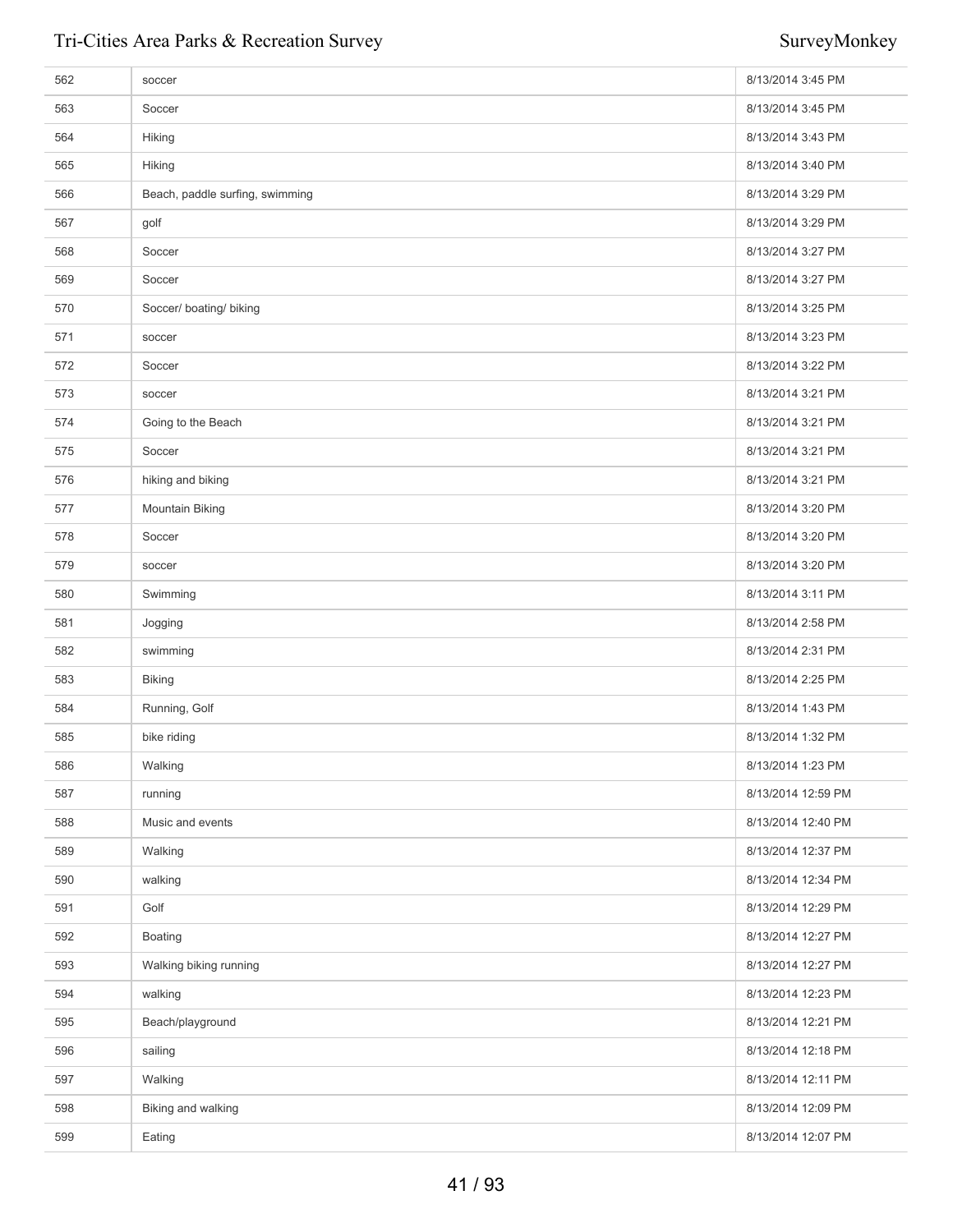| 600 | Walking                                                      | 8/13/2014 12:07 PM |
|-----|--------------------------------------------------------------|--------------------|
| 601 | biking                                                       | 8/13/2014 12:07 PM |
| 602 | Running                                                      | 8/13/2014 11:58 AM |
| 603 | hiking                                                       | 8/13/2014 11:57 AM |
| 604 | <b>Biking</b>                                                | 8/13/2014 11:56 AM |
| 605 | Hiking with dogs                                             | 8/13/2014 11:55 AM |
| 606 | Walking on channel in grand haven going to beaches           | 8/13/2014 11:53 AM |
| 607 | Walking                                                      | 8/13/2014 11:53 AM |
| 608 | Baseball/Softball                                            | 8/13/2014 11:40 AM |
| 609 | <b>Baseball games</b>                                        | 8/13/2014 11:38 AM |
| 610 | Soccer                                                       | 8/13/2014 10:57 AM |
| 611 | Hiking                                                       | 8/13/2014 10:53 AM |
| 612 | Walking                                                      | 8/13/2014 10:53 AM |
| 613 | Walking                                                      | 8/13/2014 10:50 AM |
| 614 | nature observation                                           | 8/13/2014 10:25 AM |
| 615 | walking                                                      | 8/13/2014 10:24 AM |
| 616 | <b>Biking</b>                                                | 8/13/2014 10:14 AM |
| 617 | just being outdoors                                          | 8/13/2014 9:56 AM  |
| 618 | golf                                                         | 8/13/2014 9:56 AM  |
| 619 | <b>Biking</b>                                                | 8/13/2014 9:54 AM  |
| 620 | Hiking                                                       | 8/13/2014 9:44 AM  |
| 621 | <b>Biking</b>                                                | 8/13/2014 9:39 AM  |
| 622 | biking                                                       | 8/13/2014 9:39 AM  |
| 623 | Walking                                                      | 8/13/2014 9:28 AM  |
| 624 | walking                                                      | 8/13/2014 9:19 AM  |
| 625 | Walking                                                      | 8/13/2014 9:14 AM  |
| 626 | Walking, bike riding                                         | 8/13/2014 9:13 AM  |
| 627 | Jogging on bike paths or walking in large parks with our dog | 8/13/2014 9:03 AM  |
| 628 | Concerts & Artwalk & Frozen In Time                          | 8/13/2014 8:35 AM  |
| 629 | walking                                                      | 8/13/2014 7:48 AM  |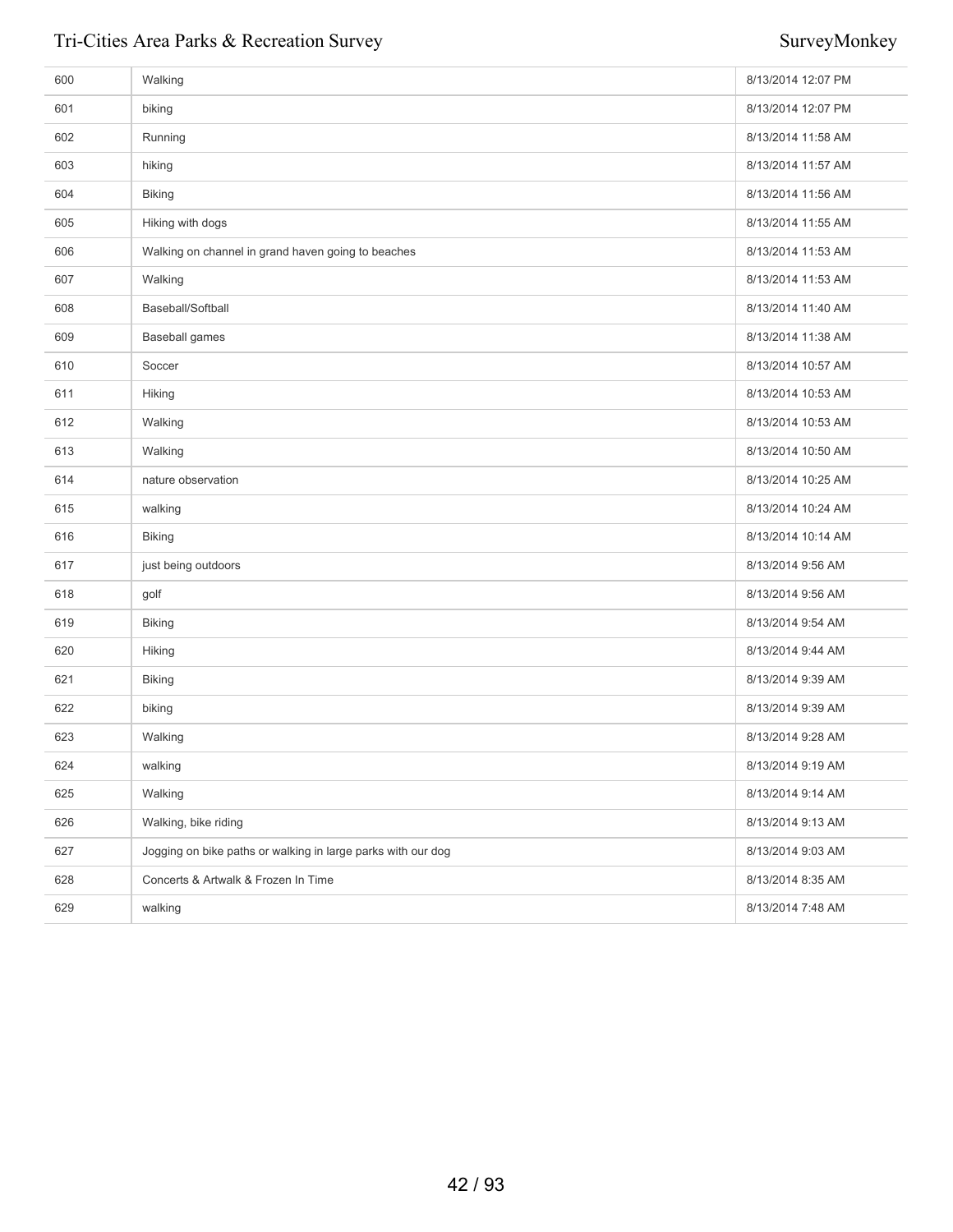

**Q10 What do you do when you visit a park?**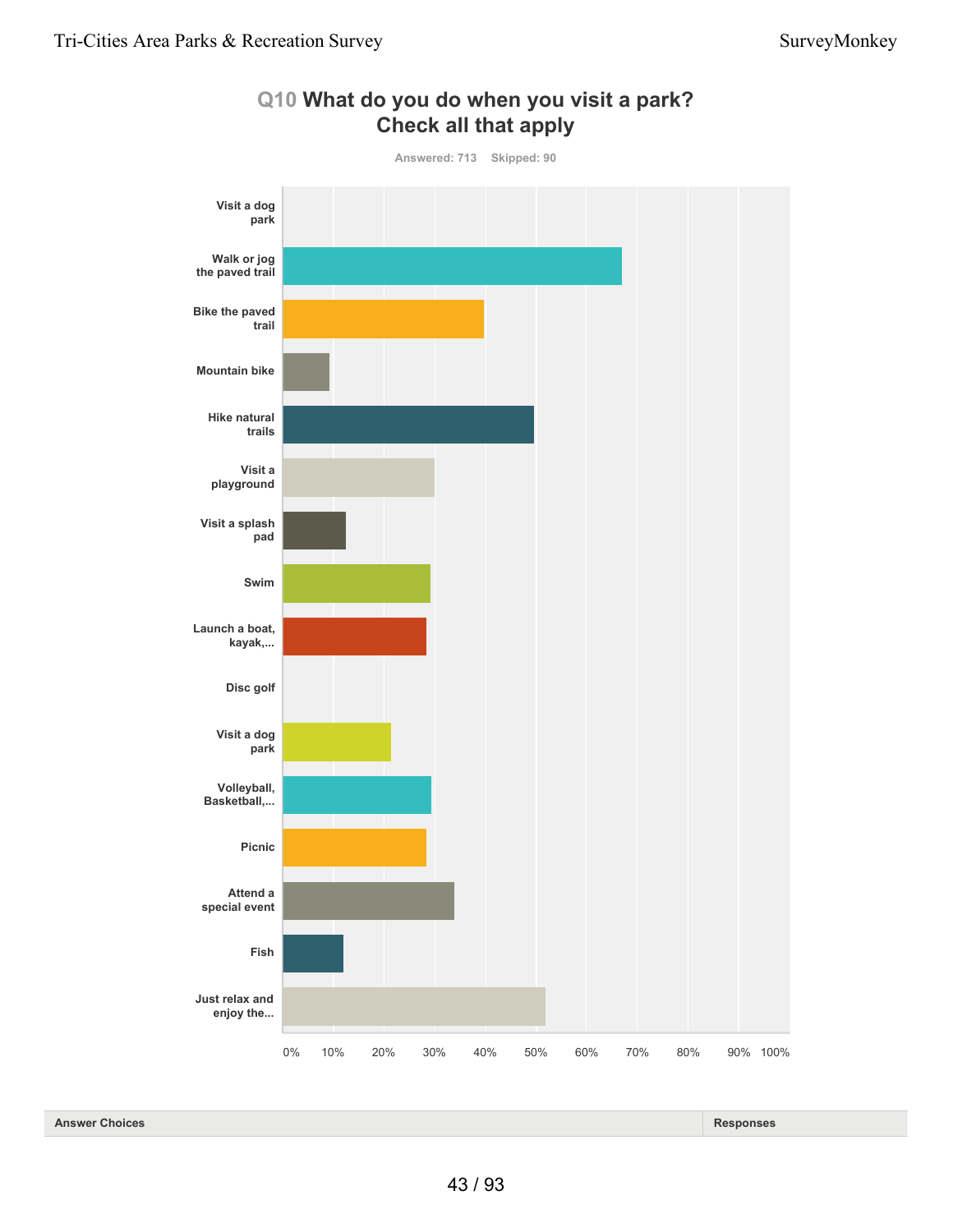| Visit a dog park                                  | 0.00%  | $\overline{0}$ |
|---------------------------------------------------|--------|----------------|
| Walk or jog the paved trail                       | 67.04% | 478            |
| Bike the paved trail                              | 39.97% | 285            |
| Mountain bike                                     | 9.40%  | 67             |
| Hike natural trails                               | 49.65% | 354            |
| Visit a playground                                | 30.01% | 214            |
| Visit a splash pad                                | 12.48% | 89             |
| Swim                                              | 29.31% | 209            |
| Launch a boat, kayak, paddleboard or canoe        | 28.33% | 202            |
| Disc golf                                         | 0.00%  | $\overline{0}$ |
| Visit a dog park                                  | 21.60% | 154            |
| Volleyball, Basketball, Soccer, Baseball/Softball | 29.45% | 210            |
| Picnic                                            | 28.47% | 203            |
| Attend a special event                            | 34.08% | 243            |
| Fish                                              | 12.20% | 87             |
| Just relax and enjoy the outdoors                 | 52.03% | 371            |
| <b>Total Respondents: 713</b>                     |        |                |

| #              | Other (please specify)                                                                                                            | Date               |
|----------------|-----------------------------------------------------------------------------------------------------------------------------------|--------------------|
| -1             | Eat my lunch. It's annoying when park staff decides it is time to mow the grass right at lunch time between noon<br>and 1:00 p.m. | 9/8/2014 11:25 AM  |
| 2              | ski                                                                                                                               | 9/4/2014 9:03 PM   |
| 3              | cross country ski!                                                                                                                | 9/2/2014 12:07 PM  |
| 4              | Walk my dogs.                                                                                                                     | 9/2/2014 11:10 AM  |
| 5              | pull garlic mustard, spotted knapweed                                                                                             | 8/30/2014 9:44 PM  |
| 6              | Pickleball                                                                                                                        | 8/29/2014 8:51 AM  |
| $\overline{7}$ | Pickleball                                                                                                                        | 8/28/2014 7:56 AM  |
| 8              | Play pickleball                                                                                                                   | 8/27/2014 3:14 PM  |
| 9              | pickel ball                                                                                                                       | 8/26/2014 2:12 PM  |
| 10             | watch sporting events                                                                                                             | 8/26/2014 12:30 PM |
| 11             | tennis                                                                                                                            | 8/25/2014 7:46 AM  |
| 12             | geocache and pickleball                                                                                                           | 8/24/2014 9:30 PM  |
| 13             | tennis                                                                                                                            | 8/24/2014 11:06 AM |
| 14             | Take photographs                                                                                                                  | 8/24/2014 11:04 AM |
| 15             | Pickleball                                                                                                                        | 8/23/2014 10:40 PM |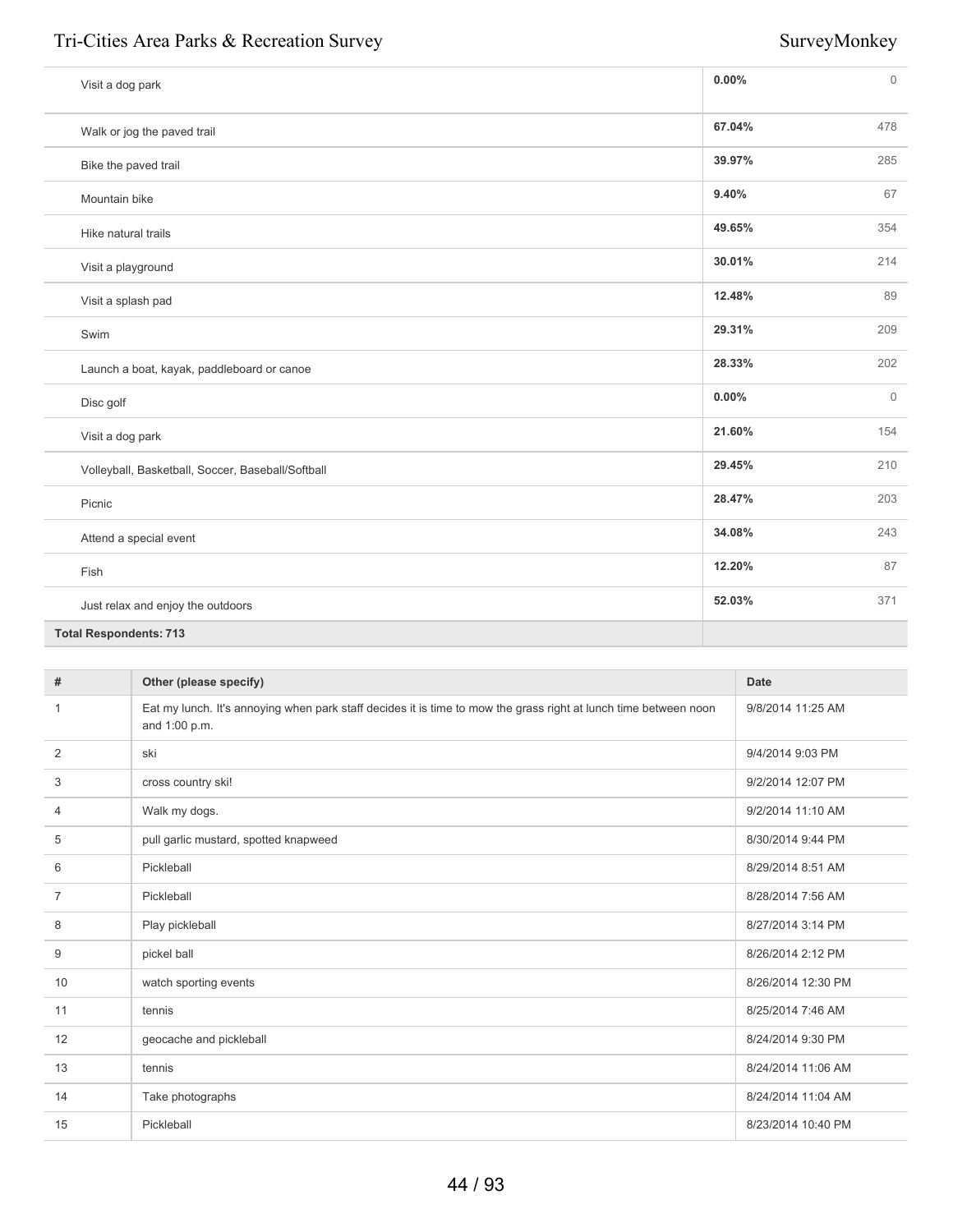| 16 | pickle ball                      | 8/23/2014 5:26 PM  |
|----|----------------------------------|--------------------|
| 17 | Tennis                           | 8/22/2014 10:03 PM |
| 18 | Play Pickleball                  | 8/22/2014 7:47 PM  |
| 19 | walk the dog                     | 8/22/2014 12:51 PM |
| 20 | Play Pickleball                  | 8/21/2014 8:36 PM  |
| 21 | Watch grandkids sporting events  | 8/21/2014 4:42 PM  |
| 22 | pickleball                       | 8/21/2014 6:43 AM  |
| 23 | Pickle Ball                      | 8/21/2014 1:09 AM  |
| 24 | play sports, pickleball & tennis | 8/20/2014 5:18 PM  |
| 25 | Pickleball at mulligan's Hollow  | 8/20/2014 4:53 PM  |
| 26 | Play pickel Ball                 | 8/20/2014 4:51 PM  |
| 27 | play pickleball                  | 8/20/2014 3:34 PM  |
| 28 | pickleball                       | 8/20/2014 2:15 PM  |
| 29 | Nature photography               | 8/20/2014 1:32 PM  |
| 30 | Pickleball                       | 8/20/2014 12:34 PM |
| 31 | play pickleball                  | 8/20/2014 12:34 PM |
| 32 | Fireworks                        | 8/20/2014 11:38 AM |
| 33 | play pickleball                  | 8/20/2014 10:59 AM |
| 34 | baseball, soccer                 | 8/20/2014 10:42 AM |
| 35 | Pickleball                       | 8/20/2014 9:45 AM  |
| 36 | pickleball                       | 8/20/2014 8:55 AM  |
| 37 | Pickleball                       | 8/20/2014 7:49 AM  |
| 38 | Pickleball                       | 8/20/2014 6:55 AM  |
| 39 | Pickleball                       | 8/20/2014 6:45 AM  |
| 40 | Tennis                           | 8/19/2014 9:44 PM  |
| 41 | snow shoe, cross country ski     | 8/19/2014 9:18 PM  |
| 42 | Pickleball                       | 8/19/2014 8:59 PM  |
| 43 | Pickleball                       | 8/19/2014 8:52 PM  |
| 44 | Pickleball-------Tennis          | 8/19/2014 8:48 PM  |
| 45 | Play Pickleball                  | 8/19/2014 8:32 PM  |
| 46 | Play pickleball                  | 8/19/2014 8:22 PM  |
| 47 | play pickleball                  | 8/19/2014 8:21 PM  |
| 48 | Play pickleball                  | 8/19/2014 8:20 PM  |
| 49 | Pickleball                       | 8/19/2014 8:16 PM  |
| 50 | Play pickleball                  | 8/19/2014 8:11 PM  |
| 51 | Pickleball                       | 8/19/2014 8:09 PM  |
| 52 | Play Pickleball                  | 8/19/2014 8:00 PM  |
| 53 | play Pickleball                  | 8/19/2014 8:00 PM  |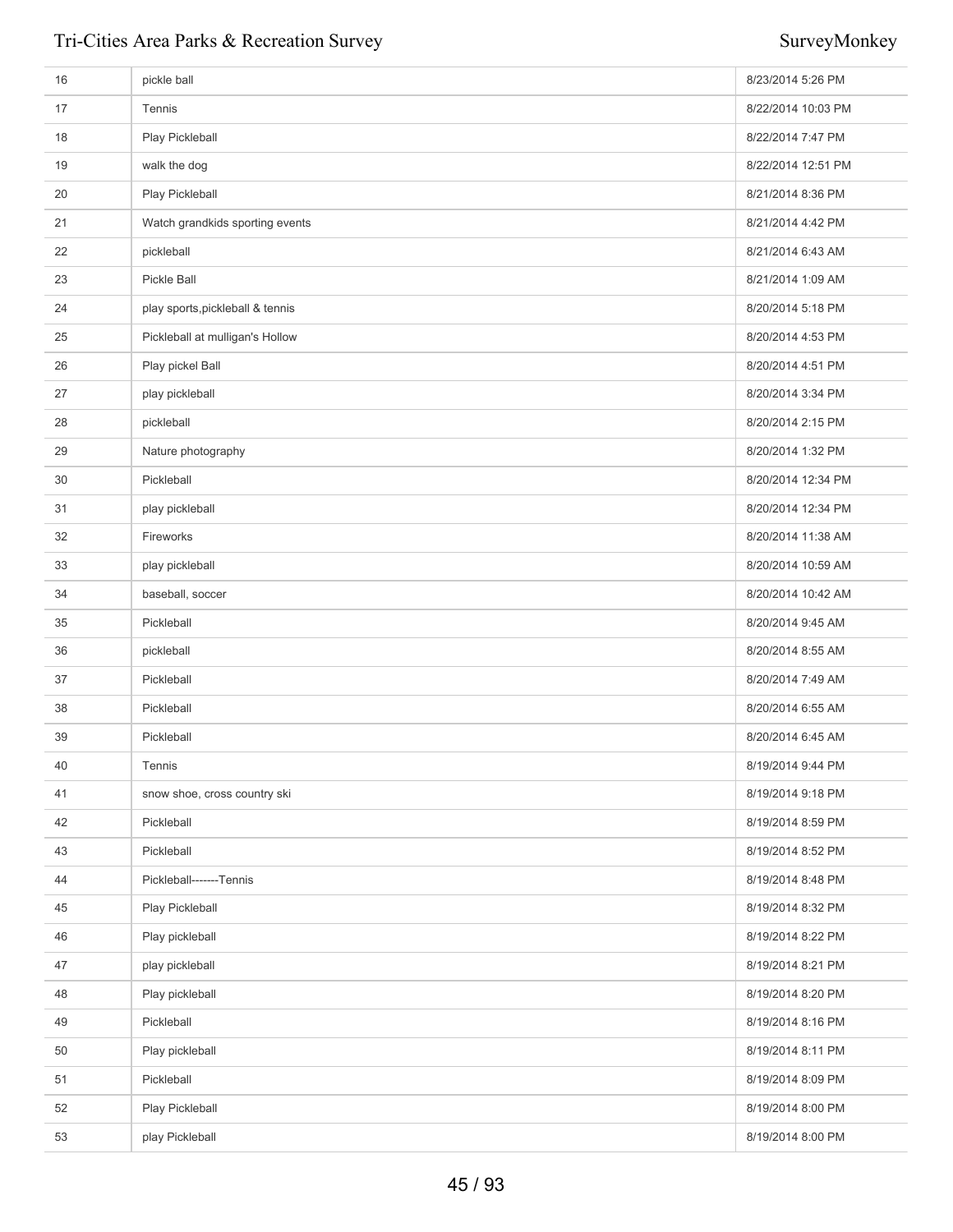| 54 | Play Pickleball                                    | 8/19/2014 7:51 PM  |
|----|----------------------------------------------------|--------------------|
| 55 | Play pickleball                                    | 8/19/2014 7:49 PM  |
| 56 | Pickleball                                         | 8/19/2014 7:46 PM  |
| 57 | pickleball                                         | 8/19/2014 7:43 PM  |
| 58 | cross country skiing                               | 8/19/2014 12:31 PM |
| 59 | Kayak                                              | 8/19/2014 12:23 PM |
| 60 | Soccer Fields                                      | 8/19/2014 10:24 AM |
| 61 | <b>Frisbee Golf</b>                                | 8/19/2014 10:17 AM |
| 62 | Tennis                                             | 8/19/2014 9:44 AM  |
| 63 | tennis                                             | 8/18/2014 10:18 PM |
| 64 | Soccer                                             | 8/18/2014 9:42 PM  |
| 65 | Excerise my dog                                    | 8/18/2014 3:31 PM  |
| 66 | Run the trails                                     | 8/18/2014 3:10 PM  |
| 67 | Play pickleball                                    | 8/18/2014 1:15 PM  |
| 68 | Run trails and paved -- whatever goes up and down. | 8/18/2014 1:07 PM  |
| 69 | Cross Country Ski, Downhill Ski,                   | 8/18/2014 12:25 PM |
| 70 | cross country ski                                  | 8/18/2014 12:17 PM |
| 71 | tennis                                             | 8/18/2014 11:57 AM |
| 72 | walk the shoreline                                 | 8/18/2014 10:55 AM |
| 73 | jog with dog                                       | 8/18/2014 7:33 AM  |
| 74 | Walk the dog on a leash if allowed                 | 8/17/2014 5:10 PM  |
| 75 | Watch ball games                                   | 8/17/2014 9:42 AM  |
| 76 | Nature Photography                                 | 8/17/2014 8:47 AM  |
| 77 | cross country ski                                  | 8/17/2014 8:09 AM  |
| 78 | Soccer games                                       | 8/15/2014 12:44 PM |
| 79 | Walk - watch my boys play soccer                   | 8/15/2014 7:42 AM  |
| 80 | Family Photos                                      | 8/14/2014 8:58 AM  |
| 81 | Soccer Practice // Games                           | 8/14/2014 8:41 AM  |
| 82 | Cross country ski                                  | 8/13/2014 10:10 PM |
| 83 | pickleball                                         | 8/13/2014 8:13 PM  |
| 84 | watch soccer                                       | 8/13/2014 8:03 PM  |
| 85 | Soccer practice                                    | 8/13/2014 6:59 PM  |
| 86 | soccer                                             | 8/13/2014 5:04 PM  |
| 87 | Soccer practice                                    | 8/13/2014 3:52 PM  |
| 88 | <b>SOCCER</b>                                      | 8/13/2014 3:22 PM  |
| 89 | Sit and enjoy music                                | 8/13/2014 8:36 AM  |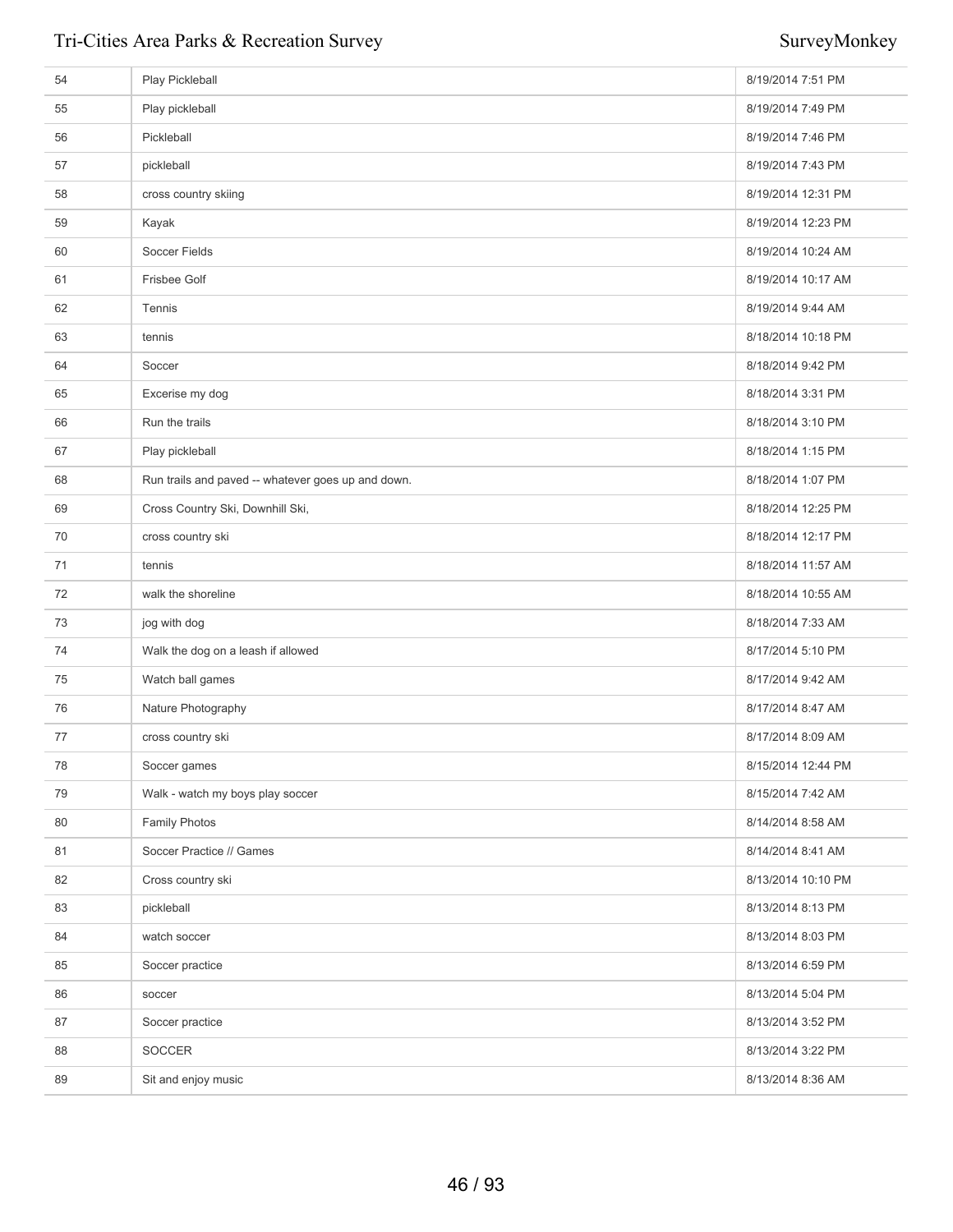# **Q11 Do you or someone in your family participate in an organized league?**



| <b>Answer Choices</b> | <b>Responses</b> |     |
|-----------------------|------------------|-----|
| Yes                   | 50.96%           | 372 |
| No                    | 49.04%           | 358 |
| <b>Total</b>          |                  | 730 |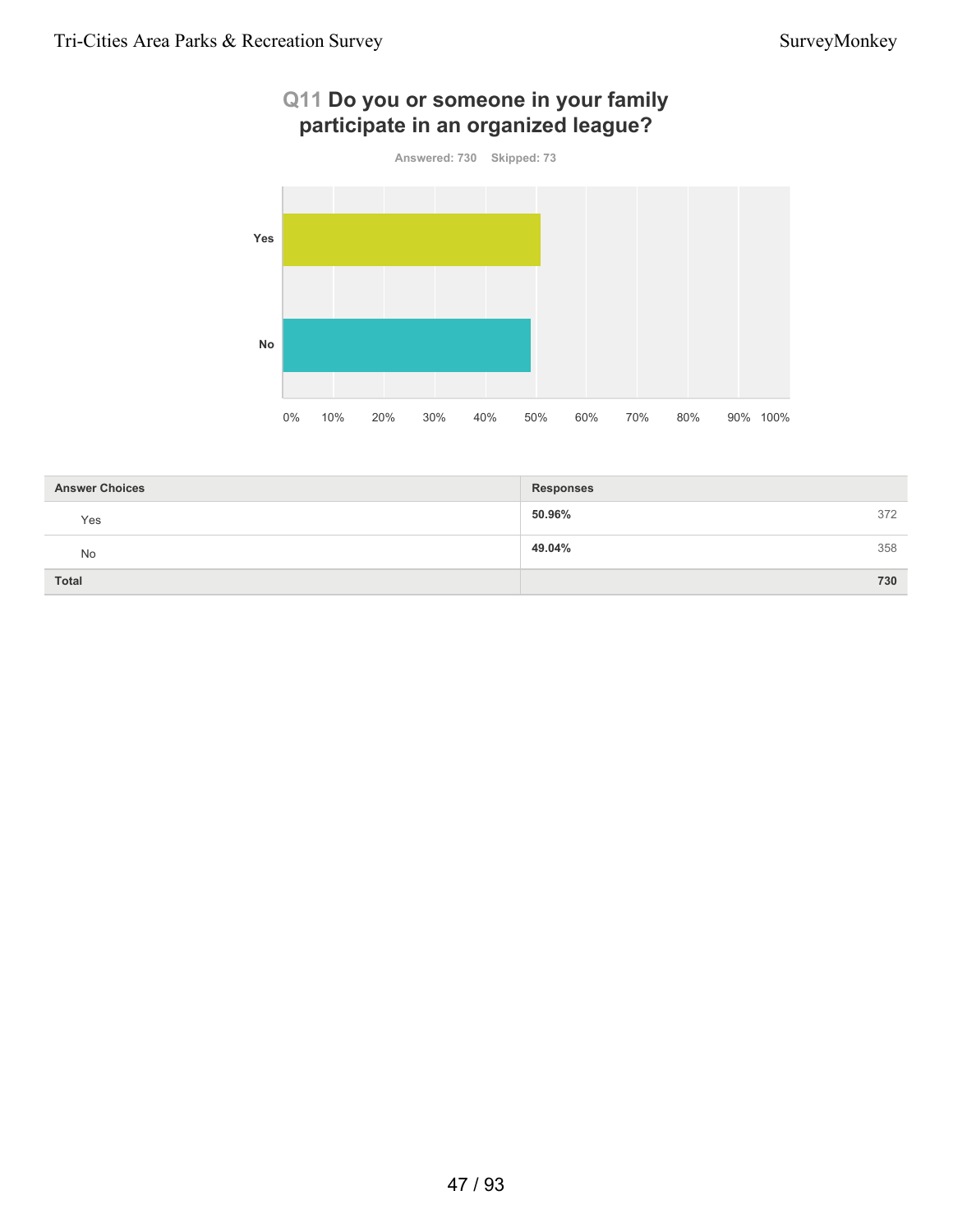

# **Q12 How often do you generally visit a dog park in the Tri-Cities area?**

| <b>Answer Choices</b>  | <b>Responses</b> |    |
|------------------------|------------------|----|
| I do not own a dog     | 29.20%<br>214    |    |
| Daily                  | 2.46%            | 18 |
| More than once a week  | 5.46%            | 40 |
| Weekly                 | 5.05%            | 37 |
| More than once a month | 3.68%            | 27 |
| Monthly                | 6.55%            | 48 |
| Rarely                 | 14.19%<br>104    |    |
| Not at all             | 33.42%<br>245    |    |
| <b>Total</b>           | 733              |    |

| # | Other (please specify)                     | <b>Date</b>        |
|---|--------------------------------------------|--------------------|
|   | 4-5 days a week                            | 8/29/2014 12:19 PM |
| 2 | Before my dog died, about 3 times per week | 8/27/2014 6:10 PM  |
| 3 | But I like to watch dogs                   | 8/22/2014 9:55 PM  |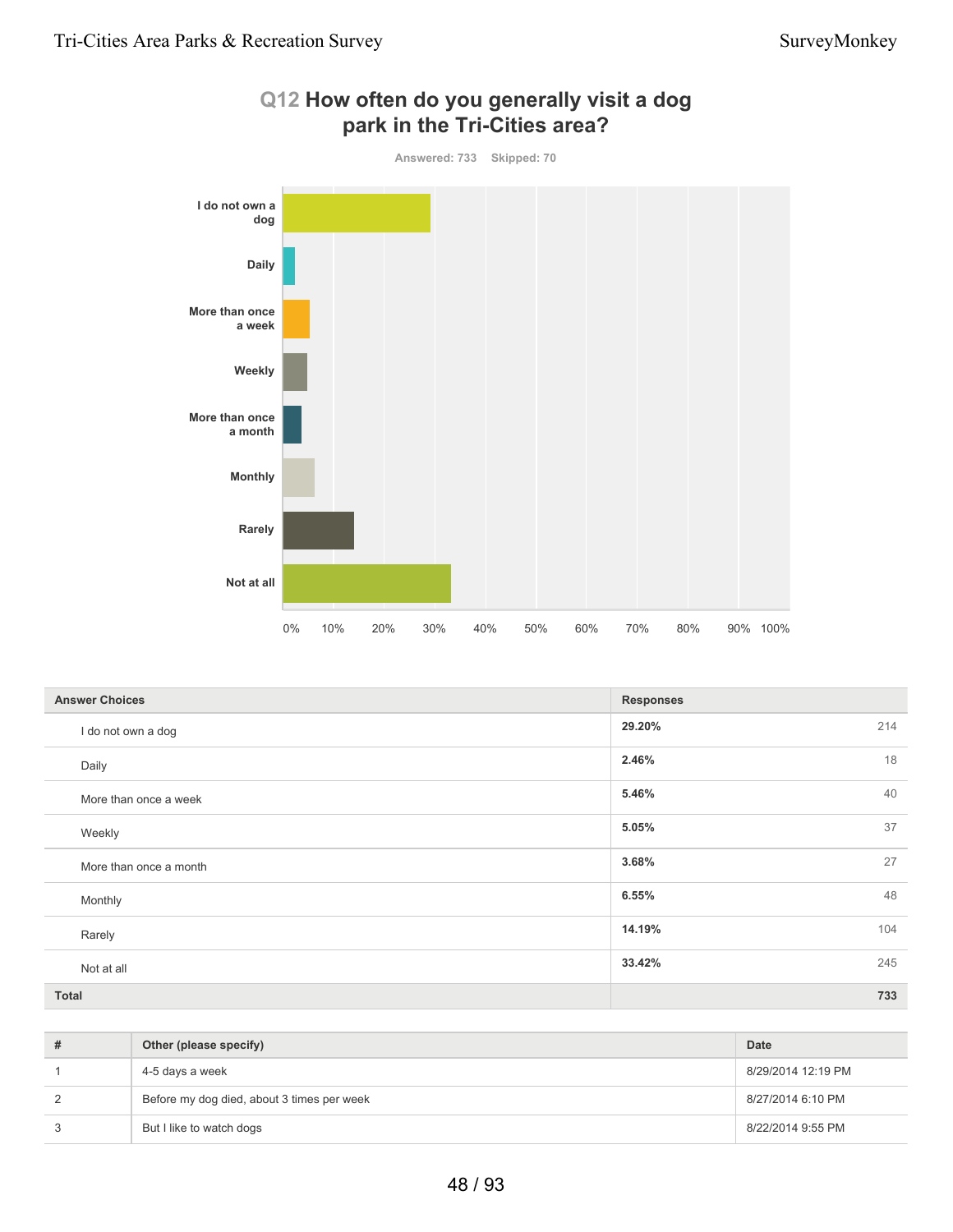| 4              | Would be happy to pay a fee for my dog to be able to swim and be with me at the beach !!!!!                                                                                                                                                                                                                                      | 8/22/2014 12:50 AM |
|----------------|----------------------------------------------------------------------------------------------------------------------------------------------------------------------------------------------------------------------------------------------------------------------------------------------------------------------------------|--------------------|
| 5              | Our dog recently just passed. But when we had her we would walk the nature trails. Some parks don't allow dogs,<br>which was discouraging. Especially for responsible dog owners that always have their dog on a leash and pick up<br>after them. Some humans aren't that responsible, should they be limited to some parks. Iol | 8/20/2014 1:32 PM  |
| 6              | When I take care of neighbor's dog                                                                                                                                                                                                                                                                                               | 8/19/2014 7:52 PM  |
| $\overline{7}$ | We own a dog but don't go to dog parks                                                                                                                                                                                                                                                                                           | 8/19/2014 2:46 PM  |
| 8              | Have an old dog who doesn't socialize well.                                                                                                                                                                                                                                                                                      | 8/18/2014 9:42 PM  |
| 9              | I like having dog parks and facilities open to dogs                                                                                                                                                                                                                                                                              | 8/18/2014 2:09 PM  |
| 10             | I did not know it existed                                                                                                                                                                                                                                                                                                        | 8/17/2014 10:59 AM |
| 11             | dogs should not be allowed in parks                                                                                                                                                                                                                                                                                              | 8/17/2014 12:03 AM |
| 12             | Dogs should not be allowed in area parks until their owners take responsibility and clean up after them                                                                                                                                                                                                                          | 8/16/2014 7:55 PM  |
| 13             | But if we get a dog, we would definitely use these parks                                                                                                                                                                                                                                                                         | 8/15/2014 10:59 AM |
| 14             | Dogs reduce the park experience especially unleashed                                                                                                                                                                                                                                                                             | 8/15/2014 7:42 AM  |
| 15             | Will not given past experience with other dog owners. Fenced in my back yard for that reason.                                                                                                                                                                                                                                    | 8/14/2014 8:49 AM  |
| 16             | live on 60 acres - don't need a dog park for our dog                                                                                                                                                                                                                                                                             | 8/13/2014 9:20 AM  |
|                |                                                                                                                                                                                                                                                                                                                                  |                    |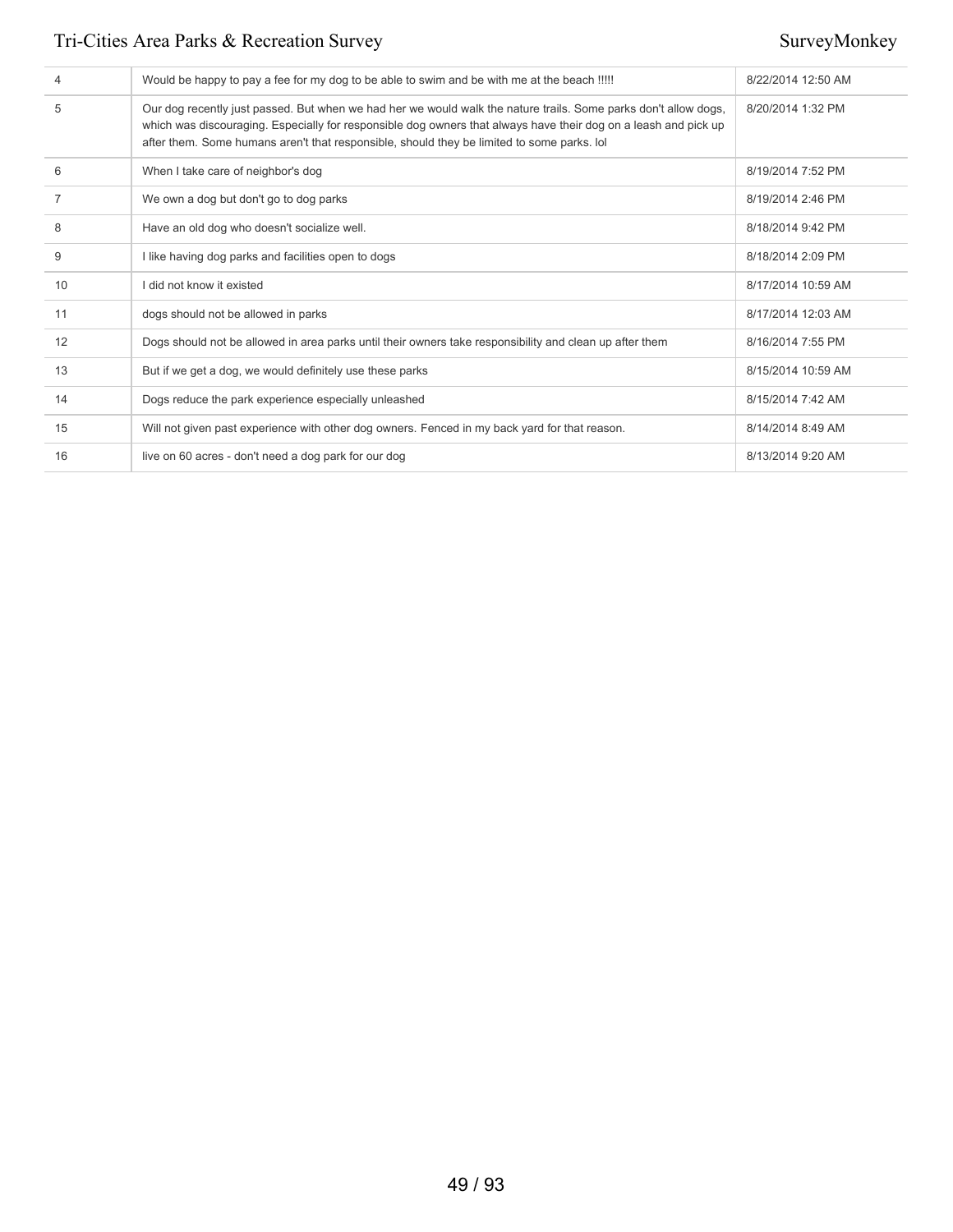

| Q13 What is your overall impression of the |  |
|--------------------------------------------|--|
| parks you visit?                           |  |

| <b>Answer Choices</b> | <b>Responses</b> |  |
|-----------------------|------------------|--|
| Very satisfied        | 36.49%<br>266    |  |
| Satisfied             | 51.58%<br>376    |  |
| Neutral               | 61<br>8.37%      |  |
| Disappointed          | 20<br>2.74%      |  |
| Very Disappointed     | 6<br>0.82%       |  |
| <b>Total</b>          | 729              |  |

| #              | <b>Comments</b>                                                                                                                                                                                                                                                               | Date               |
|----------------|-------------------------------------------------------------------------------------------------------------------------------------------------------------------------------------------------------------------------------------------------------------------------------|--------------------|
|                | Could use a small dog park in Spring Lake.                                                                                                                                                                                                                                    | 9/2/2014 11:10 AM  |
| $\overline{2}$ | I would use Central Park more often if it weren't so run down (spring lake village).                                                                                                                                                                                          | 9/1/2014 9:33 AM   |
| 3              | We need more pet friendly places where unruly pet owner and animals are better monitored                                                                                                                                                                                      | 8/29/2014 12:22 PM |
| 4              | It would be nice to see breaches combed and cleaned of debris perhaps a partnership with the state.                                                                                                                                                                           | 8/28/2014 2:36 PM  |
| 5              | When we moved to the area 18 months ago I was really disappointed by central park, and The beach was so<br>small with no parking. I love the views from Mill Point but I wish that I coul dhave that kind of view a facilities<br>where the beach is located for Spring Lake. | 8/27/2014 2:46 PM  |
| 6              | Waterfront Park needs some upgrades without losing the open feel of it.                                                                                                                                                                                                       | 8/25/2014 2:34 PM  |
|                | Dog parks really need to be kept cleaner                                                                                                                                                                                                                                      | 8/25/2014 11:38 AM |
| 8              | Soccer fields need updating. Fix the holes.                                                                                                                                                                                                                                   | 8/24/2014 6:38 PM  |
| 9              | soap could be provided and the bathrooms could be open earlier in the spring!                                                                                                                                                                                                 | 8/24/2014 1:41 PM  |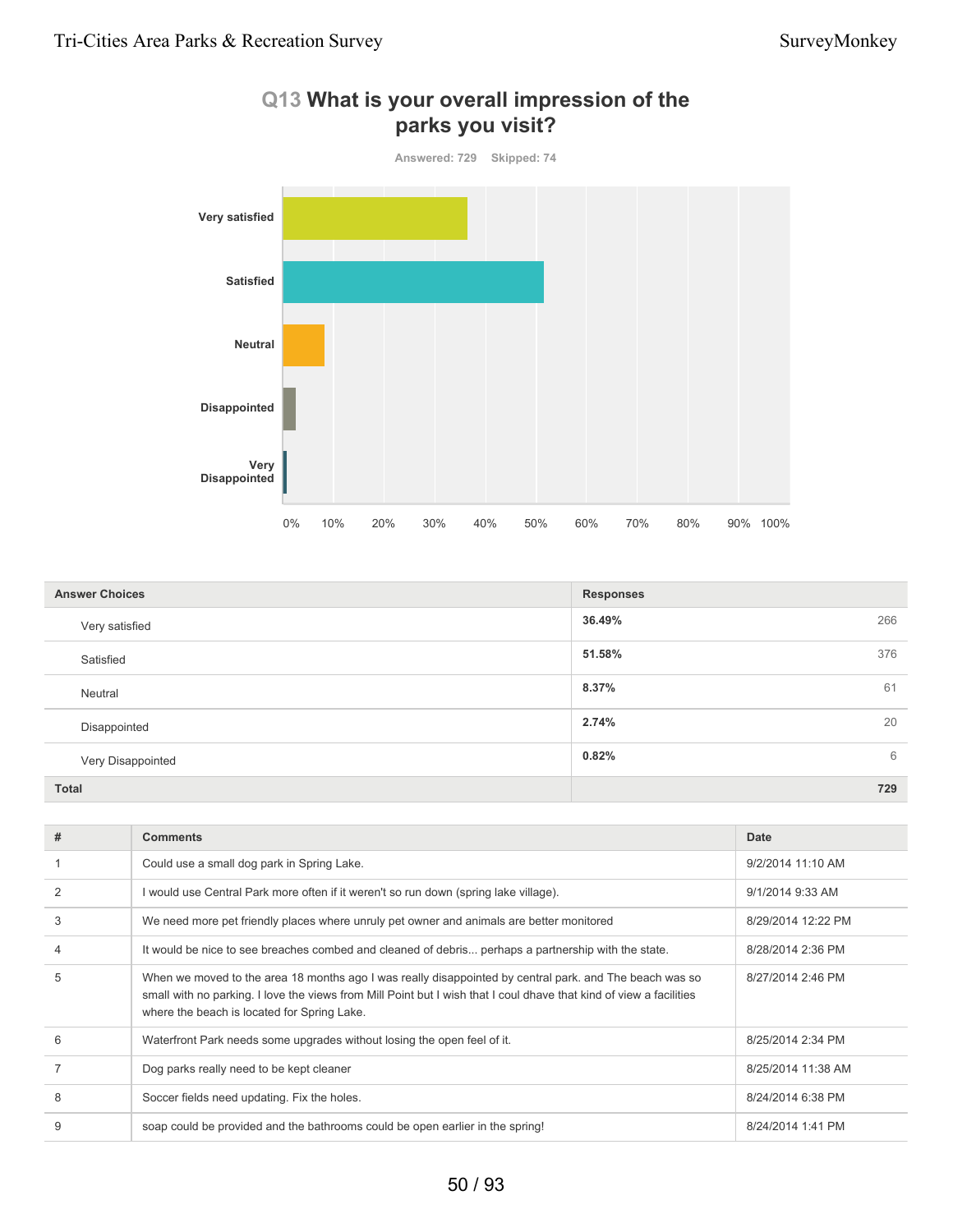| 10 | Firebarn Park tennis courts need to be cleaned more oftenlots of leaves and twigs. Central Park in Spring Lake<br>tennis courts have large cracks in the pavement.                                                                                                                                                                | 8/24/2014 11:11 AM |
|----|-----------------------------------------------------------------------------------------------------------------------------------------------------------------------------------------------------------------------------------------------------------------------------------------------------------------------------------|--------------------|
| 11 | Bathrooms at pottawatomie not so good.                                                                                                                                                                                                                                                                                            | 8/24/2014 8:04 AM  |
| 12 | Need better/safer baseball diamonds.                                                                                                                                                                                                                                                                                              | 8/24/2014 7:56 AM  |
| 13 | playground equipment broken/missing                                                                                                                                                                                                                                                                                               | 8/23/2014 6:45 PM  |
| 14 | trails should be marked better and cleared better                                                                                                                                                                                                                                                                                 | 8/23/2014 4:50 PM  |
| 15 | Ferrysburg & Spring Lake could benefit from separate little dog park                                                                                                                                                                                                                                                              | 8/23/2014 11:41 AM |
| 16 | Holland's dog park (Quincy park) is 5 acres fenced in and has a paved walking path that is lit for year round<br>walking with water inside the fence. It is a long drive, but much nicer than Ferrysburg, Spring Lake or Grand<br>Haven's dog parks put together. When I'm short on time I settle for the dog park closest to me. | 8/22/2014 2:04 PM  |
| 17 | we need more pickleball courtd                                                                                                                                                                                                                                                                                                    | 8/22/2014 9:51 AM  |
| 18 | Some Great others not so great!!                                                                                                                                                                                                                                                                                                  | 8/22/2014 9:32 AM  |
| 19 | Disappointed in the lack of accommodations for me to bring my dog along on hiking trails (water dishes, etc)                                                                                                                                                                                                                      | 8/22/2014 12:38 AM |
| 20 | I like having lifeguards at Lakeside Beach. Central Park in SL needs more upkeep                                                                                                                                                                                                                                                  | 8/21/2014 1:44 PM  |
| 21 | I would love Pottawatomie Park to allow dogs.                                                                                                                                                                                                                                                                                     | 8/21/2014 9:22 AM  |
| 22 | portable out house sometimes not very clean and always smelly.                                                                                                                                                                                                                                                                    | 8/21/2014 6:43 AM  |
| 23 | The Pickel Ball club down there get it very clean                                                                                                                                                                                                                                                                                 | 8/20/2014 4:52 PM  |
| 24 | Grand Haven State Park infrastructure is rapidly deteriorating.                                                                                                                                                                                                                                                                   | 8/20/2014 4:23 PM  |
| 25 | Really depends upon the park--some quite dissatisfied due to run-down conditionsbut most meet my basic<br>needs.                                                                                                                                                                                                                  | 8/20/2014 2:17 PM  |
| 26 | We are very fortunate to live in this beautiful community. Our parks are wonderful. We could use some more<br>parks with athletic fields located in one complex. Ei soccer, lax, softball, baseball. Those facilities are limited in<br>our community.                                                                            | 8/20/2014 1:34 PM  |
| 27 | I would like to see more Pickleball courts. I would like to see less skateboards and fast bikes on the GH<br>boardwalk for safety reasons.                                                                                                                                                                                        | 8/20/2014 12:36 PM |
| 28 | Central park spring lake could be best place in tri cities but needs much work.                                                                                                                                                                                                                                                   | 8/20/2014 8:57 AM  |
| 29 | My husband's job relocated us from Grosse Pointe FarmsWe couldn't be happier, absolutely LOVE Grand<br>Haven!                                                                                                                                                                                                                     | 8/19/2014 11:12 PM |
| 30 | There does not seem to be enough tennis facilites                                                                                                                                                                                                                                                                                 | 8/19/2014 9:45 PM  |
| 31 | We need more pickleball courts.                                                                                                                                                                                                                                                                                                   | 8/19/2014 8:23 PM  |
| 32 | Long waits in the morning on the pickleball courts. However, Great courts and in a perfect location                                                                                                                                                                                                                               | 8/19/2014 8:11 PM  |
| 33 | City of Grand Haven built 6 pickleball courts at Mulligans Hollow. City should have built 10 courts.                                                                                                                                                                                                                              | 8/19/2014 7:51 PM  |
| 34 | Central Park needslots of help                                                                                                                                                                                                                                                                                                    | 8/19/2014 7:45 PM  |
| 35 | I don't like the dog dropping along side the pathways.                                                                                                                                                                                                                                                                            | 8/19/2014 7:03 PM  |
| 36 | Some facilities seem dated, dirty bathrooms                                                                                                                                                                                                                                                                                       | 8/19/2014 6:14 PM  |
| 37 | Very clean. Bike path looks great too!                                                                                                                                                                                                                                                                                            | 8/19/2014 2:55 PM  |
| 38 | We have plenty of Parks and they are all nicely maintained for my needs.                                                                                                                                                                                                                                                          | 8/19/2014 12:23 PM |
| 39 | Need to cut the grass shorter at Rycenga Park                                                                                                                                                                                                                                                                                     | 8/19/2014 12:11 PM |
| 40 | Dog cramp along route                                                                                                                                                                                                                                                                                                             | 8/19/2014 10:47 AM |
| 41 | Central Park in SL seems to not well cared for. tennis courts are in terrible shape !!                                                                                                                                                                                                                                            | 8/19/2014 10:47 AM |
| 42 | The parks and their facilities appear well kept and clean.                                                                                                                                                                                                                                                                        | 8/19/2014 10:26 AM |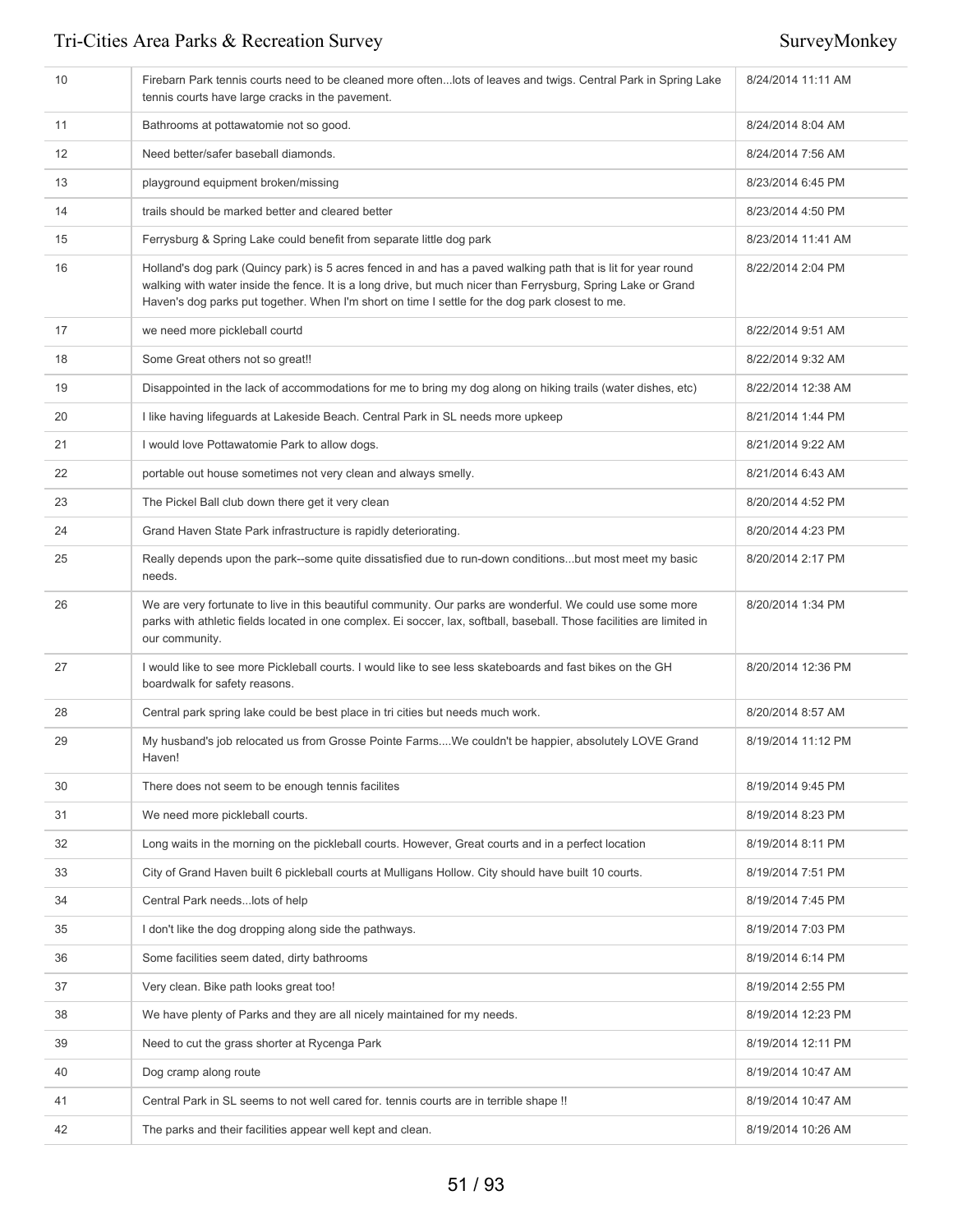| 43 | I love all the parks available. However, I may be biased because I live by Central Park in SL, but I feel that it<br>could stand to be updated. The playgrounds feel outdated.                                                                                                                                                                                                                                              | 8/19/2014 10:20 AM |
|----|-----------------------------------------------------------------------------------------------------------------------------------------------------------------------------------------------------------------------------------------------------------------------------------------------------------------------------------------------------------------------------------------------------------------------------|--------------------|
| 44 | Love that the bike paths are even maintained/cleared in the winter.                                                                                                                                                                                                                                                                                                                                                         | 8/19/2014 10:12 AM |
| 45 | tennis courts could be maintained better                                                                                                                                                                                                                                                                                                                                                                                    | 8/18/2014 10:18 PM |
| 46 | Very impressed with how well kept the grounds, docks, playgrounds, pavilions are!                                                                                                                                                                                                                                                                                                                                           | 8/18/2014 8:43 PM  |
| 47 | It is wonderful to have so many park choices in our community.                                                                                                                                                                                                                                                                                                                                                              | 8/17/2014 5:16 PM  |
| 48 | Except for Central Park in Spring Lake. It was a beautiful place at one time. It would be great if it could be<br>restored to being something that SL residents could take pride in.                                                                                                                                                                                                                                        | 8/17/2014 8:58 AM  |
| 49 | Some parks need some oversight.                                                                                                                                                                                                                                                                                                                                                                                             | 8/16/2014 8:50 PM  |
| 50 | I think they are moderately maintained                                                                                                                                                                                                                                                                                                                                                                                      | 8/16/2014 7:22 PM  |
| 51 | It is nice to see improvements being made- new playground at the GH State Park and Chinook Pier, overall<br>improvements at Connor's Bayou, addition of the splash pad, etc. Would be nice to see a larger playground and<br>family friendly facility. We frequent Pottawatomie Park, one of the nicer park, and many times the playground is<br>very crowded. Also, it would be nice to have more picnic tables available. | 8/16/2014 3:39 PM  |
| 52 | Always dirty, parking lots is usually a mess, restrooms are rarely clean, missing toilet paper, doors are very dirty<br>no one wants to touch that, sprinkler system has several broken valve covers a serious trip hazard.                                                                                                                                                                                                 | 8/15/2014 4:59 PM  |
| 53 | We are very short on soccer fields in the tri-cities area                                                                                                                                                                                                                                                                                                                                                                   | 8/15/2014 11:16 AM |
| 54 | Please consider creating new, readable signage at Hofma.                                                                                                                                                                                                                                                                                                                                                                    | 8/15/2014 11:00 AM |
| 55 | Better entry signage would be nice                                                                                                                                                                                                                                                                                                                                                                                          | 8/15/2014 10:25 AM |
| 56 | Bathrooms need soap Fenced in playgrounds                                                                                                                                                                                                                                                                                                                                                                                   | 8/15/2014 8:19 AM  |
| 57 | We feel very fortunate and blessed to live in such a wonderful community that cares about their natural spaces                                                                                                                                                                                                                                                                                                              | 8/14/2014 8:56 PM  |
| 58 | Wish we had a better fully fenced dog park. I'm aware of fenced dog parts at East End and coastguard park. Meh<br>- only so-so.                                                                                                                                                                                                                                                                                             | 8/14/2014 11:07 AM |
| 59 | Not enough baseball diamonds.                                                                                                                                                                                                                                                                                                                                                                                               | 8/14/2014 10:32 AM |
| 60 | I would like to see more regulation-sized baseball fields (90 foot baselines; 60 foot pitchers mound).                                                                                                                                                                                                                                                                                                                      | 8/14/2014 8:37 AM  |
| 61 | Some parks are very well maintained while others need updating.                                                                                                                                                                                                                                                                                                                                                             | 8/14/2014 8:29 AM  |
| 62 | The main reason we visit parks in GH is for soccer practices at Harbor Island. The surface it's not level, and not<br>safe for the players. I have seen a number of injuries caused by the uneven surface.                                                                                                                                                                                                                  | 8/14/2014 8:12 AM  |
| 63 | Parking can sometimes be a problem.                                                                                                                                                                                                                                                                                                                                                                                         | 8/14/2014 2:51 AM  |
| 64 | Especially love the County parks                                                                                                                                                                                                                                                                                                                                                                                            | 8/13/2014 11:46 PM |
| 65 | Lots of drifting sand not cleaned up making it hard to bike and walk on North Shore Drive.                                                                                                                                                                                                                                                                                                                                  | 8/13/2014 9:54 PM  |
| 66 | Would like to bring the dog to more parks                                                                                                                                                                                                                                                                                                                                                                                   | 8/13/2014 6:56 PM  |
| 67 | Too much goose, deer and turkey droppings                                                                                                                                                                                                                                                                                                                                                                                   | 8/13/2014 5:05 PM  |
| 68 | too many rules and signs                                                                                                                                                                                                                                                                                                                                                                                                    | 8/13/2014 4:46 PM  |
| 69 | I am satisfied with the nature or natural aspects of the parks, however the practice and play fields for activities<br>like soccer, baseball, softball and football are very poor.                                                                                                                                                                                                                                          | 8/13/2014 4:45 PM  |
| 70 | Need to leave more natural areas Too much mown down                                                                                                                                                                                                                                                                                                                                                                         | 8/13/2014 4:36 PM  |
| 71 | Bathrooms are nice.                                                                                                                                                                                                                                                                                                                                                                                                         | 8/13/2014 4:14 PM  |
| 72 | There is often alot of goose 'droppings' in the fields we practice in. Pretty nasty when dealing with cleats and<br>soccer bags that sit on the ground.                                                                                                                                                                                                                                                                     | 8/13/2014 3:49 PM  |
| 73 | Harbor island is loaded with goose poop that is never cleaned up.                                                                                                                                                                                                                                                                                                                                                           | 8/13/2014 3:41 PM  |
| 74 | Need to provide more space for recreation, ball fields, volleyball and basketball                                                                                                                                                                                                                                                                                                                                           | 8/13/2014 3:01 PM  |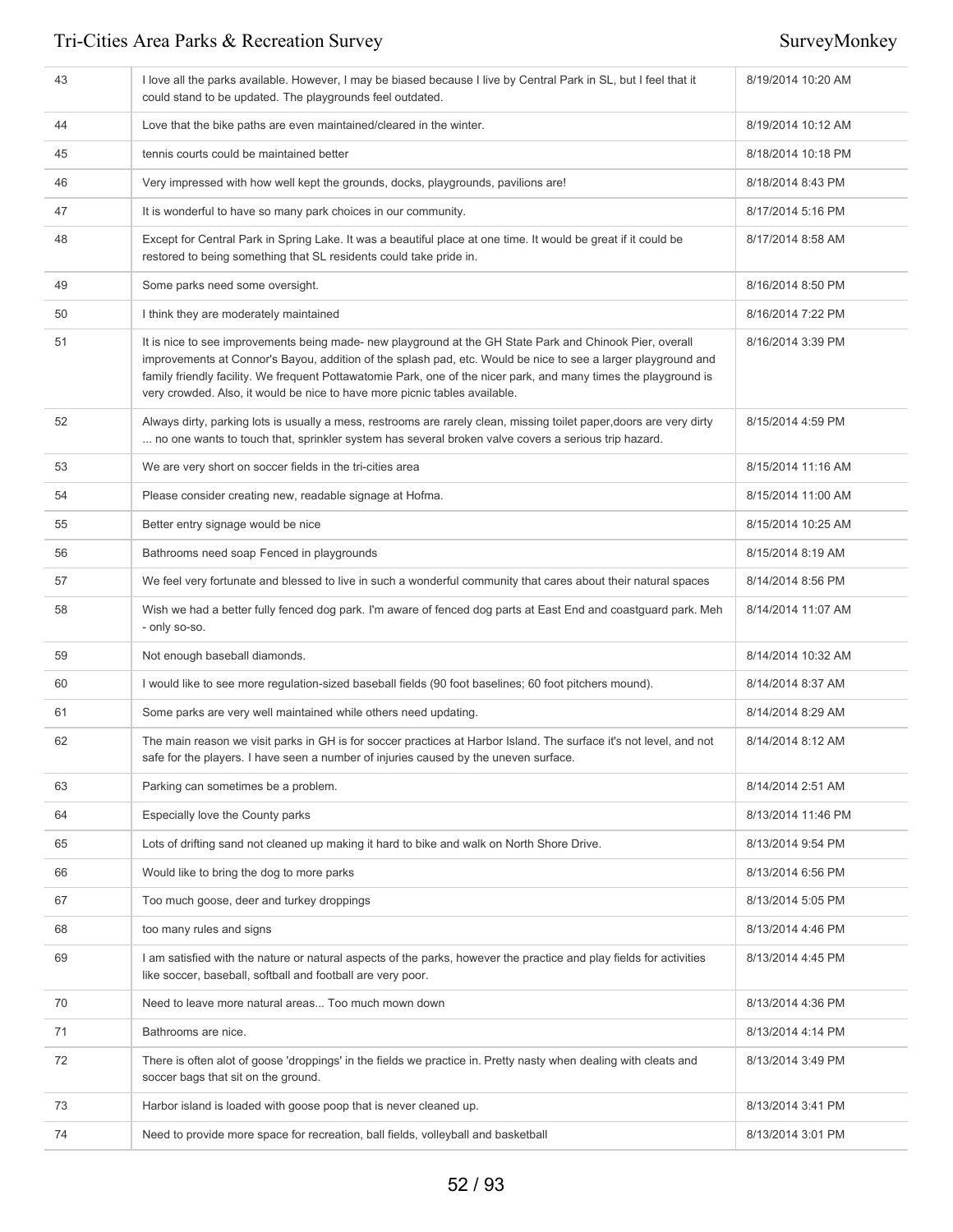| 75 | We are always surprised to see how many great amenities are provided in the public parks. There's always<br>something new to discover. | 8/13/2014 1:33 PM  |
|----|----------------------------------------------------------------------------------------------------------------------------------------|--------------------|
| 76 | Would like more dog friendly options, Grand Haven is particularly uptight about dogs compared to Allegan or<br>Muskegon counties       | 8/13/2014 12:30 PM |
|    | not all parks are equal. some have much better facilities & features than others                                                       | 8/13/2014 9:58 AM  |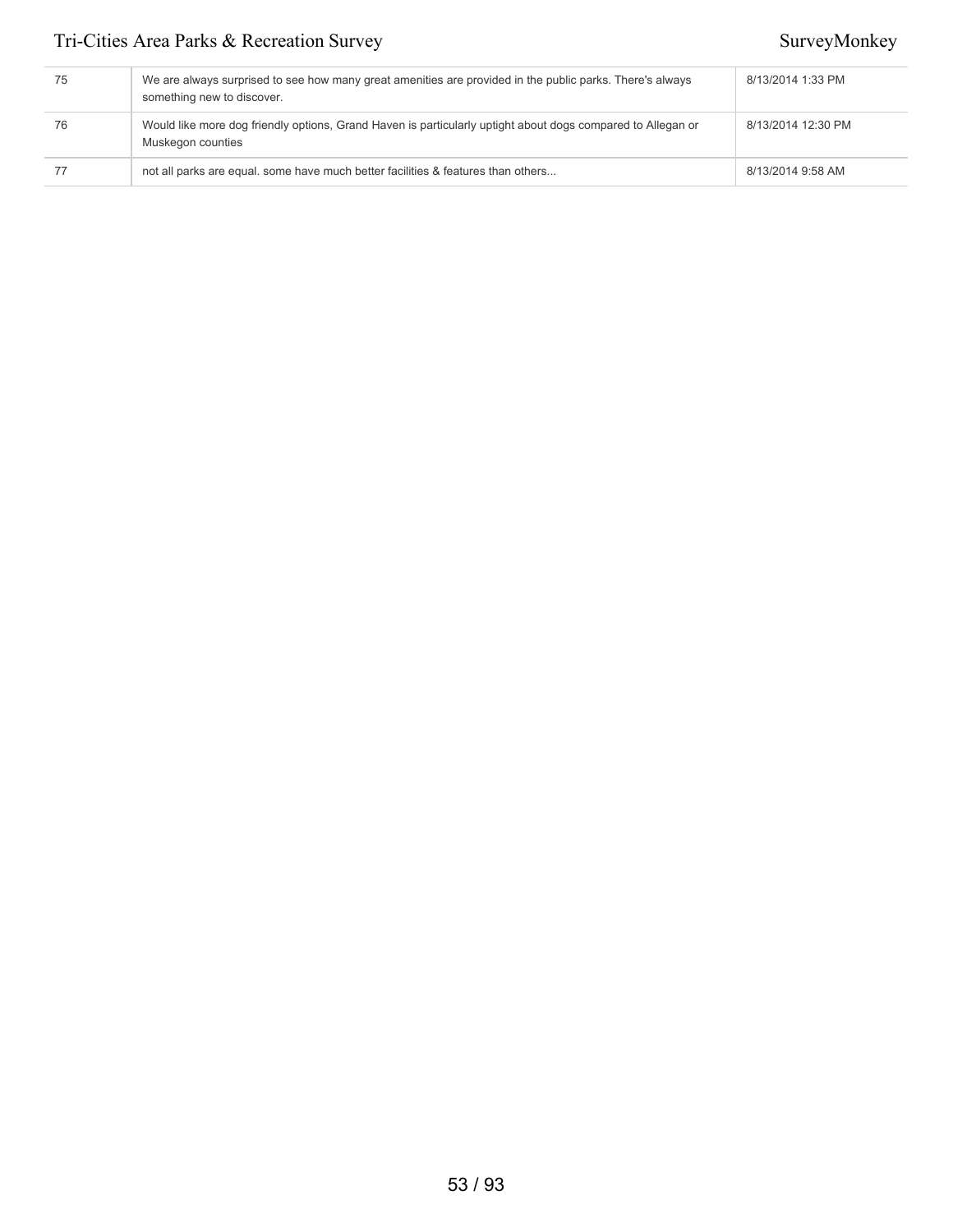

## **Q14 The park facilities are clean and well maintained:**

| <b>Answer Choices</b> | <b>Responses</b> |
|-----------------------|------------------|
| Strongly agree        | 27.22%<br>199    |
| Agree                 | 57.73%<br>422    |
| Neutral               | 10.81%<br>79     |
| Disagree              | 23<br>3.15%      |
| Strongly disagree     | 1.09%<br>8       |
| <b>Total</b>          | 731              |

| #              | <b>Comments</b>                                                                                                                                                                                                                                                                                                                                           | Date               |
|----------------|-----------------------------------------------------------------------------------------------------------------------------------------------------------------------------------------------------------------------------------------------------------------------------------------------------------------------------------------------------------|--------------------|
|                | Hoffma preserve is a dog litter box especially visible during the winter. I will NEVER X-country ski there again.<br>Dogs off leash who owners say are under "immediately control" according to sign really aren't. Rules should be<br>LEASHED! I would say all other parks deserve a Strongly agree and Hoffma preserve deserves a strongly<br>disagree. | 9/2/2014 12:13 PM  |
| $\overline{2}$ | I thinks years of funding neglect are starting to take their toll on all of our community parks                                                                                                                                                                                                                                                           | 9/1/2014 9:33 AM   |
| 3              | Was disappointed to see trash left on the beach at Buchanan St. Beach.                                                                                                                                                                                                                                                                                    | 8/30/2014 9:45 PM  |
| $\overline{4}$ | The pet park at S.L. Central Park is for the most part wonderful                                                                                                                                                                                                                                                                                          | 8/29/2014 12:22 PM |
| 5              | Last time I was at Pottawatomi park the bathrooms were out of toilet paper & soap.                                                                                                                                                                                                                                                                        | 8/27/2014 2:34 PM  |
| 6              | city workers do a fantastic job!!!!!!!!!!!!!!!!                                                                                                                                                                                                                                                                                                           | 8/25/2014 5:09 PM  |
|                | To an extent                                                                                                                                                                                                                                                                                                                                              | 8/24/2014 6:38 PM  |
| 8              | Could use more drinking fountainsespecially at Bi-centennial park in Grand Haven                                                                                                                                                                                                                                                                          | 8/24/2014 11:11 AM |
| 9              | Trash and weeds visible.                                                                                                                                                                                                                                                                                                                                  | 8/24/2014 7:56 AM  |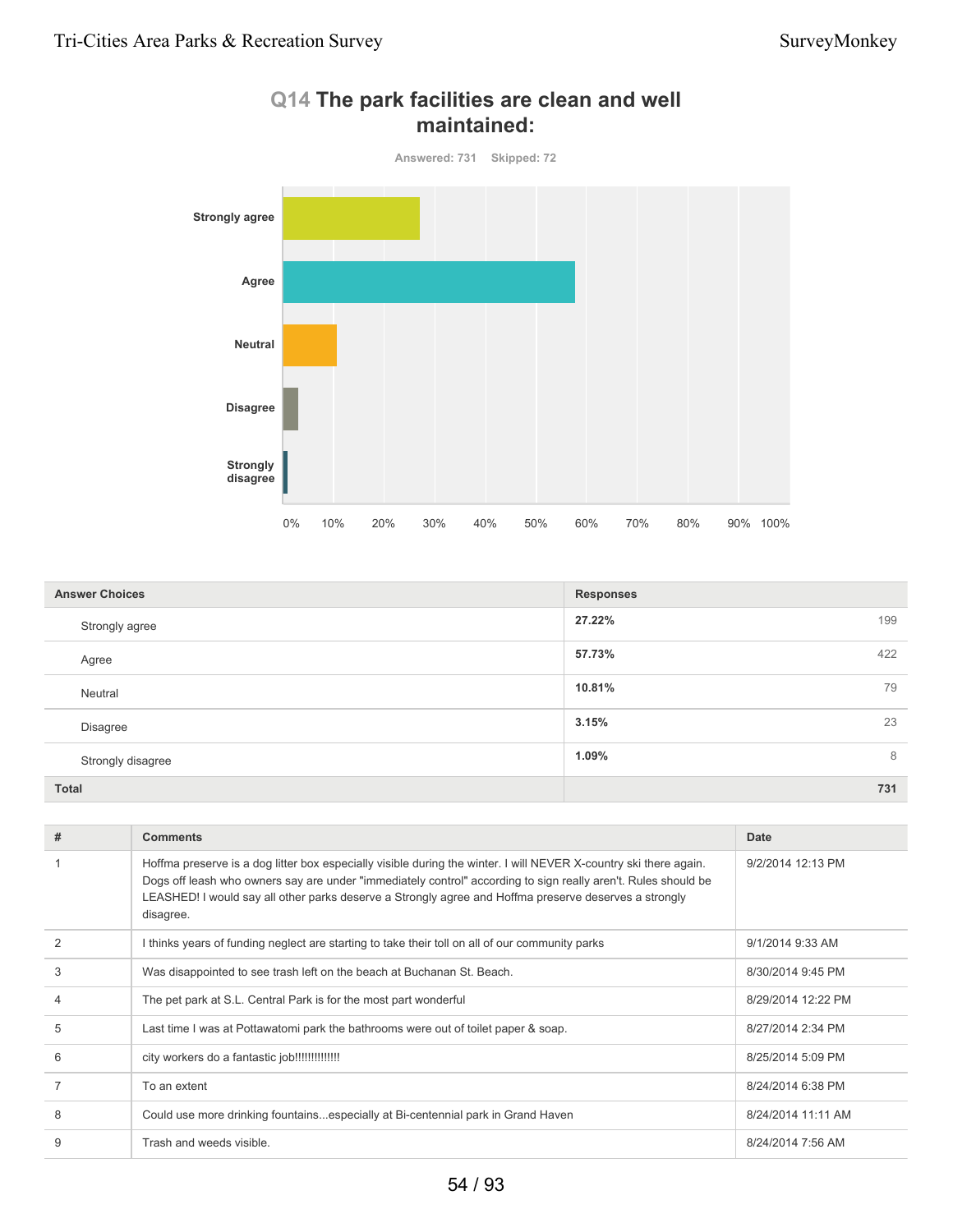| 10 | Sometimes restrooms are not sanitary                                                                                                                                                                                                                                                                         | 8/22/2014 2:47 PM  |
|----|--------------------------------------------------------------------------------------------------------------------------------------------------------------------------------------------------------------------------------------------------------------------------------------------------------------|--------------------|
| 11 | the city of GH and Ferrysburg do a super job                                                                                                                                                                                                                                                                 | 8/22/2014 9:51 AM  |
| 12 | As Above                                                                                                                                                                                                                                                                                                     | 8/22/2014 9:32 AM  |
| 13 | Dogs are the least of your problems!!!!                                                                                                                                                                                                                                                                      | 8/22/2014 12:52 AM |
| 14 | Goose poop sometimes is disturbing in millpoint park                                                                                                                                                                                                                                                         | 8/21/2014 3:40 PM  |
| 15 | facilities are clean most of the time. The City should have stronger enforcement with their vendors at City Beach<br>to require bathroom cleanup at the end of the day in preparation for early morning visitors. There should also be a<br>time requirement for bathrooms to be open when the park is open. | 8/21/2014 1:48 PM  |
| 16 | Except for Central Park in SL                                                                                                                                                                                                                                                                                | 8/21/2014 1:44 PM  |
| 17 | City beach gets a tremendous amount of traffic. Restrooms could be better maintained in summer                                                                                                                                                                                                               | 8/21/2014 12:24 PM |
| 18 | Some of the bathrooms could be cleaned better                                                                                                                                                                                                                                                                | 8/21/2014 11:32 AM |
| 19 | some are better than others                                                                                                                                                                                                                                                                                  | 8/21/2014 11:24 AM |
| 20 | Not relevant to the questionnaire, but the State Park is disgusting!                                                                                                                                                                                                                                         | 8/21/2014 10:39 AM |
| 21 | Need some additional goose control--their poop is awful                                                                                                                                                                                                                                                      | 8/20/2014 7:15 PM  |
| 22 | Same as above                                                                                                                                                                                                                                                                                                | 8/20/2014 4:52 PM  |
| 23 | Grand Haven State Park is a disgrace. Staff does very little but ride around passing time.                                                                                                                                                                                                                   | 8/20/2014 4:23 PM  |
| 24 | Millpoint needs more grooming and goose poop is everywhere                                                                                                                                                                                                                                                   | 8/20/2014 4:12 PM  |
| 25 | kayak launch at end of cutler in sl is poorly maintained a mess most of the time                                                                                                                                                                                                                             | 8/20/2014 9:19 AM  |
| 26 | I think it's great that there are community service people (or jail release men) who are often out doing organized<br>cleanup (e.g. pulling invasive species plants) and painting benches along the boardwalk (and whatever else they<br>do).                                                                | 8/19/2014 8:55 PM  |
| 27 | Bathrooms not so great. Would be nice to have restrooms at the pickleball courts                                                                                                                                                                                                                             | 8/19/2014 7:45 PM  |
| 28 | Some are good but some are neglected                                                                                                                                                                                                                                                                         | 8/19/2014 7:40 PM  |
| 29 | Every time I go into a bathroom it is disgusting                                                                                                                                                                                                                                                             | 8/19/2014 6:14 PM  |
| 30 | we think neighborhood kids drink late in the park; they leave beer cans near benches that are cleaned up<br>within the week                                                                                                                                                                                  | 8/19/2014 2:08 PM  |
| 31 | I typically do not vist rest rooms. When I do they are adequate for a park                                                                                                                                                                                                                                   | 8/19/2014 12:23 PM |
| 32 | some are, some are very disappointing.                                                                                                                                                                                                                                                                       | 8/19/2014 11:04 AM |
| 33 | Very enjoyable to visit and we appreciate pet parents who clean up after their pets.                                                                                                                                                                                                                         | 8/19/2014 10:26 AM |
| 34 | some bathrooms need better care                                                                                                                                                                                                                                                                              | 8/19/2014 10:11 AM |
| 35 | Bathrooms can always be cleaner                                                                                                                                                                                                                                                                              | 8/18/2014 2:29 PM  |
| 36 | The parks I visit seem to be used heavily and are somewhat worn looking. Landscaping unimpressive.                                                                                                                                                                                                           | 8/18/2014 11:32 AM |
| 37 | Unfortunately, there is probably little that can be done to enforce the very few number of people who refuse to<br>pick up after their pets who make all the rest of us look bad. I often pick up after other dogs at the city beach dog<br>park, hoping the rude owner gets the hint.                       | 8/17/2014 5:16 PM  |
| 38 | Bathrooms are usually a little gross. Would love to ban smoking in all parks. Don't want my family inhaling the<br>smoke or my young children picking up cigaret butts.                                                                                                                                      | 8/17/2014 3:08 PM  |
| 39 | Restrooms in Central Park Spring Lake could use work. Maintenance and upkeep.                                                                                                                                                                                                                                | 8/17/2014 9:43 AM  |
| 40 | Except 90% of dog owners believe the lease law and pick up dog waste rules do NOT apply to them. That needs<br>to be enforced more.                                                                                                                                                                          | 8/17/2014 8:49 AM  |
| 41 | All except No. Shore parking lot along the Pier. City of GH should take a good look at that site. Restrooms are a<br>bad always dirty and messy.                                                                                                                                                             | 8/16/2014 6:14 PM  |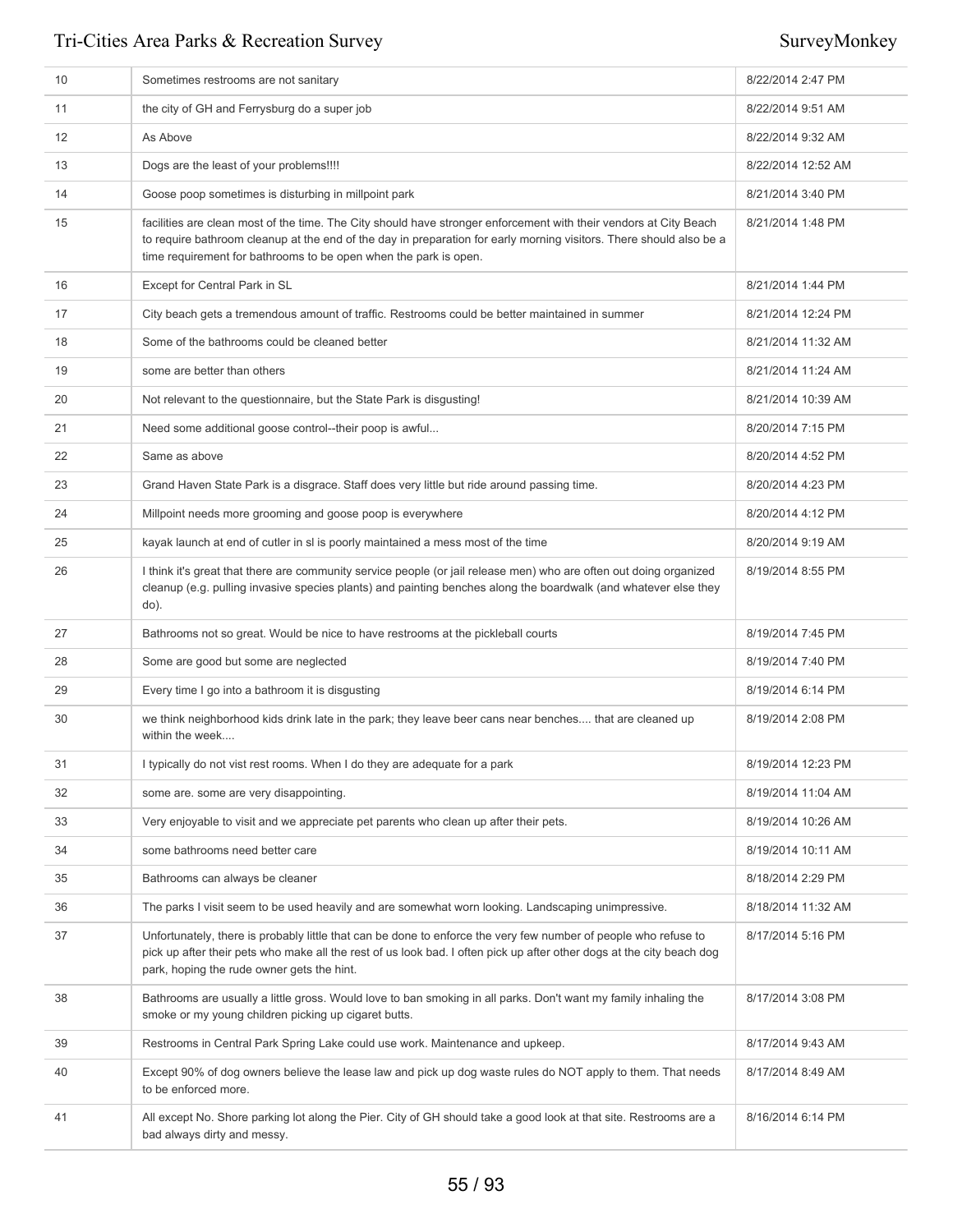| 42 | Coast guard dog park not mowed often enough                                                                                                                                                                                                                                    | 8/16/2014 5:56 PM  |
|----|--------------------------------------------------------------------------------------------------------------------------------------------------------------------------------------------------------------------------------------------------------------------------------|--------------------|
| 43 | In general, the parks are well maintained. The busiest times of the summer season could use more frequent<br>janitorial upkeep at many of the parks. Many of the bathrooms in the area are small/dark/dingy.                                                                   | 8/16/2014 3:39 PM  |
| 44 | More could be done to this park, the geese are a menace and more should be done to minimize their droppings.                                                                                                                                                                   | 8/15/2014 4:59 PM  |
| 45 | The parks are always clean but some park's play equipment needs to be updated.                                                                                                                                                                                                 | 8/14/2014 8:29 AM  |
| 46 | This summer I attended a summer concert series concert at Millpoint Park and there was goose droppings all<br>over the walkways, cement pad for the performers, grass etc. Some park restrooms have been locked early in the<br>season leaving visitors with no other options. | 8/13/2014 9:30 PM  |
| 47 | Too much goose, deer and turkey droppings                                                                                                                                                                                                                                      | 8/13/2014 5:05 PM  |
| 48 | Hofma could use some video surveillance to deter gangs and graffiti.                                                                                                                                                                                                           | 8/13/2014 4:33 PM  |
| 49 | The grass could use cutting a bit more often.                                                                                                                                                                                                                                  | 8/13/2014 3:49 PM  |
| 50 | Bathrooms need attention.                                                                                                                                                                                                                                                      | 8/13/2014 12:01 PM |
| 51 | They are old and need much attention. The port-o-potties are sad and never attented to. The baseball fields are<br>is very poor condition. Mill Point Park is the only one that I go to that is impressive                                                                     | 8/13/2014 11:39 AM |
| 52 | Except sometimes the women's bathrooms are not so clean, nNOT your fault, filthy, lazy women!                                                                                                                                                                                  | 8/13/2014 8:37 AM  |
|    |                                                                                                                                                                                                                                                                                |                    |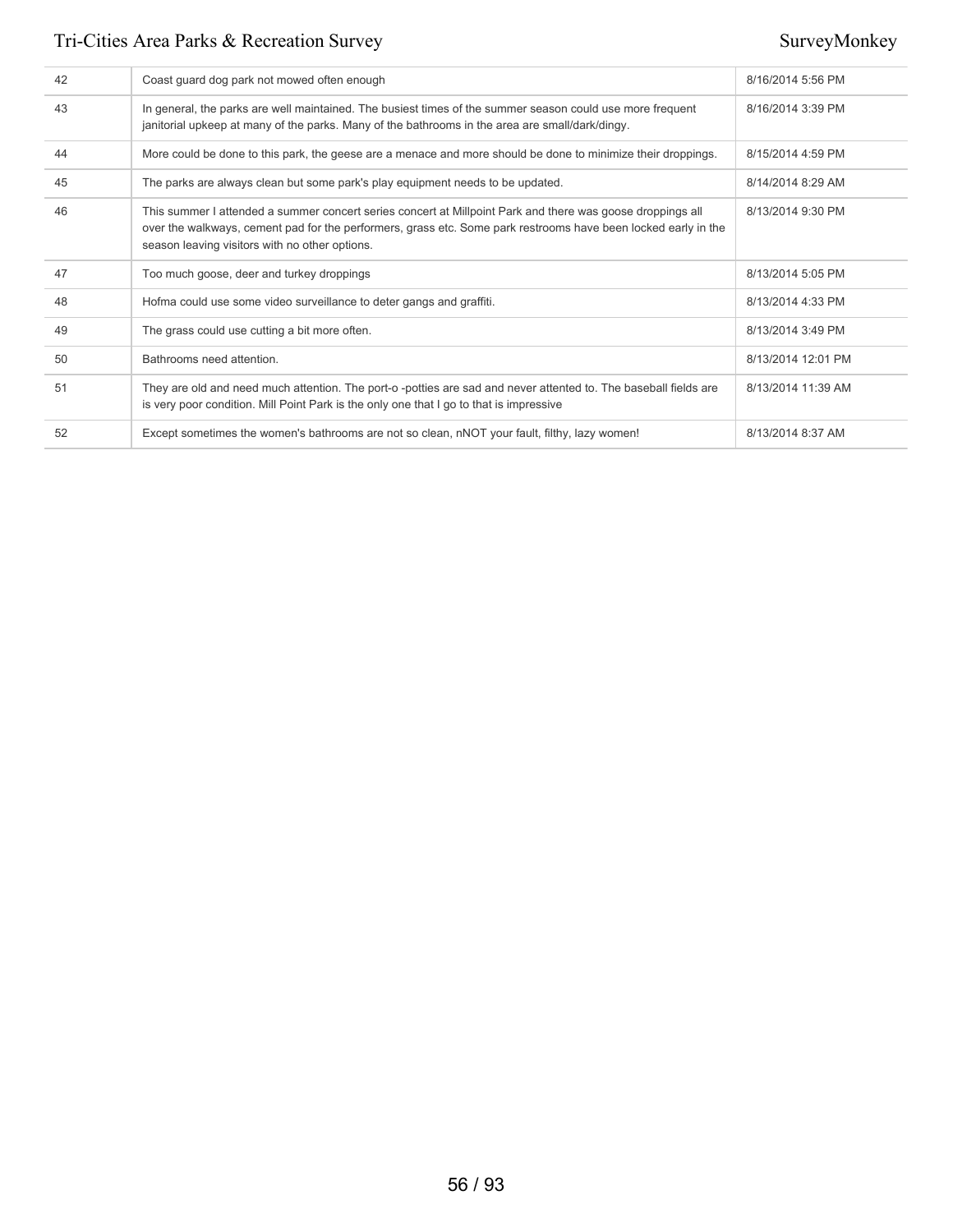

| <b>Answer Choices</b>                           | <b>Responses</b> |     |
|-------------------------------------------------|------------------|-----|
| Softball/Baseball Fields                        | 13.36%           | 82  |
| Soccer Fields                                   | 28.83%           | 177 |
| <b>Sports Complex</b>                           | 30.78%           | 189 |
| Indoor Center with Basketball/Volleyball Courts | 13.36%           | 82  |
| More Pathways                                   | 42.02%           | 258 |
| More Natural Areas                              | 34.04%           | 209 |
| Access to the Water                             | 38.27%           | 235 |
| Off Road Bicycle Trails                         | 21.34%           | 131 |
| Disc Golf                                       | 11.07%           | 68  |
| <b>Total Respondents: 614</b>                   |                  |     |

## 57 / 93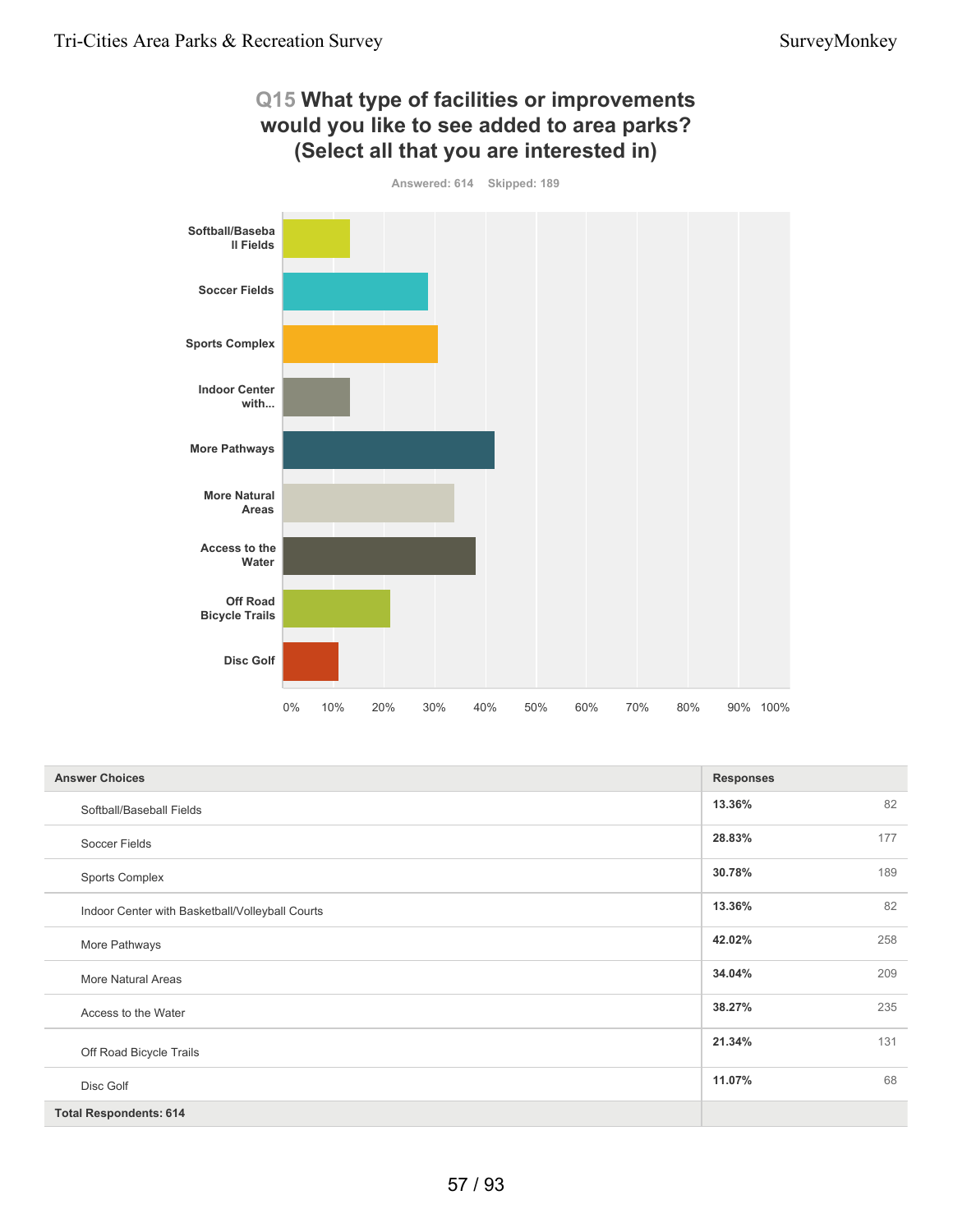| #  | Other (please specify)                                                                                                                                                                                                                                                                          | <b>Date</b>        |
|----|-------------------------------------------------------------------------------------------------------------------------------------------------------------------------------------------------------------------------------------------------------------------------------------------------|--------------------|
| 1  | More dog parks                                                                                                                                                                                                                                                                                  | 10/2/2014 1:02 PM  |
| 2  | none                                                                                                                                                                                                                                                                                            | 9/18/2014 12:05 PM |
| 3  | More parks that are friendly to dogs would be nice.                                                                                                                                                                                                                                             | 9/8/2014 11:28 AM  |
| 4  | Natural areas are truly natural areas not areas with sidewalks, paths, boardwalks, mowed grass, bike paths, etc.                                                                                                                                                                                | 9/8/2014 11:26 AM  |
| 5  | The biggest need in the area is for a swimming pool. Swimming is growing in the area and the limiting factor now<br>is pool time. With all this water recreation in the area, it is embarrassing that more kids don't have swimming<br>instruction and the chance to compete if they desire to. | 9/5/2014 2:03 PM   |
| 6  | love to see more bike paths!                                                                                                                                                                                                                                                                    | 9/2/2014 12:14 PM  |
| 7  | Dogs allowed in parks on leashes. More tennis courts.                                                                                                                                                                                                                                           | 9/2/2014 10:36 AM  |
| 8  | I feel you can indoor facilities from private clubs like norton pines or spring lake aquatic center                                                                                                                                                                                             | 9/1/2014 9:35 AM   |
| 9  | Pet friendly areas with clean water access for swimming, trails and picnic areas                                                                                                                                                                                                                | 8/29/2014 12:26 PM |
| 10 | I think our current system is good just not well coordinated and / or utiltized                                                                                                                                                                                                                 | 8/29/2014 11:13 AM |
| 11 | Indoor pickleball                                                                                                                                                                                                                                                                               | 8/29/2014 8:52 AM  |
| 12 | <b>Tennis Courts</b>                                                                                                                                                                                                                                                                            | 8/28/2014 10:34 PM |
| 13 | We have a well rounded variety as it is.                                                                                                                                                                                                                                                        | 8/28/2014 5:34 PM  |
| 14 | Event areas                                                                                                                                                                                                                                                                                     | 8/28/2014 2:37 PM  |
| 15 | we currently have great options                                                                                                                                                                                                                                                                 | 8/28/2014 8:40 AM  |
| 16 | Expand pickleball courts                                                                                                                                                                                                                                                                        | 8/28/2014 7:57 AM  |
| 17 | Very great need for additional dedicated outdoor pickleball courts. Mullligan's Hollow cannot handle summer<br>demand/                                                                                                                                                                          | 8/27/2014 3:16 PM  |
| 18 | More water views and access to water and boat parking and docking areas. It would be nice to tie in the village<br>so it feels connected to the parks and not just placed around them.                                                                                                          | 8/27/2014 2:49 PM  |
| 19 | Allow dogs                                                                                                                                                                                                                                                                                      | 8/27/2014 2:35 PM  |
| 20 | <b>Competition Swim facilities</b>                                                                                                                                                                                                                                                              | 8/27/2014 1:52 PM  |
| 21 | We are in dire need of more baseball fields. There aren't enough in the area and it's hard to get one dedicated to<br>one team                                                                                                                                                                  | 8/26/2014 3:45 PM  |
| 22 | more playground equipment for childern, more pickel ball courts.                                                                                                                                                                                                                                | 8/26/2014 2:16 PM  |
| 23 | Dog areas                                                                                                                                                                                                                                                                                       | 8/26/2014 12:07 PM |
| 24 | Not sure                                                                                                                                                                                                                                                                                        | 8/25/2014 7:58 PM  |
| 25 | <b>NA</b>                                                                                                                                                                                                                                                                                       | 8/25/2014 1:29 PM  |
| 26 | More baby/toddler swing/play sets                                                                                                                                                                                                                                                               | 8/25/2014 12:40 PM |
| 27 | cleaner restrooms                                                                                                                                                                                                                                                                               | 8/25/2014 11:03 AM |
| 28 | more ski paths (winter)                                                                                                                                                                                                                                                                         | 8/25/2014 8:50 AM  |
| 29 | pickelball courts                                                                                                                                                                                                                                                                               | 8/25/2014 7:47 AM  |
| 30 | more places to play pickleball indoors and outdoors, either for free or a nominal fee                                                                                                                                                                                                           | 8/24/2014 9:32 PM  |
| 31 | drinking fountains                                                                                                                                                                                                                                                                              | 8/24/2014 11:14 AM |
| 32 | I would like to see a senior softball league. Play in one in FL but there are none close to GH                                                                                                                                                                                                  | 8/24/2014 10:31 AM |
| 33 | Gaga ball pits, more tennis courts.                                                                                                                                                                                                                                                             | 8/24/2014 8:05 AM  |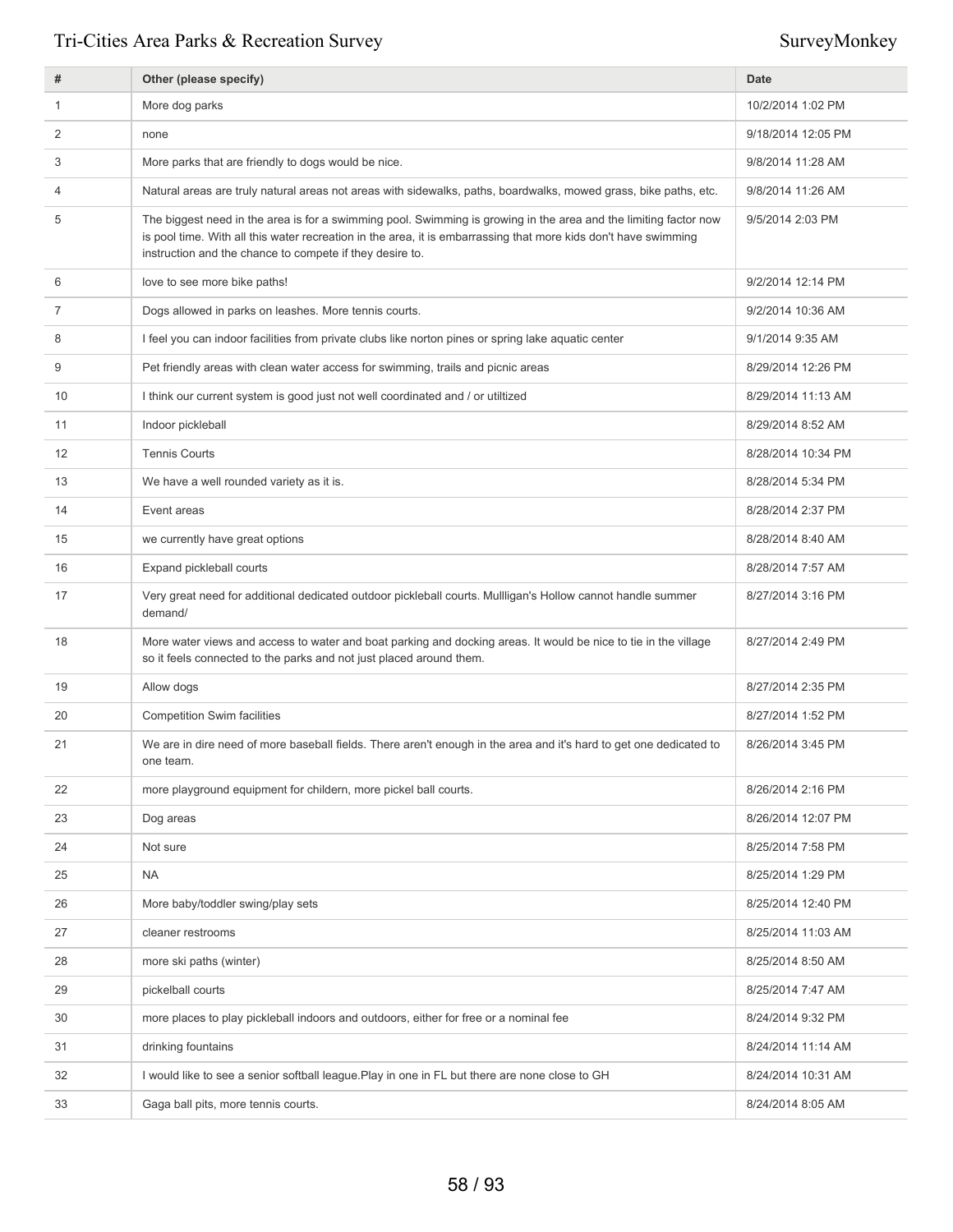| 34 | Baseball/softball indoor facilities that aren't controlled by the school sports teams. More access to practice and<br>play baseball year round. In the Spring and Summer the high school fields are not accessible for all age groups<br>for games or practices.                                                                                                                                                                                                                                                                                  | 8/24/2014 8:02 AM  |
|----|---------------------------------------------------------------------------------------------------------------------------------------------------------------------------------------------------------------------------------------------------------------------------------------------------------------------------------------------------------------------------------------------------------------------------------------------------------------------------------------------------------------------------------------------------|--------------------|
| 35 | Dog friendly areas.                                                                                                                                                                                                                                                                                                                                                                                                                                                                                                                               | 8/23/2014 9:50 PM  |
| 36 | More dog friendly areas                                                                                                                                                                                                                                                                                                                                                                                                                                                                                                                           | 8/23/2014 9:46 PM  |
| 37 | More bike paths along busy streets. For example along Lincoln or m45                                                                                                                                                                                                                                                                                                                                                                                                                                                                              | 8/23/2014 2:58 PM  |
| 38 | Like to see the bike path extended especially from 152nd to Fruitport Rd.                                                                                                                                                                                                                                                                                                                                                                                                                                                                         | 8/22/2014 10:04 PM |
| 39 | Pickleball courts!                                                                                                                                                                                                                                                                                                                                                                                                                                                                                                                                | 8/22/2014 7:48 PM  |
| 40 | Large dog / small dog separate areas.                                                                                                                                                                                                                                                                                                                                                                                                                                                                                                             | 8/22/2014 7:39 PM  |
| 41 | Some sort of free or very inexpensive fitness center type center which would allow inexpensive day passes for<br>guests/people who are new to fitness, and some sort of free access for lower income families so they might find<br>ways to fight obesity. Include classes on diet, stress reduction, family fitness, healthy habitsetc                                                                                                                                                                                                           | 8/22/2014 4:58 PM  |
| 42 | East end dog park needs benches and ground cover that doesn't make it a mud hole for the larger dogs                                                                                                                                                                                                                                                                                                                                                                                                                                              | 8/22/2014 9:53 AM  |
| 43 | More Trash Containers!!                                                                                                                                                                                                                                                                                                                                                                                                                                                                                                                           | 8/22/2014 9:33 AM  |
| 44 | outdoor/indoor pool athlectic camplex with other courts etc. Not everyone likes the crowds at the beach. Be nice<br>to go swimming in a more controlled environment with kids easy access for locals only                                                                                                                                                                                                                                                                                                                                         | 8/22/2014 7:31 AM  |
| 45 | A place where dogs can swim !!!                                                                                                                                                                                                                                                                                                                                                                                                                                                                                                                   | 8/22/2014 12:55 AM |
| 46 | Disc golf is a huge trend so it would be a beneficial addition to some of the parks for both the young people and<br>the older generations                                                                                                                                                                                                                                                                                                                                                                                                        | 8/22/2014 12:40 AM |
| 47 | More areas that dogs are allowed year round. The beaches in other resort towns like Ludington allow dogs on all<br>their beaches instead of a small portion that doesn't even have parking and isn't accessible to residents due to<br>tourist traffic for a large portion of the summer.                                                                                                                                                                                                                                                         | 8/22/2014 12:37 AM |
| 48 | More areas where dogs are allowed!                                                                                                                                                                                                                                                                                                                                                                                                                                                                                                                | 8/21/2014 11:01 PM |
| 49 | <b>Pickleball Courts</b>                                                                                                                                                                                                                                                                                                                                                                                                                                                                                                                          | 8/21/2014 8:37 PM  |
| 50 | Dog friendly                                                                                                                                                                                                                                                                                                                                                                                                                                                                                                                                      | 8/21/2014 6:05 PM  |
| 51 | we need more places for the youth to gather to play basketball. Getting court time in GH is VERY hard even with<br>the schools when school is out its difficult to get a decent time early enough for students to practice out of<br>season. The Y only has limited times bc of their organized basketball season as well. A place dedicated to<br>BASKETBALL with lots of courts indoors would be AWESOME. They could also use it for indoor<br>hockey/volleyball for their off season. Plus it could host tournaments to offset carrying costs. | 8/21/2014 4:16 PM  |
| 52 | Better landscaping/grounds keeping, more visually pleasing to residents and tourists Use those inmates!!!                                                                                                                                                                                                                                                                                                                                                                                                                                         | 8/21/2014 3:43 PM  |
| 53 | Leave nature alone, creating a more natural and safe environment away from any motorized vehicles, including<br>bicycles.                                                                                                                                                                                                                                                                                                                                                                                                                         | 8/21/2014 3:11 PM  |
| 54 | <b>Bathrooms</b>                                                                                                                                                                                                                                                                                                                                                                                                                                                                                                                                  | 8/21/2014 11:25 AM |
| 55 | more fenced dog parks                                                                                                                                                                                                                                                                                                                                                                                                                                                                                                                             | 8/21/2014 11:25 AM |
| 56 | More outdoor parks that dogs on leashes are allowed to hike with the owners.                                                                                                                                                                                                                                                                                                                                                                                                                                                                      | 8/21/2014 10:23 AM |
| 57 | Dogs allowed                                                                                                                                                                                                                                                                                                                                                                                                                                                                                                                                      | 8/21/2014 9:22 AM  |
| 58 | more pickleball courts. There are too many of us that play at my leTheres a perswon who dictates when people<br>can use the court and it's only 3 mornings a week for all of us                                                                                                                                                                                                                                                                                                                                                                   | 8/21/2014 6:46 AM  |
| 59 | indoor pickleball courts                                                                                                                                                                                                                                                                                                                                                                                                                                                                                                                          | 8/20/2014 5:20 PM  |
| 60 | More Pickleball courts                                                                                                                                                                                                                                                                                                                                                                                                                                                                                                                            | 8/20/2014 4:55 PM  |
| 61 | More Pickle Ball courts, they are frequently very busy and the tennis courts are rarely used.                                                                                                                                                                                                                                                                                                                                                                                                                                                     | 8/20/2014 4:54 PM  |
| 62 | Current facilities are more than adequate.                                                                                                                                                                                                                                                                                                                                                                                                                                                                                                        | 8/20/2014 4:25 PM  |
| 63 | In winter we need low cost indoor places to play pickleball.                                                                                                                                                                                                                                                                                                                                                                                                                                                                                      | 8/20/2014 3:36 PM  |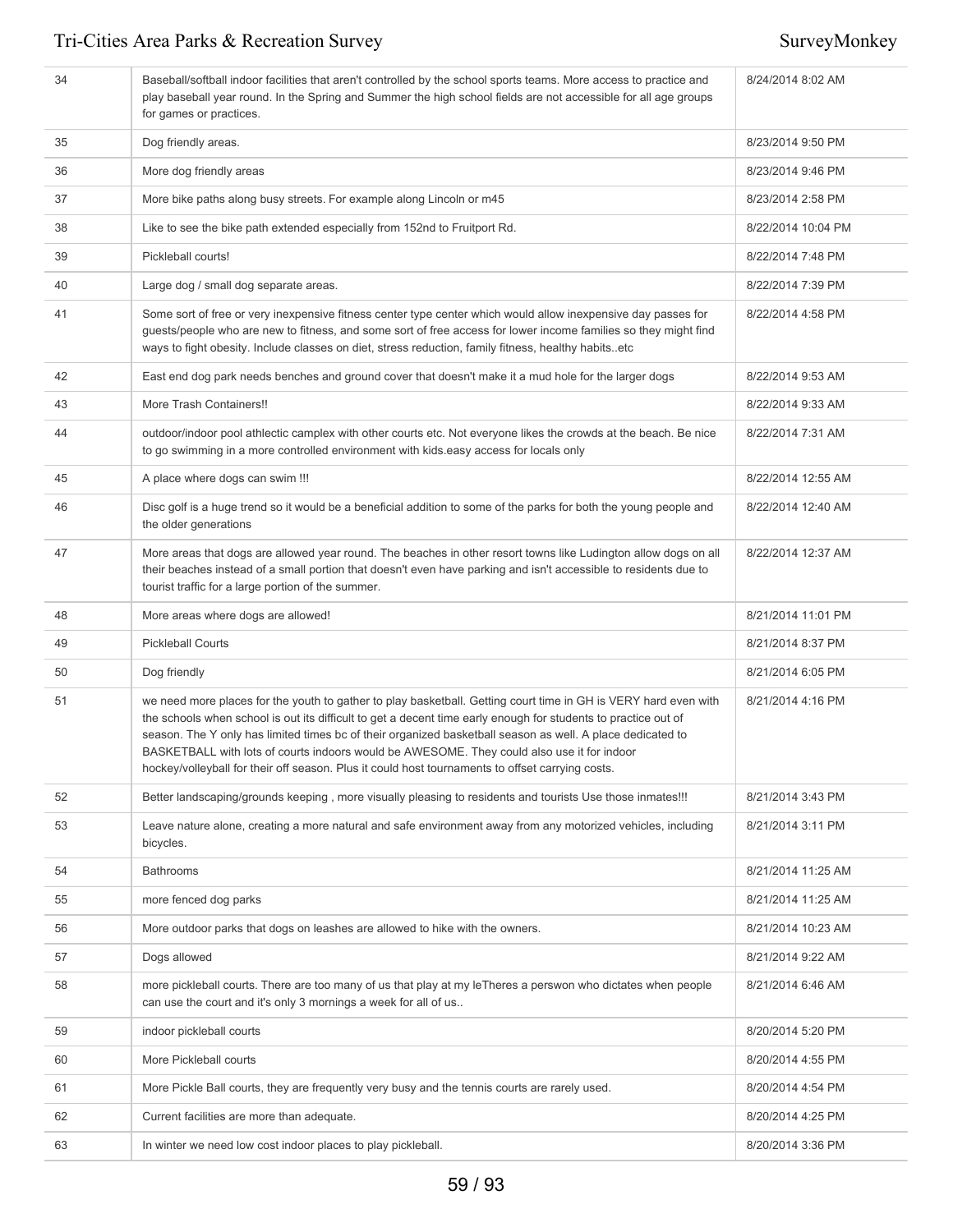| 64 | pickleball courts needed, or painting over current tennis courts                                                                                                                                                                                                                                                                       | 8/20/2014 2:19 PM  |
|----|----------------------------------------------------------------------------------------------------------------------------------------------------------------------------------------------------------------------------------------------------------------------------------------------------------------------------------------|--------------------|
| 65 | Our community has out grown our facilities and there is a need to expand the current facilities.                                                                                                                                                                                                                                       | 8/20/2014 1:39 PM  |
| 66 | More Pickleball courts.                                                                                                                                                                                                                                                                                                                | 8/20/2014 12:37 PM |
| 67 | More pickleball courts                                                                                                                                                                                                                                                                                                                 | 8/20/2014 12:35 PM |
| 68 | <b>ATV Trails!</b>                                                                                                                                                                                                                                                                                                                     | 8/20/2014 12:21 PM |
| 69 | Seems to be plenty.                                                                                                                                                                                                                                                                                                                    | 8/20/2014 12:14 PM |
| 70 | indoor pickleball courts for the fastest growing sport in the USA                                                                                                                                                                                                                                                                      | 8/20/2014 11:01 AM |
| 71 | Camping facilities                                                                                                                                                                                                                                                                                                                     | 8/20/2014 10:42 AM |
| 72 | Inside pickle ball facility to go with indoor center from above.                                                                                                                                                                                                                                                                       | 8/20/2014 8:58 AM  |
| 73 | More pickleball courts                                                                                                                                                                                                                                                                                                                 | 8/20/2014 7:51 AM  |
| 74 | More pickleball courts                                                                                                                                                                                                                                                                                                                 | 8/20/2014 6:56 AM  |
| 75 | Pickleball Courts; especially in Spring Lake Central Park                                                                                                                                                                                                                                                                              | 8/20/2014 6:47 AM  |
| 76 | Pickleball                                                                                                                                                                                                                                                                                                                             | 8/20/2014 12:26 AM |
| 77 | Pickle ball courts in Spring Lake                                                                                                                                                                                                                                                                                                      | 8/19/2014 11:28 PM |
| 78 | <b>TENNIS COURTS</b>                                                                                                                                                                                                                                                                                                                   | 8/19/2014 9:46 PM  |
| 79 | paved bike trails, night lighted snow shoe/cross country ski trails                                                                                                                                                                                                                                                                    | 8/19/2014 9:20 PM  |
| 80 | Pickleball                                                                                                                                                                                                                                                                                                                             | 8/19/2014 9:00 PM  |
| 81 | Indoor Center with pickleball courts                                                                                                                                                                                                                                                                                                   | 8/19/2014 8:56 PM  |
| 82 | <b>Pickleball Courts</b>                                                                                                                                                                                                                                                                                                               | 8/19/2014 8:50 PM  |
| 83 | More Pickleball courts                                                                                                                                                                                                                                                                                                                 | 8/19/2014 8:34 PM  |
| 84 | More pickleball courts                                                                                                                                                                                                                                                                                                                 | 8/19/2014 8:24 PM  |
| 85 | additional pickleball courts                                                                                                                                                                                                                                                                                                           | 8/19/2014 8:22 PM  |
| 86 | More Pickleball courts                                                                                                                                                                                                                                                                                                                 | 8/19/2014 8:20 PM  |
| 87 | Also indoor for pickleball                                                                                                                                                                                                                                                                                                             | 8/19/2014 8:19 PM  |
| 88 | More pickleball courts                                                                                                                                                                                                                                                                                                                 | 8/19/2014 8:14 PM  |
| 89 | Pickleball. We have roughly 200 plus local players. I have seen many tennis courts in the area never being used<br>like the one at the fire station in ferrysburg or the courts by the water tower off west spring lake road. I think<br>adding two to four pickleball courts per tennis court will easily draw people to those parks. | 8/19/2014 8:13 PM  |
| 90 | <b>Indoor Pickleball Courts</b>                                                                                                                                                                                                                                                                                                        | 8/19/2014 8:12 PM  |
| 91 | Indoor Pickleball for the winter                                                                                                                                                                                                                                                                                                       | 8/19/2014 8:01 PM  |
| 92 | improve pickleball courts in Spring Lake                                                                                                                                                                                                                                                                                               | 8/19/2014 8:01 PM  |
| 93 | Dog Park in Central Park SL should have a divided area where small dogs can safely play. When big dogs are<br>there (which is every time I go), small dogs can't use park without getting trampled and hurt.                                                                                                                           | 8/19/2014 7:55 PM  |
| 94 | More pickleball courts. Get rid of two worthless tennis courts at Mulligans Holllow.                                                                                                                                                                                                                                                   | 8/19/2014 7:53 PM  |
| 95 | indoor pickleball courts                                                                                                                                                                                                                                                                                                               | 8/19/2014 7:52 PM  |
| 96 | Indoor courts also to be used for pickle ball.                                                                                                                                                                                                                                                                                         | 8/19/2014 7:47 PM  |
| 97 | More pickleball courts                                                                                                                                                                                                                                                                                                                 | 8/19/2014 7:45 PM  |
| 98 | pickleball courts (indoor and outdoor)                                                                                                                                                                                                                                                                                                 | 8/19/2014 7:41 PM  |
| 99 | Public outdoor pool/larger splash pad                                                                                                                                                                                                                                                                                                  | 8/19/2014 6:15 PM  |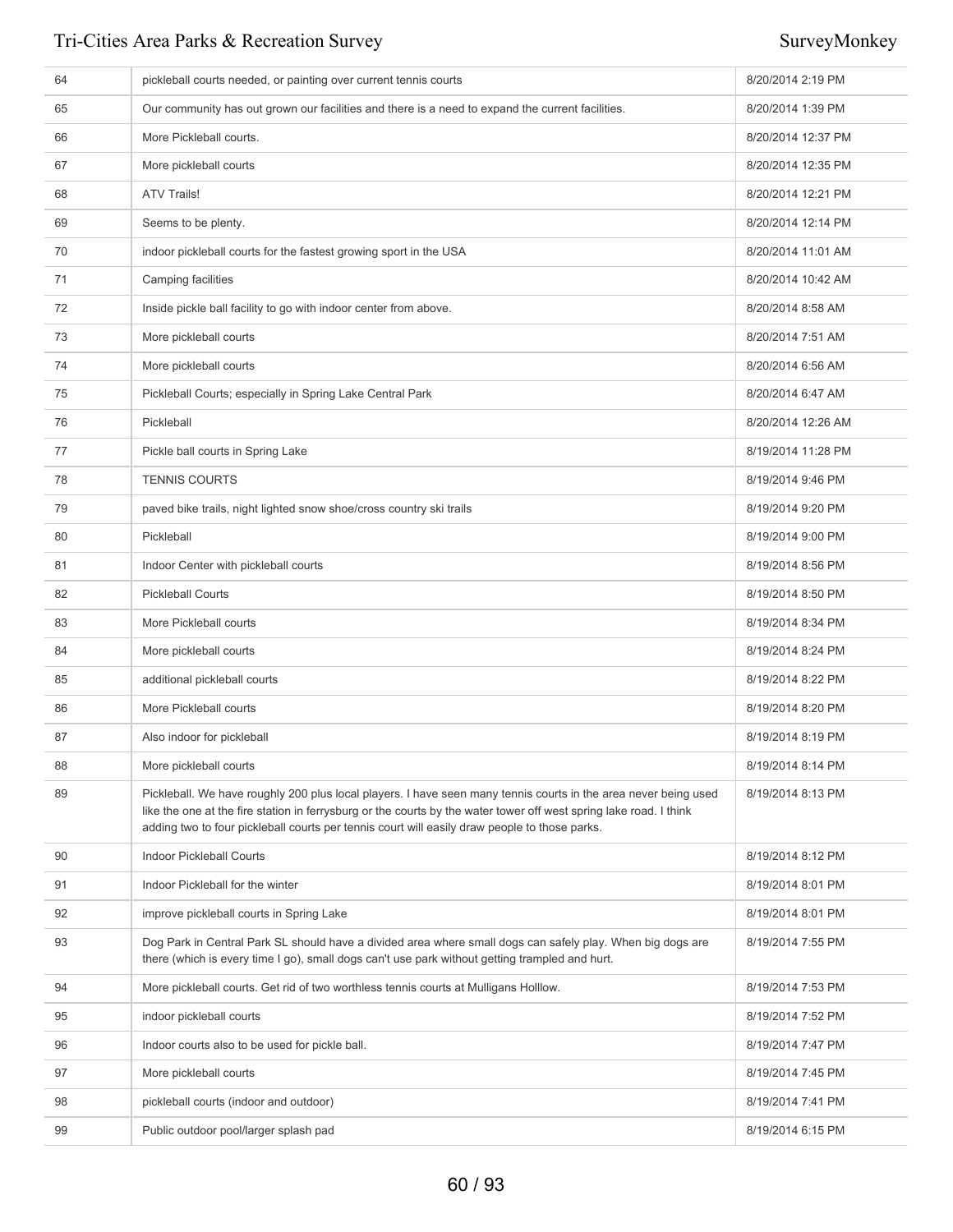| 100 | Need an indoor practice/event area for baseball/football/soccer that allows for indoor practices and events in the<br>colder months.                                                                                                                                                                                                                              | 8/19/2014 6:00 PM  |
|-----|-------------------------------------------------------------------------------------------------------------------------------------------------------------------------------------------------------------------------------------------------------------------------------------------------------------------------------------------------------------------|--------------------|
| 101 | pickleball                                                                                                                                                                                                                                                                                                                                                        | 8/19/2014 4:44 PM  |
| 102 | Tennis, pickleball, shuffleboard, biketrails                                                                                                                                                                                                                                                                                                                      | 8/19/2014 3:43 PM  |
| 103 | <b>Better facilities</b>                                                                                                                                                                                                                                                                                                                                          | 8/19/2014 3:04 PM  |
| 104 | None                                                                                                                                                                                                                                                                                                                                                              | 8/19/2014 12:24 PM |
| 105 | Tennis courts in Central Park in SL need to be repaired !!                                                                                                                                                                                                                                                                                                        | 8/19/2014 10:48 AM |
| 106 | A skatepark in Spring Lake( doesn't have to be as elaborate as Grand Haven skatepark)                                                                                                                                                                                                                                                                             | 8/19/2014 10:32 AM |
| 107 | I like Mountain Biking, but I need to drive to Bass River Recreation Area to access a decent trail. It would be<br>awesome to have options closer to Spring Lake. The other stuff I selected is just because I'm being greedy, and<br>would always enjoy more pathways, natural areas, access to water, and disc golf. However, I think what you<br>have is nice. | 8/19/2014 10:28 AM |
| 108 | Perhaps areas set aside for fishing with a fish cleaning station.                                                                                                                                                                                                                                                                                                 | 8/19/2014 10:27 AM |
| 109 | Tennis courts                                                                                                                                                                                                                                                                                                                                                     | 8/19/2014 9:45 AM  |
| 110 | Cleaner swim areas for families                                                                                                                                                                                                                                                                                                                                   | 8/19/2014 7:44 AM  |
| 111 | Let's work to keep our community healthy and active!                                                                                                                                                                                                                                                                                                              | 8/19/2014 6:52 AM  |
| 112 | tennis courts                                                                                                                                                                                                                                                                                                                                                     | 8/18/2014 10:19 PM |
| 113 | It would be nice to see the Tri-Cities Area have a multi-field/sport park similar to some of our neighboring<br>communities.                                                                                                                                                                                                                                      | 8/18/2014 9:43 PM  |
| 114 | Citizen only parking and access areas                                                                                                                                                                                                                                                                                                                             | 8/18/2014 8:53 PM  |
| 115 | Continuing the excellent signage and pathways to preserve dunes and natural areas take priority.                                                                                                                                                                                                                                                                  | 8/18/2014 8:45 PM  |
| 116 | Tennis courts                                                                                                                                                                                                                                                                                                                                                     | 8/18/2014 8:10 PM  |
| 117 | Fenced in off-leash dog parks                                                                                                                                                                                                                                                                                                                                     | 8/18/2014 3:32 PM  |
| 118 | Continued protection of trails in the natural areas, as well as the excellent markings/signage.                                                                                                                                                                                                                                                                   | 8/18/2014 3:12 PM  |
| 119 | Please do not add any more volleyball nets, soccer nets or other structures that take away space from using the<br>beach.                                                                                                                                                                                                                                         | 8/18/2014 2:12 PM  |
| 120 | More pickleball courts                                                                                                                                                                                                                                                                                                                                            | 8/18/2014 1:16 PM  |
| 121 | more tennis courts                                                                                                                                                                                                                                                                                                                                                | 8/18/2014 12:32 PM |
| 122 | Really hard to think of something. Perhaps year round restrooms at Coast Guard Park.                                                                                                                                                                                                                                                                              | 8/18/2014 12:27 PM |
| 123 | Improved surfaces on tennis courts and additional pickleball courts                                                                                                                                                                                                                                                                                               | 8/18/2014 12:24 PM |
| 124 | better maintained tennis courts                                                                                                                                                                                                                                                                                                                                   | 8/18/2014 11:58 AM |
| 125 | Existing tennis courts at local parks are in serious need of resurfacing. They have been neglected, or if they've<br>been resurfaced, the work that was done was not done correctly and has not lasted.                                                                                                                                                           | 8/18/2014 11:34 AM |
| 126 | More places where dogs are allowed in the water. I always have to go all the way to Muskegon for the off-leash<br>dog beach                                                                                                                                                                                                                                       | 8/18/2014 7:49 AM  |
| 127 | Off Road motor vehicle trails                                                                                                                                                                                                                                                                                                                                     | 8/18/2014 7:26 AM  |
| 128 | bathrooms                                                                                                                                                                                                                                                                                                                                                         | 8/18/2014 2:05 AM  |
| 129 | Extension of existing paved bike paths!                                                                                                                                                                                                                                                                                                                           | 8/17/2014 5:18 PM  |
| 130 | If community wants more sports facilities that is fine. The leagues should fund them. Not the parks / tax payers.                                                                                                                                                                                                                                                 | 8/17/2014 3:09 PM  |
| 131 | For dogs                                                                                                                                                                                                                                                                                                                                                          | 8/17/2014 11:59 AM |
| 132 | Dog friendly                                                                                                                                                                                                                                                                                                                                                      | 8/17/2014 11:00 AM |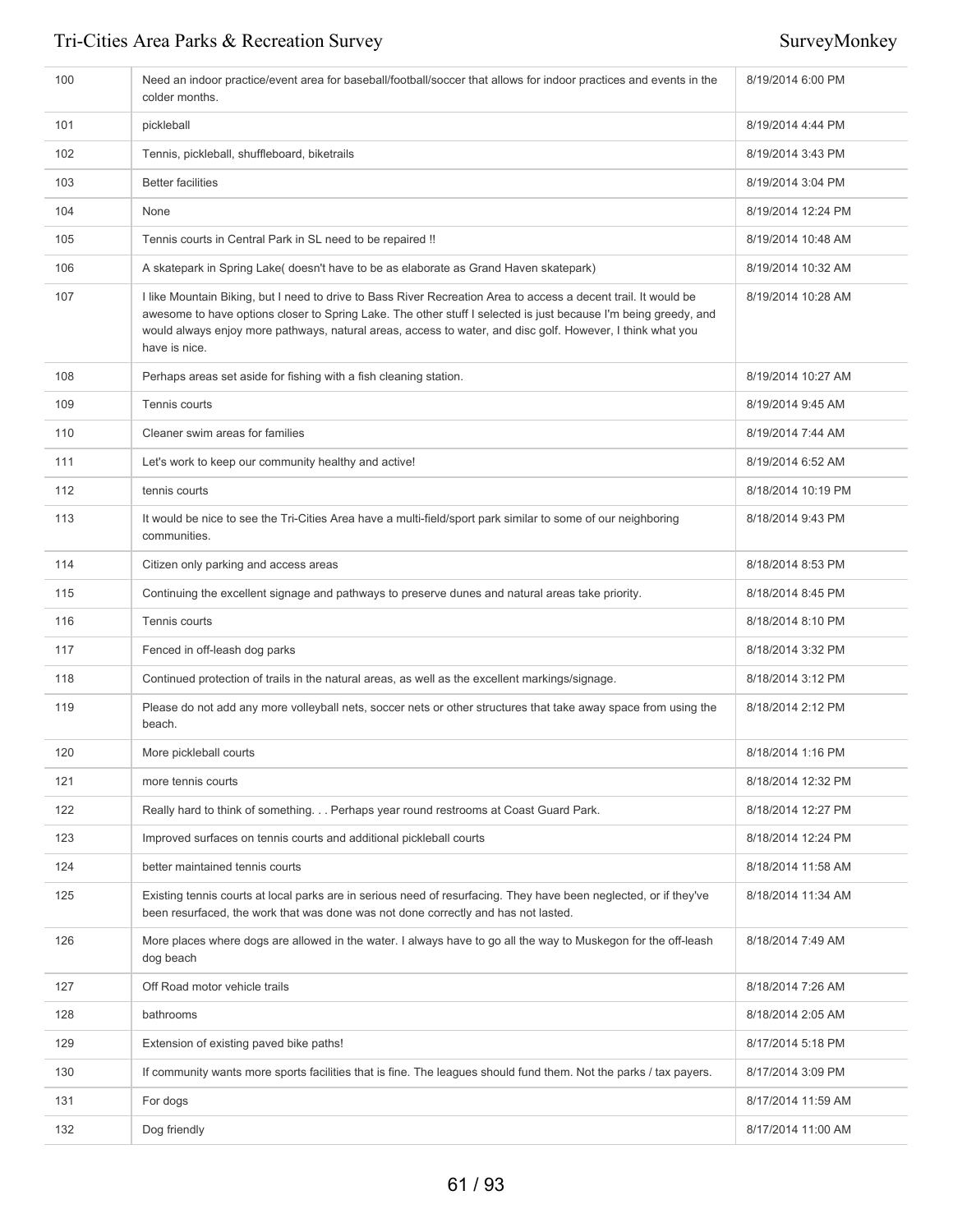| 133 | I am really in favor for everything above, I love the idea of more recreation opportunities.                                                                                                         | 8/17/2014 8:59 AM  |
|-----|------------------------------------------------------------------------------------------------------------------------------------------------------------------------------------------------------|--------------------|
| 134 | Restrooms Better marked and longer running trails (like coast quard park has)                                                                                                                        | 8/17/2014 8:11 AM  |
| 135 | more Playgrounds                                                                                                                                                                                     | 8/17/2014 7:55 AM  |
| 136 | More natural, dog-friendly areas.                                                                                                                                                                    | 8/17/2014 7:33 AM  |
| 137 | this is too vague and if used to determine future building plans/revenue is flawed. We all can check what we<br>would like without attaching costs or what is currently available and actually used. | 8/17/2014 6:19 AM  |
| 138 | More bike paths connecting parks, more restrooms                                                                                                                                                     | 8/17/2014 4:40 AM  |
| 139 | None                                                                                                                                                                                                 | 8/16/2014 7:16 PM  |
| 140 | Larger playgrounds with activities for younger and older children                                                                                                                                    | 8/16/2014 3:39 PM  |
| 141 | kayak launch                                                                                                                                                                                         | 8/16/2014 3:33 PM  |
| 142 | climbing walls                                                                                                                                                                                       | 8/16/2014 11:20 AM |
| 143 | We are short on soccer fields in the area. It would be nice to have more mountain biking around the tri-cities area.                                                                                 | 8/15/2014 11:17 AM |
| 144 | Bike Path connector to Musketawa Trail                                                                                                                                                               | 8/15/2014 9:20 AM  |
| 145 | Soccer complex                                                                                                                                                                                       | 8/15/2014 8:15 AM  |
| 146 | Competition swimming pool                                                                                                                                                                            | 8/15/2014 8:14 AM  |
| 147 | Kayaking                                                                                                                                                                                             | 8/14/2014 10:45 PM |
| 148 | They all do a great job now                                                                                                                                                                          | 8/14/2014 3:38 PM  |
| 149 | I do no desire specific improvements.                                                                                                                                                                | 8/14/2014 12:04 PM |
| 150 | Grand Haven Township has everything that's needed.                                                                                                                                                   | 8/14/2014 9:02 AM  |
| 151 | Nothing. I'm satisfied.                                                                                                                                                                              | 8/14/2014 8:23 AM  |
| 152 | more pickleball courts                                                                                                                                                                               | 8/13/2014 10:19 PM |
| 153 | cross country skiing                                                                                                                                                                                 | 8/13/2014 9:31 PM  |
| 154 | Port-a-johns on bike path                                                                                                                                                                            | 8/13/2014 8:44 PM  |
| 155 | All                                                                                                                                                                                                  | 8/13/2014 8:18 PM  |
| 156 | Better maintained pickleball courts (excluding Mulligans Hollow)                                                                                                                                     | 8/13/2014 8:16 PM  |
| 157 | Indoor soccer                                                                                                                                                                                        | 8/13/2014 7:48 PM  |
| 158 | Trash cans. I see too much litter and no trash cans to be seen!                                                                                                                                      | 8/13/2014 7:13 PM  |
| 159 | Dog accessible                                                                                                                                                                                       | 8/13/2014 6:57 PM  |
| 160 | Pickleball courts                                                                                                                                                                                    | 8/13/2014 5:44 PM  |
| 161 | Rest rooms                                                                                                                                                                                           | 8/13/2014 3:50 PM  |
| 162 | restrooms                                                                                                                                                                                            | 8/13/2014 3:50 PM  |
| 163 | Clean dog park                                                                                                                                                                                       | 8/13/2014 3:24 PM  |
| 164 | more bathroom facilities and covered shelter area with picnic tables and grills                                                                                                                      | 8/13/2014 3:23 PM  |
| 165 | although we have some great natural areas I think it's time to focus on a sports complex with fields for all forms<br>of recreational activities                                                     | 8/13/2014 3:04 PM  |
| 166 | ADA playground equipment                                                                                                                                                                             | 8/13/2014 12:42 PM |
| 167 | Love the new dog friendly drinking fountain at Mill Point ! More of those would be great                                                                                                             | 8/13/2014 12:32 PM |
| 168 | Golf                                                                                                                                                                                                 | 8/13/2014 12:30 PM |
| 169 | love the idea of an indoor community center. this would be ideal for our area with the LONG winters.                                                                                                 | 8/13/2014 10:00 AM |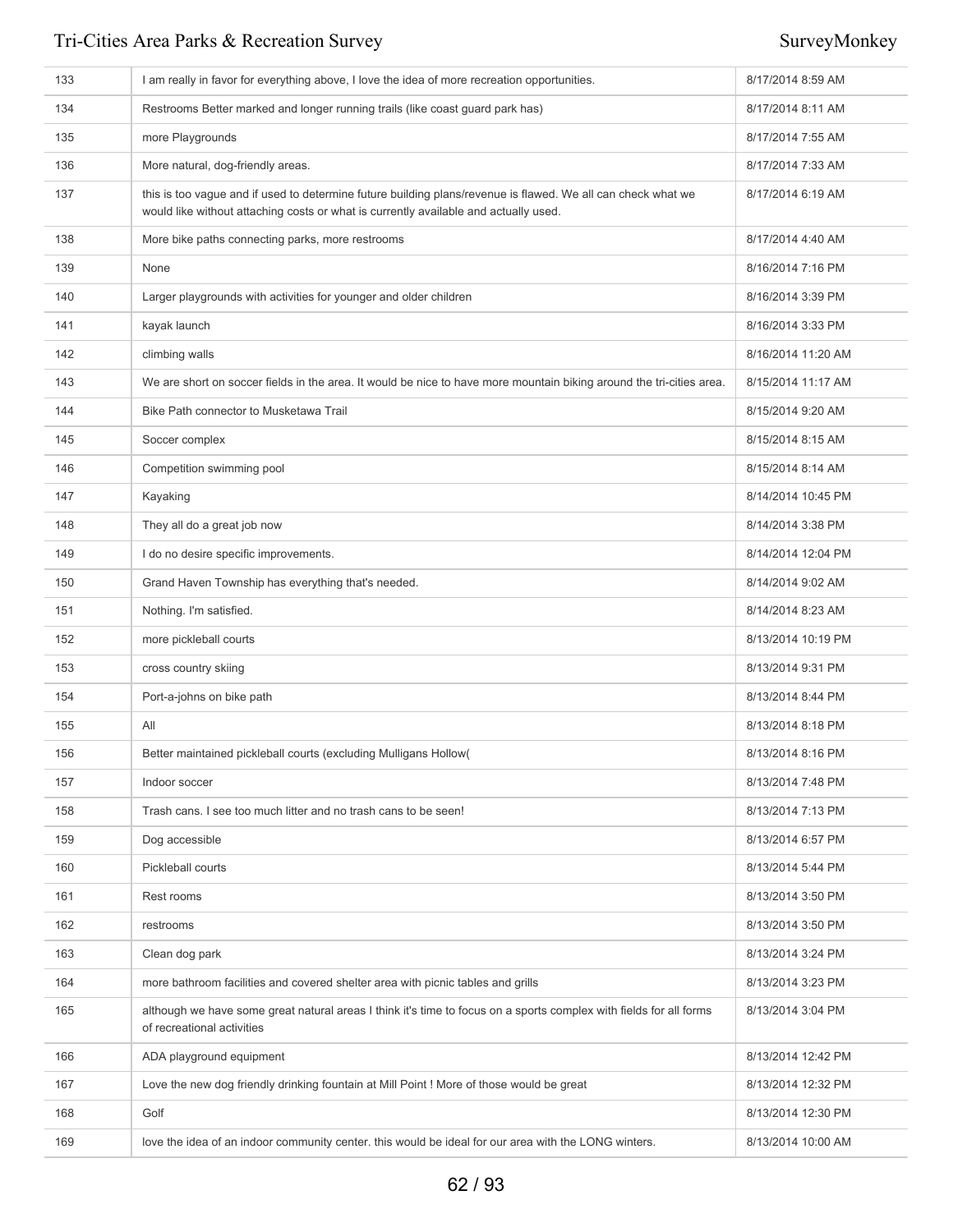| 170 | Wedding ceremony facilities | 8/13/2014 9:49 AM |
|-----|-----------------------------|-------------------|
|-----|-----------------------------|-------------------|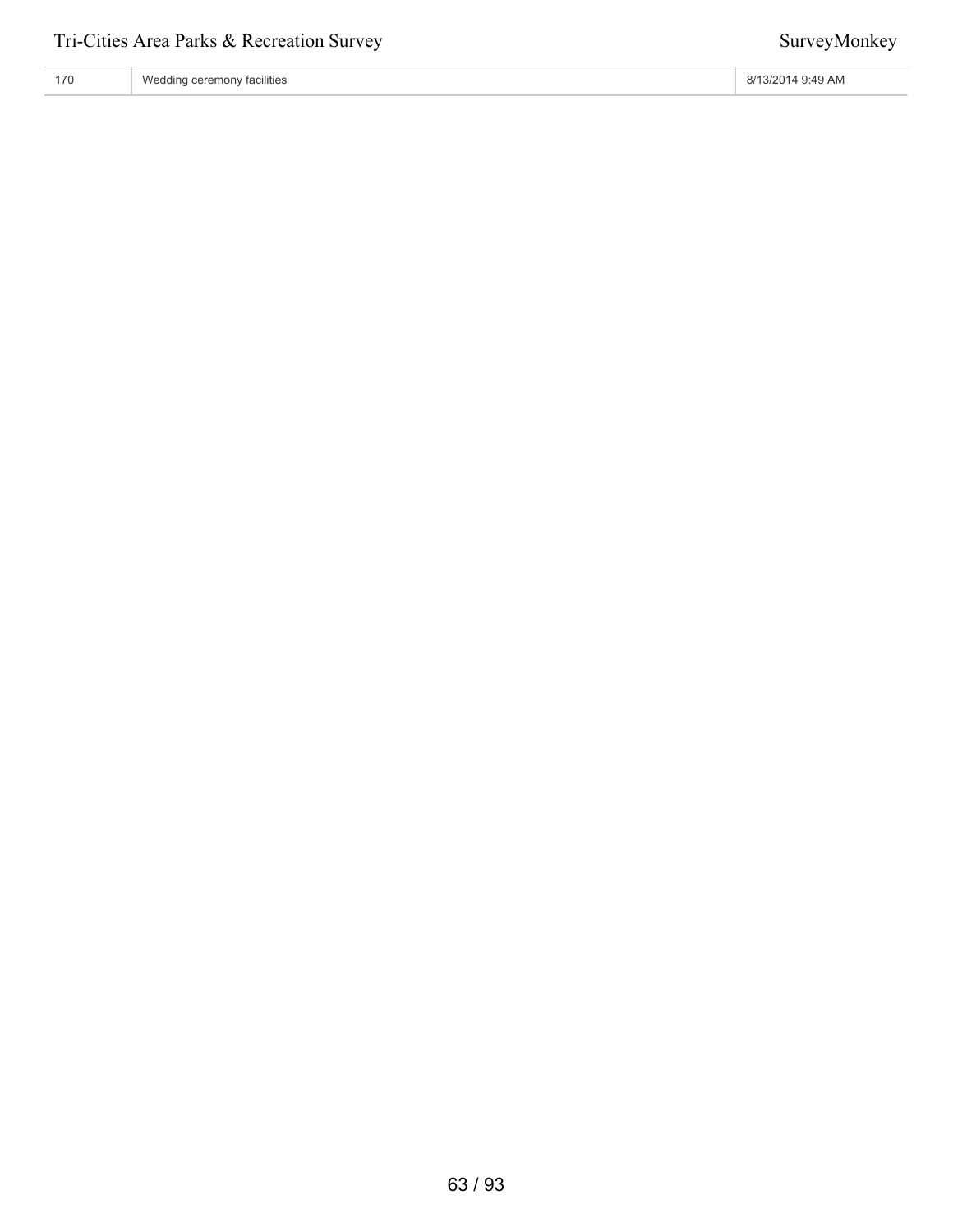# **Q16 It is a goal to strive to make each park as barrier-free/ADA accessible as possible for the convenience and enjoyment of visitors with disabilities. Do you have a household member with a disability?**



| <b>Answer Choices</b>         | <b>Responses</b>           |
|-------------------------------|----------------------------|
| Yes                           | 66<br>9.22%                |
| No                            | 646<br>90.22%              |
| City of Ferrysburg            | 0.14%<br>1                 |
| City of Grand Haven           | $0.00\%$<br>$\mathbf{0}$   |
| Grand Haven Charter Township  | $0.00\%$<br>$\mathbf{0}$   |
| Spring Lake Township          | 3<br>0.42%                 |
| Village of Spring Lake        | $\overline{0}$<br>$0.00\%$ |
| <b>Total Respondents: 716</b> |                            |

| # | If yes, please help us by specifying the disability | Date               |
|---|-----------------------------------------------------|--------------------|
|   | Mobility I need wheelchair accessibility.           | 9/12/2014 12:40 AM |
| 2 | chronic pain                                        | 9/2/2014 9:52 AM   |
| 3 | unstable gait, balance problems                     | 8/30/2014 9:46 PM  |
| 4 | va disability from viet nam                         | 8/25/2014 5:10 PM  |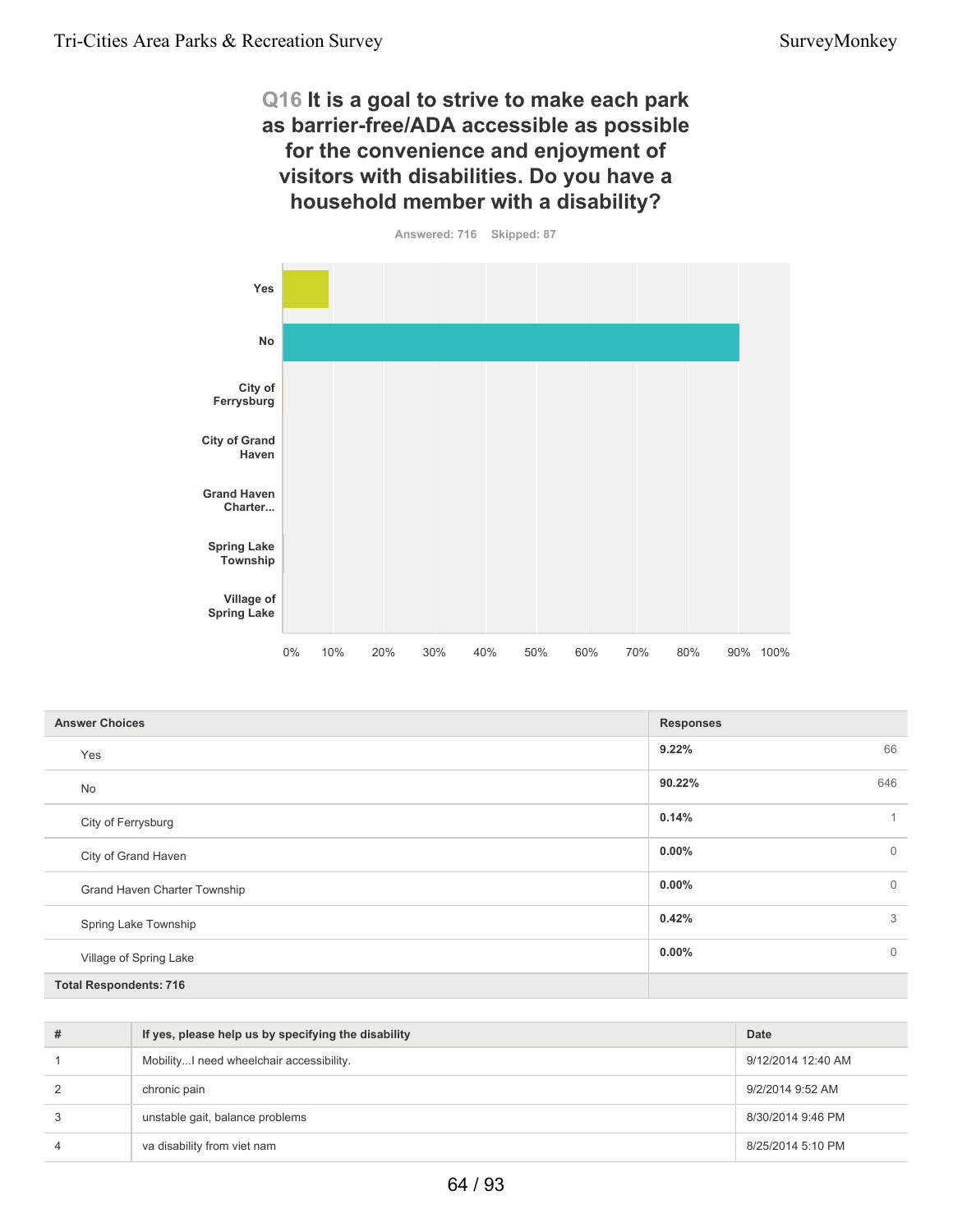| 5  | <b>Multiple Scerosis</b>                                                                                                                                                                        | 8/24/2014 11:05 AM |
|----|-------------------------------------------------------------------------------------------------------------------------------------------------------------------------------------------------|--------------------|
| 6  | <b>COPD</b>                                                                                                                                                                                     | 8/24/2014 10:31 AM |
| 7  | <b>Multiple Sclerosis</b>                                                                                                                                                                       | 8/23/2014 12:37 PM |
| 8  | Autism                                                                                                                                                                                          | 8/22/2014 7:48 PM  |
| 9  | Wheelchair boynd                                                                                                                                                                                | 8/22/2014 2:48 PM  |
| 10 | no physical disability                                                                                                                                                                          | 8/22/2014 9:53 AM  |
| 11 | Not at this time . But, have had in the past . Parking in Grand Haven . Very difficult!!!!!                                                                                                     | 8/22/2014 12:55 AM |
| 12 | mother in law is bound by a motorized scooter                                                                                                                                                   | 8/21/2014 3:43 PM  |
| 13 | Unable to do physical activities or run for any length of time.                                                                                                                                 | 8/21/2014 3:11 PM  |
| 14 | However, this is a great need in our area. There are many residents that have expressed the need for<br>improvements in this area even through they are not related to me.                      | 8/21/2014 1:49 PM  |
| 15 | Walking a problem. Uses Motorized vehicles                                                                                                                                                      | 8/21/2014 12:28 PM |
| 16 | Difficulty walking                                                                                                                                                                              | 8/21/2014 11:25 AM |
| 17 | limited mobility due knee problems                                                                                                                                                              | 8/21/2014 11:25 AM |
| 18 | impaired ambulation and hard to go up and own stairway at Mulligans Hollow some days.                                                                                                           | 8/21/2014 6:46 AM  |
| 19 | I'm surprised there's no wheelchair accessibility for the courts at Mulligan's hollow for family members who might<br>want to watch.                                                            | 8/20/2014 3:36 PM  |
| 20 | Temporarily disabled due to knee surgery -- hopefully                                                                                                                                           | 8/20/2014 2:19 PM  |
| 21 | We don't have someone living our house hold, but when my father visits us, he has Parkinson's and uses a wheel<br>chair. It's nice to be able to take him to the park with barrier free access. | 8/20/2014 1:39 PM  |
| 22 | Degenerative disc disease and progressive RA                                                                                                                                                    | 8/19/2014 3:04 PM  |
| 23 | I do have a good friend, though, with MD; recreation requires wheelchair access.                                                                                                                | 8/19/2014 10:04 AM |
| 24 | blind, limited mobility                                                                                                                                                                         | 8/19/2014 8:19 AM  |
| 25 | Afraid of rude outsiders                                                                                                                                                                        | 8/18/2014 8:53 PM  |
| 26 | Multiple sclerosis/ stiff legs                                                                                                                                                                  | 8/18/2014 3:42 PM  |
| 27 | Please keep the sidewalks free of sand for disabled, and all of us.                                                                                                                             | 8/18/2014 2:12 PM  |
| 28 | Difficulty walking                                                                                                                                                                              | 8/17/2014 5:20 PM  |
| 29 | Frailty brought on by old age (102 yoa)                                                                                                                                                         | 8/17/2014 5:18 PM  |
| 30 | walking                                                                                                                                                                                         | 8/17/2014 2:49 AM  |
| 31 | Not applicable to this question's intent.                                                                                                                                                       | 8/16/2014 9:51 PM  |
| 32 | Down syndrome adult.                                                                                                                                                                            | 8/16/2014 6:27 PM  |
| 33 | Father uses walker, mother uses cane, Father-in-law is wheel chair bound                                                                                                                        | 8/15/2014 7:43 AM  |
| 34 | difficult walking                                                                                                                                                                               | 8/14/2014 10:28 AM |
| 35 | Barrier free is great for strollers too. When our boys were babies we used a lot of barrier free facilities with our<br>strollers.                                                              | 8/13/2014 7:05 PM  |
| 36 | We don't have a household member, but we do have a brother who is in a wheelchair                                                                                                               | 8/13/2014 4:24 PM  |
| 37 | Wheelchair-bound.                                                                                                                                                                               | 8/13/2014 4:18 PM  |
| 38 | MS                                                                                                                                                                                              | 8/13/2014 3:23 PM  |
| 39 | ΜS                                                                                                                                                                                              | 8/13/2014 3:23 PM  |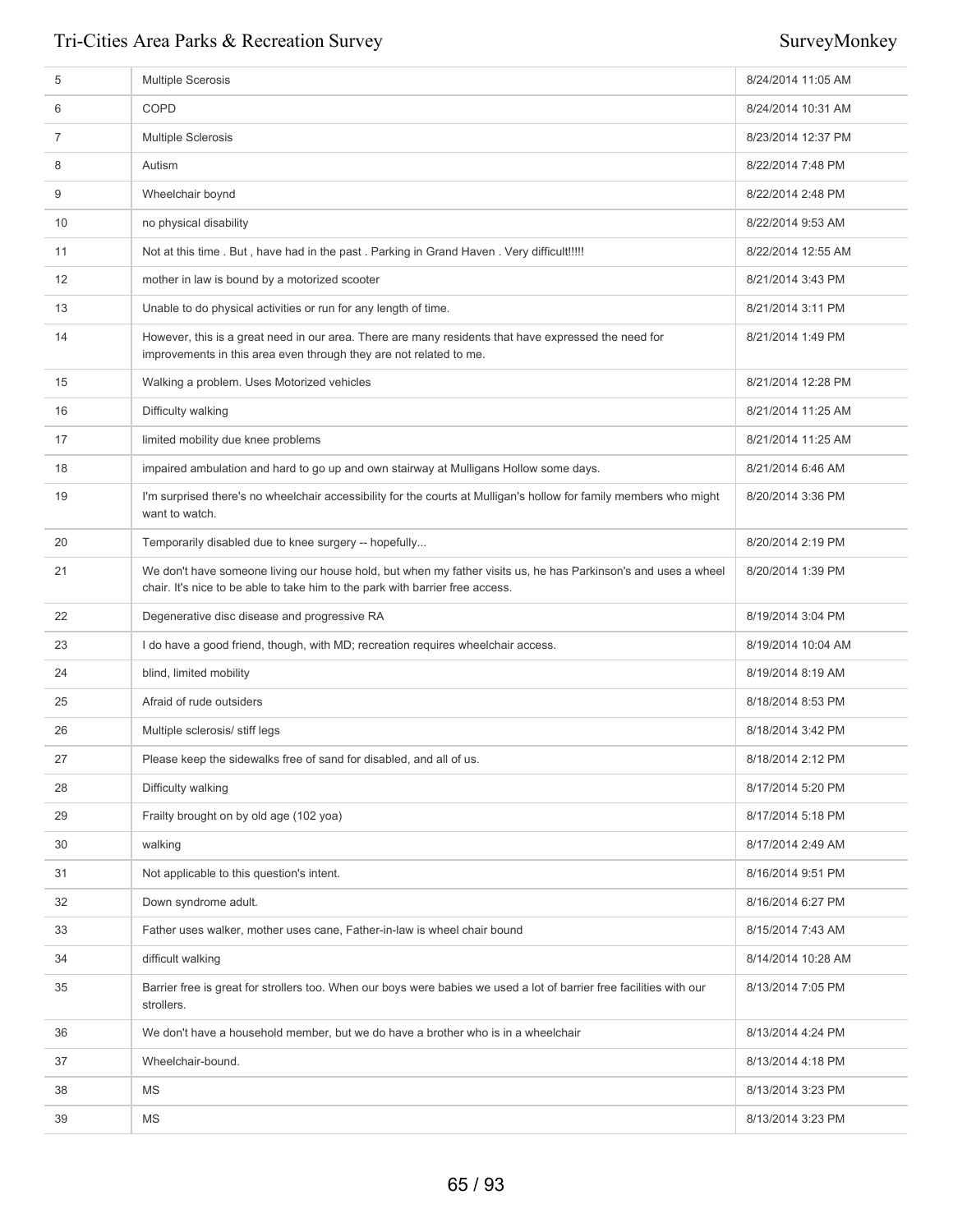| 40             | the question and answers for this question do not match;) you asked a yes or no question, then gave locations<br>as the choices for answers | 8/13/2014 10:00 AM |
|----------------|---------------------------------------------------------------------------------------------------------------------------------------------|--------------------|
| 4 <sup>1</sup> | None                                                                                                                                        | 8/13/2014 9:41 AM  |
| 42             | This is a yes/no question. Why are potential answers locations?                                                                             | 8/13/2014 9:30 AM  |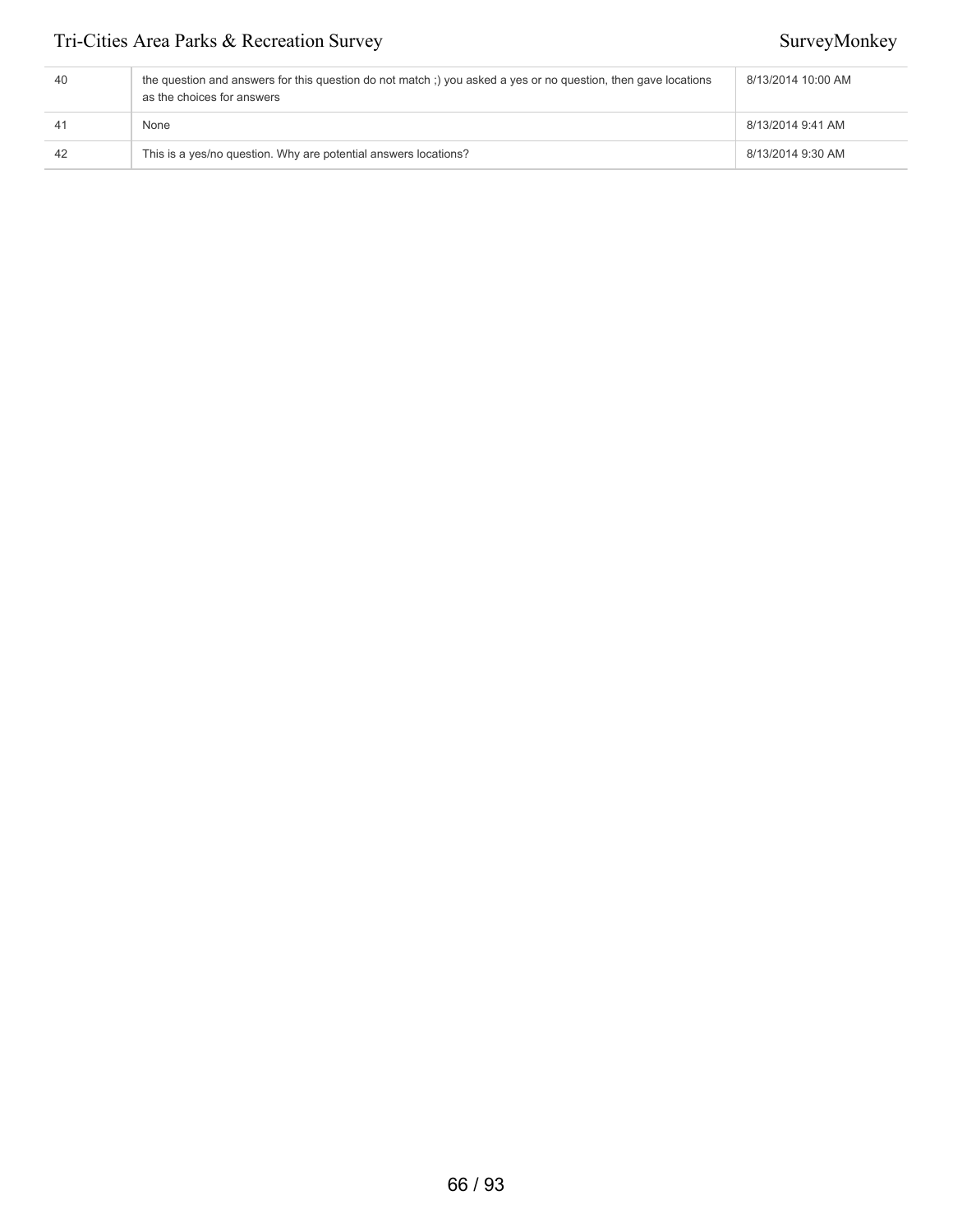# **Q17 If you do not use any of the parks, which of the following is the PRIMARY reason impacting your decision?**



| <b>Answer Choices</b>                               | <b>Responses</b> |     |
|-----------------------------------------------------|------------------|-----|
| I use and enjoy the parks                           | 72.65%           | 425 |
| Locations are not convenient                        | 2.22%            | 13  |
| Desired facilities are not ADA Accessible           | 0.51%            | 3   |
| Not interested in using the parks                   | 1.37%            | 8   |
| Desired facilities are not available                | 2.91%            | 17  |
| Concerned with safety                               | 0.34%            | 2   |
| I use the State of Michigan and Ottawa County Parks | 20.00%           | 117 |
| <b>Total</b>                                        |                  | 585 |

| # | Other (please specify)                                                                                                                                 | <b>Date</b>        |
|---|--------------------------------------------------------------------------------------------------------------------------------------------------------|--------------------|
|   | We would enjoy more if we knew of them. Tri-cities need updated website containing current info and clearly<br>marked dog friendly areas and locations | 8/29/2014 12:29 PM |
|   | Don't allow dogs                                                                                                                                       | 8/27/2014 2:35 PM  |
|   | Bugs                                                                                                                                                   | 8/26/2014 12:08 PM |
|   | BORING.                                                                                                                                                | 8/24/2014 7:57 AM  |
|   | But the state and Ottawa parks are better                                                                                                              | 8/23/2014 6:48 PM  |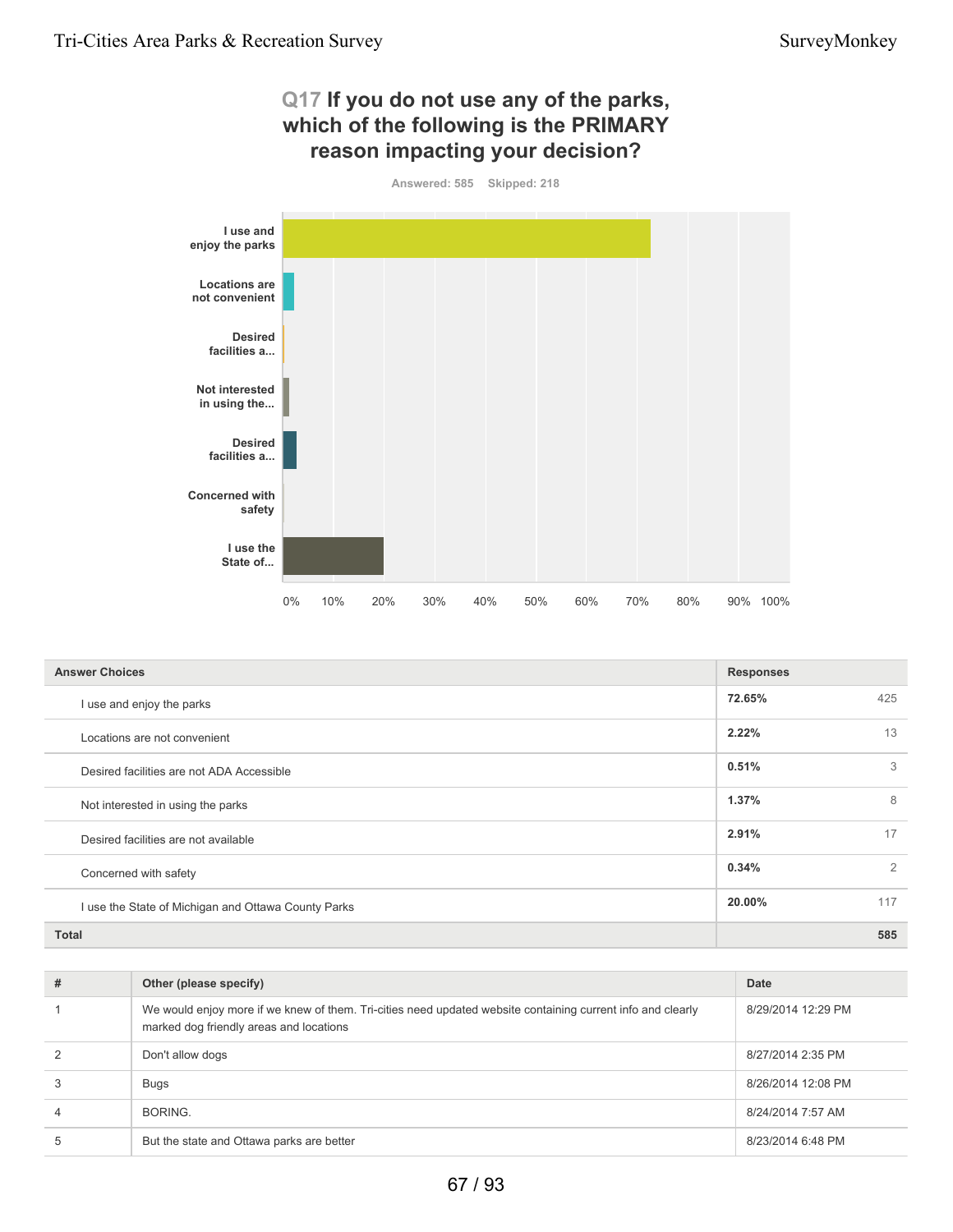| 6  | parks should be safe and user freindly for everybody                                                                                                                                                                                                                                                                                                                                                                                                          | 8/23/2014 4:52 PM  |
|----|---------------------------------------------------------------------------------------------------------------------------------------------------------------------------------------------------------------------------------------------------------------------------------------------------------------------------------------------------------------------------------------------------------------------------------------------------------------|--------------------|
| 7  | I go to Quincy Park in Holland whenever I can.                                                                                                                                                                                                                                                                                                                                                                                                                | 8/22/2014 2:05 PM  |
| 8  | I am not from the area so do not know about all of the locations and what they have to offer                                                                                                                                                                                                                                                                                                                                                                  | 8/22/2014 6:53 AM  |
| 9  | No dos allowed                                                                                                                                                                                                                                                                                                                                                                                                                                                | 8/22/2014 5:54 AM  |
| 10 | Not dog friendly, not people friendly, no where to park.                                                                                                                                                                                                                                                                                                                                                                                                      | 8/22/2014 12:59 AM |
| 11 | I love where I live because of these parks and nature trails                                                                                                                                                                                                                                                                                                                                                                                                  | 8/21/2014 12:29 PM |
| 12 | I would visit them more if I had more free time available.                                                                                                                                                                                                                                                                                                                                                                                                    | 8/21/2014 10:11 AM |
| 13 | ATV riding trails would be awesome                                                                                                                                                                                                                                                                                                                                                                                                                            | 8/20/2014 12:21 PM |
| 14 | I do use.                                                                                                                                                                                                                                                                                                                                                                                                                                                     | 8/20/2014 8:59 AM  |
| 15 | Out of town too much.                                                                                                                                                                                                                                                                                                                                                                                                                                         | 8/19/2014 10:47 AM |
| 16 | Too many people                                                                                                                                                                                                                                                                                                                                                                                                                                               | 8/18/2014 8:54 PM  |
| 17 | I don't like the harassment of locals at the Bilmar section of the GH city beach. A policeman regularly "parks<br>himself" at the BilMar beach and hangs out there for hours. He doesn't go to the crowded areas of the actual city<br>beach, or to check on dogs, or to check on safety. Just sits there like a creep for hours on his ATV, staring at<br>everyone and making it impossible to relax and enjoy the day. Talk about a waste of tax money!!!!! | 8/18/2014 2:17 PM  |
| 18 | i use muskegon parks                                                                                                                                                                                                                                                                                                                                                                                                                                          | 8/18/2014 7:34 AM  |
| 19 | Would like to see a mountain bike trail system                                                                                                                                                                                                                                                                                                                                                                                                                | 8/17/2014 8:34 PM  |
| 20 | But, I do use the State of Michigan and Ottawa County Parks more often.                                                                                                                                                                                                                                                                                                                                                                                       | 8/17/2014 9:00 AM  |
| 21 | I use these as much btw                                                                                                                                                                                                                                                                                                                                                                                                                                       | 8/17/2014 4:41 AM  |
| 22 | Most parks are not convenient                                                                                                                                                                                                                                                                                                                                                                                                                                 | 8/16/2014 7:25 PM  |
| 23 | work too much, too much traffic in Spring Lake and Grand Haven during the summer                                                                                                                                                                                                                                                                                                                                                                              | 8/14/2014 9:45 PM  |
| 24 | Would love to see a soccer complex added so the Tri-Cities could hold large tournaments. Its a beautiful place<br>that I think tournaments would go over very well at.                                                                                                                                                                                                                                                                                        | 8/14/2014 11:29 AM |
| 25 | I live on the water so most times we visit parks for special occations                                                                                                                                                                                                                                                                                                                                                                                        | 8/14/2014 10:32 AM |
| 26 | Parks are too busy and no parking.                                                                                                                                                                                                                                                                                                                                                                                                                            | 8/14/2014 8:59 AM  |
| 27 | I live in Norton Shores.                                                                                                                                                                                                                                                                                                                                                                                                                                      | 8/13/2014 10:11 PM |
| 28 | use of parks as time permits and travel to many soccer tournaments out of the area. It would be nice to have<br>quality soccer fields in the Tri-Cities.                                                                                                                                                                                                                                                                                                      | 8/13/2014 8:06 PM  |
| 29 | Use playgrounds with toddler and a lot of playgrounds don't provide shade or the equipment is old and rusty.                                                                                                                                                                                                                                                                                                                                                  | 8/13/2014 6:58 PM  |
| 30 | I am Older                                                                                                                                                                                                                                                                                                                                                                                                                                                    | 8/13/2014 5:49 PM  |
| 31 | I use the Ottawa County Parks more often                                                                                                                                                                                                                                                                                                                                                                                                                      | 8/13/2014 4:48 PM  |
| 32 | Use the parks closer to my home                                                                                                                                                                                                                                                                                                                                                                                                                               | 8/13/2014 3:46 PM  |
| 33 | Clean dog park                                                                                                                                                                                                                                                                                                                                                                                                                                                | 8/13/2014 3:25 PM  |
| 34 | Weather prohibits or too crowded GH City Beach parking lot not cleaned from sand to see parking lines                                                                                                                                                                                                                                                                                                                                                         | 8/13/2014 11:56 AM |
| 35 | Don't have the opportunity.                                                                                                                                                                                                                                                                                                                                                                                                                                   | 8/13/2014 10:15 AM |
|    |                                                                                                                                                                                                                                                                                                                                                                                                                                                               |                    |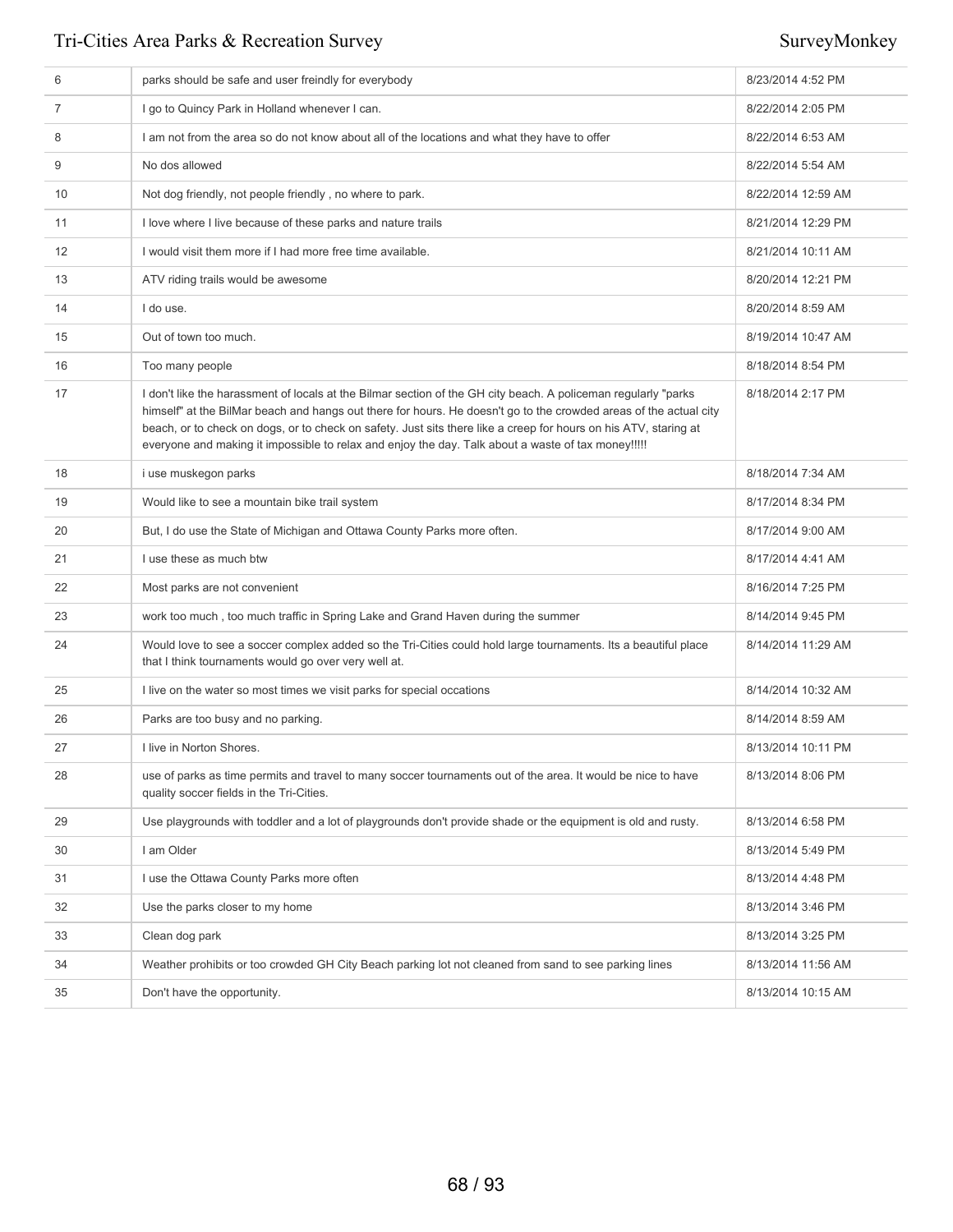# **Q18 Is there a need to acquire additional public green space and recreation areas? (Select 1 answer by the location in which you live)**



| <b>Answer Choices</b>               | <b>Responses</b> |     |
|-------------------------------------|------------------|-----|
| Yes in the City of Ferrysburg       | 3.20%            | 22  |
| Yes In the City of Grand Haven      | 10.04%           | 69  |
| Yes in Grand Haven Charter Township | 13.10%           | 90  |
| Yes in Spring Lake Township         | 17.03%           | 117 |
| Yes in the Village of Spring Lake   | 5.24%            | 36  |
| <b>No</b>                           | 20.52%           | 141 |
| Undecided                           | 30.86%           | 212 |
| <b>Total</b>                        |                  | 687 |

| # | Other (please specify)                                                                                                             | Date              |
|---|------------------------------------------------------------------------------------------------------------------------------------|-------------------|
|   | Not if it involves destroying wetlands to cut a useless shortcut through the marsh to build a boardwalk few people<br>use.         | 9/8/2014 11:30 AM |
|   | I would like to see the greenspace managed rather than acquire more.                                                               | 9/5/2014 2:04 PM  |
|   | it would be great if coast quard park expanded more NE to cut off that private property area and connect more to<br>N.Ottawa Dunes | 9/2/2014 12:16 PM |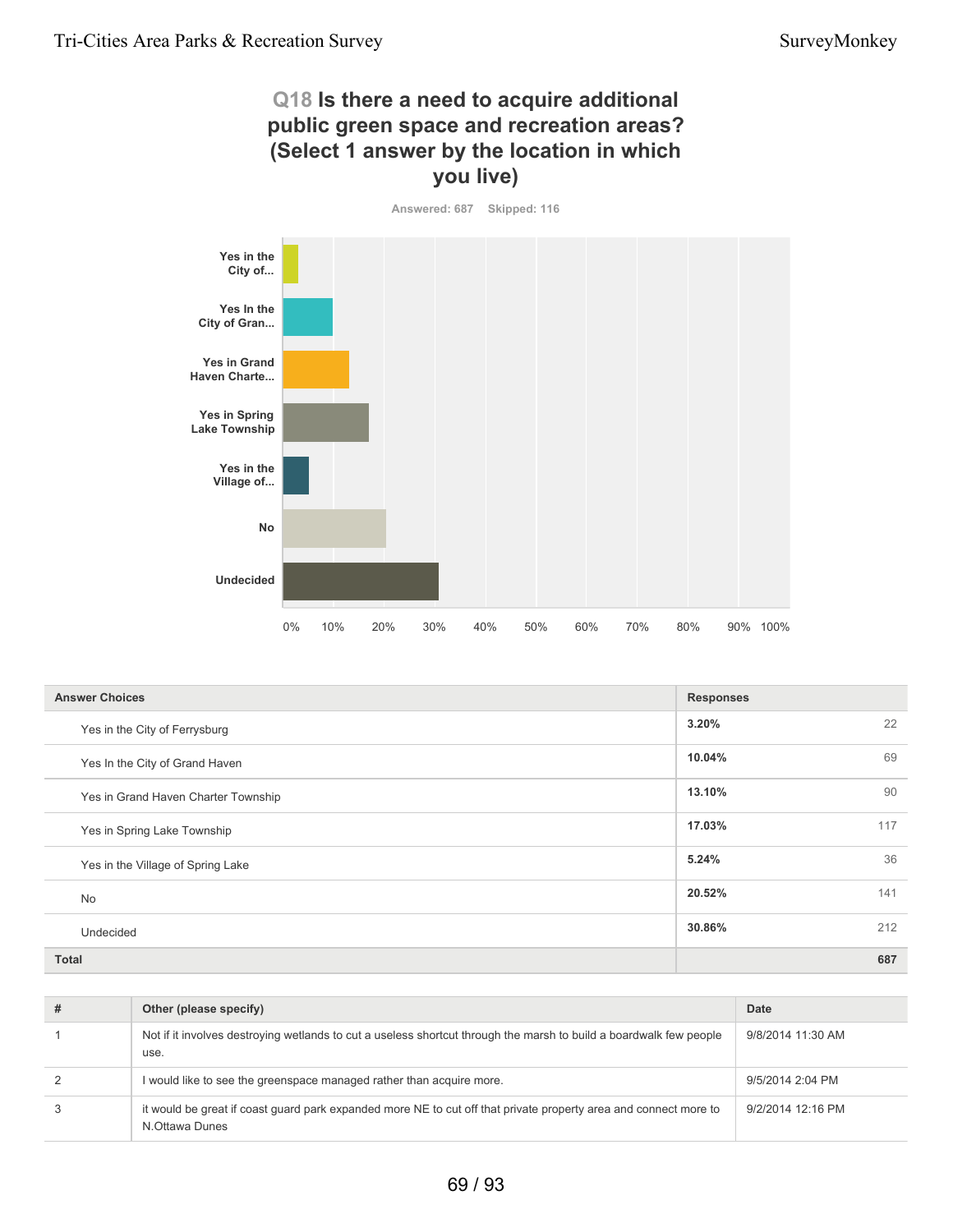| 4  | No specific area - the general area                                                                                                                                                                                                                                                                                                                             | 8/29/2014 11:15 AM |
|----|-----------------------------------------------------------------------------------------------------------------------------------------------------------------------------------------------------------------------------------------------------------------------------------------------------------------------------------------------------------------|--------------------|
| 5  | location of green space/recreation areas should be made based on regional need                                                                                                                                                                                                                                                                                  | 8/26/2014 10:29 AM |
| 6  | not sure                                                                                                                                                                                                                                                                                                                                                        | 8/25/2014 7:59 PM  |
| 7  | Robinson Twp if only available space for a real baseball facility.                                                                                                                                                                                                                                                                                              | 8/24/2014 8:06 AM  |
| 8  | Yes, Montcalm                                                                                                                                                                                                                                                                                                                                                   | 8/24/2014 7:57 AM  |
| 9  | More inner city playground type areas w picnic type shelter                                                                                                                                                                                                                                                                                                     | 8/22/2014 5:01 PM  |
| 10 | This dogpark could be MUCH bigger with better entrance gates that dogs can't push open.                                                                                                                                                                                                                                                                         | 8/22/2014 2:06 PM  |
| 11 | SL could use updated parks                                                                                                                                                                                                                                                                                                                                      | 8/22/2014 9:57 AM  |
| 12 | Meaning?                                                                                                                                                                                                                                                                                                                                                        | 8/22/2014 1:03 AM  |
| 13 | If available purchase!                                                                                                                                                                                                                                                                                                                                          | 8/21/2014 12:30 PM |
| 14 | improve what we have.                                                                                                                                                                                                                                                                                                                                           | 8/20/2014 5:23 PM  |
| 15 | Even though I live in GHT. I would go to a new pubilc green space in Ferrysburg, City of GH, SP Lk.                                                                                                                                                                                                                                                             | 8/20/2014 1:41 PM  |
| 16 | all areas could benefit from this.                                                                                                                                                                                                                                                                                                                              | 8/19/2014 8:57 PM  |
| 17 | In the north side of spring lake/ferrysburg                                                                                                                                                                                                                                                                                                                     | 8/19/2014 6:16 PM  |
| 18 | Lots of green space is important to me                                                                                                                                                                                                                                                                                                                          | 8/19/2014 3:43 PM  |
| 19 | Harbor Island - Sports Complex (Soccer Volleyball)                                                                                                                                                                                                                                                                                                              | 8/19/2014 1:45 PM  |
| 20 | Always important to acquire and conserve as much green space as possible. as much green s                                                                                                                                                                                                                                                                       | 8/19/2014 1:16 PM  |
| 21 | We are too new to the area to speak to this.                                                                                                                                                                                                                                                                                                                    | 8/19/2014 10:30 AM |
| 22 | There are some "public areas" along Lakeview Ave in Spring Lake. They are marked with signs and are<br>ridiculous. No one will ever use these. What a waste and embarrassment! Whoever approved this should be fired<br>in my opinion. Give that land back to the neighbors. Note: I'm not one of the neighbors, just walk down that road<br>from time to time. | 8/19/2014 10:29 AM |
| 23 | Not sure if this applies to the Village or Township, but would love to see the boardwalk that starts just East of the<br>Holiday Inn extended further East along the river                                                                                                                                                                                      | 8/18/2014 4:25 PM  |
| 24 | I feel it is important to acquire and preserve green space in all of our communities for us, and our future<br>generations to enjoy.                                                                                                                                                                                                                            | 8/18/2014 9:20 AM  |
| 25 | Expand Kitchel-Lindquest dunes North to Coast Guard Park.                                                                                                                                                                                                                                                                                                       | 8/17/2014 5:29 PM  |
| 26 | depends on cost/benefit                                                                                                                                                                                                                                                                                                                                         | 8/17/2014 6:23 AM  |
| 27 | Bike path expansion in Crockery Township going down State road just like Spring Twp has and plans to continue<br>towards 144 th Ave. Crockery needs to expand east on State from 144th to 130th Ave                                                                                                                                                             | 8/16/2014 10:48 PM |
| 28 | Or expand some                                                                                                                                                                                                                                                                                                                                                  | 8/16/2014 7:28 PM  |
| 29 | ferrysburg has quite a few green spaces                                                                                                                                                                                                                                                                                                                         | 8/16/2014 5:59 PM  |
| 30 | We need more soccer fields                                                                                                                                                                                                                                                                                                                                      | 8/15/2014 11:19 AM |
| 31 | Expand the greenway                                                                                                                                                                                                                                                                                                                                             | 8/13/2014 10:31 PM |
| 32 | Yes muskegon                                                                                                                                                                                                                                                                                                                                                    | 8/13/2014 10:09 PM |
| 33 | yes, in the dune preserve.                                                                                                                                                                                                                                                                                                                                      | 8/13/2014 9:57 PM  |
| 34 | Saving green space important everywhere.                                                                                                                                                                                                                                                                                                                        | 8/13/2014 7:07 PM  |
| 35 | I do not live in the tri-counties area, but highly support public green space and recreational areas                                                                                                                                                                                                                                                            | 8/13/2014 4:21 PM  |
| 36 | In the northern part of the county                                                                                                                                                                                                                                                                                                                              | 8/13/2014 3:24 PM  |
| 37 | yes - use availability, quality of site, access to determine location                                                                                                                                                                                                                                                                                           | 8/13/2014 9:23 AM  |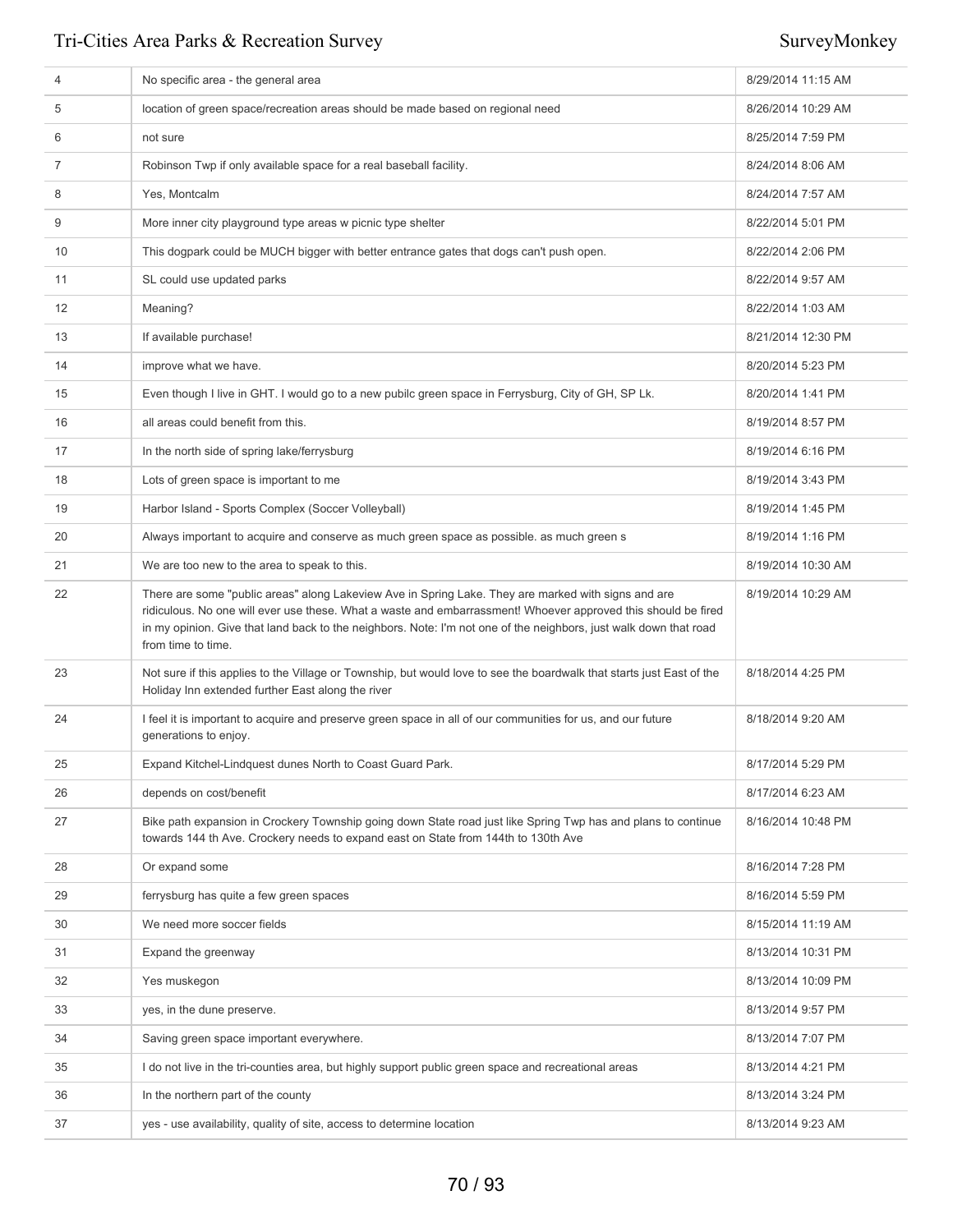**Q19 NORA-Northwest Ottawa Recreation Authority provides recreational programming for areas within the Grand Haven Public Schools District and Spring Lake Recreation Commission provides recreational programming for areas within the Spring Lake Public Schools District.Would you support the merging of these two entities into one Recreation Authority which provides programming throughout the Tri-Cities area?**



**Answered: 651 Skipped: 152**

| <b>Answer Choices</b> | <b>Responses</b> |
|-----------------------|------------------|
| Yes                   | 84.18%<br>548    |
| <b>No</b>             | 15.82%<br>103    |
| <b>Total</b>          | 651              |

| # | Other (please specify)                                                                                                                                                                                  | Date               |
|---|---------------------------------------------------------------------------------------------------------------------------------------------------------------------------------------------------------|--------------------|
|   | not sure, would need to know how sports programming would be impacted. Like ease, size and accessibility of<br>Spring Lake summer sports programs.                                                      | 9/2/2014 10:37 AM  |
|   | beaware some S.L. township children attend Fruitport schools your lacking getting the word out to them!                                                                                                 | 8/29/2014 12:33 PM |
| 3 | I would need to do more research on this subject                                                                                                                                                        | 8/28/2014 5:36 PM  |
| 4 | what does this have to do with the state five year plan i thought this was to make it easier for the park boards                                                                                        | 8/27/2014 4:12 PM  |
| 5 | The focus needs to be on adding more baseball fields before a merge would be possible. We can't find a way to<br>share fields within our own community, so adding another would complicate that factor. | 8/26/2014 3:48 PM  |
| 6 | I would support so long as the Y and other organizations that provide recreation are part of the long term<br>recreation plan for Northwest Ottawa County                                               | 8/26/2014 10:29 AM |
|   | Don't know                                                                                                                                                                                              | 8/25/2014 7:59 PM  |
| 8 | way way long overdue!!!!!!!!!!!!                                                                                                                                                                        | 8/25/2014 5:12 PM  |
|   |                                                                                                                                                                                                         |                    |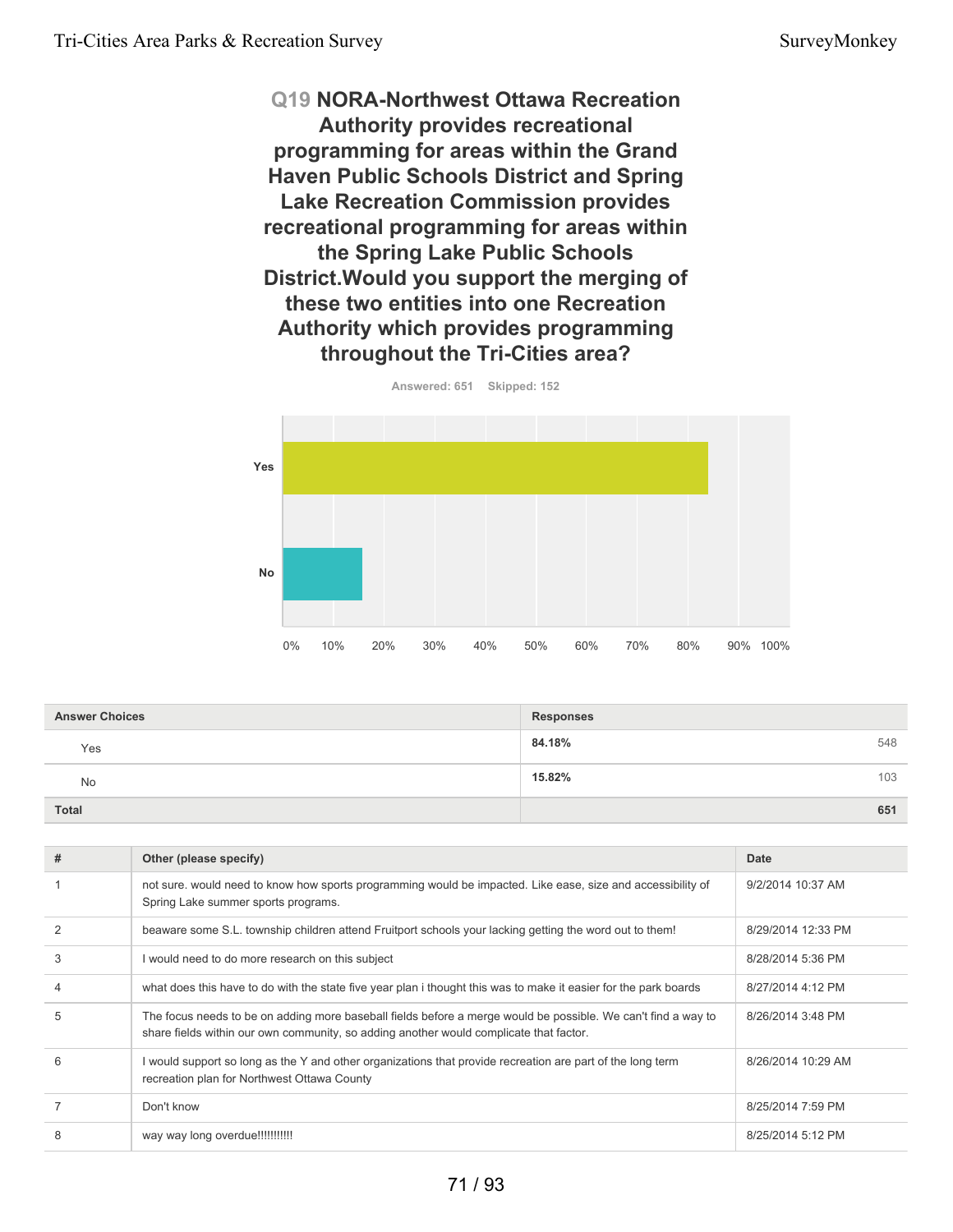| 9  | grand haven does not keep facilties in good conditon                                                                                                                                                               | 8/25/2014 7:49 AM  |
|----|--------------------------------------------------------------------------------------------------------------------------------------------------------------------------------------------------------------------|--------------------|
| 10 | not under the current political and physical set up                                                                                                                                                                | 8/24/2014 8:06 AM  |
| 11 | not sure                                                                                                                                                                                                           | 8/23/2014 9:47 PM  |
| 12 | That's more complicated than a yes or no question                                                                                                                                                                  | 8/22/2014 10:17 AM |
| 13 | long long overdue!!!!!!!!!!!!                                                                                                                                                                                      | 8/22/2014 9:57 AM  |
| 14 | a complex with outdoor pool. .maybe use failed condo development complex at bridge. make use of the eye sore.<br>that was a poor decision that many locals believed would fail, and it did, nice job city council. | 8/22/2014 7:41 AM  |
| 15 | From out of town, N/A                                                                                                                                                                                              | 8/22/2014 6:54 AM  |
| 16 | Not sure                                                                                                                                                                                                           | 8/21/2014 10:51 PM |
| 17 | not sure one huge conglomerate would help this situation. I am very satisfied with NORA as I am sure SL loves<br>RC.                                                                                               | 8/21/2014 4:22 PM  |
| 18 | to far for some parents to drive or ability to get children to far away facilities                                                                                                                                 | 8/21/2014 3:45 PM  |
| 19 | But concerned regarding the funding                                                                                                                                                                                | 8/21/2014 3:00 PM  |
| 20 | on condition that it is not cost prohibitive for participants                                                                                                                                                      | 8/21/2014 1:50 PM  |
| 21 | Don't know                                                                                                                                                                                                         | 8/21/2014 12:59 PM |
| 22 | About time to not duplicate so many services!                                                                                                                                                                      | 8/21/2014 12:30 PM |
| 23 | If saves \$                                                                                                                                                                                                        | 8/21/2014 12:08 PM |
| 24 | I don't know enough to say                                                                                                                                                                                         | 8/21/2014 11:27 AM |
| 25 | Build your own City Park, with gym, b-ball court, locker rooms. Some can't afford the "Y"!                                                                                                                         | 8/20/2014 4:57 PM  |
| 26 | It would provide a regional collaboration of our community to offer more Recreational services.                                                                                                                    | 8/20/2014 1:41 PM  |
| 27 | If it might improve the status quo                                                                                                                                                                                 | 8/19/2014 9:47 PM  |
| 28 | undecided                                                                                                                                                                                                          | 8/19/2014 9:44 PM  |
| 29 | no opinion                                                                                                                                                                                                         | 8/19/2014 8:57 PM  |
| 30 | Should be determined by resident                                                                                                                                                                                   | 8/19/2014 8:14 PM  |
| 31 | <b>MAYBE</b>                                                                                                                                                                                                       | 8/19/2014 3:34 PM  |
| 32 | need to know more about it                                                                                                                                                                                         | 8/19/2014 2:49 PM  |
| 33 | Yes, if I knew more about estimated benefits.                                                                                                                                                                      | 8/19/2014 1:16 PM  |
| 34 | If money can be saved                                                                                                                                                                                              | 8/19/2014 12:12 PM |
| 35 | undecided                                                                                                                                                                                                          | 8/19/2014 11:35 AM |
| 36 | I feel control should be a local item. Would it work better if the money were combined?                                                                                                                            | 8/19/2014 10:30 AM |
| 37 | Don't know                                                                                                                                                                                                         | 8/19/2014 10:18 AM |
| 38 | Depends on net effect. If an even split of resources, then I would support. If SL ends up with fewer resources,<br>then I would not support.                                                                       | 8/19/2014 10:17 AM |
| 39 | It has to be a give and take - for example same rates at the aquatic center if the park ends up in GH. SL get s use<br>of Mulligans Hollow.                                                                        | 8/18/2014 9:45 PM  |
| 40 | I do not know, because I am unaware of the group or what kind of programming they provide.                                                                                                                         | 8/18/2014 9:20 AM  |
| 41 | Unsure                                                                                                                                                                                                             | 8/18/2014 7:50 AM  |
| 42 | Yes but should not expand budget                                                                                                                                                                                   | 8/17/2014 3:11 PM  |
| 43 | Not sure, what are the benefits?                                                                                                                                                                                   | 8/17/2014 2:10 PM  |
| 44 | Not familiar with either organization, no opinion                                                                                                                                                                  | 8/17/2014 10:31 AM |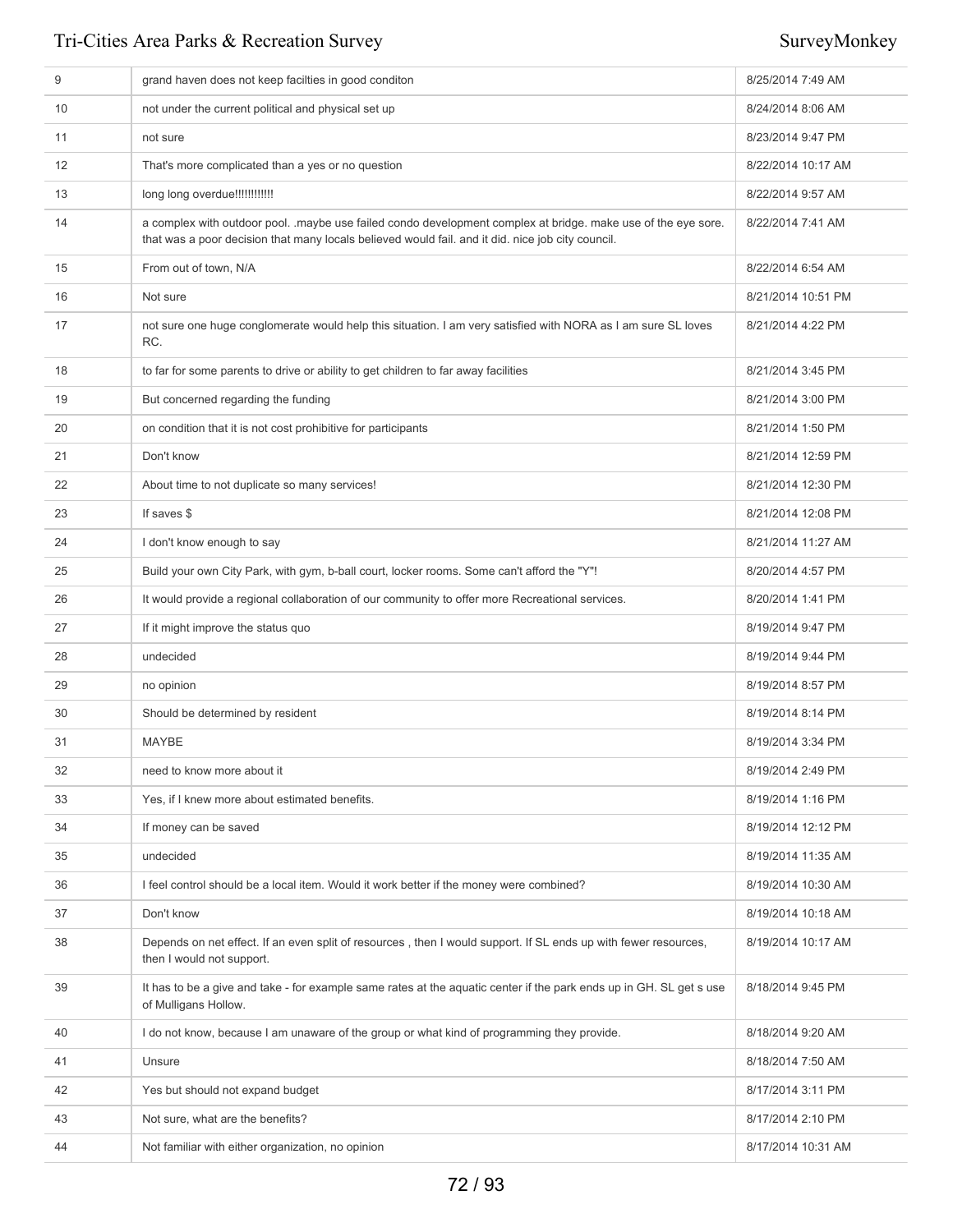| 45 | Not sure.                                                                                                                                             | 8/17/2014 9:45 AM  |
|----|-------------------------------------------------------------------------------------------------------------------------------------------------------|--------------------|
| 46 | would need to see specifics before I would support. This is way too vague                                                                             | 8/17/2014 6:23 AM  |
| 47 | If it would save \$\$\$\$ ffor us tax payers                                                                                                          | 8/16/2014 6:18 PM  |
| 48 | IF we don't compromise the quality of either program                                                                                                  | 8/15/2014 11:10 AM |
| 49 | Don't like having to drive to spring Lake for activities and like my kids to be in sports with just kids who go to<br>Grand Haven not other districts | 8/15/2014 9:44 AM  |
| 50 | need more info                                                                                                                                        | 8/15/2014 7:51 AM  |
| 51 | I would need to learn more about it before deciding                                                                                                   | 8/14/2014 8:58 PM  |
| 52 | I don't know enough about the impact of merging the two entities                                                                                      | 8/14/2014 4:16 PM  |
| 53 | Possibly depending on location of new facilities.                                                                                                     | 8/14/2014 2:54 PM  |
| 54 | I would need to understand the potential benefits of combining these entities before supporting.                                                      | 8/14/2014 12:06 PM |
| 55 | Need more information on intended merger outcomes before can answer.                                                                                  | 8/14/2014 11:09 AM |
| 56 | It would depend on whether opportunities would be affordable to those who do not have disposable income.                                              | 8/14/2014 10:13 AM |
| 57 | I do not live in the area                                                                                                                             | 8/14/2014 7:40 AM  |
| 58 | I would need more information on the benefits of doing this.                                                                                          | 8/13/2014 9:34 PM  |
| 59 | I do not support NORA building its own facilities as we already have GHAPS, Spring Lake Public Schools and the<br><b>YMCA</b> with facilities         | 8/13/2014 9:08 PM  |
| 60 | maybe, depends on understanding the pros and cons                                                                                                     | 8/13/2014 4:50 PM  |
| 61 | Undecided                                                                                                                                             | 8/13/2014 4:36 PM  |
| 62 | Not the area                                                                                                                                          | 8/13/2014 3:48 PM  |
| 63 | Live out of that district                                                                                                                             | 8/13/2014 3:29 PM  |
| 64 | Merge the governments                                                                                                                                 | 8/13/2014 3:27 PM  |
| 65 | silly not to otherwise duplicating admin exspense and time                                                                                            | 8/13/2014 3:26 PM  |
| 66 | it would depend on cost of the activities.                                                                                                            | 8/13/2014 3:25 PM  |
| 67 | need more info to make an educated decision                                                                                                           | 8/13/2014 3:25 PM  |
| 68 | Don't have enough information as to the pros and cons of merging                                                                                      | 8/13/2014 12:34 PM |
| 69 | No Opinion                                                                                                                                            | 8/13/2014 12:31 PM |
| 70 | doesn't matter                                                                                                                                        | 8/13/2014 11:57 AM |
|    | It would be worth looking into                                                                                                                        | 8/13/2014 9:58 AM  |
| 71 |                                                                                                                                                       |                    |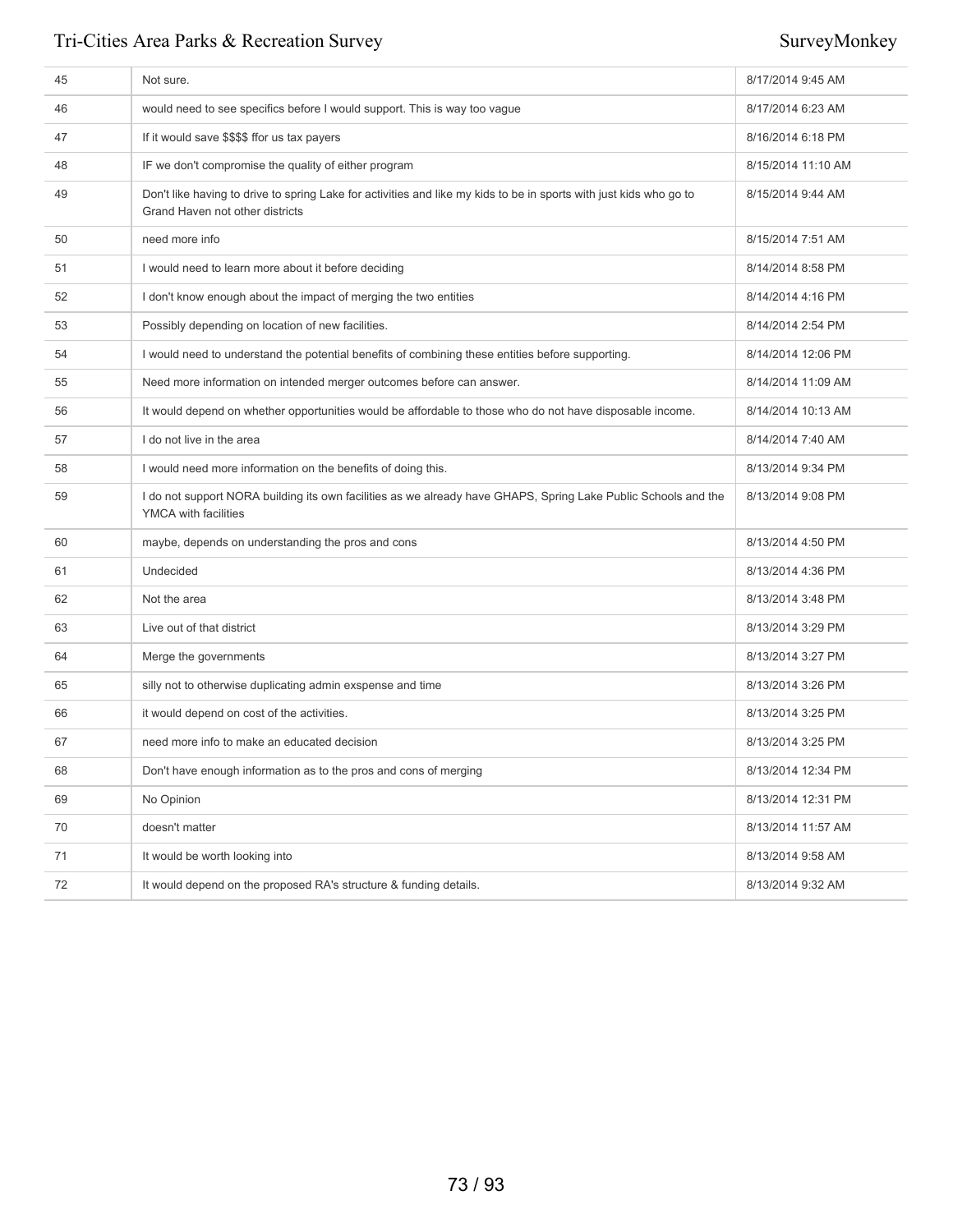**Q20 There have been discussions of building a large sports complex to provide for multiple fields for baseball, softball, soccer, lacrosse, and football as well as an indoor facility with gym space for basketball and volleyball. This is based on the need for additional facilities to provide more gym and field time to increase recreational opportunities. Development funds would be through grants and local funds.Would you support a voter approved millage proposal to help fund the development of this facility?**



**63.78%** 412 **36.22%** 234 **Total 646 Answer Choices Responses** Yes No

| # | Other (please specify)                                                                                     | Date               |
|---|------------------------------------------------------------------------------------------------------------|--------------------|
|   | Depends on the proposal and cost to me.                                                                    | 9/11/2014 4:56 PM  |
|   | include a swimming pool!!!!                                                                                | 9/5/2014 2:04 PM   |
| 3 | Let the schools fund - the community at large wont use                                                     | 9/1/2014 9:37 AM   |
| 4 | there are already many going unused, every time we visit park these places noone is ever using these areas | 8/29/2014 12:33 PM |
| 5 | Add pickleball                                                                                             | 8/29/2014 8:54 AM  |
| 6 | Competition swimming pool                                                                                  | 8/27/2014 1:55 PM  |
|   | 100 percent YES!!!                                                                                         | 8/26/2014 3:48 PM  |
| 8 | would if it was a comprehensive approach including the Y                                                   | 8/26/2014 10:29 AM |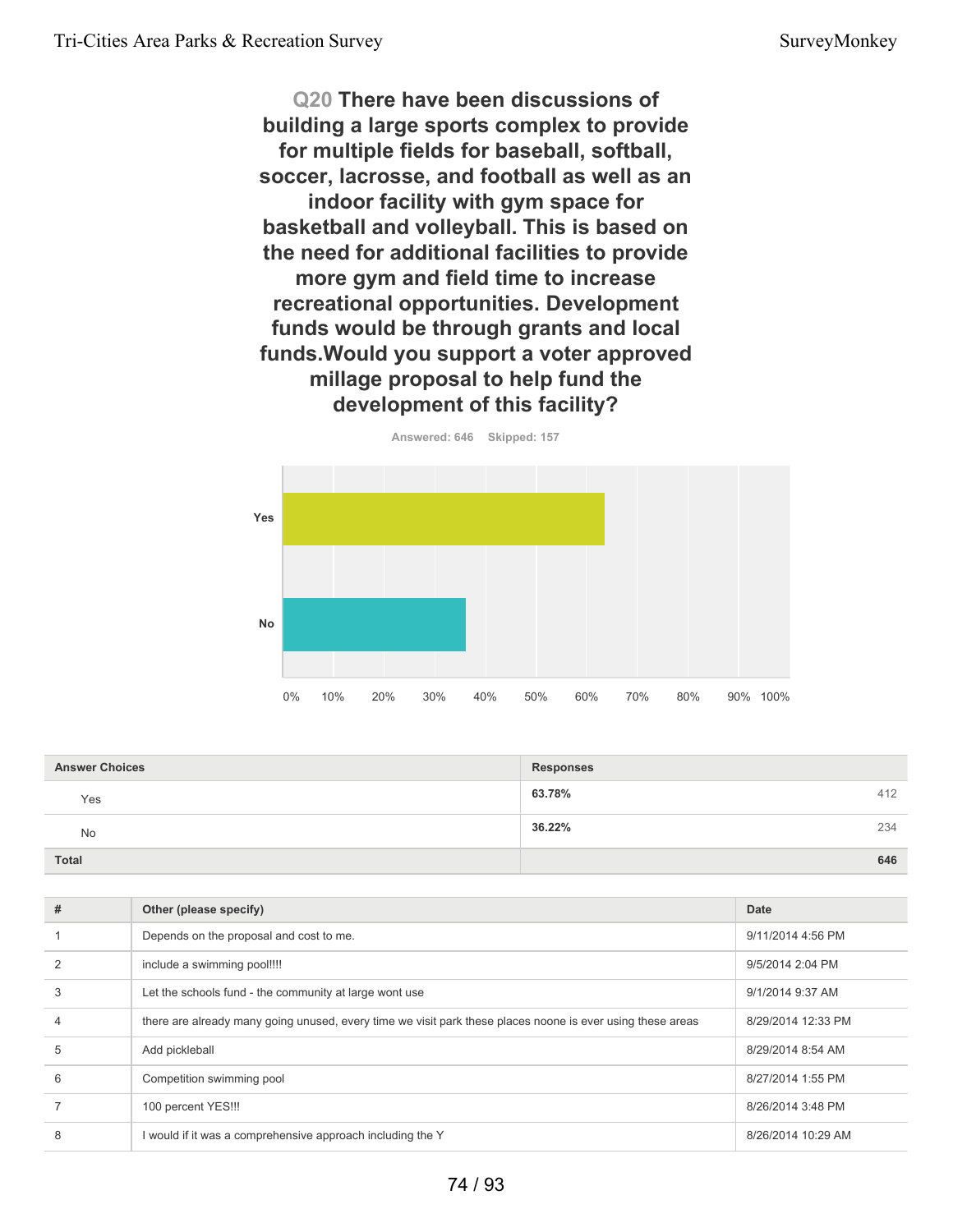| 9  | Not sure                                                                                                                                                                                                                                                                                                                                                                                                                                                                                                                                                                                                                                                                                                                                                                                                                      | 8/25/2014 7:59 PM  |
|----|-------------------------------------------------------------------------------------------------------------------------------------------------------------------------------------------------------------------------------------------------------------------------------------------------------------------------------------------------------------------------------------------------------------------------------------------------------------------------------------------------------------------------------------------------------------------------------------------------------------------------------------------------------------------------------------------------------------------------------------------------------------------------------------------------------------------------------|--------------------|
| 10 | once again, long overdue                                                                                                                                                                                                                                                                                                                                                                                                                                                                                                                                                                                                                                                                                                                                                                                                      | 8/25/2014 5:12 PM  |
| 11 | Not a chance!                                                                                                                                                                                                                                                                                                                                                                                                                                                                                                                                                                                                                                                                                                                                                                                                                 | 8/25/2014 3:37 PM  |
| 12 | Possibly. Would need to see details (i.e., cost, location, etc.).                                                                                                                                                                                                                                                                                                                                                                                                                                                                                                                                                                                                                                                                                                                                                             | 8/25/2014 1:31 PM  |
| 13 | not in the voting district                                                                                                                                                                                                                                                                                                                                                                                                                                                                                                                                                                                                                                                                                                                                                                                                    | 8/25/2014 11:43 AM |
| 14 | maybe                                                                                                                                                                                                                                                                                                                                                                                                                                                                                                                                                                                                                                                                                                                                                                                                                         | 8/25/2014 9:37 AM  |
| 15 | Baseball is a necessity                                                                                                                                                                                                                                                                                                                                                                                                                                                                                                                                                                                                                                                                                                                                                                                                       | 8/23/2014 9:10 PM  |
| 16 | If it included exercise equipment and accessible to ALL incomes                                                                                                                                                                                                                                                                                                                                                                                                                                                                                                                                                                                                                                                                                                                                                               | 8/22/2014 5:01 PM  |
| 17 | Not sure                                                                                                                                                                                                                                                                                                                                                                                                                                                                                                                                                                                                                                                                                                                                                                                                                      | 8/22/2014 4:45 PM  |
| 18 | I think it would be a waste of money, better spent on better dog parks.                                                                                                                                                                                                                                                                                                                                                                                                                                                                                                                                                                                                                                                                                                                                                       | 8/22/2014 2:06 PM  |
| 19 | Not at this time, but not closing the door in the future                                                                                                                                                                                                                                                                                                                                                                                                                                                                                                                                                                                                                                                                                                                                                                      | 8/22/2014 10:17 AM |
| 20 | you need to include picklrball. fastest growing sport for seniors!!!!!!!!!!!                                                                                                                                                                                                                                                                                                                                                                                                                                                                                                                                                                                                                                                                                                                                                  | 8/22/2014 9:57 AM  |
| 21 | city of Grand Haven needs community pool outside HS                                                                                                                                                                                                                                                                                                                                                                                                                                                                                                                                                                                                                                                                                                                                                                           | 8/22/2014 9:55 AM  |
| 22 | UnDicided                                                                                                                                                                                                                                                                                                                                                                                                                                                                                                                                                                                                                                                                                                                                                                                                                     | 8/22/2014 9:34 AM  |
| 23 | use waisted space rather than create new. ex the failed condo complex at bridge, nice eye sore for visitors to see<br>as they cone into town. make it useful. thw soccer fields and boat launch are already nearby.                                                                                                                                                                                                                                                                                                                                                                                                                                                                                                                                                                                                           | 8/22/2014 7:41 AM  |
| 24 | Yes, if I lived in the area.                                                                                                                                                                                                                                                                                                                                                                                                                                                                                                                                                                                                                                                                                                                                                                                                  | 8/22/2014 6:54 AM  |
| 25 | Not sure                                                                                                                                                                                                                                                                                                                                                                                                                                                                                                                                                                                                                                                                                                                                                                                                                      | 8/21/2014 10:51 PM |
| 26 | YES we need this very much. Our districts are growing and our students are proving through their testing<br>scores and athletic abilites that they have EARNED this type of facility in our community. We need to be able to<br>train in all sporting arenas out of season in order to keep our students viable to compete with larger communities<br>who have these facilities and can offer training camps on site IN THEIR communities - which keeps the cost and<br>time issue down for parents who would no longer have to SEND their kids away for days and nights at costly<br>camps. We could provide them here in our community of excellence for our students. LETS GET THIS<br>STARTED TRI CITIES thank you for this survey. Best wishes, Marcy Green Proud MOM and REALOR GH<br>Coldwell Banker Woodland Schmidt. | 8/21/2014 4:22 PM  |
| 27 | why dont we use the facilities that are already funded through public schools                                                                                                                                                                                                                                                                                                                                                                                                                                                                                                                                                                                                                                                                                                                                                 | 8/21/2014 1:50 PM  |
| 28 | Not a voter                                                                                                                                                                                                                                                                                                                                                                                                                                                                                                                                                                                                                                                                                                                                                                                                                   | 8/21/2014 12:59 PM |
| 29 | Ice for skating & hockey                                                                                                                                                                                                                                                                                                                                                                                                                                                                                                                                                                                                                                                                                                                                                                                                      | 8/21/2014 12:23 PM |
| 30 | undecided                                                                                                                                                                                                                                                                                                                                                                                                                                                                                                                                                                                                                                                                                                                                                                                                                     | 8/21/2014 11:26 AM |
| 31 | No! We already have these facilities! Why duplicate the effort?                                                                                                                                                                                                                                                                                                                                                                                                                                                                                                                                                                                                                                                                                                                                                               | 8/21/2014 10:16 AM |
| 32 | om; y iof includes enough area for pickleball.                                                                                                                                                                                                                                                                                                                                                                                                                                                                                                                                                                                                                                                                                                                                                                                | 8/21/2014 6:47 AM  |
| 33 |                                                                                                                                                                                                                                                                                                                                                                                                                                                                                                                                                                                                                                                                                                                                                                                                                               | 8/20/2014 4:57 PM  |
| 34 | not eligible to vote in those areas                                                                                                                                                                                                                                                                                                                                                                                                                                                                                                                                                                                                                                                                                                                                                                                           | 8/20/2014 3:39 PM  |
| 35 | I would support IF tennis and/or pickleball courts were included.                                                                                                                                                                                                                                                                                                                                                                                                                                                                                                                                                                                                                                                                                                                                                             | 8/20/2014 2:23 PM  |
| 36 | indoor gym space for pickleball is needed                                                                                                                                                                                                                                                                                                                                                                                                                                                                                                                                                                                                                                                                                                                                                                                     | 8/20/2014 11:03 AM |
| 37 | Great Idea! will get tons of use                                                                                                                                                                                                                                                                                                                                                                                                                                                                                                                                                                                                                                                                                                                                                                                              | 8/20/2014 10:45 AM |
| 38 | if had pickle ball as part of. this is the fastest growing sport in usa.                                                                                                                                                                                                                                                                                                                                                                                                                                                                                                                                                                                                                                                                                                                                                      | 8/20/2014 9:02 AM  |
| 39 | Not any greater costs than current funding                                                                                                                                                                                                                                                                                                                                                                                                                                                                                                                                                                                                                                                                                                                                                                                    | 8/19/2014 10:37 PM |
| 40 | only if pickleball courts are included                                                                                                                                                                                                                                                                                                                                                                                                                                                                                                                                                                                                                                                                                                                                                                                        | 8/19/2014 8:57 PM  |
| 41 | Gym space for Pickleball                                                                                                                                                                                                                                                                                                                                                                                                                                                                                                                                                                                                                                                                                                                                                                                                      | 8/19/2014 8:37 PM  |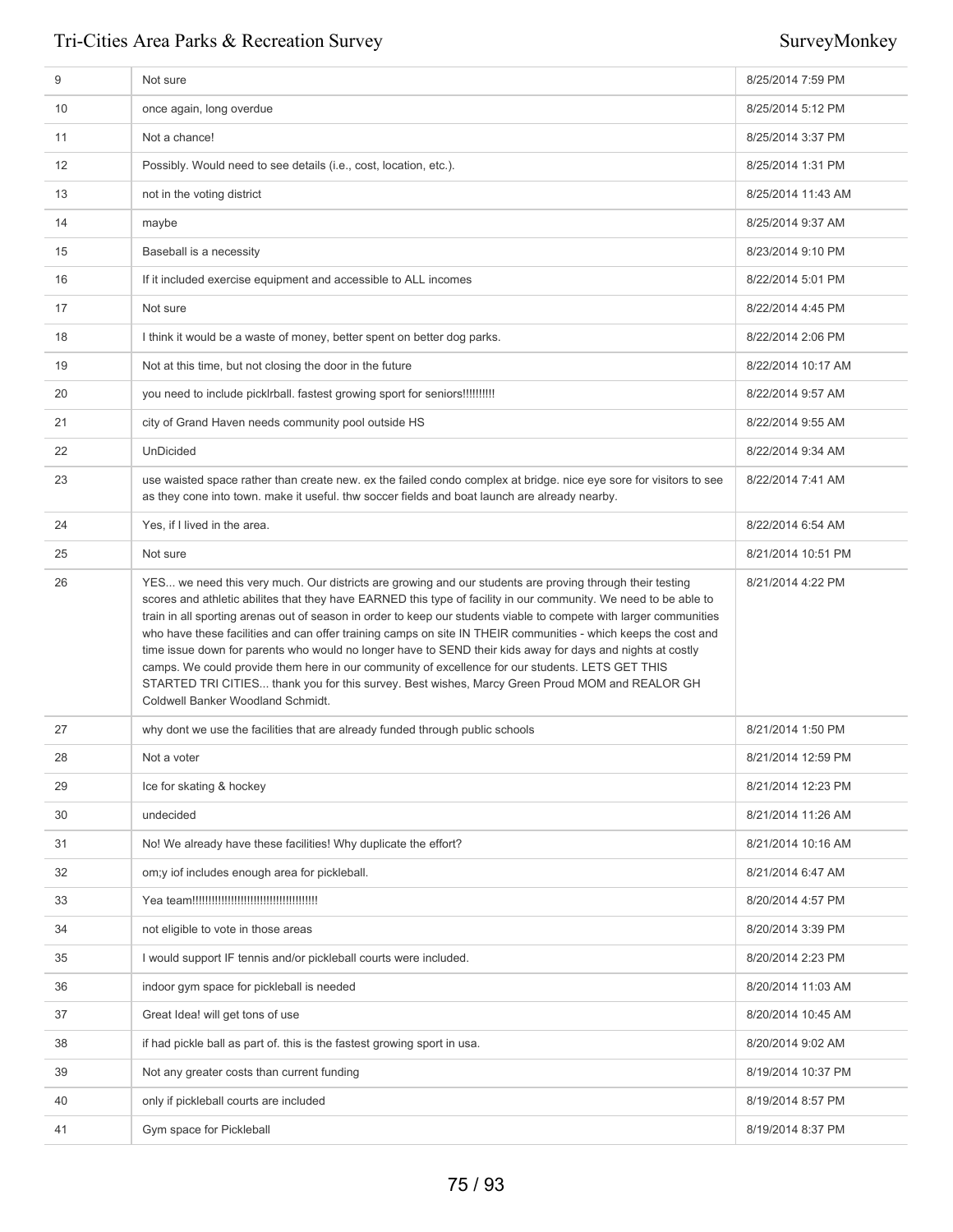| 42 | if pickleball courts included                                                                                                                                                                                                                                                                                                                                                                                                                                                                           | 8/19/2014 8:28 PM  |
|----|---------------------------------------------------------------------------------------------------------------------------------------------------------------------------------------------------------------------------------------------------------------------------------------------------------------------------------------------------------------------------------------------------------------------------------------------------------------------------------------------------------|--------------------|
| 43 | include pickleball courts in the gyms                                                                                                                                                                                                                                                                                                                                                                                                                                                                   | 8/19/2014 7:47 PM  |
| 44 | We already have school buildings which should be used.                                                                                                                                                                                                                                                                                                                                                                                                                                                  | 8/19/2014 7:07 PM  |
| 45 | The indoor space needs to include room for winter practice areas for baseball/football/soccer, goodsize<br>field/batting cages etc                                                                                                                                                                                                                                                                                                                                                                      | 8/19/2014 6:04 PM  |
| 46 | yes if the millage request is reasonable, based on our retirement budget                                                                                                                                                                                                                                                                                                                                                                                                                                | 8/19/2014 2:11 PM  |
| 47 | Probably but it would depend on location and other factors.                                                                                                                                                                                                                                                                                                                                                                                                                                             | 8/19/2014 1:16 PM  |
| 48 | Probably not, unless there is a demonstrated need in addition to the school facilities in the area.                                                                                                                                                                                                                                                                                                                                                                                                     | 8/19/2014 10:18 AM |
| 49 | Depends on location of the complex. Would need to be convenient to SL residents.                                                                                                                                                                                                                                                                                                                                                                                                                        | 8/19/2014 10:17 AM |
| 50 | In Spring Lake, we have the fitness and aquatic center                                                                                                                                                                                                                                                                                                                                                                                                                                                  | 8/19/2014 10:09 AM |
| 51 | Yes, with a pool available to NW Spring Lake Township residents (not eligible for SLFAC membership)                                                                                                                                                                                                                                                                                                                                                                                                     | 8/19/2014 10:07 AM |
| 52 | Would prefer to figure out a way to use the existing school facilities                                                                                                                                                                                                                                                                                                                                                                                                                                  | 8/19/2014 9:46 AM  |
| 53 | if it included tennis                                                                                                                                                                                                                                                                                                                                                                                                                                                                                   | 8/18/2014 10:21 PM |
| 54 | If they included some tennis courts.                                                                                                                                                                                                                                                                                                                                                                                                                                                                    | 8/18/2014 8:11 PM  |
| 55 | would need to understand details                                                                                                                                                                                                                                                                                                                                                                                                                                                                        | 8/18/2014 11:59 AM |
| 56 | need to know more                                                                                                                                                                                                                                                                                                                                                                                                                                                                                       | 8/18/2014 9:26 AM  |
| 57 | Although I would not us this type of facility, I would support it for the greater good of the community.                                                                                                                                                                                                                                                                                                                                                                                                | 8/18/2014 9:20 AM  |
| 58 | Yes, but only if done cooperatively with the YMCA.                                                                                                                                                                                                                                                                                                                                                                                                                                                      | 8/17/2014 9:14 PM  |
| 59 | I would need more information                                                                                                                                                                                                                                                                                                                                                                                                                                                                           | 8/17/2014 11:02 AM |
| 60 | Would need to know the cost and how much it would increase my taxes                                                                                                                                                                                                                                                                                                                                                                                                                                     | 8/17/2014 9:06 AM  |
| 61 | But selfishly, I would want it in my community. I probably wouldn't use it much if it was located in Grand Haven.                                                                                                                                                                                                                                                                                                                                                                                       | 8/17/2014 9:01 AM  |
| 62 | depends on where the building and facilities are located.                                                                                                                                                                                                                                                                                                                                                                                                                                               | 8/17/2014 8:19 AM  |
| 63 | Maybe. I would need to learn more about what it would mean for traffic in our community, and space. Where<br>would it be located?                                                                                                                                                                                                                                                                                                                                                                       | 8/17/2014 6:53 AM  |
| 64 | Again, using this wish list to make future plans is very flawed. I am against any public tax money going to build a<br>complex with facilities that are alreaady availablae to the public (the Y for example).                                                                                                                                                                                                                                                                                          | 8/17/2014 6:23 AM  |
| 65 | Only if it included an indoor track for walking or running in winter. If not I would not support it, schools have<br>indoor gyms. Better utilize the facilities we have by opening up school gyms after school and on weekends.                                                                                                                                                                                                                                                                         | 8/17/2014 4:44 AM  |
| 66 | But not only for organized teams or adults. Open times for kids should be readily available                                                                                                                                                                                                                                                                                                                                                                                                             | 8/16/2014 7:28 PM  |
| 67 | If I like what is planned and cost to every tax payer is incl.                                                                                                                                                                                                                                                                                                                                                                                                                                          | 8/16/2014 6:18 PM  |
| 68 | This is a fantastic idea!                                                                                                                                                                                                                                                                                                                                                                                                                                                                               | 8/15/2014 11:19 AM |
| 69 | I would need to know more about safety for our kids inside these buildings, but probably I would support anything<br>that gives kids an area to exercise for free.                                                                                                                                                                                                                                                                                                                                      | 8/15/2014 11:10 AM |
| 70 | pool too? and work out gym?                                                                                                                                                                                                                                                                                                                                                                                                                                                                             | 8/15/2014 10:28 AM |
| 71 | If a pool was part of the plan                                                                                                                                                                                                                                                                                                                                                                                                                                                                          | 8/15/2014 8:15 AM  |
| 72 | need to work with YMCA                                                                                                                                                                                                                                                                                                                                                                                                                                                                                  | 8/15/2014 7:51 AM  |
| 73 | Not sure                                                                                                                                                                                                                                                                                                                                                                                                                                                                                                | 8/15/2014 7:22 AM  |
| 74 | Not for all the above, SL just approved a very dumb bond for low spectator sports improvements and ignored<br>others. I would only support a complex that filled that gap. We have tons of soccer fields that can be used for<br>lacrosse as well, we don't need indoor as both GH and SL have those places. We need baseball fields more than<br>anything, real little league, travel ball, big enough to host tourneys and for school since they were frozen out of<br>the last bond. 8 field minimum | 8/15/2014 7:12 AM  |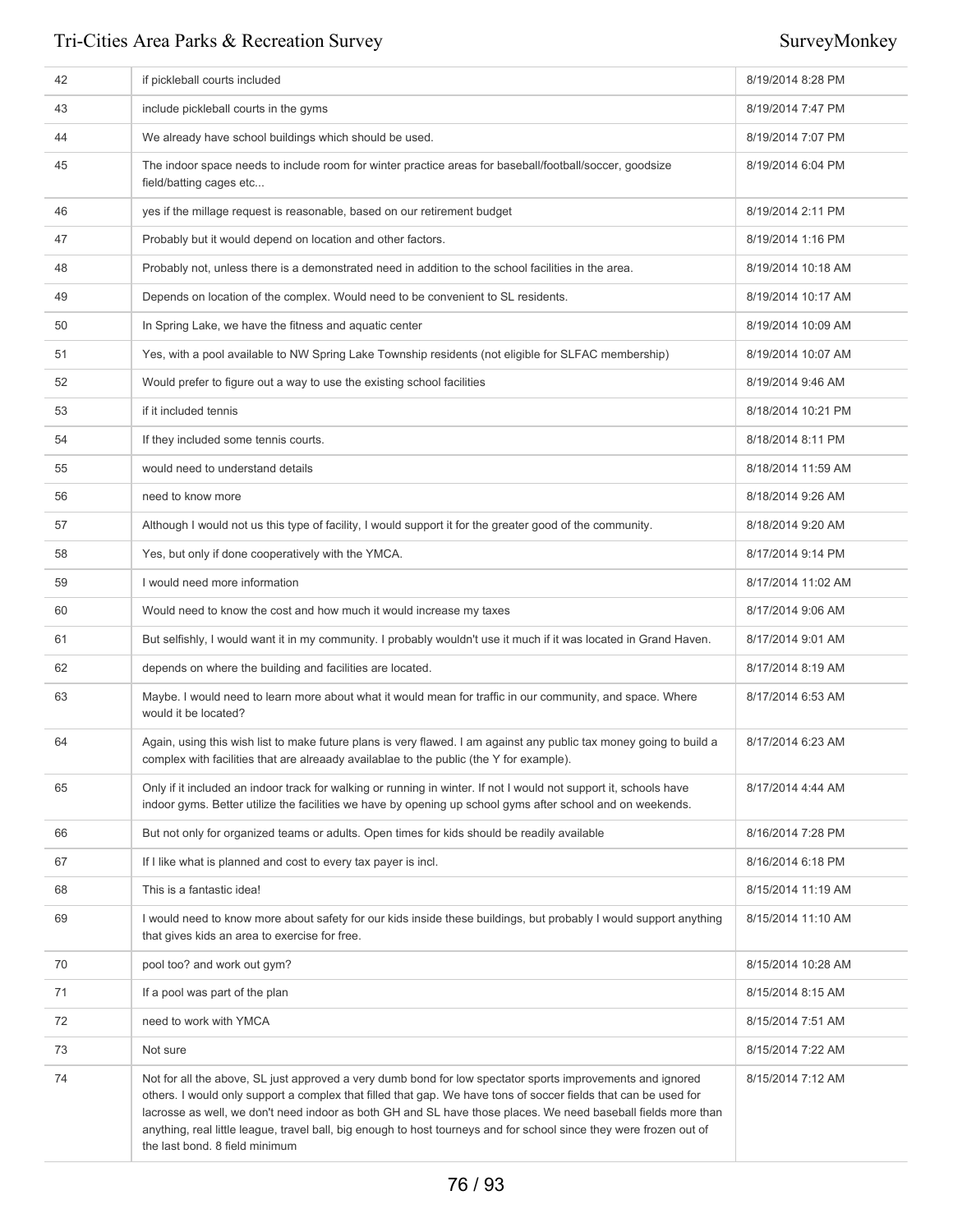| 75  | too much traffic congestion                                                                                                                                                   | 8/14/2014 9:49 PM  |
|-----|-------------------------------------------------------------------------------------------------------------------------------------------------------------------------------|--------------------|
| 76  | How would this be different from either the YMCA of School programs?                                                                                                          | 8/14/2014 12:06 PM |
| 77  | Would need to have more information to decide                                                                                                                                 | 8/14/2014 11:58 AM |
| 78  | Depends upon the scope of the project. I would support a millage for more athletic fields, but I would need more<br>information before I could support additional gymnasiums. | 8/14/2014 8:40 AM  |
| 79  | Yes if it also included an indoor public track for running                                                                                                                    | 8/14/2014 8:32 AM  |
| 80  | However coaching is more of an issue than facilities. Tri Cities program numbers are decreasing due to lack of<br>appropriate coaching.                                       | 8/14/2014 8:29 AM  |
| 81  | I do not live in the area                                                                                                                                                     | 8/14/2014 7:40 AM  |
| 82  | Spring Lake just passed a bond to develop and improve more sports facilities. I would like to see the impact of<br>this change before supporting an additional facility.      | 8/14/2014 2:56 AM  |
| 83  | Feel like I pay enough taxes already                                                                                                                                          | 8/13/2014 10:24 PM |
| 84  | I do not live in Ottawa county                                                                                                                                                | 8/13/2014 10:12 PM |
| 85  | not sure                                                                                                                                                                      | 8/13/2014 9:57 PM  |
| 86  | undecided at this time. I would need more information about the costs and the fees associated with using this<br>type of facility.                                            | 8/13/2014 9:34 PM  |
| 87  | Undecided                                                                                                                                                                     | 8/13/2014 8:47 PM  |
| 88  | only if more pickleball courts developed                                                                                                                                      | 8/13/2014 8:19 PM  |
| 89  | pickleball should be included                                                                                                                                                 | 8/13/2014 6:25 PM  |
| 90  | but can there be offsetting non-resident usage fees?                                                                                                                          | 8/13/2014 4:50 PM  |
| 91  | Need further info                                                                                                                                                             | 8/13/2014 4:36 PM  |
| 92  | This is a great idea, however I am not a resident.                                                                                                                            | 8/13/2014 4:21 PM  |
| 93  | Maybe                                                                                                                                                                         | 8/13/2014 4:15 PM  |
| 94  | Also would support indoor facility to have indoor field space for soccer and lacrosse practice/games.                                                                         | 8/13/2014 4:01 PM  |
| 95  | We have for parks already                                                                                                                                                     | 8/13/2014 3:56 PM  |
| 96  | Not sure depends on the cost to the individual taxpayer.                                                                                                                      | 8/13/2014 3:51 PM  |
| 97  | Not from the area                                                                                                                                                             | 8/13/2014 3:48 PM  |
| 98  | Out of district to vote                                                                                                                                                       | 8/13/2014 3:29 PM  |
| 99  | but it depends on how large the millage would be                                                                                                                              | 8/13/2014 3:26 PM  |
| 100 | Unsure at this time                                                                                                                                                           | 8/13/2014 12:34 PM |
| 101 | No Opinion                                                                                                                                                                    | 8/13/2014 12:31 PM |
| 102 | I don't know enough about ut                                                                                                                                                  | 8/13/2014 10:55 AM |
| 103 | LOVE this idea                                                                                                                                                                | 8/13/2014 10:01 AM |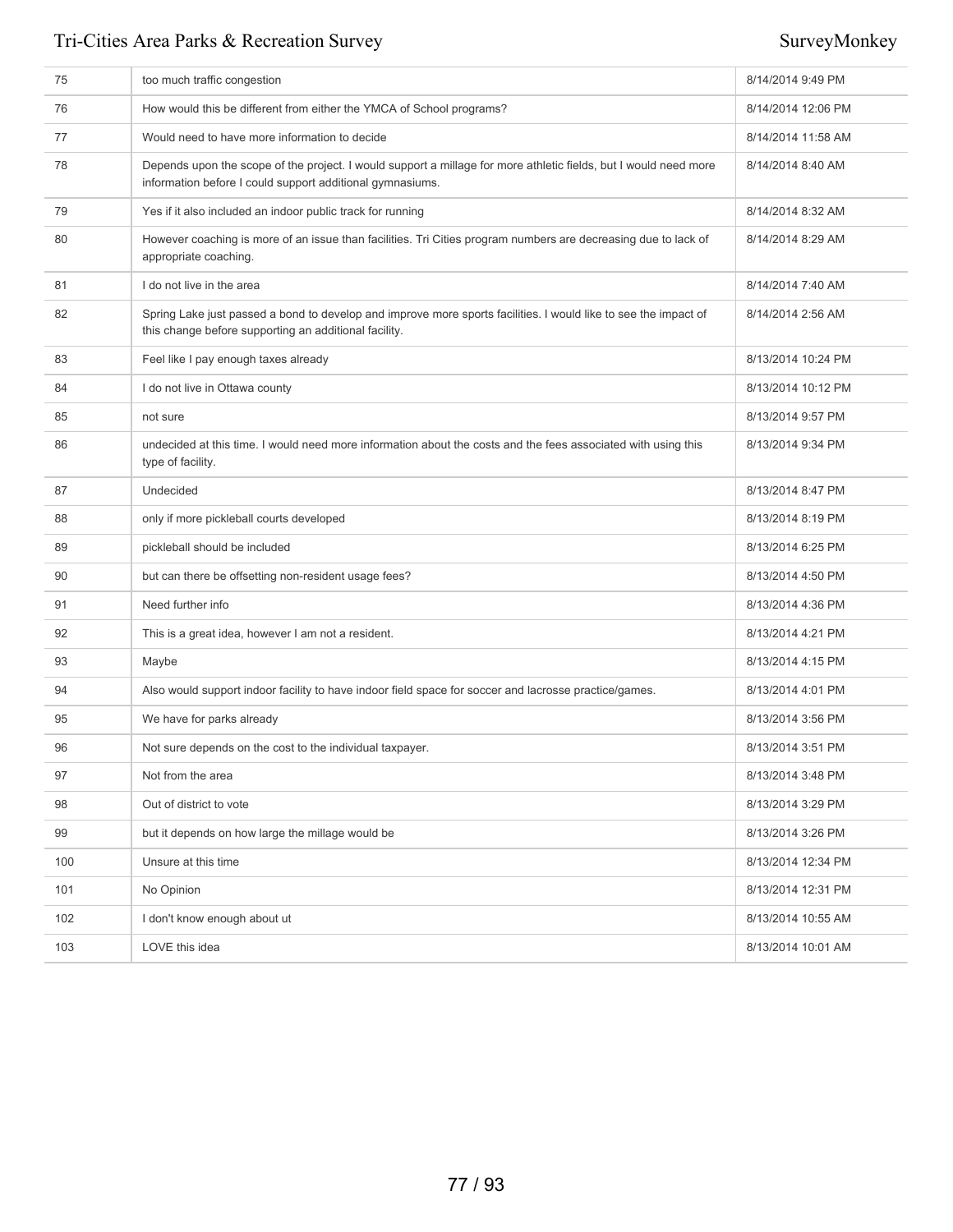

**Q21 How many persons are in your**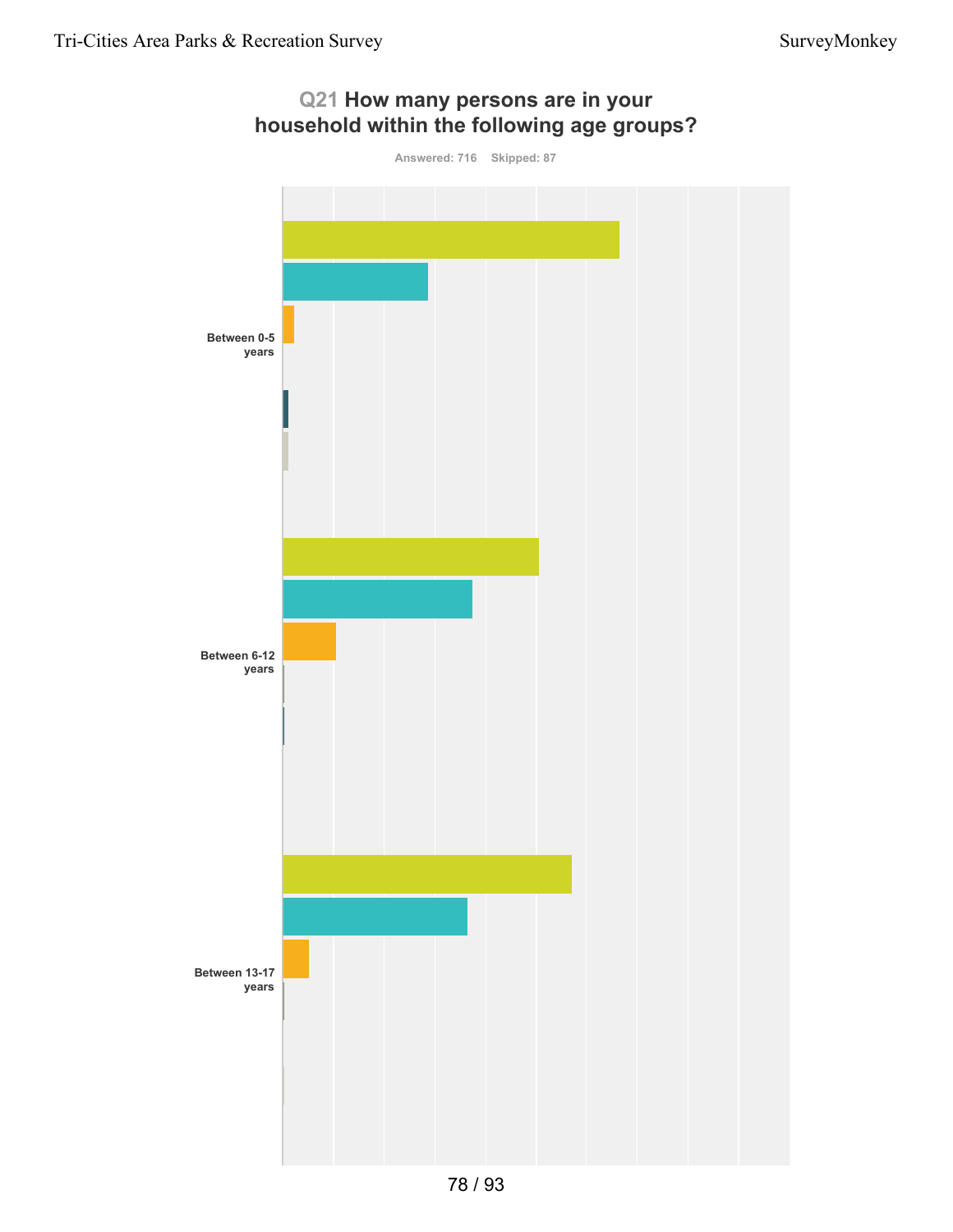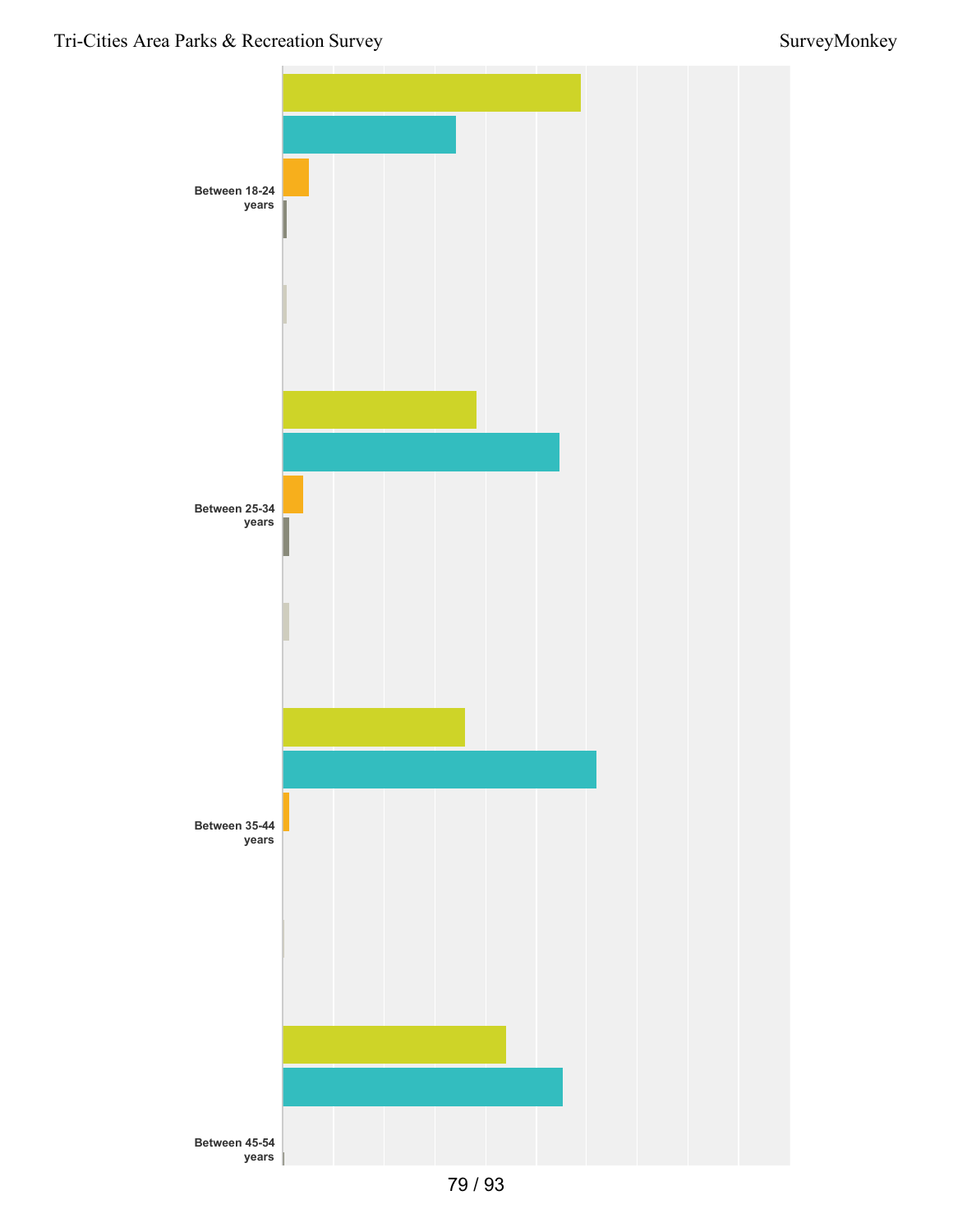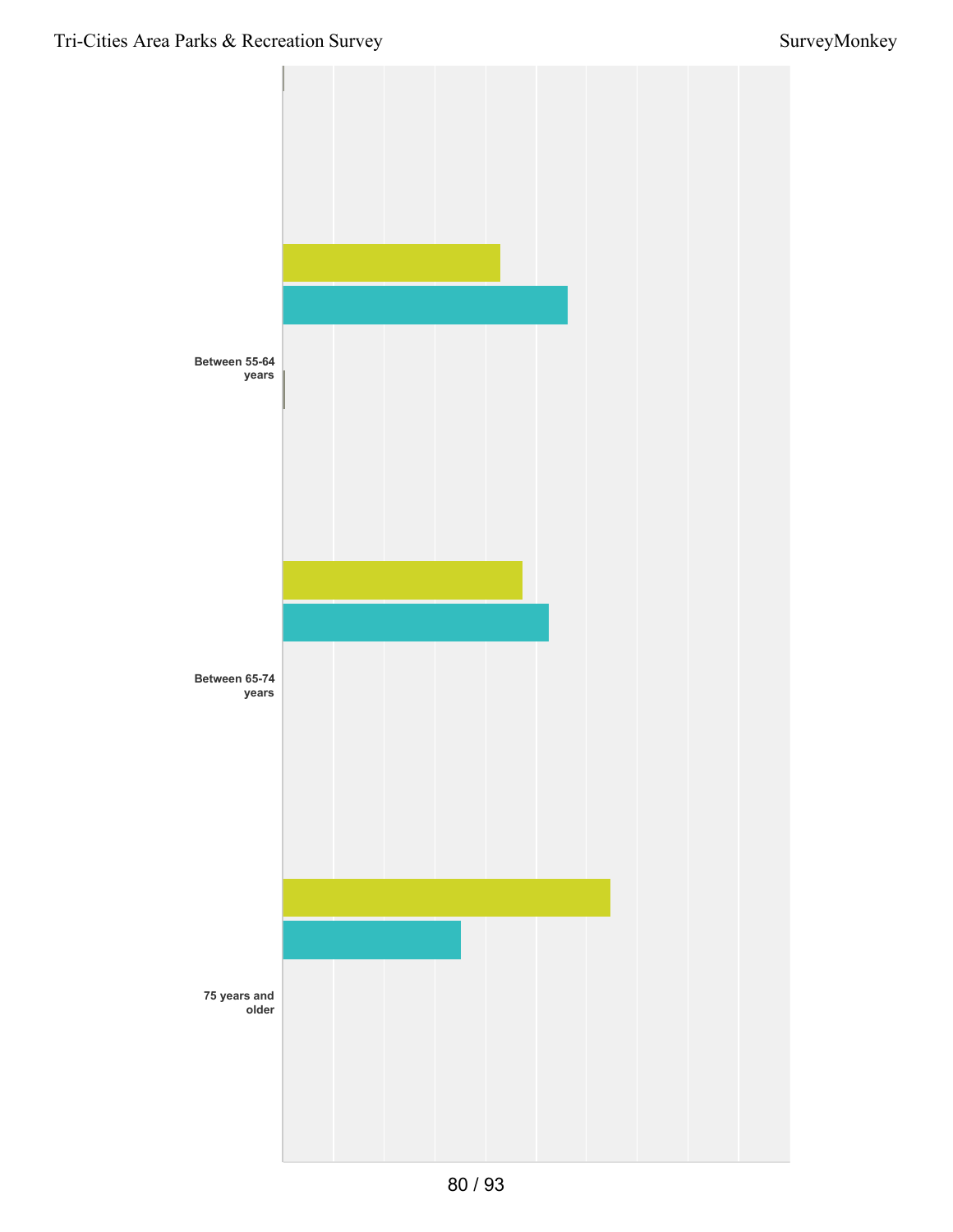|  |  |  |  |  |  | 0% 10% 20% 30% 40% 50% 60% 70% 80% 90% 100% |  |  |  |  |
|--|--|--|--|--|--|---------------------------------------------|--|--|--|--|
|--|--|--|--|--|--|---------------------------------------------|--|--|--|--|

### **1** 2 3 4 5 5 5 5

|                     | $\mathbf{1}$  | $\overline{2}$ | 3                       | $\overline{4}$           | 5                        | $5+$                  | <b>Total</b> |
|---------------------|---------------|----------------|-------------------------|--------------------------|--------------------------|-----------------------|--------------|
| Between 0-5 years   | 66.67%<br>58  | 28.74%<br>25   | 2.30%<br>$\overline{2}$ | $0.00\%$<br>$\mathbf{0}$ | 1.15%<br>1               | 1.15%                 | 87           |
| Between 6-12 years  | 50.73%<br>104 | 37.56%<br>77   | 10.73%<br>22            | 0.49%                    | 0.49%                    | $0.00\%$<br>$\Omega$  | 205          |
| Between 13-17 years | 57.28%<br>122 | 36.62%<br>78   | 5.16%<br>11             | 0.47%<br>1.              | $0.00\%$<br>$\Omega$     | 0.47%                 | 213          |
| Between 18-24 years | 58.97%<br>69  | 34.19%<br>40   | 5.13%<br>6              | 0.85%                    | $0.00\%$<br>$\Omega$     | 0.85%                 | 117          |
| Between 25-34 years | 38.36%<br>28  | 54.79%<br>40   | 4.11%<br>3              | 1.37%<br>$\mathbf{1}$    | $0.00\%$<br>$\Omega$     | 1.37%<br>1            | 73           |
| Between 35-44 years | 36.07%<br>79  | 62.10%<br>136  | 1.37%<br>3              | $0.00\%$<br>$\Omega$     | $0.00\%$<br>$\mathbf 0$  | 0.46%                 | 219          |
| Between 45-54 years | 44.22%<br>111 | 55.38%<br>139  | $0.00\%$<br>$\Omega$    | 0.40%<br>$\mathbf{1}$    | $0.00\%$<br>$\Omega$     | 0.00%<br>$\Omega$     | 251          |
| Between 55-64 years | 42.94%<br>73  | 56.47%<br>96   | 0.00%<br>$\Omega$       | 0.59%<br>1               | $0.00\%$<br>$\mathbf{0}$ | 0.00%<br>0            | 170          |
| Between 65-74 years | 47.29%<br>61  | 52.71%<br>68   | 0.00%<br>$\Omega$       | $0.00\%$<br>$\Omega$     | $0.00\%$<br>$\Omega$     | 0.00%<br>$\Omega$     | 129          |
| 75 years and older  | 64.71%<br>22  | 35.29%<br>12   | 0.00%<br>$\mathbf{0}$   | $0.00\%$<br>$\Omega$     | $0.00\%$<br>0            | 0.00%<br>$\mathbf{0}$ | 34           |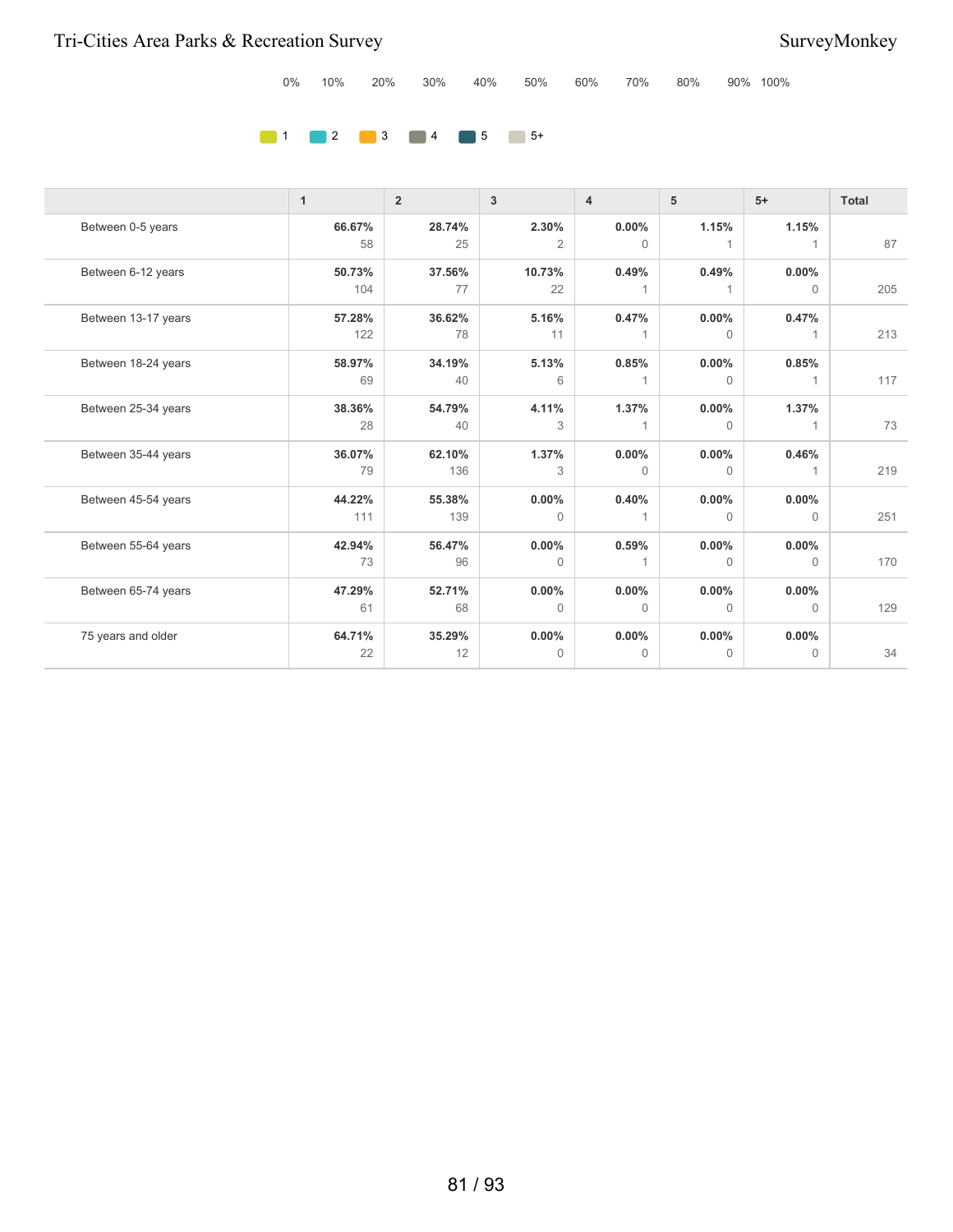

### **Q22 What is your age?**

| <b>Answer Choices</b> | <b>Responses</b>        |
|-----------------------|-------------------------|
| Under 18 years        | $\overline{2}$<br>0.28% |
| 18-24 years           | 11<br>1.55%             |
| 25-34 years           | 51<br>7.18%             |
| 35-44 years           | 26.62%<br>189           |
| 45-54 years           | 194<br>27.32%           |
| 55-64 years           | 18.45%<br>131           |
| 65-74 years           | 15.21%<br>108           |
| 75 years and over     | 24<br>3.38%             |
| Total                 | 710                     |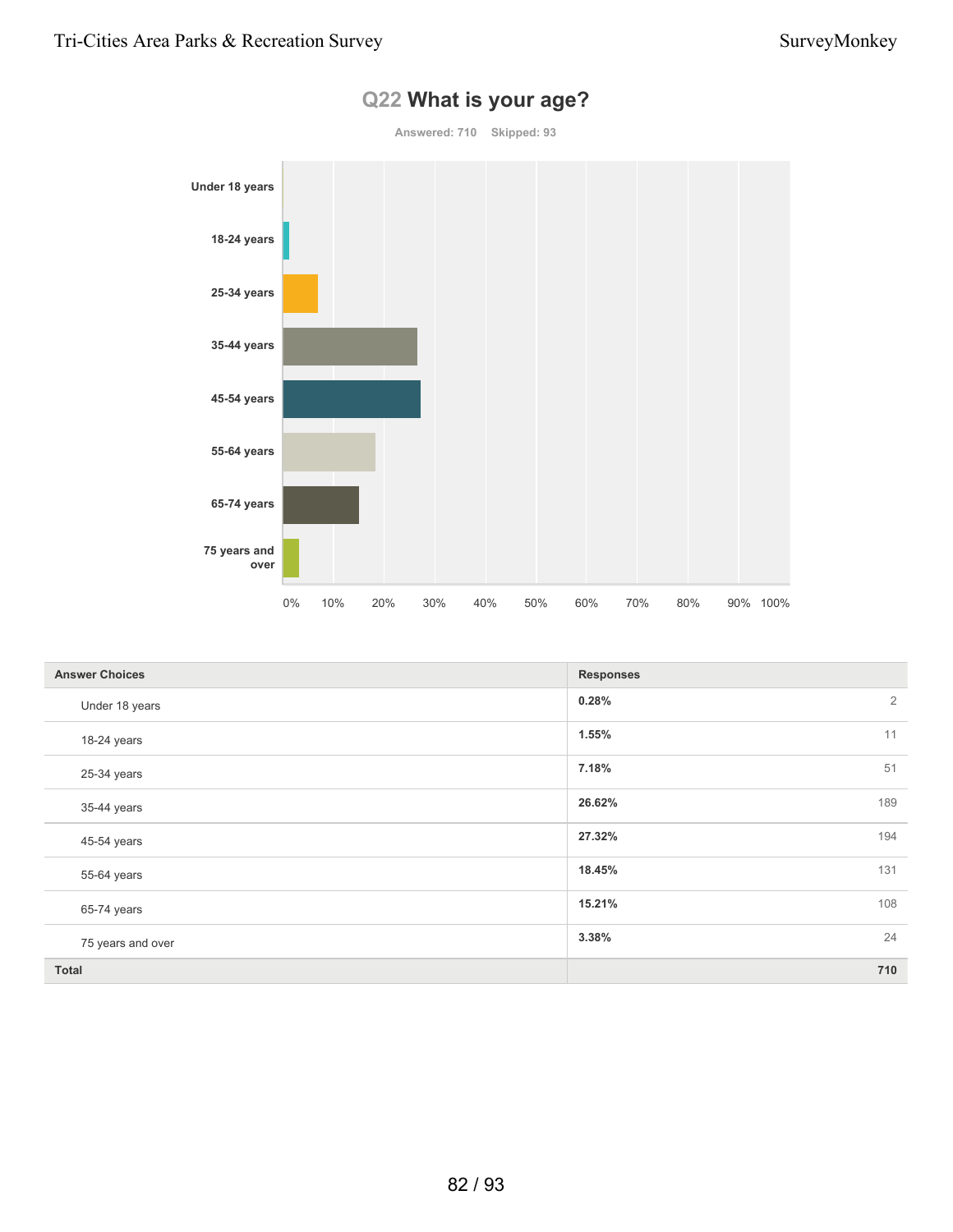# **Answered: 693 Skipped: 110 Male Female** 0% 10% 20% 30% 40% 50% 60% 70% 80% 90% 100%

|  | Q23 What is your gender? |
|--|--------------------------|
|  |                          |

| <b>Answer Choices</b> | <b>Responses</b> |     |
|-----------------------|------------------|-----|
| Male                  | 44.44%           | 308 |
| Female                | 55.56%           | 385 |
| <b>Total</b>          |                  | 693 |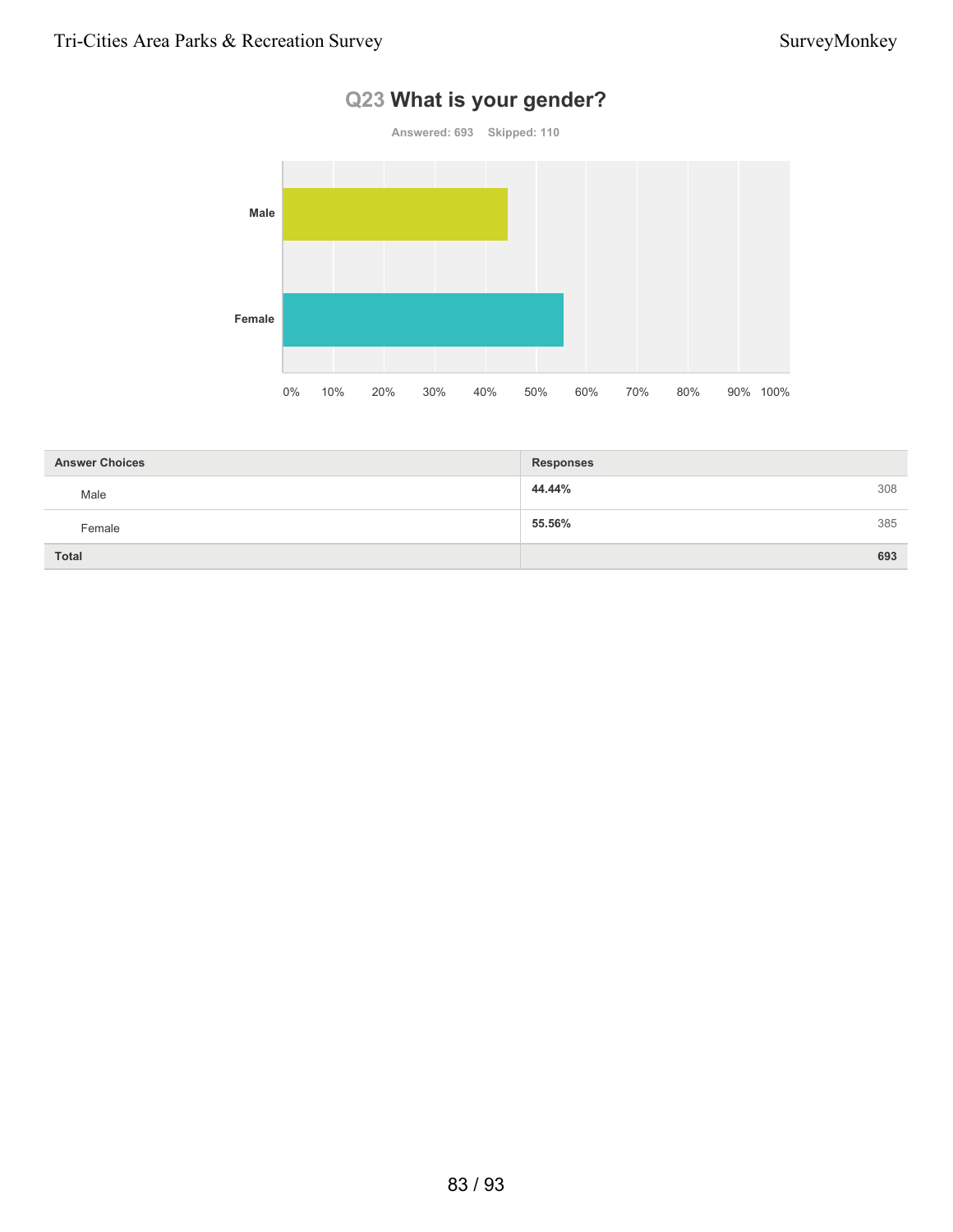

| <b>Answer Choices</b>             | <b>Responses</b>           |  |
|-----------------------------------|----------------------------|--|
| American Indian or Alaskan Native | 1.14%<br>8                 |  |
| Asian or Pacific Islander         | 0.57%<br>$\overline{4}$    |  |
| <b>Black or African American</b>  | $0.00\%$<br>$\overline{0}$ |  |
| Hispanic or Latino                | 12<br>1.71%                |  |
| White / Caucasian                 | 89.19%<br>627              |  |
| Prefer not to answer              | 63<br>8.96%                |  |
| <b>Total Respondents: 703</b>     |                            |  |

| #              | Other (please specify)                                       | Date               |
|----------------|--------------------------------------------------------------|--------------------|
|                | I can't wait until we don't need to ask this one any more!   | 8/30/2014 9:48 PM  |
| 2              | that has no bearing and is for profiling, please get a life! | 8/29/2014 12:36 PM |
| 3              | Cuban                                                        | 8/23/2014 1:40 PM  |
| $\overline{4}$ | American                                                     | 8/18/2014 8:55 PM  |
| 5              | What does this have to do with Parks???????                  | 8/14/2014 7:13 AM  |
| 6              | What does it matter?                                         | 8/13/2014 3:32 PM  |

### **Q24 What is your ethnicity? (Please select all that apply.)**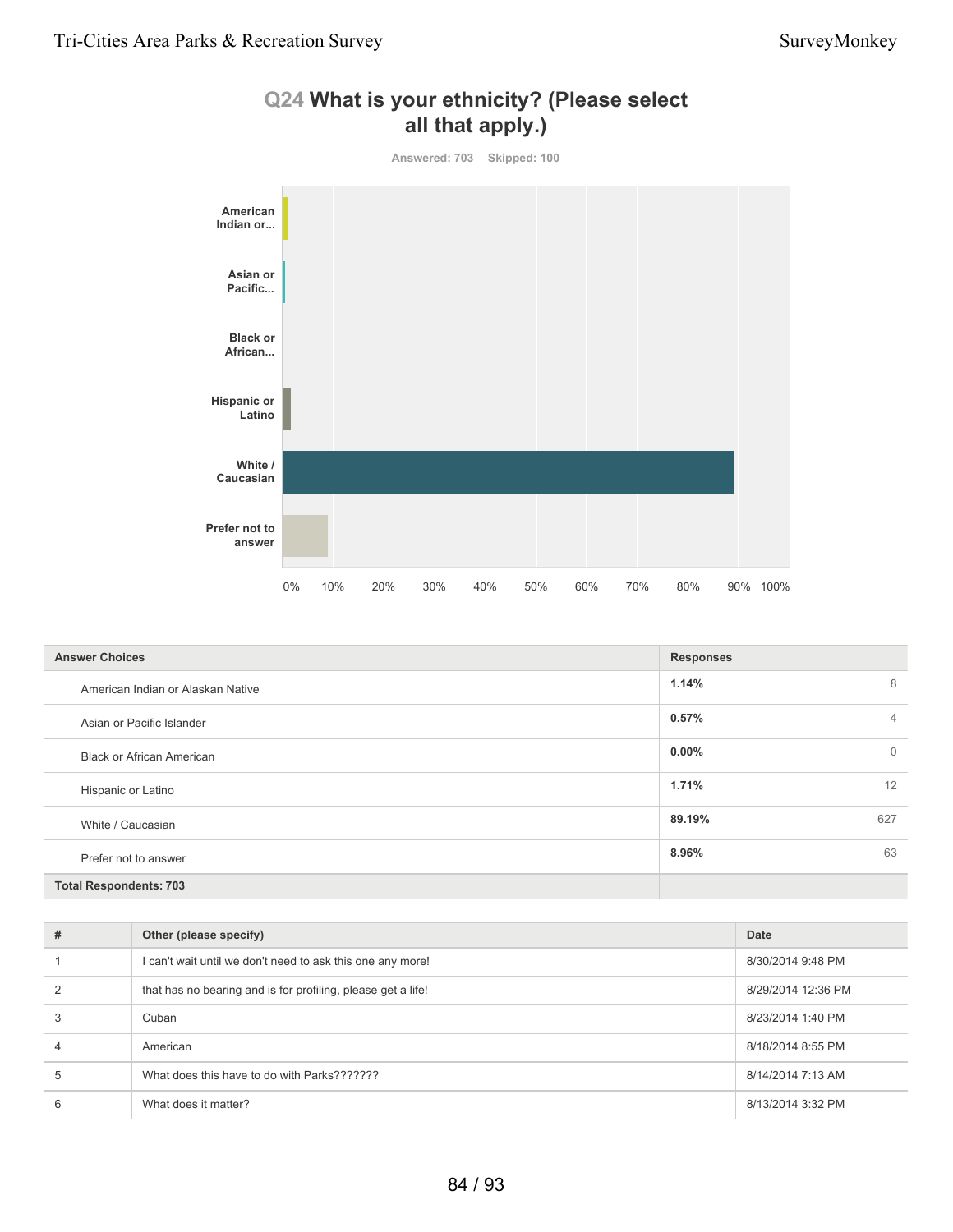### **Q25 Do you have any additional comments that you would like to offer?**

**Answered: 196 Skipped: 607**

| #  | <b>Responses</b>                                                                                                                                                                                                                                                                                                                                                                                                                                                                                                                                                                                                                                                               | <b>Date</b>        |
|----|--------------------------------------------------------------------------------------------------------------------------------------------------------------------------------------------------------------------------------------------------------------------------------------------------------------------------------------------------------------------------------------------------------------------------------------------------------------------------------------------------------------------------------------------------------------------------------------------------------------------------------------------------------------------------------|--------------------|
| 1  | We need more green spaces - not trails through fragile green spaces, like the bridge/bike path through the wet<br>lands next to Mill Point. Preserve more natural green spaces, not destroy it.                                                                                                                                                                                                                                                                                                                                                                                                                                                                                | 10/2/2014 1:04 PM  |
| 2  | Yes, please keep the handicapped areas accessible. They should not be roped off by private parties. The law<br>provides for access for handicapped individuals and it should not be blocked by private parties.                                                                                                                                                                                                                                                                                                                                                                                                                                                                | 9/12/2014 12:51 AM |
| 3  | Just leave the marshes alone! The boardwalks mainly provide access to places to party and dispose of used food<br>wrappers, cigarette butts, metal cans, and used condoms. There is nothing wrong with leaving what little natural<br>area there is natural. If you want to deal at all with it, get rid of invasive and/or non-native species like spotted<br>knapweed, phragmite, oriental bittersweet, scotch pine, honeysuckle, mute swans, etc. and educate the public<br>about their negative effects.                                                                                                                                                                   | 9/8/2014 11:44 AM  |
| 4  | Thank you for the survey.                                                                                                                                                                                                                                                                                                                                                                                                                                                                                                                                                                                                                                                      | 9/5/2014 2:05 PM   |
| 5  | Was hoping survey was about NORA programs for youth and website. Would LOVE an updated and user-friendly<br>website! Would draw more business.                                                                                                                                                                                                                                                                                                                                                                                                                                                                                                                                 | 9/4/2014 9:06 PM   |
| 6  | would love to see that all dog rules outside of dog parks state "leashed" instead of under immediate control. I've<br>seen so many people searching for dogs and not so friendly dogs not on leash approach me.                                                                                                                                                                                                                                                                                                                                                                                                                                                                | 9/2/2014 12:17 PM  |
| 7  | Need all vested parties, governmental units, NORA, YMCA, NOCH, at the table to help formulate a global plan for<br>the tri-cities before a public vote for funding is held                                                                                                                                                                                                                                                                                                                                                                                                                                                                                                     | 9/2/2014 11:20 AM  |
| 8  | The bike trails are our calling card. Keep them clean and safe. I support consolidation of youth rec if it helps kids<br>stay engaged in sports and proves fiscally more viable.                                                                                                                                                                                                                                                                                                                                                                                                                                                                                               | 9/1/2014 9:39 AM   |
| 9  | Instead of wasting.g money for new fix and improve what you have! I e lived here my whole life and have never<br>heard of or have no idea where half or more of that list of Parks are.                                                                                                                                                                                                                                                                                                                                                                                                                                                                                        | 8/29/2014 12:39 PM |
| 10 | I like the idea of a general millage increase to be used for recreation, culture and arts                                                                                                                                                                                                                                                                                                                                                                                                                                                                                                                                                                                      | 8/29/2014 11:16 AM |
| 11 | Full field indoor soccer without walls. Futsal.                                                                                                                                                                                                                                                                                                                                                                                                                                                                                                                                                                                                                                | 8/29/2014 10:04 AM |
| 12 | We have enough park property and a large variety of parks to choose from.                                                                                                                                                                                                                                                                                                                                                                                                                                                                                                                                                                                                      | 8/28/2014 5:37 PM  |
| 13 | More public swimming options. Outdoor pool.                                                                                                                                                                                                                                                                                                                                                                                                                                                                                                                                                                                                                                    | 8/28/2014 2:39 PM  |
| 14 | Why do we not connect the tri-cities? anoxic the Village of S.L. into Township. It is way overtime we have to<br>support two government units                                                                                                                                                                                                                                                                                                                                                                                                                                                                                                                                  | 8/27/2014 6:28 PM  |
| 15 | this was funded with tax payer money to join all the five year plans to make it easier to complete but it looks like<br>bullshit to me. Only to see if we need to reinvent the wheel lets see if it is round or square                                                                                                                                                                                                                                                                                                                                                                                                                                                         | 8/27/2014 4:15 PM  |
| 16 | Mill point park is wonderful but can be missed due to signange. And central park announces itself and onces you<br>take a look around you wonder why all the funds were spent on a big sign and not on a better location that<br>doesn't have massive power lines buzzing over the parking lot. I want to enjoy nature not grow a tumor. It would<br>be really great to have more green spaces along main street in spring lake village. (I know this isn't park related<br>but a new study needs to be done to reconsider another traffic light nearing the bridge. There is only one way<br>across for locals and it always backs up down the street with the traffic light. | 8/27/2014 2:57 PM  |
| 17 | We need a competition swimming pool. If done correctly is would see positive cash-flow. The high school facility<br>is not adequate for this community.                                                                                                                                                                                                                                                                                                                                                                                                                                                                                                                        | 8/27/2014 2:00 PM  |
| 18 | support indoor sports complex only if it also provides affordable meeting rooms/space/ flex office space                                                                                                                                                                                                                                                                                                                                                                                                                                                                                                                                                                       | 8/26/2014 7:35 PM  |
| 19 | sluka, needs more playground equipment also i think there maybe room for a few pickelball courts there                                                                                                                                                                                                                                                                                                                                                                                                                                                                                                                                                                         | 8/26/2014 2:25 PM  |
| 20 | I would like to see more physical activities for seniors. we seem to pay the most taxes for lower returns                                                                                                                                                                                                                                                                                                                                                                                                                                                                                                                                                                      | 8/25/2014 5:15 PM  |
| 21 | You need to publicize this survey more/better to get a wider input from more of the community                                                                                                                                                                                                                                                                                                                                                                                                                                                                                                                                                                                  | 8/25/2014 11:44 AM |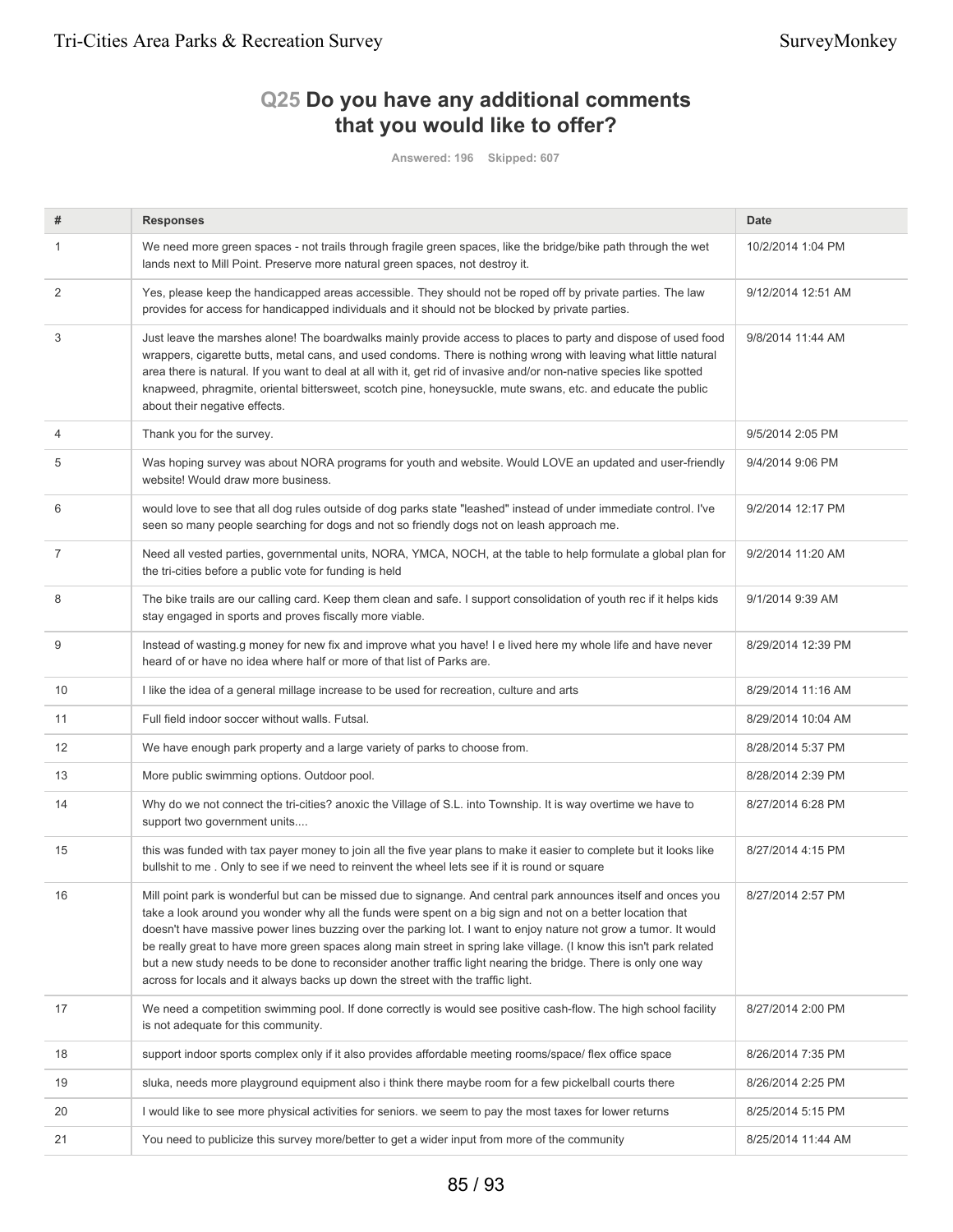| 22 | I think a sports complex that could hold soccer and baseball tournaments is much needed for the TriCities. Other<br>smaller communities have much have these nice complexes, it's a little embarrassing.                                                                                                                                                                                                                                                                                                                                                                                                                                               | 8/25/2014 10:50 AM |
|----|--------------------------------------------------------------------------------------------------------------------------------------------------------------------------------------------------------------------------------------------------------------------------------------------------------------------------------------------------------------------------------------------------------------------------------------------------------------------------------------------------------------------------------------------------------------------------------------------------------------------------------------------------------|--------------------|
| 23 | We are so lucky to have so many nice facilities provided by all of the govt entitiesLocal, County, and State.<br>Ottawa County is a great place to live!                                                                                                                                                                                                                                                                                                                                                                                                                                                                                               | 8/25/2014 8:59 AM  |
| 24 | If we pay taxes, use of any facilities built should be free to the taxpayer.                                                                                                                                                                                                                                                                                                                                                                                                                                                                                                                                                                           | 8/24/2014 9:37 PM  |
| 25 | We need a recreation complex!                                                                                                                                                                                                                                                                                                                                                                                                                                                                                                                                                                                                                          | 8/24/2014 5:02 PM  |
| 26 | This survey was a good idea. Thank you                                                                                                                                                                                                                                                                                                                                                                                                                                                                                                                                                                                                                 | 8/24/2014 11:24 AM |
| 27 | Yes- if looking to increase bike paths- would love to see a path link Lakeshore to Lincoln for access to the golf<br>course and neighborhoods.                                                                                                                                                                                                                                                                                                                                                                                                                                                                                                         | 8/24/2014 8:21 AM  |
| 28 | Thanks for the opportunity to provide an opinion.                                                                                                                                                                                                                                                                                                                                                                                                                                                                                                                                                                                                      | 8/24/2014 8:08 AM  |
| 29 | Our area has no idea what it is doing and what the people want. Our art around town is ugly, our shops downtown<br>grand haven are horrible, dogs are started to get kicked out because of tourists, and if you want to drink<br>downtown, you basically have to drive drunk (which is what the city wants) because there isnt anywhere that you<br>can legally park for free and not get towed before you sober up. This town is ran by stupid people.                                                                                                                                                                                                | 8/24/2014 8:00 AM  |
| 30 | Love the beaches, wish there were more.                                                                                                                                                                                                                                                                                                                                                                                                                                                                                                                                                                                                                | 8/23/2014 9:48 PM  |
| 31 | Bike path to riverside park would be really cool                                                                                                                                                                                                                                                                                                                                                                                                                                                                                                                                                                                                       | 8/23/2014 6:50 PM  |
| 32 | coordinate recreation and facilities among units of govt, avoid expensive duplication; need more open spaces                                                                                                                                                                                                                                                                                                                                                                                                                                                                                                                                           | 8/23/2014 6:48 PM  |
| 33 | Please expand the bike paths towards allendale. It would be great for them to go down Lincoln and m45                                                                                                                                                                                                                                                                                                                                                                                                                                                                                                                                                  | 8/23/2014 3:00 PM  |
| 34 | Please keep the dog beach. My dogs enjoy this very much. Without beach access I would have to go to<br>Muskegon.                                                                                                                                                                                                                                                                                                                                                                                                                                                                                                                                       | 8/23/2014 1:10 PM  |
| 35 | It would be nice to see more affordable recreational sports programs offered for youths and adults. We just<br>moved from Florida and the Tampa recreational system is outstanding and would be worth looking at as a<br>potential model. We would also like to see the bike path extended from 152nd to Fruitport road. We often see<br>people walking on the side of the road and it is so dangerous. It makes sense to provide a safe routine to those<br>churches and grocery store as well as the park for the residents that live in this area.                                                                                                  | 8/22/2014 10:07 PM |
| 36 | These services tend to be most accessible to those who can also afford other options. Find ways to let middle<br>class/lower class and those without athletic backgrounds to try new things and take part in fitness without taking a<br>financial hit.                                                                                                                                                                                                                                                                                                                                                                                                | 8/22/2014 5:04 PM  |
| 37 | No                                                                                                                                                                                                                                                                                                                                                                                                                                                                                                                                                                                                                                                     | 8/22/2014 4:46 PM  |
| 38 | I love to sit outdoors and read but hate the sun. Mosquito control in shaded areas would really be appreciated.                                                                                                                                                                                                                                                                                                                                                                                                                                                                                                                                        | 8/22/2014 3:15 PM  |
| 39 | We have plenty of football, softball, soccer, etc fields in the area. Please do not take my money from me to build<br>more. More coordination between recreational providers Please do not take my money from me in the form of a<br>millage and build more football, baseball, etc feuilds and/or a sports complex. we have plenty in the area and with<br>a little coordination between the numerous recreational providers (YMCA, NORA, GHAPS, SL Schools, SL Rec<br>Authority, etc, etc) there is plenty of supply to meet the demand. Lets stop spending money on duplication of<br>efforts. Stop with the turf warslet's all just play together. | 8/22/2014 2:04 PM  |
| 40 | More access to Spring Lake. Lakeside Beach not enough. Improve and add street-end parks that are not on the<br>water in Spring Lake. South Buchanan Street End Park is overgrown and nothing can be seen from it. Clear the<br>brush.                                                                                                                                                                                                                                                                                                                                                                                                                  | 8/22/2014 12:23 PM |
| 41 | Some of these questions were problematic in wording and or choices, particularly #4, 6,16, 17,                                                                                                                                                                                                                                                                                                                                                                                                                                                                                                                                                         | 8/22/2014 10:18 AM |
| 42 | Perhaps model after Grosse Pointe and put outdoor pool at city beach and offer annual chair rental? City parking<br>lot at beach should have GH City residents preferred parking by sticker or something                                                                                                                                                                                                                                                                                                                                                                                                                                               | 8/22/2014 9:58 AM  |
| 43 | Would like to see more Dog friendly parks and maintain those that we have. Had great grass coverage at east<br>park and now no water!!                                                                                                                                                                                                                                                                                                                                                                                                                                                                                                                 | 8/22/2014 9:36 AM  |
| 44 | Just make use of failed condo complex at bridge. Don't waiste spending more money by destroying more natural<br>beauty.                                                                                                                                                                                                                                                                                                                                                                                                                                                                                                                                | 8/22/2014 7:44 AM  |
| 45 | No                                                                                                                                                                                                                                                                                                                                                                                                                                                                                                                                                                                                                                                     | 8/22/2014 6:55 AM  |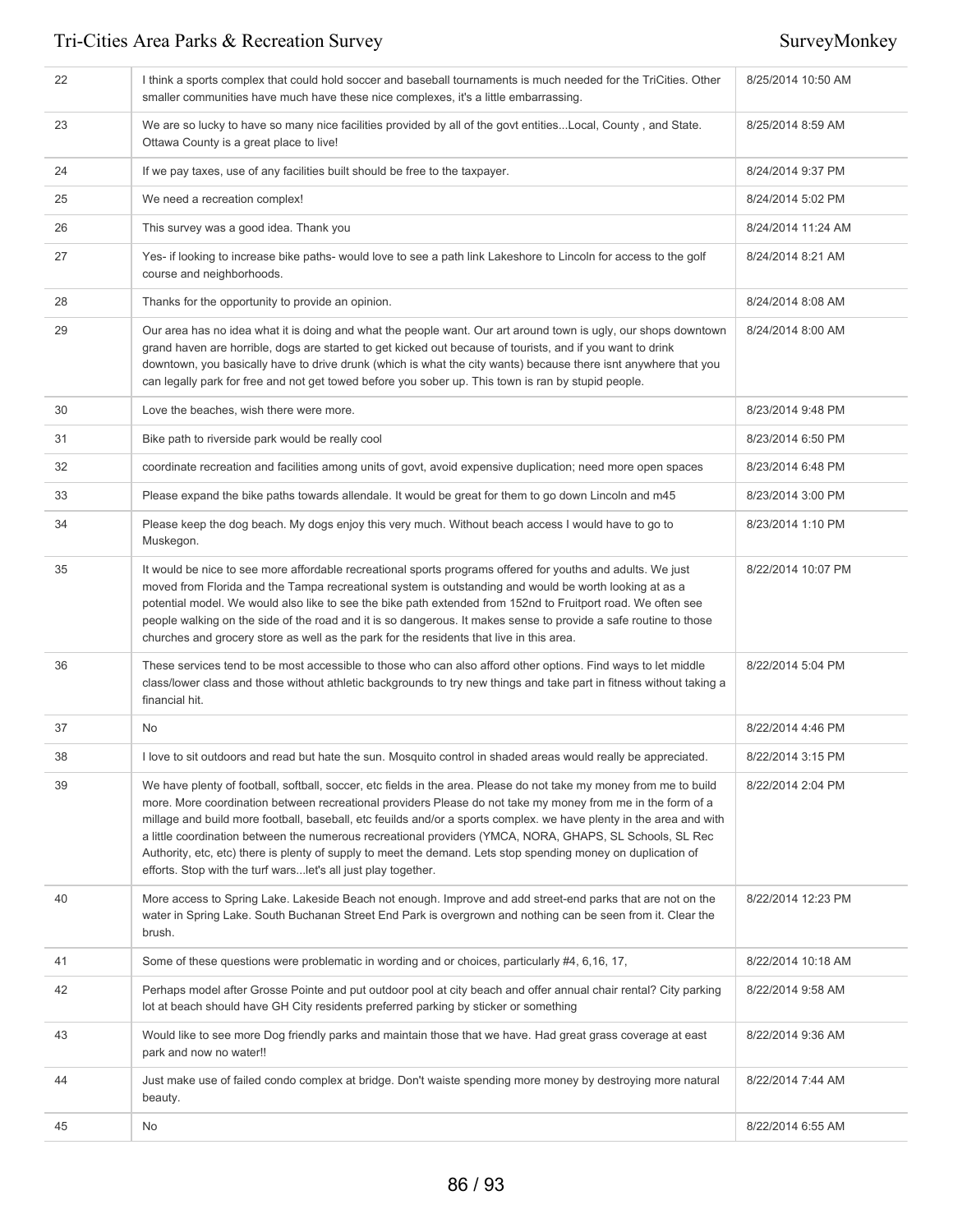| 46 | Our family would enjoy a safer bike path option than the one that runs along Lakeshore Dr. I come from the east<br>coast, and when I was a child, my family frequented a path that ran for miles through multiple towns, natural<br>areas and parks, interrupted by streets where you had to stop and look for cars in only a couple of places. It<br>would be nice to have a place to bike with children without worrying about cars. I also frequent dog parks and<br>Kirk park's dog beach, and would love to have more places where I can take my large, friendly dog to exercise<br>off-leash. There are plenty of places for people to play soccer, football, baseball, etc. This is coming from a<br>soccer player, the wife of a GH high school soccer coach and mom of 2 soccer players and an active toddler. I<br>enjoy sports and know their benefits. I see no need for more sports fields. The options are already plentiful.<br>However, I'm sure an indoor facility would be welcomed by many. | 8/22/2014 1:48 AM  |
|----|----------------------------------------------------------------------------------------------------------------------------------------------------------------------------------------------------------------------------------------------------------------------------------------------------------------------------------------------------------------------------------------------------------------------------------------------------------------------------------------------------------------------------------------------------------------------------------------------------------------------------------------------------------------------------------------------------------------------------------------------------------------------------------------------------------------------------------------------------------------------------------------------------------------------------------------------------------------------------------------------------------------|--------------------|
| 47 | Please work on making more areas, especially swimming accessible to dog owners without having to battle the<br>crowds downtown. Adding dogs to the already overcrowded beach is asking for trouble and is frankly disgraceful<br>when you look at the options other resort towns offer.                                                                                                                                                                                                                                                                                                                                                                                                                                                                                                                                                                                                                                                                                                                        | 8/22/2014 12:41 AM |
| 48 | I love the dog friendly parks and how more and more are becoming dog friendly. Very forward thinking. Thank<br>you!                                                                                                                                                                                                                                                                                                                                                                                                                                                                                                                                                                                                                                                                                                                                                                                                                                                                                            | 8/21/2014 10:35 PM |
| 49 | This was great. I hope to be informed of the results. Look forward to it in the Tribune or via email:<br>Marcy.Green@cbgreatlakes.com                                                                                                                                                                                                                                                                                                                                                                                                                                                                                                                                                                                                                                                                                                                                                                                                                                                                          | 8/21/2014 4:23 PM  |
| 50 | Any large recreational development, such as a building should be a private identity and not on the public tax roll.<br>There are enough public buildings, such as public schools that are, or could be used more by the public for<br>recreation. Such as Spring Lake High School, that is a great use of tax dollars, we do not need to copy, or create<br>another monster that eats tax dollars. Please, enough is enough.                                                                                                                                                                                                                                                                                                                                                                                                                                                                                                                                                                                   | 8/21/2014 3:15 PM  |
| 51 | Strongly against merging with NORA. Like having local input and control for Spring Lake                                                                                                                                                                                                                                                                                                                                                                                                                                                                                                                                                                                                                                                                                                                                                                                                                                                                                                                        | 8/21/2014 1:48 PM  |
| 52 | Ice Rink                                                                                                                                                                                                                                                                                                                                                                                                                                                                                                                                                                                                                                                                                                                                                                                                                                                                                                                                                                                                       | 8/21/2014 12:24 PM |
| 53 | I love and use the grand haven green spaces including the cemetery at least 3 or 4 times a day!! I love it! I also<br>serve on historic committee for the city                                                                                                                                                                                                                                                                                                                                                                                                                                                                                                                                                                                                                                                                                                                                                                                                                                                 | 8/21/2014 11:29 AM |
| 54 | I think a large sports complex to draw in soccer and lacrosse tournaments would have a major economic impact<br>on local businesses. We are a very desirable destination and would be very popular for tournaments.                                                                                                                                                                                                                                                                                                                                                                                                                                                                                                                                                                                                                                                                                                                                                                                            | 8/21/2014 10:33 AM |
| 55 | It is a foolish waste of resources to ask for tax dollars to build a "sports complex." Far better to use the current<br>resources to their fullest before seeking additional funds for this "empire building" venture. I am STRONGLY<br>OPPOSED to new taxes for a sports complex.                                                                                                                                                                                                                                                                                                                                                                                                                                                                                                                                                                                                                                                                                                                             | 8/21/2014 10:17 AM |
| 56 | We use the courts near the school one day a week to play pickleball, for there isn't enough courts at Mulligans to<br>play 0-3 levels everyday for us beginners and the cement on the field is cracked and raised with holes. It's a good<br>accident waiting to happen for someone to break a leg or hip; We play in the gym at the Y during the winter and it<br>even dictates days and times that beginner pidkleball people can play, very limited and if you don't pay to play,<br>you cant. \$10 a day is very costly for some retirees. I love the coast guard park ant htere is alot of room to add<br>more courts there. and woudl be great when the pikcleball tournanments are played for it also would have mor<br>eroom for spectators to view the games. Maybe some bleacher with 3 more courts. When I:m there there are a<br>lot of basketball courts not being used, but they are there. Please add courts for pickleball nest to the ones<br>already there.                                  | 8/21/2014 6:57 AM  |
| 57 | Spring Lake Aquatic center should lower prices for low income and disabled residents.                                                                                                                                                                                                                                                                                                                                                                                                                                                                                                                                                                                                                                                                                                                                                                                                                                                                                                                          | 8/20/2014 5:28 PM  |
| 58 | Plz build more Pickle Ball courts, it is a sport that growing faster than people think. There are times when 20-30<br>people are waiting to play. Would you like to wait that long to play tennis, golf, b-ball or what ever your sport<br>is?????????                                                                                                                                                                                                                                                                                                                                                                                                                                                                                                                                                                                                                                                                                                                                                         | 8/20/2014 5:01 PM  |
| 59 | Although I don't live in the tri-cities area technically, I work here and spend a lot of time here including most of my<br>recreational time.                                                                                                                                                                                                                                                                                                                                                                                                                                                                                                                                                                                                                                                                                                                                                                                                                                                                  | 8/20/2014 3:05 PM  |
| 60 | Thanks for asking for the communities input.                                                                                                                                                                                                                                                                                                                                                                                                                                                                                                                                                                                                                                                                                                                                                                                                                                                                                                                                                                   | 8/20/2014 1:42 PM  |
| 61 | With the recent huge growth of Pickleball in the Tri Cities area we need more courts.                                                                                                                                                                                                                                                                                                                                                                                                                                                                                                                                                                                                                                                                                                                                                                                                                                                                                                                          | 8/20/2014 12:43 PM |
| 62 | Overall, we love where we live and the opportunities for outdoor activities that are offered.                                                                                                                                                                                                                                                                                                                                                                                                                                                                                                                                                                                                                                                                                                                                                                                                                                                                                                                  | 8/20/2014 12:27 PM |
| 63 | I don't think we need more sports facilities, there are quite a few. I would rather see things for individual<br>recreation such as accessibility to put in kayaks, ATV trails, dog parks, horse riding trails                                                                                                                                                                                                                                                                                                                                                                                                                                                                                                                                                                                                                                                                                                                                                                                                 | 8/20/2014 12:25 PM |
| 64 | NO more taxes for parks and rec. We have plenty of facilities that are hardly used.                                                                                                                                                                                                                                                                                                                                                                                                                                                                                                                                                                                                                                                                                                                                                                                                                                                                                                                            | 8/20/2014 12:17 PM |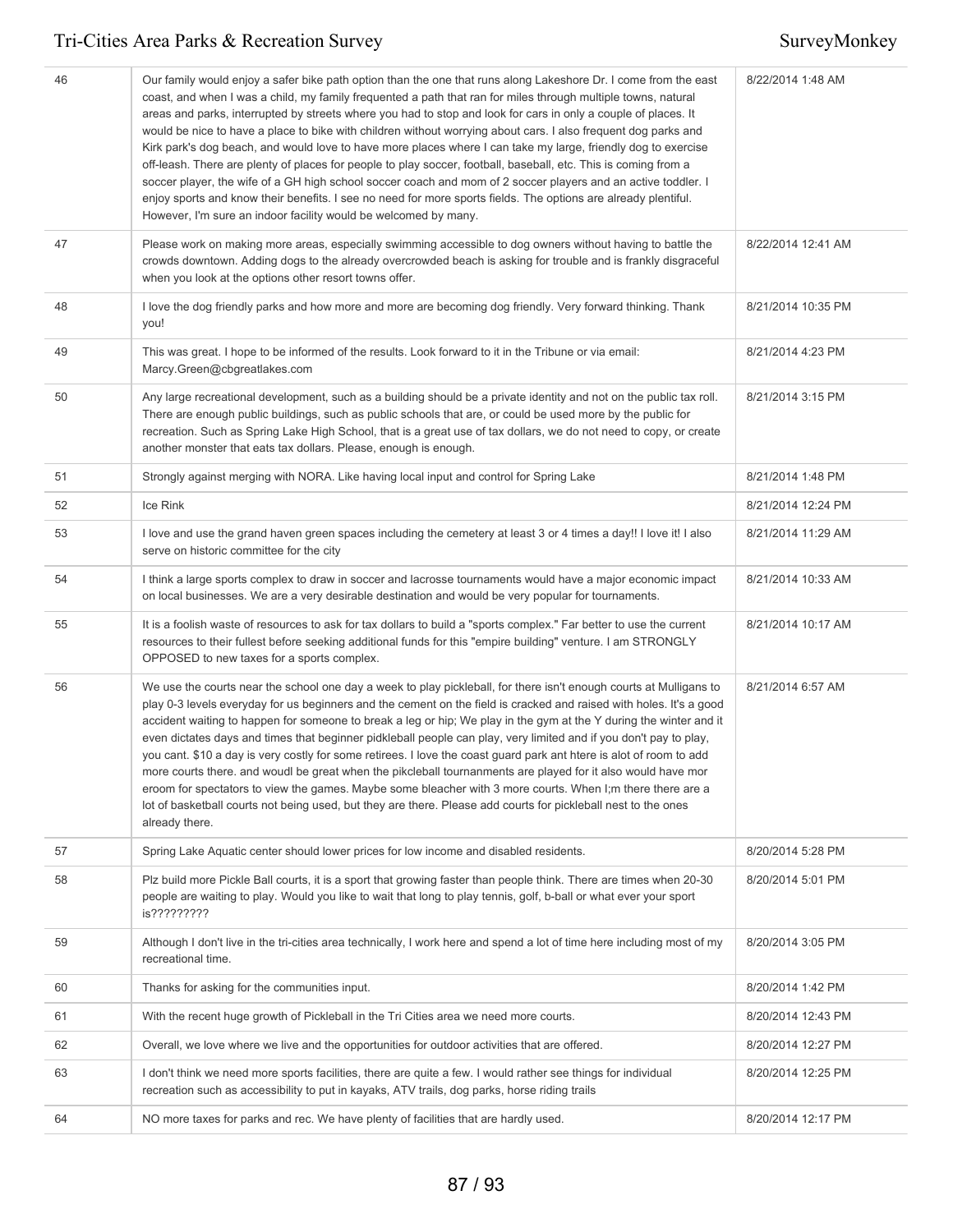| 65 | We need softball facilities for our girls under the age of 18. They have nowhere to practice, play or host a<br>tournament.                                                                                                                                           | 8/20/2014 11:41 AM |
|----|-----------------------------------------------------------------------------------------------------------------------------------------------------------------------------------------------------------------------------------------------------------------------|--------------------|
| 66 | keep in mind any improvements should include all age groups, especially the seniors                                                                                                                                                                                   | 8/20/2014 11:06 AM |
| 67 | Camping spots are impossible to get in the area. Would be nice to have a local facility. (Rosey mound?) this<br>would also create a few jobs for locals and camping fees could offset costs for the park.                                                             | 8/20/2014 10:46 AM |
| 68 | Keep up the good work.                                                                                                                                                                                                                                                | 8/20/2014 10:42 AM |
| 69 | New to area, but chose this location over others due to its emphasis on parks and recreation, especially Pickleball<br>and Tennis                                                                                                                                     | 8/20/2014 9:38 AM  |
| 70 | As you can tell pickle ball is important to me as well as several hundred more in this area - and not just for aged.                                                                                                                                                  | 8/20/2014 9:05 AM  |
| 71 | I love the parks                                                                                                                                                                                                                                                      | 8/20/2014 5:41 AM  |
| 72 | Would like more paved bikepaths in Grand Haven Twp. Especially along Lincoln st.                                                                                                                                                                                      | 8/19/2014 10:50 PM |
| 73 | I would like to see us evaluate very closely how many more bike/pedestrian paths we put in. I'm in favor of some<br>more but with limited growth.                                                                                                                     | 8/19/2014 10:43 PM |
| 74 | Thanks for the survey. This is extremely important.                                                                                                                                                                                                                   | 8/19/2014 10:06 PM |
| 75 | We do not need a huge sports complex.                                                                                                                                                                                                                                 | 8/19/2014 10:01 PM |
| 76 | No more millage                                                                                                                                                                                                                                                       | 8/19/2014 9:48 PM  |
| 77 | There were several listed parks that I did not recognize. I may know them but don't know their specific names. A<br>brochure showing the parks and their features would be nice - like the Ottawa County Parks brochure.                                              | 8/19/2014 9:24 PM  |
| 78 | Exceptional interest in Pickleball in the Tri-Cities involves well over 200 active members in the past 2 years. This<br>is a great year round sport enjoyed by many seniors who can exercise and remain active. Also a wonderful<br>source of fellowship for seniors. | 8/19/2014 8:59 PM  |
| 79 | The number of pickleball courts in the Tri-City area have not kept up with the fast rising rising popularity of the<br>sport. It is a sport which appeals to all ages.                                                                                                | 8/19/2014 8:31 PM  |
| 80 | no                                                                                                                                                                                                                                                                    | 8/19/2014 8:23 PM  |
| 81 | Spring Lake Township needs Harbor Transit for the handicapped and elderly to get to all these wonderful<br>facilities.                                                                                                                                                | 8/19/2014 8:16 PM  |
| 82 | Can't go wrong in adding more pickleball courts. Very inclusive activity and very, very popular.                                                                                                                                                                      | 8/19/2014 8:16 PM  |
| 83 | central park in Spring Lake needs better courts ie pickleball and the bathrooms need to be improved                                                                                                                                                                   | 8/19/2014 8:03 PM  |
| 84 | We already have high taxes for our schools and should utilize those buildings & grounds without aquiring more<br>expenses.                                                                                                                                            | 8/19/2014 7:11 PM  |
| 85 | Public pool!                                                                                                                                                                                                                                                          | 8/19/2014 6:17 PM  |
| 86 | Read My Lips NO MORE TAXES !!!                                                                                                                                                                                                                                        | 8/19/2014 5:08 PM  |
| 87 | In SL Central Parkkeep one or two tennis courts, add 4-6 pickleball courts and add some shuffleboard courts as<br>it is gaining popularity among 20-30 yr olds and would be senior friendly                                                                           | 8/19/2014 3:52 PM  |
| 88 | We need more campgrounds for RV's and bicyclists.                                                                                                                                                                                                                     | 8/19/2014 3:35 PM  |
| 89 | Street ends on Spring Lake have been well thought out and should remain as is. Boat Launch at Pettys,<br>Swimming at Lake Street, Dog walking at Parkhurst, Fishing at Alden, Ferry/Bus pier at Jackson, Swimming, and<br>Boat launch at Mill Point                   | 8/19/2014 3:25 PM  |
| 90 | None                                                                                                                                                                                                                                                                  | 8/19/2014 3:23 PM  |
| 91 | Invasive species are a big problem in many of the township/city parks. Especially along the bike trail in SL<br>township. This should be addressed.                                                                                                                   | 8/19/2014 2:51 PM  |
| 92 | I would like the bike path extended so that Hemlock Ridge Estates in Spring Lake has direct access to the bike<br>path.                                                                                                                                               | 8/19/2014 1:45 PM  |
| 93 | Thank you for the opportunity to provide input.                                                                                                                                                                                                                       | 8/19/2014 1:18 PM  |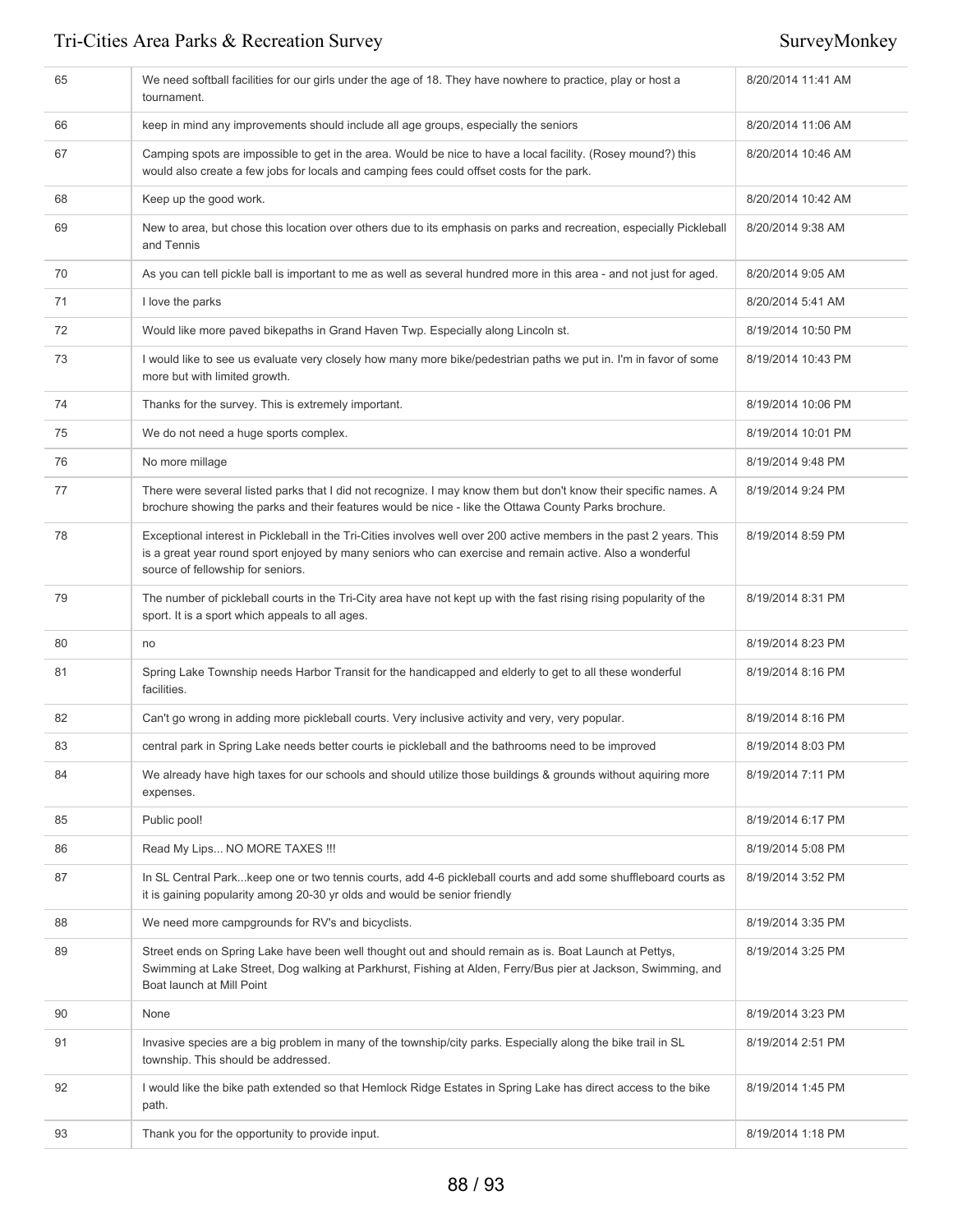| 94  | We should base this on what the residents are looking for and NOT what the vacationers ask for.                                                                                                                                                                                                                                                                                                                                                                                                                                                                                                                                                                                                                                                                                                                                                                                                                                                                                                                                                                                                                                                                                                                                                                                                                                                                                                                                                                                                                                                                                                                                                                                                                                                                                                                                                                                                                                                                                                       | 8/19/2014 1:17 PM  |
|-----|-------------------------------------------------------------------------------------------------------------------------------------------------------------------------------------------------------------------------------------------------------------------------------------------------------------------------------------------------------------------------------------------------------------------------------------------------------------------------------------------------------------------------------------------------------------------------------------------------------------------------------------------------------------------------------------------------------------------------------------------------------------------------------------------------------------------------------------------------------------------------------------------------------------------------------------------------------------------------------------------------------------------------------------------------------------------------------------------------------------------------------------------------------------------------------------------------------------------------------------------------------------------------------------------------------------------------------------------------------------------------------------------------------------------------------------------------------------------------------------------------------------------------------------------------------------------------------------------------------------------------------------------------------------------------------------------------------------------------------------------------------------------------------------------------------------------------------------------------------------------------------------------------------------------------------------------------------------------------------------------------------|--------------------|
| 95  | I am glad you asked! I have been waiting to give input on this matter since NORA was first formed 5-7 years ago<br>(before the recession). I told my friends then, "just wait and you will see them ask for a millage" The group bided<br>there time through the recession and now wants a grand complex when we have more than enough already. I<br>would like you to review your question #1 for a land area the size fo the Tri Cities and then tell me with a straight<br>face we need more Parks. I love Parks, use them weekly, but there comes a time when you just have to live<br>within your means and work with what you have. Do you relaize the millions of Dollars that the County Parks<br>department has to work with (annually) on the back of area tax payers? If you do not, check the County Parks<br>Fund in their audit. Speak with John Smoltz. We spend thousand per capita in the County on Parks, trails, green<br>space and "passive enhancement" of them. I encourge better coordination between the Five municipalities for<br>use of the existing fields and if this notion of a Lacross, Soccer complex keeps coming up I will take my thoughts<br>to the Editor of the tribune and show up at every pulic hearing there is. The \$20,000.00 being spent for this Parks<br>plan is a very clear step to just asking for State money because Grand Haven always has to have the best of<br>everthing and can't live within its means. Take look at your tax bill and you will see the result of this mentailty.<br>(911 Building, Four Points Senior building, Library building, Transit, Museum building, First rate school buildings,<br>Aquatic Centers, New Ball fields(Spring Lake). Anything for our Kids. I've frankly had enough of it. Play Lacross<br>and Soccer in an open field with a few nets. Let sombody else build and maintain a "complex". Please do not tell<br>me we are going to hold tournaments and have it pay for itself. This is plain bunk. | 8/19/2014 12:40 PM |
| 96  | I wish the fee for Rycenga Park was not quite as expensive.                                                                                                                                                                                                                                                                                                                                                                                                                                                                                                                                                                                                                                                                                                                                                                                                                                                                                                                                                                                                                                                                                                                                                                                                                                                                                                                                                                                                                                                                                                                                                                                                                                                                                                                                                                                                                                                                                                                                           | 8/19/2014 10:53 AM |
| 97  | More cleanup dayssidewalk to beach on beach drivetrolley in sl                                                                                                                                                                                                                                                                                                                                                                                                                                                                                                                                                                                                                                                                                                                                                                                                                                                                                                                                                                                                                                                                                                                                                                                                                                                                                                                                                                                                                                                                                                                                                                                                                                                                                                                                                                                                                                                                                                                                        | 8/19/2014 10:50 AM |
| 98  | We wish Spring Lake township had an area dedicated to hiking tails( similar to the variety of trails at Coast Guard<br>park)                                                                                                                                                                                                                                                                                                                                                                                                                                                                                                                                                                                                                                                                                                                                                                                                                                                                                                                                                                                                                                                                                                                                                                                                                                                                                                                                                                                                                                                                                                                                                                                                                                                                                                                                                                                                                                                                          | 8/19/2014 10:37 AM |
| 99  | We are enjoying the process of discovering our new home area. It seems to have all we need close at hand.<br>Even as seniors, my wife and I choose to be active and out of doors.                                                                                                                                                                                                                                                                                                                                                                                                                                                                                                                                                                                                                                                                                                                                                                                                                                                                                                                                                                                                                                                                                                                                                                                                                                                                                                                                                                                                                                                                                                                                                                                                                                                                                                                                                                                                                     | 8/19/2014 10:32 AM |
| 100 | Add a camping area                                                                                                                                                                                                                                                                                                                                                                                                                                                                                                                                                                                                                                                                                                                                                                                                                                                                                                                                                                                                                                                                                                                                                                                                                                                                                                                                                                                                                                                                                                                                                                                                                                                                                                                                                                                                                                                                                                                                                                                    | 8/19/2014 10:26 AM |
| 101 | I would be great to have maps of the unpaved trails.                                                                                                                                                                                                                                                                                                                                                                                                                                                                                                                                                                                                                                                                                                                                                                                                                                                                                                                                                                                                                                                                                                                                                                                                                                                                                                                                                                                                                                                                                                                                                                                                                                                                                                                                                                                                                                                                                                                                                  | 8/19/2014 9:52 AM  |
| 102 | Need Clean swim areas: Pottawatomie has tons of goose droppings, which can cause illness and swimmers itch                                                                                                                                                                                                                                                                                                                                                                                                                                                                                                                                                                                                                                                                                                                                                                                                                                                                                                                                                                                                                                                                                                                                                                                                                                                                                                                                                                                                                                                                                                                                                                                                                                                                                                                                                                                                                                                                                            | 8/19/2014 7:46 AM  |
| 103 | We live in a great community - it would be nice to see soccer/baseball/etc. fields that show as well as the rest of<br>the parks/community/beaches/etc.                                                                                                                                                                                                                                                                                                                                                                                                                                                                                                                                                                                                                                                                                                                                                                                                                                                                                                                                                                                                                                                                                                                                                                                                                                                                                                                                                                                                                                                                                                                                                                                                                                                                                                                                                                                                                                               | 8/18/2014 9:46 PM  |
| 104 | We need less tourist activities and more citizen                                                                                                                                                                                                                                                                                                                                                                                                                                                                                                                                                                                                                                                                                                                                                                                                                                                                                                                                                                                                                                                                                                                                                                                                                                                                                                                                                                                                                                                                                                                                                                                                                                                                                                                                                                                                                                                                                                                                                      | 8/18/2014 8:56 PM  |
| 105 | Not at this time                                                                                                                                                                                                                                                                                                                                                                                                                                                                                                                                                                                                                                                                                                                                                                                                                                                                                                                                                                                                                                                                                                                                                                                                                                                                                                                                                                                                                                                                                                                                                                                                                                                                                                                                                                                                                                                                                                                                                                                      | 8/18/2014 8:12 PM  |
| 106 | It would be nice to have more choices in mountain biking trails other than Bass River and Pigeon Creek. Both are<br>quite far from the City of GH and points north.                                                                                                                                                                                                                                                                                                                                                                                                                                                                                                                                                                                                                                                                                                                                                                                                                                                                                                                                                                                                                                                                                                                                                                                                                                                                                                                                                                                                                                                                                                                                                                                                                                                                                                                                                                                                                                   | 8/18/2014 3:56 PM  |
| 107 | Very happy with the park system as it is.                                                                                                                                                                                                                                                                                                                                                                                                                                                                                                                                                                                                                                                                                                                                                                                                                                                                                                                                                                                                                                                                                                                                                                                                                                                                                                                                                                                                                                                                                                                                                                                                                                                                                                                                                                                                                                                                                                                                                             | 8/18/2014 3:44 PM  |
| 108 | The parks and recreational areas in our Tri-Cities really are outstanding. I think we should always watch for<br>opportunities to purchase and transform into community green-spaces or parks those areas that have become<br>blighted through neglect or other circumstances. A great example is seeing the value that Sunnyside Park now<br>offers in Ferrysburg versus the property as it was prior to its transformation from neglected housing to city park.                                                                                                                                                                                                                                                                                                                                                                                                                                                                                                                                                                                                                                                                                                                                                                                                                                                                                                                                                                                                                                                                                                                                                                                                                                                                                                                                                                                                                                                                                                                                     | 8/18/2014 12:35 PM |
| 109 | I would love to see periods of time allowing unleashed dogs on City Beach in the dog area.                                                                                                                                                                                                                                                                                                                                                                                                                                                                                                                                                                                                                                                                                                                                                                                                                                                                                                                                                                                                                                                                                                                                                                                                                                                                                                                                                                                                                                                                                                                                                                                                                                                                                                                                                                                                                                                                                                            | 8/18/2014 12:26 PM |
| 110 | we are blessed with great parks!                                                                                                                                                                                                                                                                                                                                                                                                                                                                                                                                                                                                                                                                                                                                                                                                                                                                                                                                                                                                                                                                                                                                                                                                                                                                                                                                                                                                                                                                                                                                                                                                                                                                                                                                                                                                                                                                                                                                                                      | 8/18/2014 12:20 PM |
| 111 | I think we should continue to acquire and set aside natural areas (Ottawa County Parks, through millage funds,<br>have done an exemplary job on this). We need to have open, natural space that isn't necessarily a "developed<br>park." I also think building a complex that helps people stay active and fit will pay off many times over!                                                                                                                                                                                                                                                                                                                                                                                                                                                                                                                                                                                                                                                                                                                                                                                                                                                                                                                                                                                                                                                                                                                                                                                                                                                                                                                                                                                                                                                                                                                                                                                                                                                          | 8/18/2014 11:38 AM |
| 112 | I love the bike paths in this community and would like to see more of them constructed along natural areas, and<br>away from busy streets and highways.                                                                                                                                                                                                                                                                                                                                                                                                                                                                                                                                                                                                                                                                                                                                                                                                                                                                                                                                                                                                                                                                                                                                                                                                                                                                                                                                                                                                                                                                                                                                                                                                                                                                                                                                                                                                                                               | 8/18/2014 9:22 AM  |
| 113 | Given the discussions that have been going on for a few months between NORA and the Y concerning<br>cooperation and consolidation, I'm surprised that receiving this survey and being asked to complete it is the first<br>time I've heard about this survey being taken.                                                                                                                                                                                                                                                                                                                                                                                                                                                                                                                                                                                                                                                                                                                                                                                                                                                                                                                                                                                                                                                                                                                                                                                                                                                                                                                                                                                                                                                                                                                                                                                                                                                                                                                             | 8/17/2014 9:18 PM  |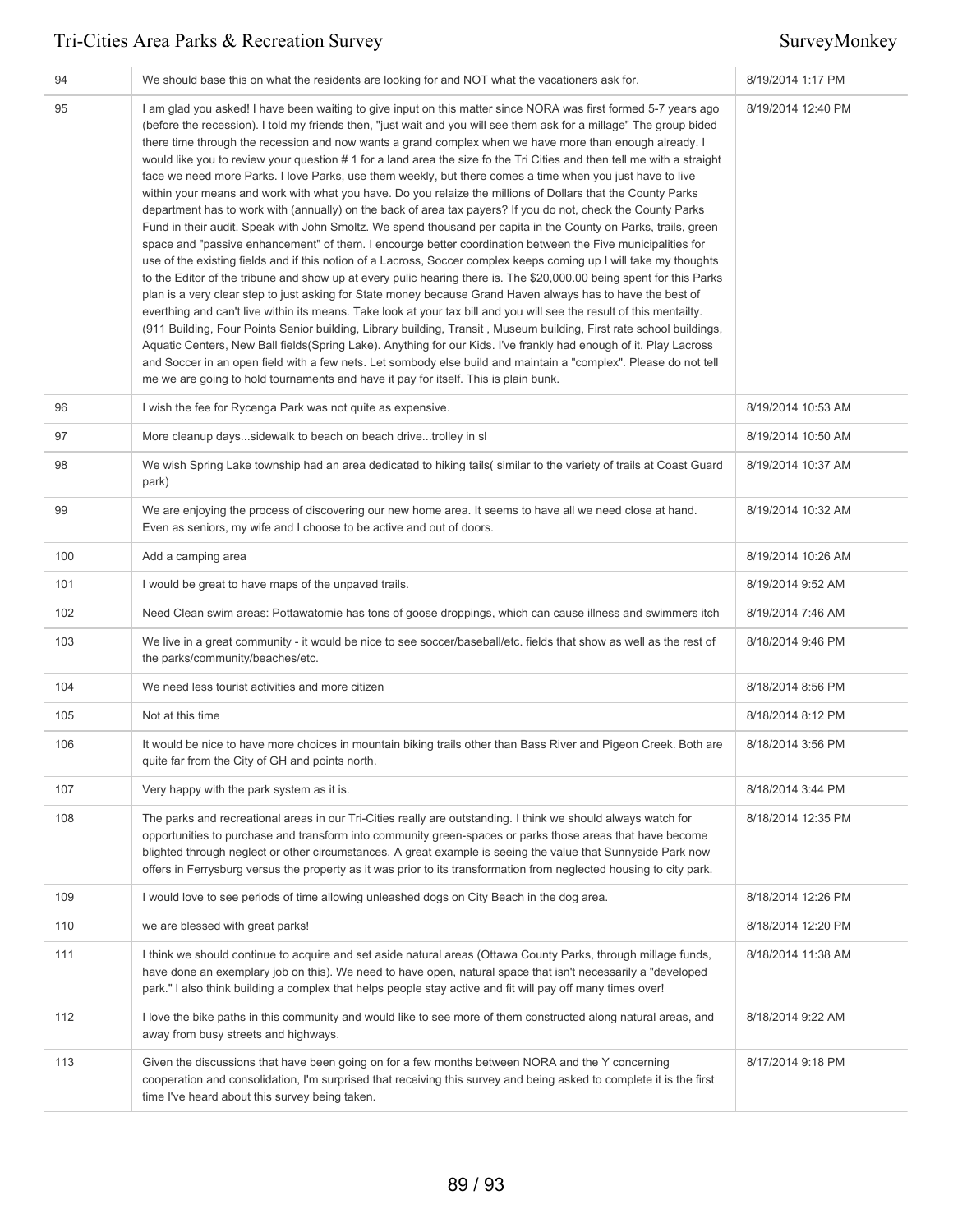| 114 | NORA is expensive enough, they sure as hell don't need a millage or anymore money. There isn't enough free<br>boat launches and thee pay launches are too expensive. They were paid for by sportsman dollars and don't even<br>have a human working at them. they should be free to sportspersons. The county parks are too expensive as<br>well. We need more parks and green space that are single parent and family affordable. We also need more<br>spaces for hunting in the local area. Maybe some more fishing access as well. THE MAIN THING IS IT NEEDS<br>TO BE AFFORDABLE. NO MORE MILLAGES OR EXPENSIVE USE PERMITS. | 8/17/2014 5:09 PM  |
|-----|----------------------------------------------------------------------------------------------------------------------------------------------------------------------------------------------------------------------------------------------------------------------------------------------------------------------------------------------------------------------------------------------------------------------------------------------------------------------------------------------------------------------------------------------------------------------------------------------------------------------------------|--------------------|
| 115 | Please prioritize greening the unused areas of the city of Grand Haven, and extending the Boardwalk all the way<br>to the Bridge/Spring Lake area through connected walk/bike paths.                                                                                                                                                                                                                                                                                                                                                                                                                                             | 8/17/2014 4:43 PM  |
| 116 | The Tri-Cities area needs more public access boat/canoe launches. The few launches we have are often<br>crowded, especially in the summer.                                                                                                                                                                                                                                                                                                                                                                                                                                                                                       | 8/17/2014 3:41 PM  |
| 117 | I appreciate this survey being done. Thank you. Our parks are incredibly important to the community. For the<br>sake of constructive feedback Survey Monkey is not a very professional tool. Look forward to hearing the<br>results and seeing wise re-investment in our parks!                                                                                                                                                                                                                                                                                                                                                  | 8/17/2014 3:14 PM  |
| 118 | I would support any and all proposals to extend/expand the bike trail system we have. I use it almost everyday,<br>year round and would love to see more paths built in more places around the area.                                                                                                                                                                                                                                                                                                                                                                                                                             | 8/17/2014 10:33 AM |
| 119 | love what this area offers!                                                                                                                                                                                                                                                                                                                                                                                                                                                                                                                                                                                                      | 8/17/2014 10:10 AM |
| 120 | Best decision ever to move to GH from SE Michigan                                                                                                                                                                                                                                                                                                                                                                                                                                                                                                                                                                                | 8/17/2014 9:07 AM  |
| 121 | I love where we live, but I do want it to be top notch. this includes providing recreation opportunities that are<br>second to none- with beautiful, well-maintained facilities.                                                                                                                                                                                                                                                                                                                                                                                                                                                 | 8/17/2014 9:02 AM  |
| 122 | Great city. Awesome job with parks. Thanks for the continual improvement.                                                                                                                                                                                                                                                                                                                                                                                                                                                                                                                                                        | 8/17/2014 8:16 AM  |
| 123 | Updating worn out playground equipment would be nice, and some playground equipment at riverside park, (that<br>might be a county issue)                                                                                                                                                                                                                                                                                                                                                                                                                                                                                         | 8/17/2014 8:02 AM  |
| 124 | The legal affairs affecting Duncan Woods need to be resolved so that park can be maintained again (remove<br>dead wood, etc).                                                                                                                                                                                                                                                                                                                                                                                                                                                                                                    | 8/17/2014 7:36 AM  |
| 125 | This survey is entirely too vague and will not give the answers needed for this important plan.                                                                                                                                                                                                                                                                                                                                                                                                                                                                                                                                  | 8/17/2014 6:24 AM  |
| 126 | More public restrooms near parks! Ferrysburg has a wonderful public restroom at the park on West Spring Lake<br>road. More parks should have similar. Tried cities needs an indoor track for winter walking.                                                                                                                                                                                                                                                                                                                                                                                                                     | 8/17/2014 4:48 AM  |
| 127 | Bike paths expanding east from Spring Lake through Crockery Twp down State road as there are lots of<br>residents living here. This is needed to facilitate access to the Tri Cities and provide safe paths to and from<br>schools for area students. The Grand Trunk Line is a start but doesn't provide acceptable access for the most<br>populated section of Crockery Twp being on State road between 144th and 130th Aves.                                                                                                                                                                                                  | 8/16/2014 10:55 PM |
| 128 | I have lived in Grand Haven since 1994. There has always been a need for facilities to accommodate sports<br>teams for all age groups.                                                                                                                                                                                                                                                                                                                                                                                                                                                                                           | 8/16/2014 9:56 PM  |
| 129 | The SL recreation Commission meets the needs of our community at a very reasonable cost.                                                                                                                                                                                                                                                                                                                                                                                                                                                                                                                                         | 8/16/2014 9:25 PM  |
| 130 | Please have a fine for dog owners that do not clean up after their dogs on the bike paths. It is unhealthy and<br>disgusting.                                                                                                                                                                                                                                                                                                                                                                                                                                                                                                    | 8/16/2014 7:58 PM  |
| 131 | Preferences are for water sports and gym time for kids                                                                                                                                                                                                                                                                                                                                                                                                                                                                                                                                                                           | 8/16/2014 7:30 PM  |
| 132 | I simply unaware of any unmet recreational area need. We have people with needs for food, clothing, shelter and<br>educational opportunities. Thankfully, we have abundant recreational opportunities. Maybe there is a need to<br>introduce people to the facilities we already have, of which so many are oblivious.                                                                                                                                                                                                                                                                                                           | 8/16/2014 7:24 PM  |
| 133 | I love our park facilities and use them often, by myself, with my husband, and with my eight grandchildren.                                                                                                                                                                                                                                                                                                                                                                                                                                                                                                                      | 8/16/2014 7:12 PM  |
| 134 | I moved from GR to Spring Lake for the outdoor recreation amenities and have been happy with my decision to<br>live in the area. I live at woodland ridge apartments and love the area.                                                                                                                                                                                                                                                                                                                                                                                                                                          | 8/16/2014 6:23 PM  |
| 135 | Parking would a big concern if and when this idea comes off. Handi cap, safety a priority. Lighting also at certain<br>for use at night.                                                                                                                                                                                                                                                                                                                                                                                                                                                                                         | 8/16/2014 6:22 PM  |
| 136 | I would like to see a committee set up with people using the dog parks to get their input on improving the dog<br>parks.                                                                                                                                                                                                                                                                                                                                                                                                                                                                                                         | 8/16/2014 6:01 PM  |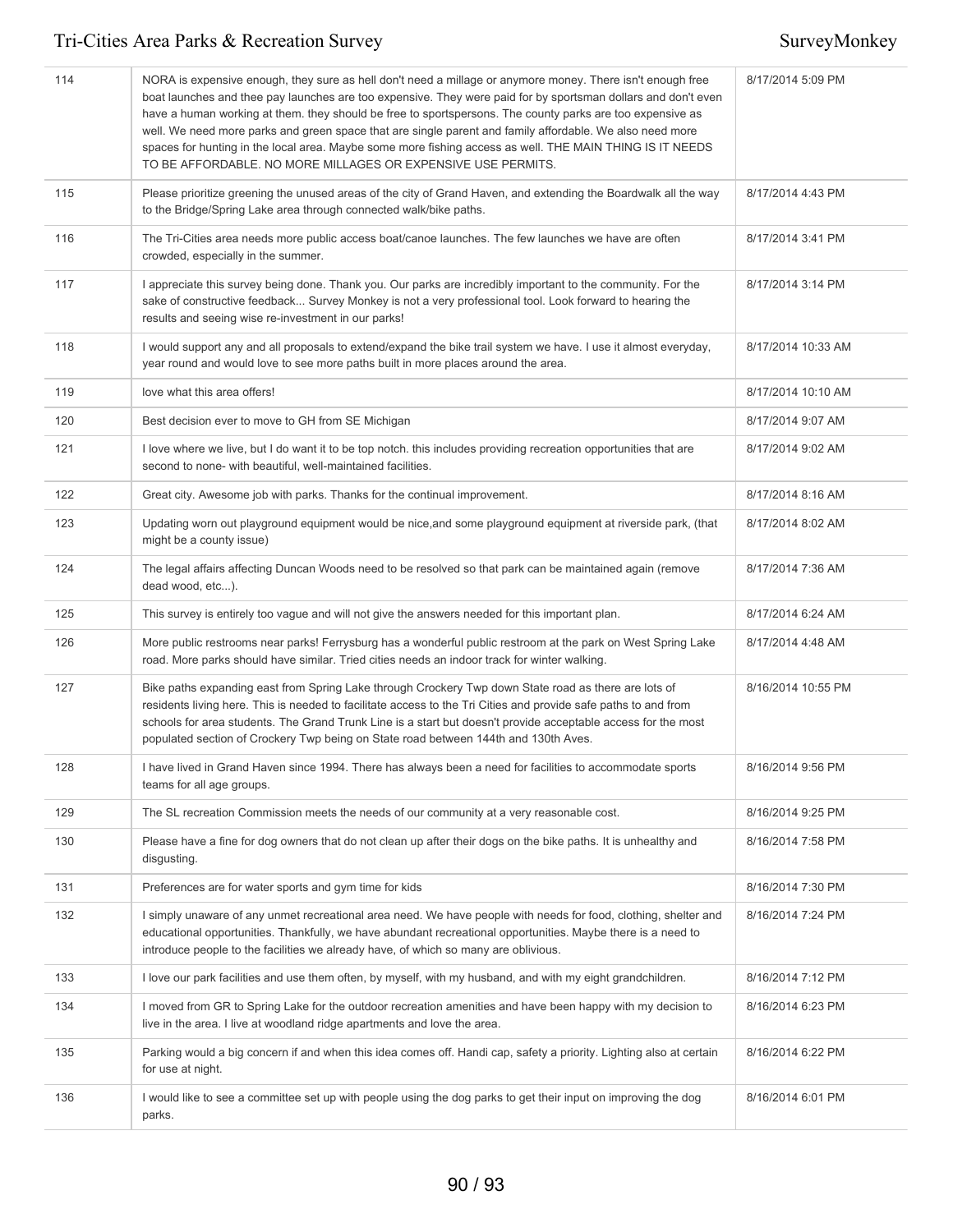| 137 | Thru traveling with travel soccer teams to other towns/ states I noticed that most progressive nice communities<br>have access to a sports complex in the community . We have such a lovely community here it would make sense<br>to combine efforts of all into a shared facility                                                                                                                                                                               | 8/16/2014 5:05 PM  |
|-----|------------------------------------------------------------------------------------------------------------------------------------------------------------------------------------------------------------------------------------------------------------------------------------------------------------------------------------------------------------------------------------------------------------------------------------------------------------------|--------------------|
| 138 | As a taxpayer in Grand Haven Township, I would not support another tax for a facility to be built in the city of<br>Grand Haven. We already pay for the library up there, why should we be taxed for something that will be built so<br>far away?                                                                                                                                                                                                                | 8/16/2014 4:39 PM  |
| 139 | NORA is doing a Great job with recreation and programs                                                                                                                                                                                                                                                                                                                                                                                                           | 8/16/2014 3:36 PM  |
| 140 | Keep restrooms open longer in the fall and open them up earlier in the spring, or keep them open all year.                                                                                                                                                                                                                                                                                                                                                       | 8/16/2014 12:44 PM |
| 141 | A sports complex would be a huge benefit to the community. With Lake Michigan here, if we added a sports<br>complex to bring in tournaments, it would be a huge revenue generator for local businesses. The Tri-Cities would<br>be a very desirable place to attend a tournament, if we had the right facilities.                                                                                                                                                | 8/15/2014 12:48 PM |
| 142 | Thanks for sending this survey out- hopefully this leads to action!                                                                                                                                                                                                                                                                                                                                                                                              | 8/15/2014 11:19 AM |
| 143 | Bravo for putting out a survey to support HEALTH in the Tri-Cities! Visitors are amazed by our quality parks and<br>well maintained public spaces.                                                                                                                                                                                                                                                                                                               | 8/15/2014 11:17 AM |
| 144 | A rec center would be nice. W cardio rooms, weight room, walking track n pool                                                                                                                                                                                                                                                                                                                                                                                    | 8/15/2014 10:29 AM |
| 145 | A sports complex and unified Rec organization would be a great addition to the Tri Cities area                                                                                                                                                                                                                                                                                                                                                                   | 8/15/2014 9:20 AM  |
| 146 | Thanks for making the parks in this beautiful city seem like you aren't in a city!!! We are so lucky to have that!!                                                                                                                                                                                                                                                                                                                                              | 8/15/2014 9:09 AM  |
| 147 | I did not answer the 1st questions because i the survey was would not allow. I currently live in Fruitport (less than<br>2 years). I have lived in the Tri Cities area for over 10 years. We move frequently.                                                                                                                                                                                                                                                    | 8/15/2014 7:47 AM  |
| 148 | Don't over reach, address what is truly missing, not what is there but in bad shape. That can usually be fixed by<br>local funding and parent volunteer help. We have serious gaps right now.                                                                                                                                                                                                                                                                    | 8/15/2014 7:14 AM  |
| 149 | <b>No</b>                                                                                                                                                                                                                                                                                                                                                                                                                                                        | 8/15/2014 7:09 AM  |
| 150 | <b>NA</b>                                                                                                                                                                                                                                                                                                                                                                                                                                                        | 8/15/2014 5:57 AM  |
| 151 | Grand Haven definately needs to get a sports complex and STOP using the High School for EVERYTHING !!!                                                                                                                                                                                                                                                                                                                                                           | 8/15/2014 5:19 AM  |
| 152 | Taxes too high to support additional to build new facilities. Too much traffic currently in Spring Lake and Grand<br>Haven already to support the idea. A shame because decent large facilities supports tournaments and revenue to<br>local businesses but too much traffic already!! Cannot get out on M-104 already during the summer!!!!!!!. Cannot<br>get through Grand Haven in timely fashion either.                                                     | 8/14/2014 9:52 PM  |
| 153 | Thank you for asking!                                                                                                                                                                                                                                                                                                                                                                                                                                            | 8/14/2014 8:59 PM  |
| 154 | build it off Filmore.                                                                                                                                                                                                                                                                                                                                                                                                                                            | 8/14/2014 8:55 PM  |
| 155 | Keep doing what your doing cuz it's just nice to be able to enjoy the great outdoors!!!                                                                                                                                                                                                                                                                                                                                                                          | 8/14/2014 5:56 PM  |
| 156 | no                                                                                                                                                                                                                                                                                                                                                                                                                                                               | 8/14/2014 3:22 PM  |
| 157 | Would love to see more softball/baseball fields and love the idea of a complex for sporting activities. Also thanks<br>for the nature parks we have. They are lovely and I'm pleased to enjoy the outdoors here. It's one of our best<br>community offerings.                                                                                                                                                                                                    | 8/14/2014 11:10 AM |
| 158 | most public accesses in Ferrysburg do not have any parking areas, (neighborhood parks)                                                                                                                                                                                                                                                                                                                                                                           | 8/14/2014 10:36 AM |
| 159 | There aren't enough baseball diamonds in the tri cities, and nearly all of the existing diamonds are too small.                                                                                                                                                                                                                                                                                                                                                  | 8/14/2014 10:36 AM |
| 160 | Keep up the griffeat work! We certainly are blessed to live in the Tri-Cities area!!! (LOVE the idea of this survey,<br>thank you.)                                                                                                                                                                                                                                                                                                                              | 8/14/2014 10:24 AM |
| 161 | Merging under nora would be a train wreck. I have dealt with them on numerous issues and have always<br>witnessed poor planning and leadership. I see nothing that can be offered that would be an improvement over<br>what Grand Haven Township already provides. I pay good money for these parks and the local control that<br>comes with it. I don't care what the other municipalities do and I don't want them taking my money to pay for their<br>things. | 8/14/2014 9:07 AM  |
| 162 | We need baseball fields in north Ottawa county. I see how travel baseball impacts local businesses around the<br>state and our area could be THE BASEBALL DESTINATION in the summer. Also, our kids need more fields to<br>enhance their skills. Sharing one field, in spring lake, is a huge disservice to the kids.                                                                                                                                            | 8/14/2014 8:57 AM  |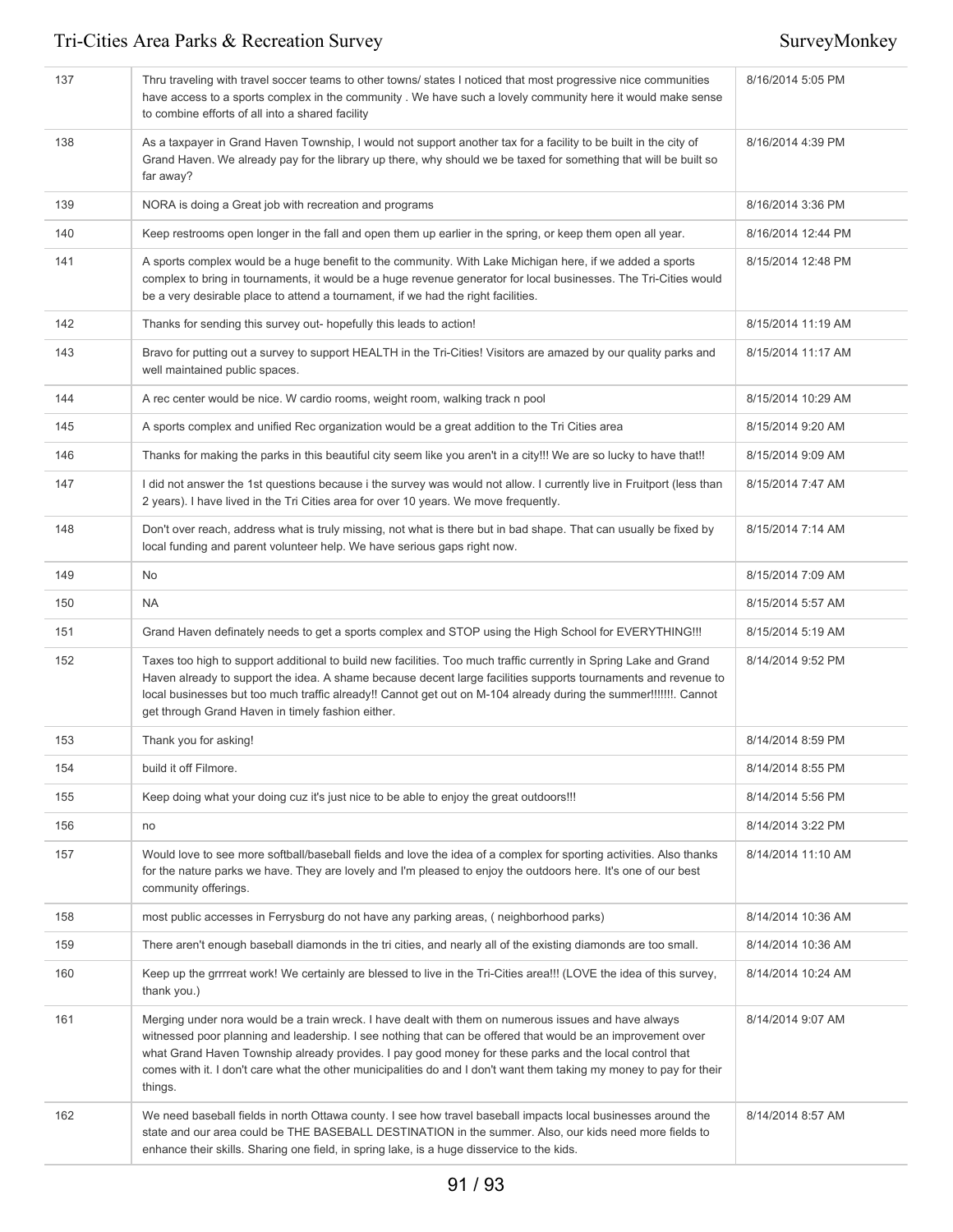| 163 | Love the idea, keep working :-)                                                                                                                                                                                                                                                                                                                                                                                                                                                    | 8/14/2014 8:16 AM  |
|-----|------------------------------------------------------------------------------------------------------------------------------------------------------------------------------------------------------------------------------------------------------------------------------------------------------------------------------------------------------------------------------------------------------------------------------------------------------------------------------------|--------------------|
| 164 | We have a high caliber of soccer with both the Tri-Cities Strikers program and the Lakeshore Premier program<br>that serves the communities along the Lakeshore. Considering our level of play, we are the only area that does<br>not have a soccer facility with multiple fields. This along with the other proposed improvements would be a great<br>asset to our community that is known for healthy living and an active lifestyle. I strongly support an athletic<br>complex. | 8/14/2014 7:22 AM  |
| 165 | I am concerned about the long-term fate of the beautiful wooded private land between the water tower hill and<br>Lake Avenue (off Elizabeth Street). Would REALLY like to see the city purchase this property before it gets<br>chopped up into parcels by whoever inherits it.                                                                                                                                                                                                    | 8/13/2014 11:49 PM |
| 166 | The Village of Spring Lake needs to maintain their parks. It is very sad to see parks in the Village not kept clean,<br>free of debris etc.                                                                                                                                                                                                                                                                                                                                        | 8/13/2014 11:30 PM |
| 167 | Would like to know the results of the study.                                                                                                                                                                                                                                                                                                                                                                                                                                       | 8/13/2014 10:22 PM |
| 168 | Would like muskegon clubs to be included                                                                                                                                                                                                                                                                                                                                                                                                                                           | 8/13/2014 10:10 PM |
| 169 | I would like to see a bike and walking path on North Shore Drive with good drainage as now there is a lot of<br>standing rain run off from over landscaping and pavement.                                                                                                                                                                                                                                                                                                          | 8/13/2014 9:59 PM  |
| 170 | <b>No</b>                                                                                                                                                                                                                                                                                                                                                                                                                                                                          | 8/13/2014 8:24 PM  |
| 171 | I would support more soccer fields in this area. It continues to be a growing sport and doesn't require significant<br>investment for kids to participate. It is played by both girls and boys compared to some other sports.                                                                                                                                                                                                                                                      | 8/13/2014 8:10 PM  |
| 172 | To have the ability to do tournaments would bring revenue to our community as well.                                                                                                                                                                                                                                                                                                                                                                                                | 8/13/2014 8:06 PM  |
| 173 | Just take care of the parks and trails we currently have and again add trash cans! Tourists trash our town every<br>big event that is held. not enough trash cans and nobody empties them! they just over flow onto the ground!                                                                                                                                                                                                                                                    | 8/13/2014 7:18 PM  |
| 174 | I love the bike paths and natural areas in the tri cities. The more the better!                                                                                                                                                                                                                                                                                                                                                                                                    | 8/13/2014 7:09 PM  |
| 175 | You really should look at building a soccer complex with at least 8-10 fields. Have been all over the Midwest<br>visiting soccer fields and they can bring in lots of extra money if they are run right.                                                                                                                                                                                                                                                                           | 8/13/2014 5:41 PM  |
| 176 | Communities the same size as the TriCities (like Petoskey) have very nice soccer complexes, able to support a<br>large tournament. There is no such facility in our area.                                                                                                                                                                                                                                                                                                          | 8/13/2014 4:52 PM  |
| 177 | We are blessed to have so many beautiful parks!!                                                                                                                                                                                                                                                                                                                                                                                                                                   | 8/13/2014 4:35 PM  |
| 178 | Thanks for taking this initiative!                                                                                                                                                                                                                                                                                                                                                                                                                                                 | 8/13/2014 4:25 PM  |
| 179 | Our son plays with Lakeshore Premier Soccer and we often walk the boardwalk and pathways. We would love to<br>see more and better soccer fields/complexes and would most likely be willing to donate toward same.                                                                                                                                                                                                                                                                  | 8/13/2014 4:23 PM  |
| 180 | We desperately need an outdoor/indoor sports complex for the Lakeshore!                                                                                                                                                                                                                                                                                                                                                                                                            | 8/13/2014 4:02 PM  |
| 181 | There was talk if a soccer complex in port Sheldon about 4-5 years ago. Why did this not happen. Plans were<br>submitted to the township even.                                                                                                                                                                                                                                                                                                                                     | 8/13/2014 3:58 PM  |
| 182 | The city could stand to make tourism revenue if facilities allowed local clubs to host tournaments                                                                                                                                                                                                                                                                                                                                                                                 | 8/13/2014 3:44 PM  |
| 183 | More water access. Not a supporter of large sports complex.                                                                                                                                                                                                                                                                                                                                                                                                                        | 8/13/2014 3:32 PM  |
| 184 | Indoor full field soccer fields please                                                                                                                                                                                                                                                                                                                                                                                                                                             | 8/13/2014 3:29 PM  |
| 185 | I would like to see the governing bodies of the above mention merge.                                                                                                                                                                                                                                                                                                                                                                                                               | 8/13/2014 3:28 PM  |
| 186 | I believe a sports complex would be a huge benefit to the community                                                                                                                                                                                                                                                                                                                                                                                                                | 8/13/2014 3:23 PM  |
| 187 | We are starving for more park area specifically a sports complex. Now is the time to make that change                                                                                                                                                                                                                                                                                                                                                                              | 8/13/2014 3:08 PM  |
| 188 | Central Park in SL could be improved a lot.                                                                                                                                                                                                                                                                                                                                                                                                                                        | 8/13/2014 1:45 PM  |
| 189 | Consideration must be included in this survey and planning of both Ottawa County and Michigan State parks<br>within the geographic area of the commmunities being surveyed These parks provide significcant recreational<br>opportunities otherwise not considered.                                                                                                                                                                                                                | 8/13/2014 12:43 PM |
| 190 | Daily in the summer, fisherman block the bike trail (bikes, tackle boxes, beer, etc) instead of using designated<br>docks in the Village of Spring Lake; it's a nuisance                                                                                                                                                                                                                                                                                                           | 8/13/2014 12:37 PM |